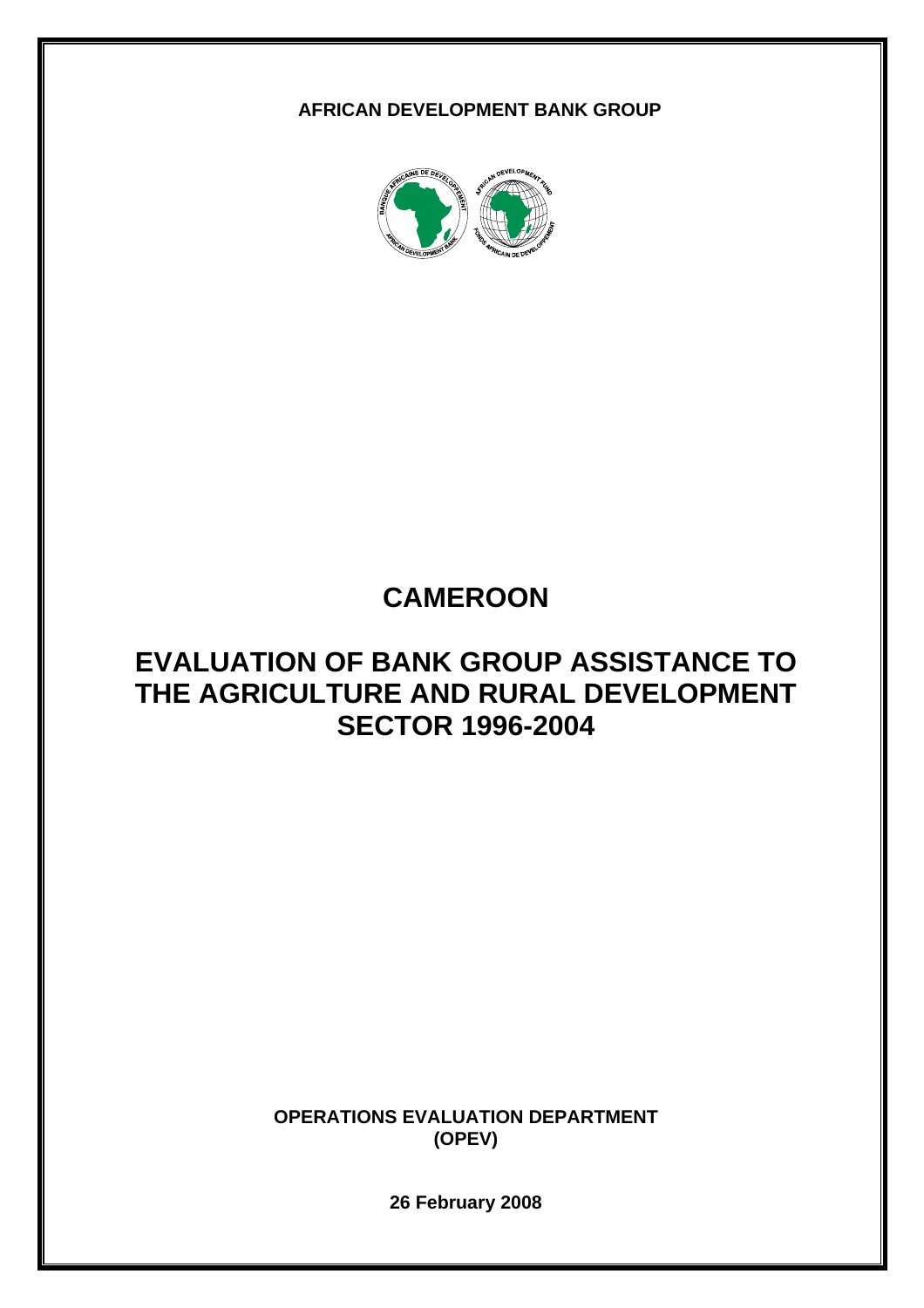|  | <b>TABLE OF CONTENTS</b> |
|--|--------------------------|
|--|--------------------------|

| <b>ACRONYMS AND ABBREVIATIONS</b><br>$\mathbf{i}$<br>iii<br><b>MAP OF CAMEROON</b><br><b>EXECUTIVE SUMMARY</b><br>iv |                                                                                                                                                                    |                             |  |  |  |
|----------------------------------------------------------------------------------------------------------------------|--------------------------------------------------------------------------------------------------------------------------------------------------------------------|-----------------------------|--|--|--|
| 1.                                                                                                                   | <b>CONTEXT</b>                                                                                                                                                     | $\mathbf{1}$                |  |  |  |
|                                                                                                                      | 1.1 Objectives of the Evaluation<br><b>1.2 Scope and Methodology</b><br>1.3 Socio-economic Context<br>1.4 History of Relations between the Bank Group and Cameroon | 1<br>1<br>$\mathbf{1}$<br>3 |  |  |  |
| 2.                                                                                                                   | <b>GOVERNMENT AND BANK STRATEGIES IN THE AGRICULTURE</b><br>AND RURAL DEVELOPMENT SECTOR                                                                           | 4                           |  |  |  |
|                                                                                                                      | 2.1 Trend of Cameroon's Policies and Strategies in the Agriculture and<br><b>Rural Development Sector.</b>                                                         | 4                           |  |  |  |
|                                                                                                                      | 2.2 Bank Group Assistance Strategies in the Agriculture and Rural<br><b>Development Sector</b>                                                                     | 5                           |  |  |  |
|                                                                                                                      | 2.3 Relevance of Bank Intervention over the period and Quality at Entry                                                                                            | 7                           |  |  |  |
| 3.                                                                                                                   | EVALUATION OF ASSISTANCE IN THE AGRICULTURE AND<br><b>RURAL DEVELOPMENT SECTOR</b>                                                                                 | 9                           |  |  |  |
|                                                                                                                      | <b>3.1 Non-lending Assistance</b><br><b>3.2 Lending Operations</b><br><b>3.3 Contribution to Development</b>                                                       | 9<br>12<br>21               |  |  |  |
| 4.                                                                                                                   | PERFORMANCE OF PARTNERS                                                                                                                                            | 25                          |  |  |  |
|                                                                                                                      | <b>4.1 The Government and Executing Agencies</b><br><b>4.2 The Bank Group</b><br>4.3 Other donors                                                                  | 25<br>25<br>26              |  |  |  |
| 5                                                                                                                    | <b>OVERALL PERFORMANCE</b>                                                                                                                                         | 27                          |  |  |  |
| 6.                                                                                                                   | <b>LESSONS AND RECOMMENDATIONS</b><br>6.1 Lessons<br><b>6.2 Recommendations</b>                                                                                    | 27<br>27<br>28              |  |  |  |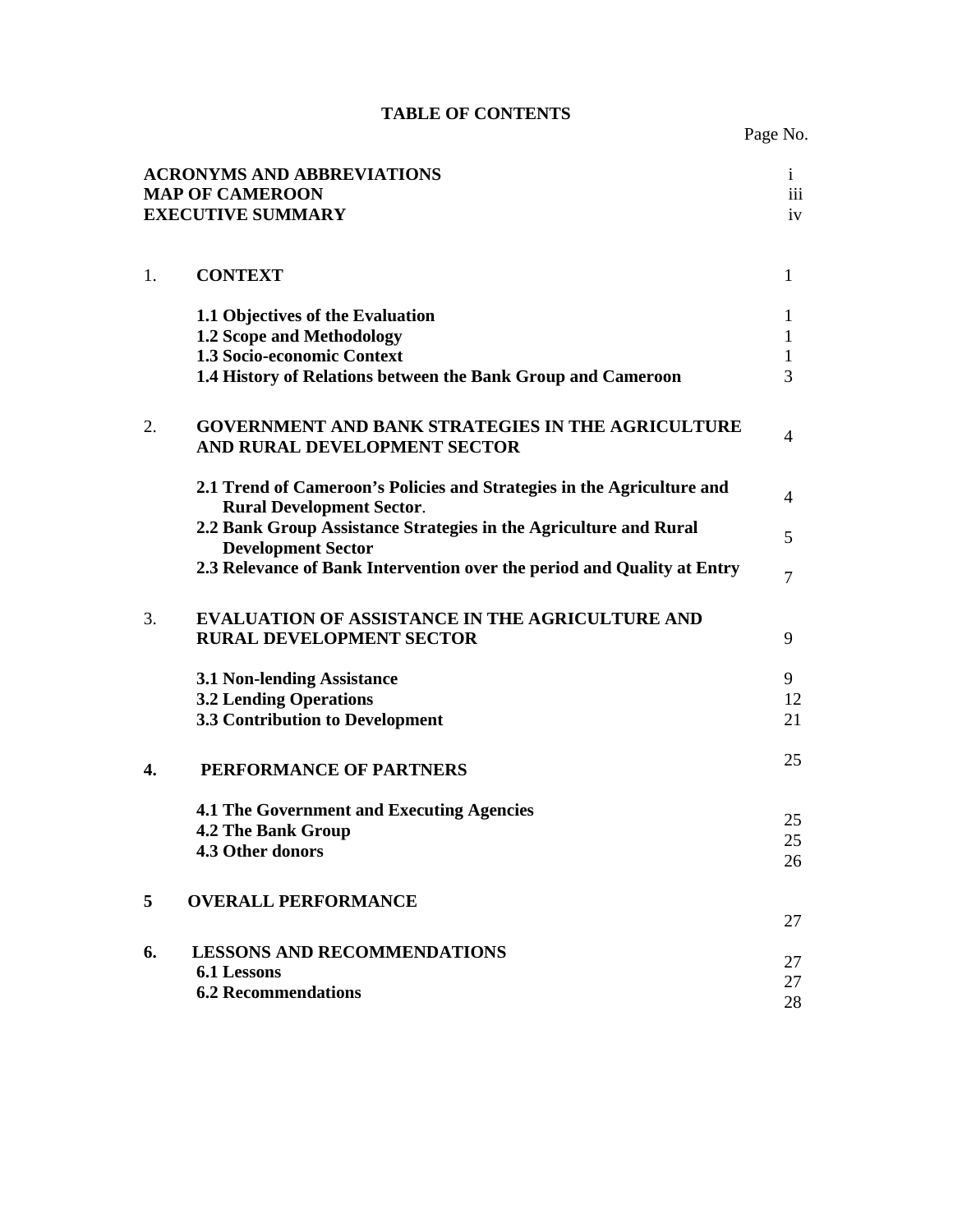# **ANNEXES**

# N°. of Pages

| 1. Basic Indicators on Cameroon's Agricultural Economy                    |    |
|---------------------------------------------------------------------------|----|
| 2. CSP Matrix                                                             | 1  |
| 3. Basic Project Data                                                     |    |
| 4. Problems Identified by Supervision Missions                            |    |
| 5. Analysis of Project Outputs                                            | 8  |
| 6. Project Performance Evaluation Ratings                                 | 16 |
| 7. Matrix of Key Lessons, Recommendations and Monitoring Responsibilities | 1  |
| 8. List of Key Documents Reviewed and/or Consulted                        | 3  |
| 9. Schedule of trips to Cameroon                                          | 1  |
| 10. Institutions and persons met                                          | 3  |

This report was prepared by Mr. P.A ROCHON, Principal Evaluation Officer, and Mr. Berté KAMA, Consultant, following a mission to Cameroon from 5 to 23 March 2007. Questions on this report should be referred to Mr. H. RAZAFINDRAMANANA, Extension 2294, or Mr. C. KIRK, Director OPEV, Extension 2041.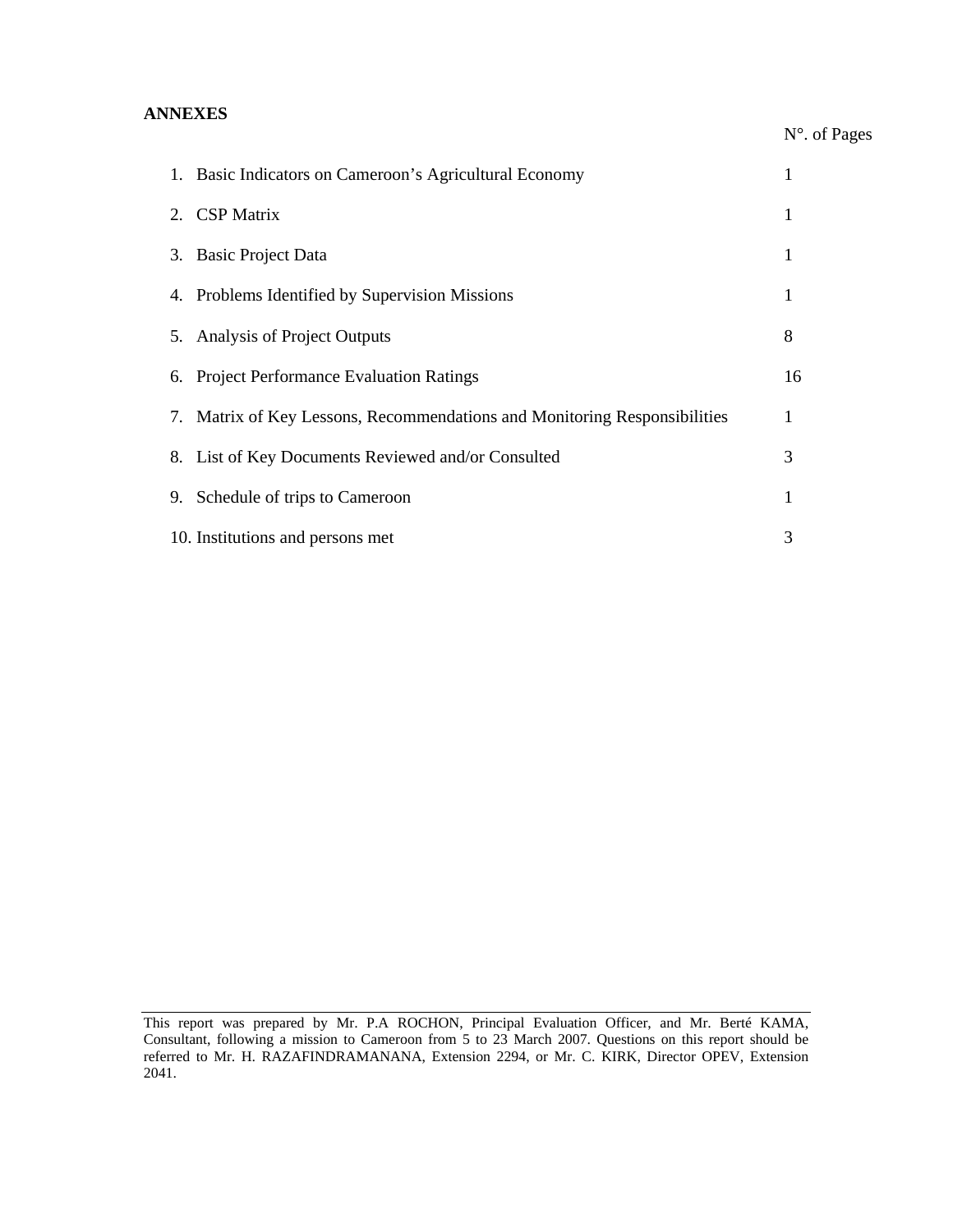# **ACRONYMS AND ABBREVIATIONS**

| ABEDA:           | Arab Bank for Economic Development in Africa                                          |
|------------------|---------------------------------------------------------------------------------------|
| ADB:             | <b>African Development Bank</b>                                                       |
| ADF:             | African Development Fund                                                              |
| ARD:             | <b>Agriculture and Rural Development</b>                                              |
| BD:              | <b>Bidding Documents</b>                                                              |
| CAA:             | <b>Autonomous Sinking Fund</b>                                                        |
| CAC:             | Crédit Agricole du Cameroun (Agricultural Credit Bank of Cameroon)                    |
| CAMCCUL:         | Cameroon Cooperative Credit Union League                                              |
| CAPCOL:          | <b>Littoral Cooperative Credit Union</b>                                              |
| CCEY-CA:         | Business Creation Center of Yaounde - Consultants Associés                            |
| CEMAC:           | Central African Economic and Monetary Community                                       |
| CFA.F:           | Franc of the African Financial Community                                              |
| CIG:             | Common Initiative Group                                                               |
| CSP:             | <b>Country Strategy Paper</b>                                                         |
| CTS:             | Technical Committee for Monitoring Economic Programs                                  |
| DCET:            | Department of Economic and Technical Cooperation                                      |
| EDF:             | European Development Fund                                                             |
| ESAF:            | <b>Enhanced Structural Adjustment Facility</b>                                        |
| EU:              |                                                                                       |
| FAO:             | European Union                                                                        |
|                  | Food and Agricultural Organization                                                    |
| FESP:            | Forestry/Environment Sector Program<br><b>Gross Domestic Product</b>                  |
| GDP:             |                                                                                       |
| HIPC:            | <b>Highly Indebted Poor Countries</b>                                                 |
| IMF:             | <b>International Monetary Fund</b>                                                    |
| IRAD:            | Institute of Agricultural Research for Development                                    |
| IRDP:            | Integrated Rural Development Project                                                  |
| LFDP:            | Livestock and Fisheries Development Project                                           |
| MDC:             | Multi-Donor Committee                                                                 |
| MIDENO:          | North West Development Authority                                                      |
| MINADER:         | Ministry of Agriculture and Rural Development                                         |
| <b>MINEFI:</b>   | Ministry of the Economy and Finance                                                   |
| <b>MINEPIA:</b>  | Ministry of Livestock, Fisheries and Animal Industries                                |
| <b>MINFOF:</b>   | Ministry of Forestry and Wildlife                                                     |
| <b>MINPROFF:</b> | Ministry of Women's Affairs and the Family                                            |
| <b>MINRESI:</b>  | Ministry of Scientific Research and Innovation                                        |
| MTEF:            | Medium-Term Expenditure Framework                                                     |
| NGO:             | Non-Governmental Organization                                                         |
| NRP:             | <b>National Reforestation Program</b>                                                 |
| PAFRA:           | Rural Forestry and Agro-forestry Support Project                                      |
| PARFAR:          | Rural Household Income Improvement Project                                            |
| PIU:             | Project Implementation Unit                                                           |
| PNRVA:           | National Agricultural Research and Extension Program Support Project                  |
| PREPAFEN:        | Poverty Reduction and Action in favour of Women Project for the Far North<br>Province |
| PRR:             | Portfolio Review Report                                                               |
| PRSP:            | <b>Poverty Reduction Strategy Paper</b>                                               |
| RSDS:            | <b>Rural Sector Development Strategy</b>                                              |
| SAP:             | <b>Structural Adjustment Program</b>                                                  |
|                  |                                                                                       |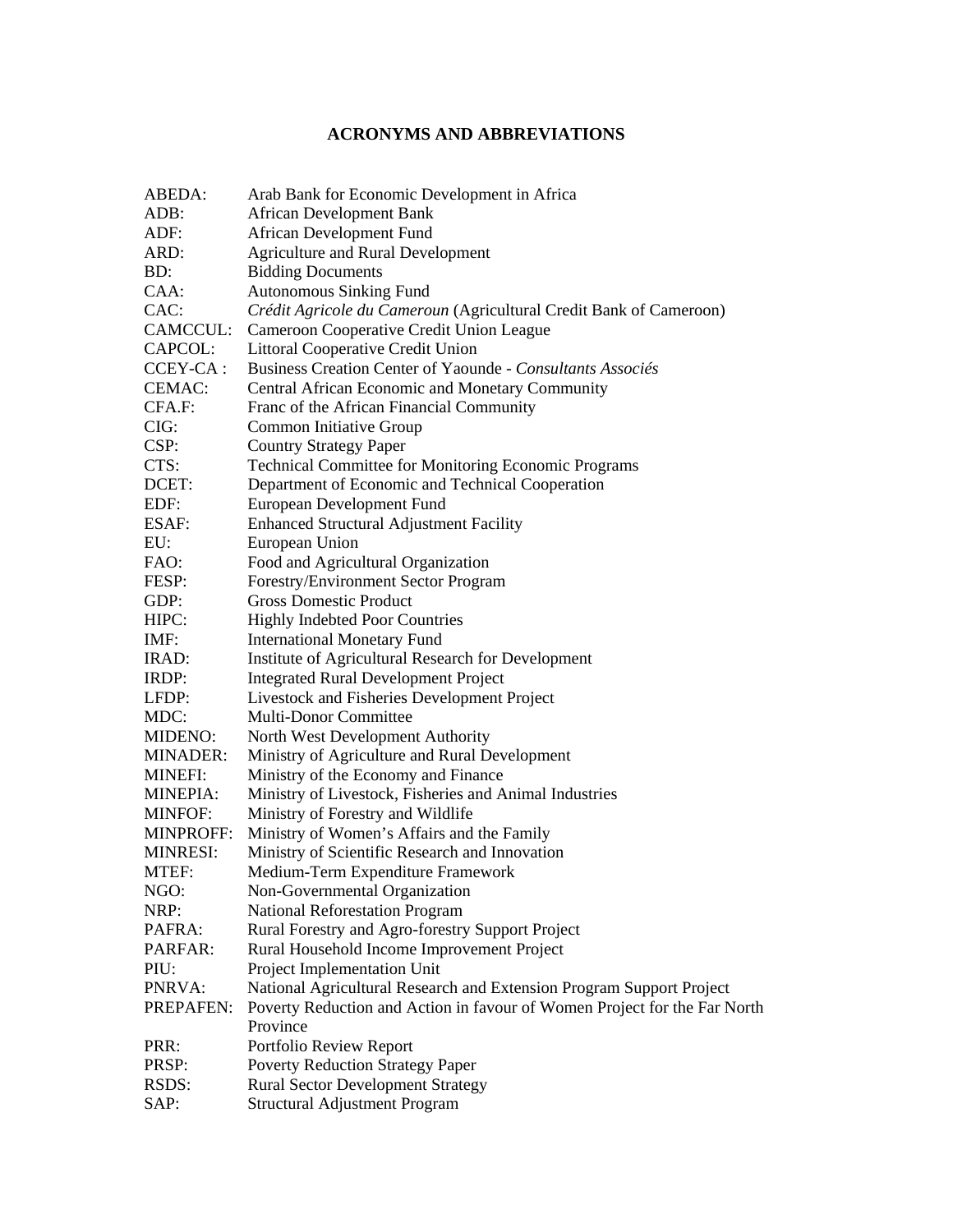| SME:     | Small and Medium-sized Enterprises                    |
|----------|-------------------------------------------------------|
| SOWEDA:  | South West Development Authority                      |
| SP-SFSP: | Support Project for the Special Food Security Program |
| TAF:     | <b>Technical Assistance Fund</b>                      |
| $U A$ :  | Unit of Account                                       |
| UNDP:    | <b>United Nations Development Program</b>             |
| WB:      | World Bank                                            |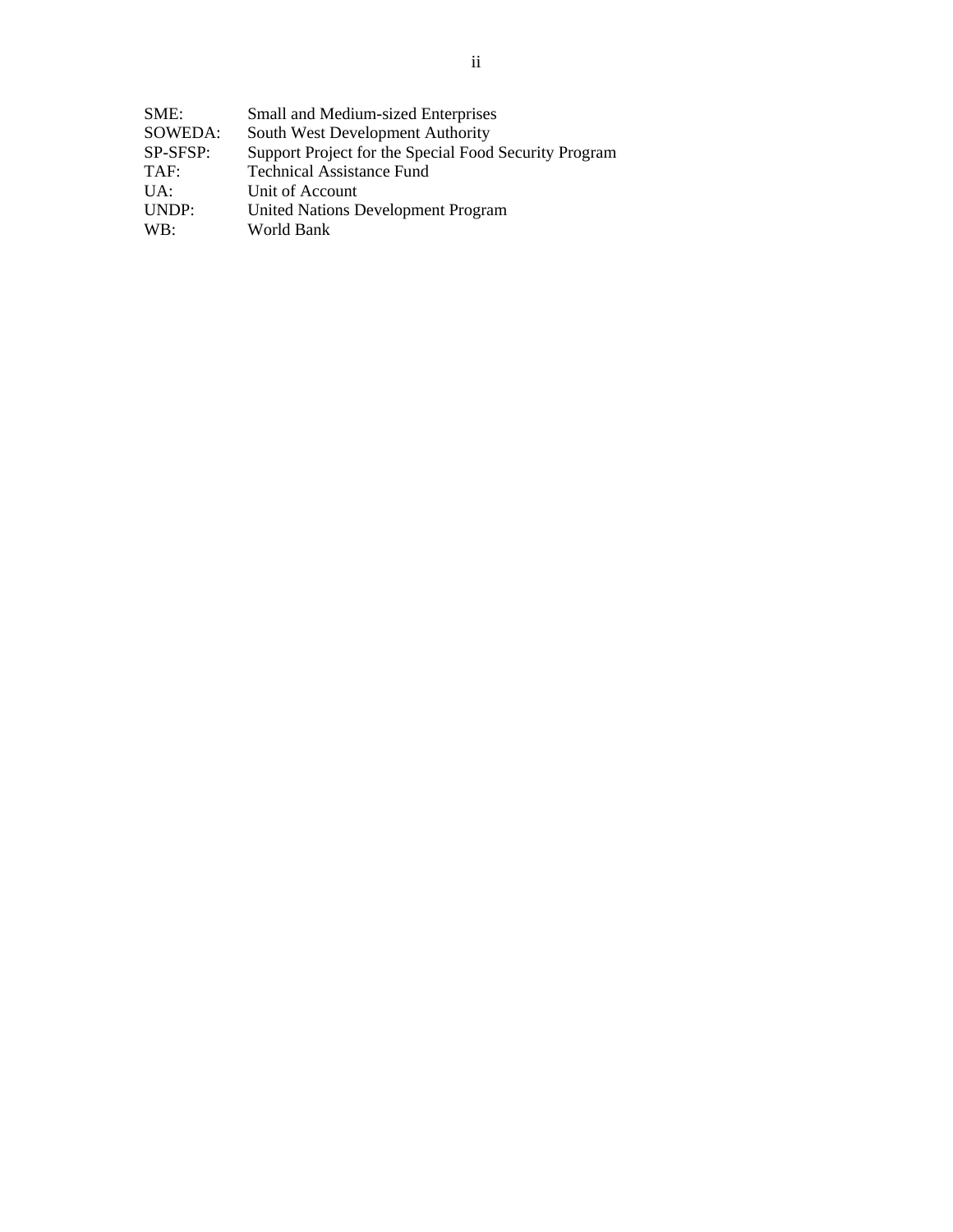#### NIGER **CAMEROUN** Capitale d'État<br>(plus de 700 000 hab.) + Voie ferrée 十十 Aéroport, aérodrome vers MASSAKORI Pius de 1 000 000 hab. Limite de région Plus de 100 000 hab. ● Limite de département Plus de 50 000 hab.  $\bullet$ Bertoug Capitale de région Plus de 20 000 hab. NDJAMENA  $\bullet$ Chef-lieu de département Bonyo Autre localité **DIKWA** Barrage, chute MAIDUGUR Route principale lagi<br>Bil Marais, terrain inondable Route secondaire DAMATURU AMA Parc national ou réserve N.  $\overline{\mathcal{A}}$ Autre route et piste 200 km  $\frac{0}{1}$ 100  $\circ$ www.pottsky.au 下 EXTREME NORD BIU  $\overline{\nabla}$  $\overline{u}$ Maroua GOMBE BONGOR  $\overline{\mathbf{y}}$ K <u>(टेज</u> MEROUN guil y RE FIANGA Ь R. NUMAN KÉLO **Caroua** PALA ÷, YOLA ♦ Vers JOS **Roumedia** JAUNGO WAMBA SHENDAM **MOUNDOU**  $\circ$ LAFIA GANYE **Pol** Tcholline Ko  $\mathsf{O}_{\mathsf{B}}$  $R_{\rm m}$ **TUNGO** WUKARI AKURDI  $\overline{r}$ **BELI** BAIBOKOUM TAKUM GBOKO ABONG b BOCARANGA OGOJA **RÉPUBLIQUE OUEST** ı6. **BOUA** BABOUA BAORO. **OUEST Jafoussam** CARNOT EDITRE  $\overline{C}$ **CENTRAFRICAINE**  $N<sub>d</sub>$ Nango Ek BERBÉRATI LITTORAL GAMBOULA 927 AALAn Douala MALABO NOLA S T Yokadouma LUBA<sup>O</sup> ORIABA **SALO** O GUINÉE<br>ÉQUATORIALE Krib D. D Méw **OCÉAN** Camp ৡ **Ma'a** *ATLANTIQUE* **D MINVOUL** MIKOMESENG EBEBIYIN BITAM **BOUANKE** BATA GUINÉE<br>ÉQUATORIALE  $\mathbf C$  $\circ$ G A B O N OUÉSSO

# **Map of the Republic of Cameroon**

Source: IZF Website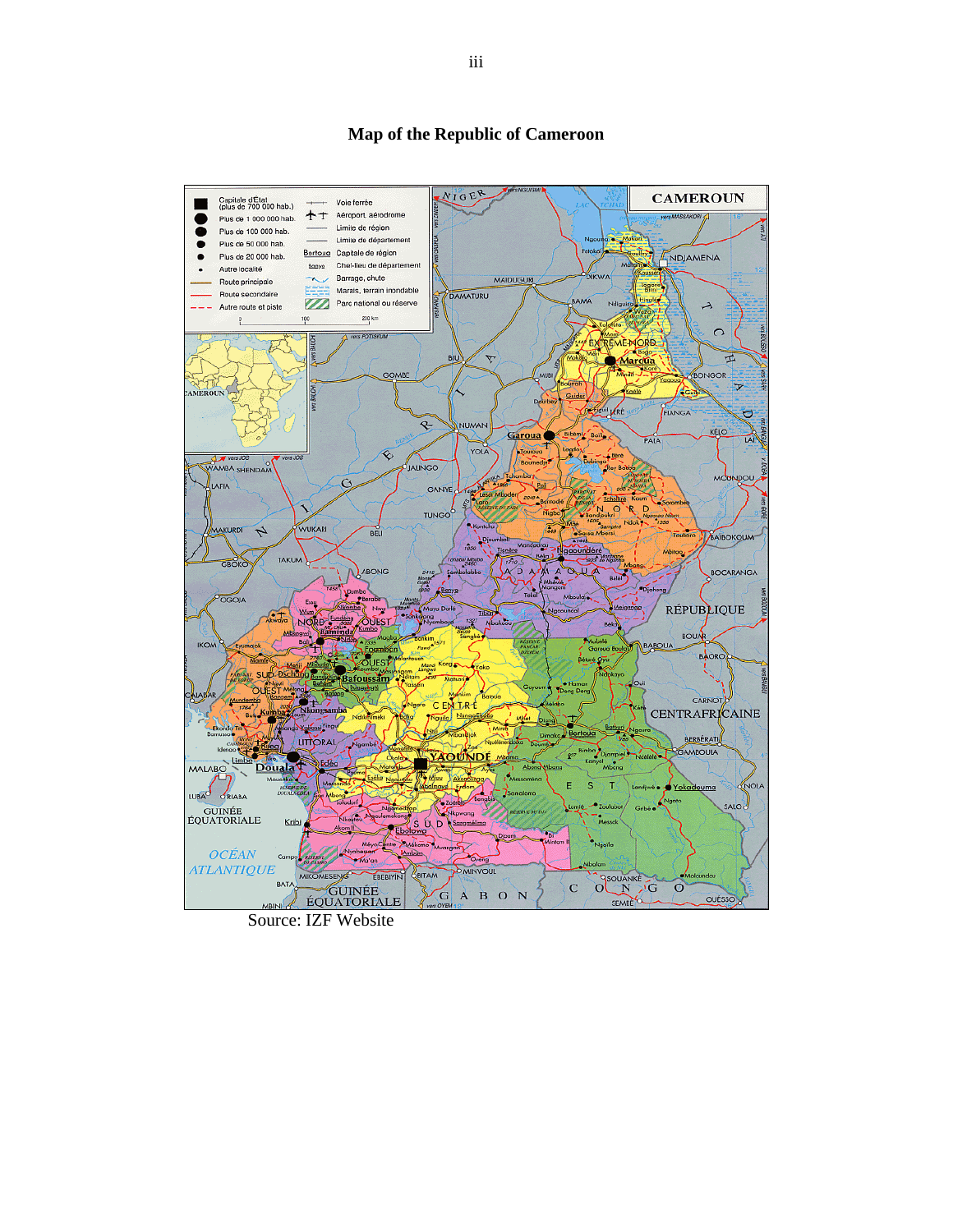#### **EXECUTIVE SUMMARY**

## **1. Introduction**

1.1 The objective of this study is to evaluate Bank Group assistance to Cameroon's agricultural sector and its impact on the country's development. This evaluation was conducted according to Bank directives in two areas, namely: (i) the Bank's strategies under the CSPs; and (ii) the results and impact of interventions/activities carried out. The evaluation criteria were: (i) relevance and quality at entry; (ii) efficacy (attainment of objectives); (iii) efficiency; (iv) impact on institutional development; (v) sustainability; (vi) performance of the Bank and the Borrower. The term "assistance" includes aid in the form of loans and nonlending activities such as: economic and sector studies, institutional development, technical assistance, policy advisory services and dialogue, portfolio reviews, aid coordination and resource mobilization. The study reviews the sectoral, intersectoral and crosscutting issues (poverty, gender, environment, regional integration, private sector, governance). The evaluation focused on the 1996-2004 period, while taking into account the experience gained from previous completed projects, as gleaned from project completion reports (PCRs).

1.2 The ultimate aim is to draw lessons that could be applied to improve the efficacy of future Bank support to actions initiated by the country to reduce poverty through economic growth. The study covers nine projects that are currently at different stages of implementation. Three have been completed, two will be completed by 30/06/2007, and two others by 31/12/2007. The implementation deadline for the last two has been extended to 31/12/2010.

## **2. Observations**

2.1 Cameroon is an agricultural economy and the rural sector, which accounts for 30% of GDP, plays a leading role in the national economy. From 1987 to 1993, the Cameroonian economy suffered a sharp drop in export earnings because of the steady decline in the price of leading exports (oil, coffee, cocoa and cotton) and a fall in the GDP. After a series of successive of macroeconomic stabilization programs, structural reforms and the gradual liberalization of agricultural activities from 1995, economic growth picked up again, at an average annual rate of 4.5%, driven mainly by the development of food crops, manufactured goods and, more recently, the implementation of major road infrastructure projects or the Chad-Cameroon oil pipeline project.

 2.2 *The main constraints* on rural sector development are: (i) the low level of training for farmers and the limited number of training facilities; (ii) limited private sector participation; (iii) the insufficiency and poor state of rural infrastructure; (iv) limited access to farm inputs and products; (v) insufficient financing; (vi) seed production and marketing difficulties; (vii) the high incidence of diseases and pests; (viii) limited access to land and land tenure insecurity; (xi) inadequate consideration of the criterion of competence in recruiting management staff for the sector; (x) overcentralization of Government services; and (xi) complex and unwieldy administrative procedures that cause delays and sometimes lead to corruption.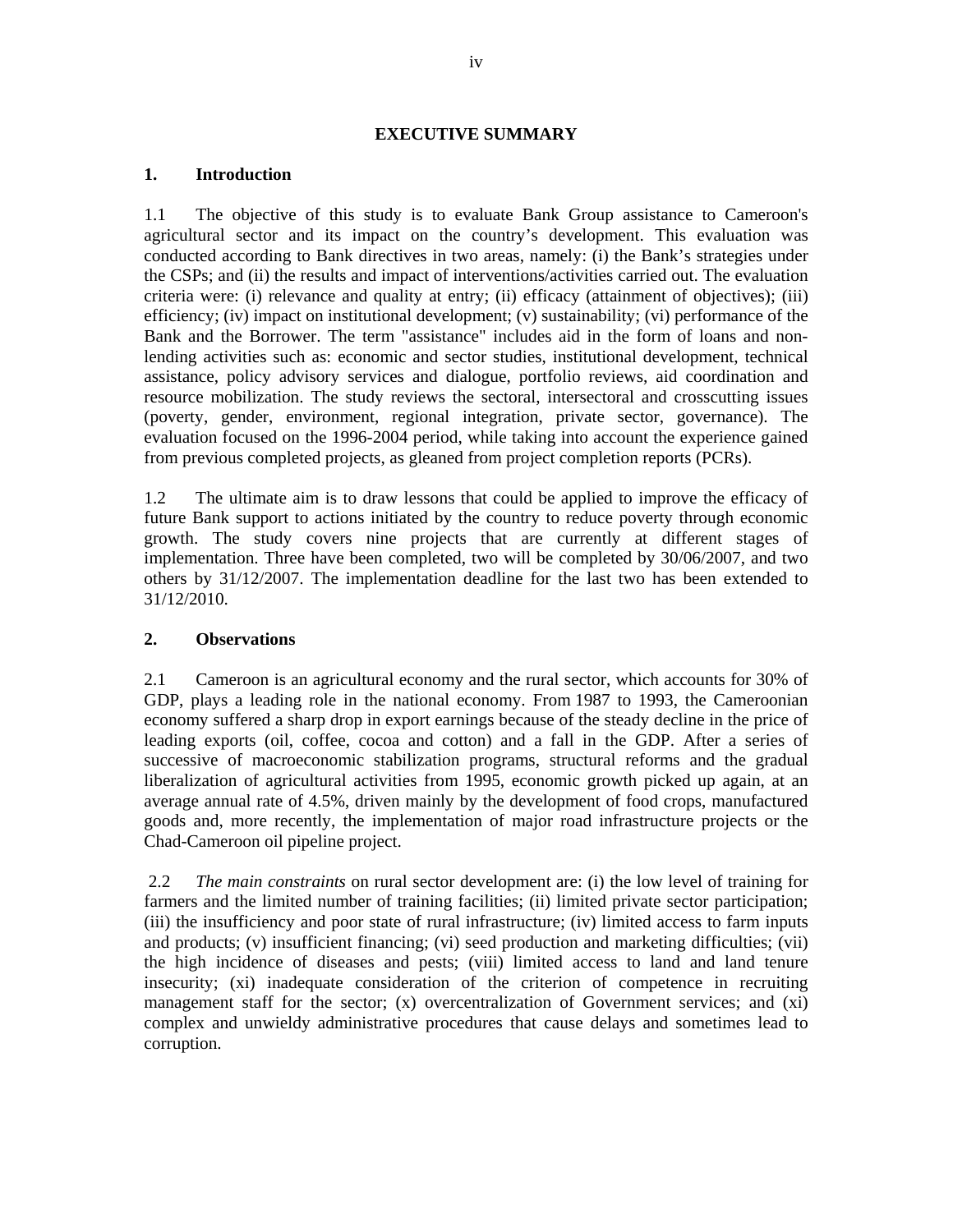2.3 *The Bank's assistance strategy* for the agricultural sector makes a distinction between lending operations, which are fully consistent with the country's priorities, and non-lending operations. In the first group of operations, the Bank's options are in line with those of the country. The non-lending aid instruments that have helped to improve the quality of dialogue between the Bank and the country are: (i) Country Strategy Papers (CSPs); (ii) portfolio reviews; (iii) supervision missions; and (iv) participation in various activities (studies, donor committee, etc.). There has been marked improvement in approach, which has become more participatory, with the involvement of the various stakeholders. The Bank's strategy was relevant.

2.4 Over the period under consideration, the nine reference projects in the study are fully consistent with poverty reduction strategies, as they improve output in the agriculture, stockbreeding, fisheries and forestry sub-sectors. An analysis of the various logical frameworks shows that sector objectives can be summed up into two points, as follows: (i) the improvement of incomes; and (ii) the promotion of food security in project areas. These objectives feature among Cameroon's agriculture and rural development priorities (NAP, RSDS). They are consistent with the Bank's goal of promoting sustainable economic growth and reducing poverty in Africa, mainly by investing in rural development.

2.5 However, project implementation has encountered enormous difficulties generated mainly by the Borrower. The sanctions imposed on the country and on projects for various shortcomings have led the Bank to extend nearly all its projects. Recurrent disbursement problems can be attributed to the Bank.

2.6 Despite the sheer size of the portfolio, and due to various reformulations and suspensions, the impact of the projects on the sector is not yet perceptible, except in research which has been revitalized thanks to the Bank.

## **3. Conclusion**

 The Bank's strategy over the period has been relevant, although the inefficient implementation of operations has undermined the attainment of set objectives. Assistance is deemed unsatisfactory over the 1996-2004 period.

## **4. Lessons**

The main lessons drawn from this study are as follows:

- 1. The inconsistency in sector interventions (registration, or otherwise, in successive ADFs) reflects a rather short- and medium-term view of interventions. The issue of the duration of the CSP period is therefore pertinent.
- 2. The recurrent problem of disbursements at the Bank cited by the Borrower as one of the bottlenecks to project implementation reflects the inadequacy of the new measures adopted by the Bank. The extension of deadlines could also be attributed to the technical department responsible for project files. Task managers do not have enough prerogatives in project monitoring.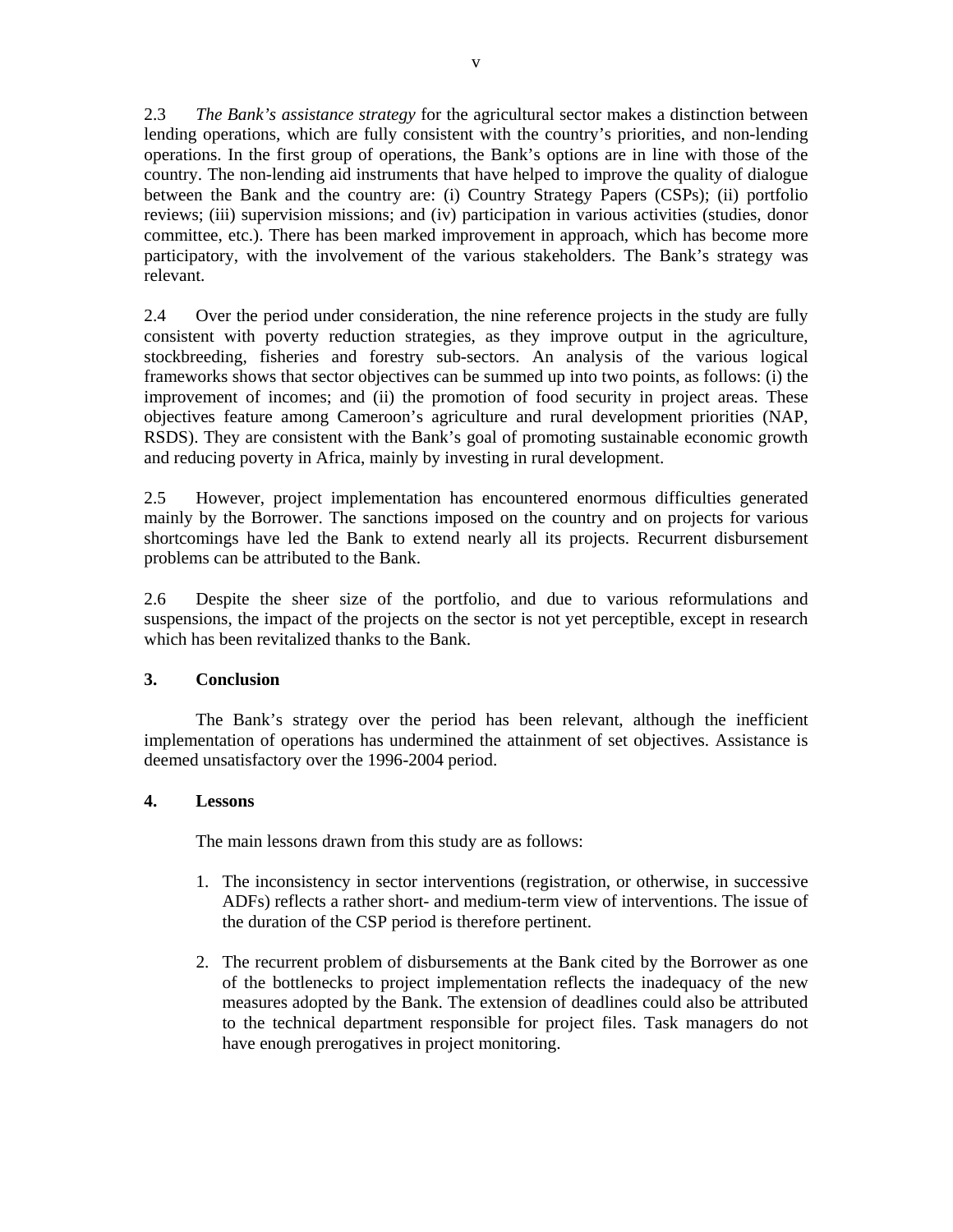- 3. Large-scale projects (in a wide geographical area) without an adequate management mechanism have little chance of achieving satisfactory results because of implementation and supervision difficulties.
- 4. The inadequate involvement of Ministerial services in project management could undermine the sustainability of institutional development.
- 5. Projects with a high number of components have little chance of producing satisfactory results; the same applies to projects with very few components.
- 6. The search for cofinancing could enhance dialogue between partners and speed up the harmonization process.
- 7. The negative impacts of agricultural sector liberalization (export crops) have led farmers to revert to food crop cultivation, which has enormous processing potential. However, the weak link in the system remains the lack of storage and marketing infrastructure.
- 8. IRAD is an institution that enjoys sub-regional renown. Supporting its activities could reinforce sub-regional integration.
- 9. The SP-SFSP obtained results that can promote regional integration.
- 10. The inadequate formal dialogue between the Government and the private sector does not facilitate access to agricultural financing, and consequently does not promote the development of the sector.
- 11. Limited access to local financing is a constraint on the sustainability of project outputs.

#### **5. Recommendations**

- 5.1 *For the Bank:*
	- 1. With regard to the harmonization of assistance, the Bank needs to address the issue of CSP periodicity by adopting a longer term vision.
	- 2. Give priority to projects with a reduced number of components over a smaller geographical area.
	- 3. Give more decision-making powers to task managers in order to improve communication between the Bank and the PIUs.
	- 4. Initiate studies to identify viable sub-sectors of the agricultural private sector or use the existing project databanks (RSDS, NEPAD). The MTEF has identified projects to be financed that could revitalize the sector. Support could be given to programs that promote the competitiveness of agricultural products and the development of professional farmer organizations. Supporting the development of agricultural credit and contributing to the creation of specialized financial establishment are actions that could contribute to the development of economic activities in rural areas. The Bank's strategy of giving priority to infrastructures under the current CSP could promote the development of agricultural markets that generate private sector growth.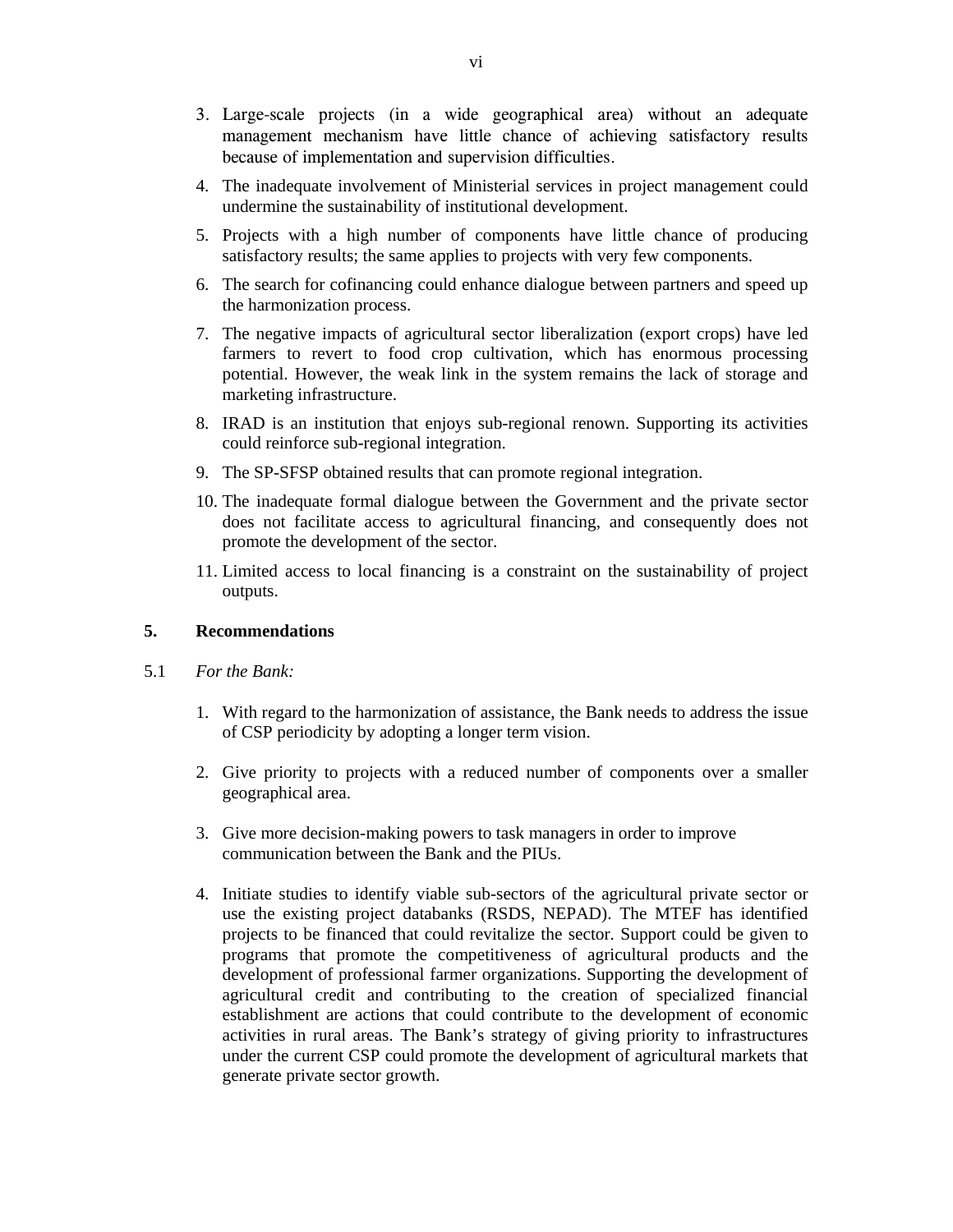5. Prospect for possibilities of co-financing sub-regional projects (agricultural research, food security). The FAO pilots the sub-regional food security program. The Bank needs to participate in the consolidation of the pilot phase (SP-SFSP). The Bank launched an identification study for the Agricultural Research Regional Integration Project (PIRRA). Considering IRAD's achievements, this institution could be retained as the benchmark structure in the implementation of this project.

# 5.2 *For the Borrower:*

- 1. Establish a resource mobilization strategy that will lead to timely availability of counterpart funds;
- 2. Give priority to the sector during implementation of the donor-supported "Governance" program.
- 3. Create the conditions for sustained dialogue with the agricultural private sector in order to develop the existing potential.
- 4. Promote the development of the seed producer profession in rural areas.
- 5. Encourage sub-regional project development initiatives in the areas of research and food security.
- 6. Encourage the development of microfinance in Cameroon's rural areas for the agriculture and rural development sector.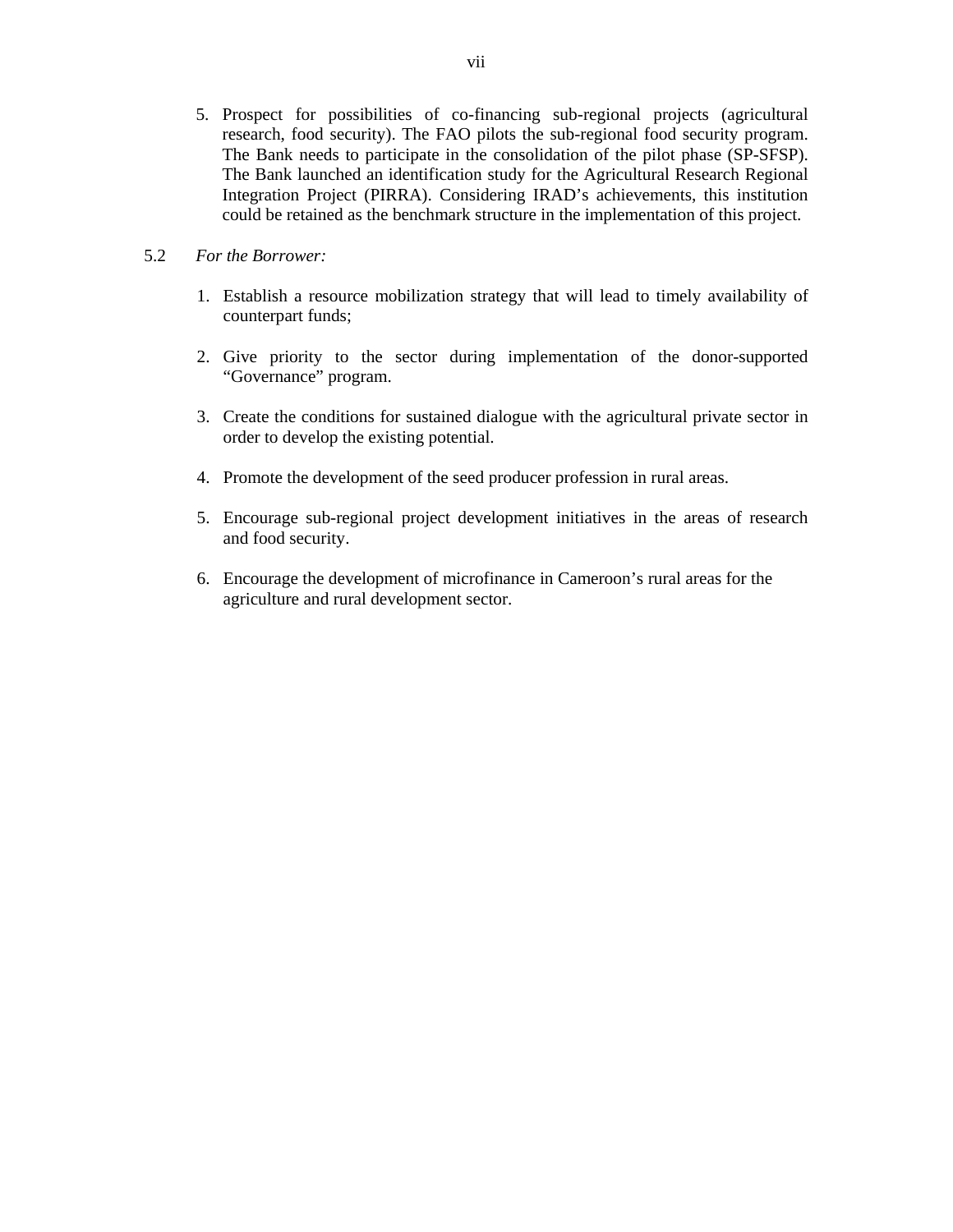# 1. **CONTEXT**

# **1.1 Objectives of the Evaluation**

 The main objective of this evaluation is to conduct a systematic assessment of Bank assistance to Cameroon's agriculture and rural development sector, in terms of Bank and national strategies and assistance through lending and non-lending operations. This evaluation focuses on the results obtained by the assistance program from 1996 to 2004. With regard to policies and strategies, it draws lessons that could be used in improving future interventions. Its conclusions will supplement similar studies conducted in other sectors, and be taken into account in the evaluation of Bank Group assistance in Cameroon.

# **1.2 Scope and Methodology**

1.2.1 The study mainly covers the whole ARD sector portfolio approved between 1996 and 2004. Operations initiated before 1996 were implemented and completed during the period under consideration. Their performance is also considered because of their relationship with the projects of the period.

1.2.2 Assistance results are evaluated in accordance with the guidelines of the ADB's Operations Evaluation Department (OPEV) governing evaluation of Bank assistance, preparation of the evaluation rating for PCRs and PPARs, and on the basis of the combined action of four factors: (a) the Bank; (b) Cameroon (Borrower); (c) partners and stakeholders; and (d) exogenous forces (natural phenomena, economic crises, etc.).

1.2.3 The methodology adopted for the study focuses on two aspects. The first is the analysis of documents, which was supplemented by a field mission to Cameroon from 5 to 24 March 2007, during which: (i) additional data and information were collected and consultations/discussions held with the national authorities and heads of partner agencies; and (ii) visits to selected regions and project sites were organized in order to get better understanding of the implementation context and obtain the opinion of beneficiaries, project managers and partners on project performance. The preliminary conclusions of the field mission were forwarded to the Cameroonian authorities on 22 March 2007. The second aspect of the methodology is a detailed study of the information obtained through document analysis and the field mission, and individual project assessment using the criteria of relevance and quality at entry, efficacy, efficiency, impact on institutional development and sustainability. The rating awarded to each project is aggregated (using the simple arithmetic mean of marks awarded) to obtain the performance rating that is analyzed in Chapters 3 and 4. Chapters 5 and 6 present the lessons learnt and follow-up recommendations.

# **1.3 Socio-economic Context**

1.3.1 From its geographical location between latitudes 2° and 13° North and longitudes 8° and 16° East, Cameroon, a Central African country, lies astride the tropical rainforest and the Sahel. Indeed, Cameroon is shaped like a triangle, rising to a height of about 1200 km from the South to the Lake Chad area, with a base of about 800 km from West to East. It shares a 420 km maritime boundary with the Atlantic Ocean on the South-West. It is bounded in the West by Nigeria, in the South by Congo, Gabon and Equatorial Guinea, in the East by the Central African Republic, and in the North East by Chad. Lastly, the tip of the triangle, in the North, is capped by Lake Chad.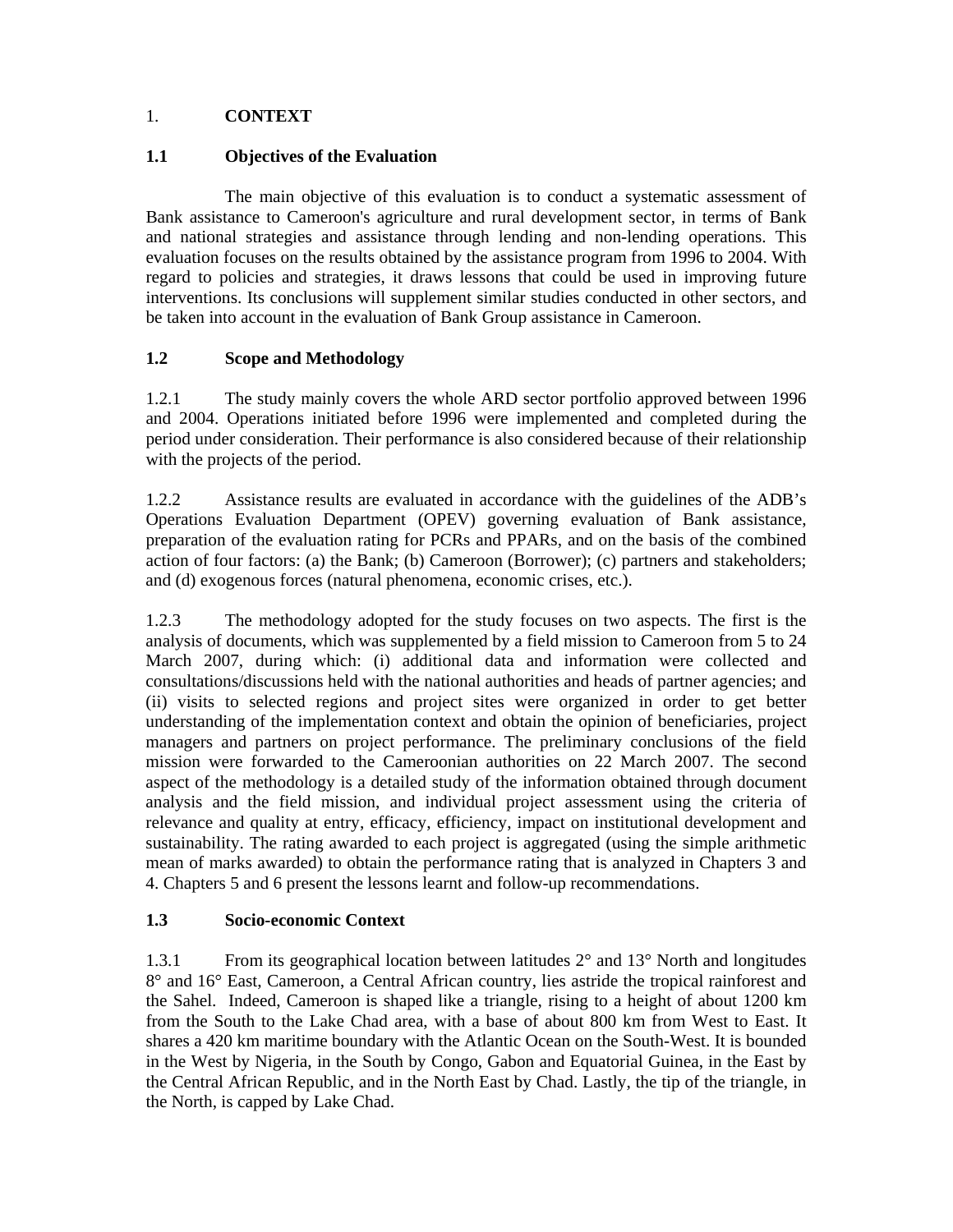1.3.2 As a result of such geographical diversity, the country abounds with great potential in areas as diverse as agriculture, livestock, fisheries, forestry, water supply, energy and mining. Cameroon's geographical diversity is determined by its three main agroecological areas, namely: the rainforest in the South, the highlands and the Sudano-Sahelian in the North. The rainforest in the South is ideal for growing cocoa, oil palm, banana, rubber, tobacco, etc. The highlands of the West (West and North-West Provinces), which stand at an average altitude of over 1100m, are rich in volcanic soil that is ideal for agriculture (coffee, vegetable farming, etc.). Its vegetation is not as dense as that of the rainforest in the South and its cool climate is suitable for many types of activities. The Sudano-Sahelian zone in the North (Adamaoua, North and Far North Provinces) is a region of vast grasslands and savannah, ideal for cattle rearing and the growing of cotton, onion, millet, sweet potato, white yam and groundnut.

1.3.3 Cameroon's population, as of 31 December 2005, was estimated at 17,531,000 inhabitants, representing an increase of 7,037,345 inhabitants, in absolute terms, over 18 years. Population density per  $km^2$  rose from 23 inhabitants in 1987 to 37 inhabitants in 2005. Cameroon has an essentially youthful population, with more than half of the inhabitants (about 63.55%) aged below 25. The urbanization rate rose from 28.5% in 1976 to 37.8% in 1987. In 2005, this rate was estimated at 54.6%, which means that more than half of the population currently lives in urban areas.

1.3.4 Poverty, which is widespread in Cameroon, remains an essentially rural phenomenon. More than 50% of the households live below the poverty line; that is, on less than one dollar a day. According to the first Cameroon household survey of 1996, 51% of the population was poor and 23% lived in extreme poverty. The second survey conducted in 2001 revealed a decline in this phenomenon, putting the global figure of Cameroon's poor at 40%. However, this decline in poverty took place mainly in urban areas, where the poverty rate was 22.1% compared to 49.9% in rural areas<sup>1</sup>.

1.3.5 The poverty profile, as established by a survey, shows that the phenomenon is widespread in all the provinces of Cameroon. In the affected areas of the Far North, the North West and the North, poverty has increased over the last ten years.

1.3.6 The secondary and tertiary sectors account for 28% and 50% of GDP respectively. However, Cameroon's economy remains dominated by the primary sector, which employs 60% of the labor force, accounts for 22% of GDP and represented 25% of exports in 2004. Subsistence agriculture is the dominant activity in the primary sector. The main crops are coffee, cocoa, banana and cotton, whose output has increased since the devaluation of the CFA franc in 1994. Nevertheless, the sharp drop in the world market prices of coffee and cocoa has forced the Government to depend more on oil and tax revenue to finance the economy. However, with the depletion of oil resources, oil production has declined steadily over the last five years, and the Government has started implementing policies aimed at boosting the competitiveness of other sectors, especially in industry.

1.3.7 Given its importance in the economy, the rural sector has enormous spillover effects on the other sectors, and so contributes to export diversification, food insecurity, job creation and poverty reduction. *The major constraints* on its development are: (i) the low

 $\mathbf 1$ <sup>1</sup> INS ; Poverty Profile in Rural Areas: Second Cameroon Household Survey, December 2002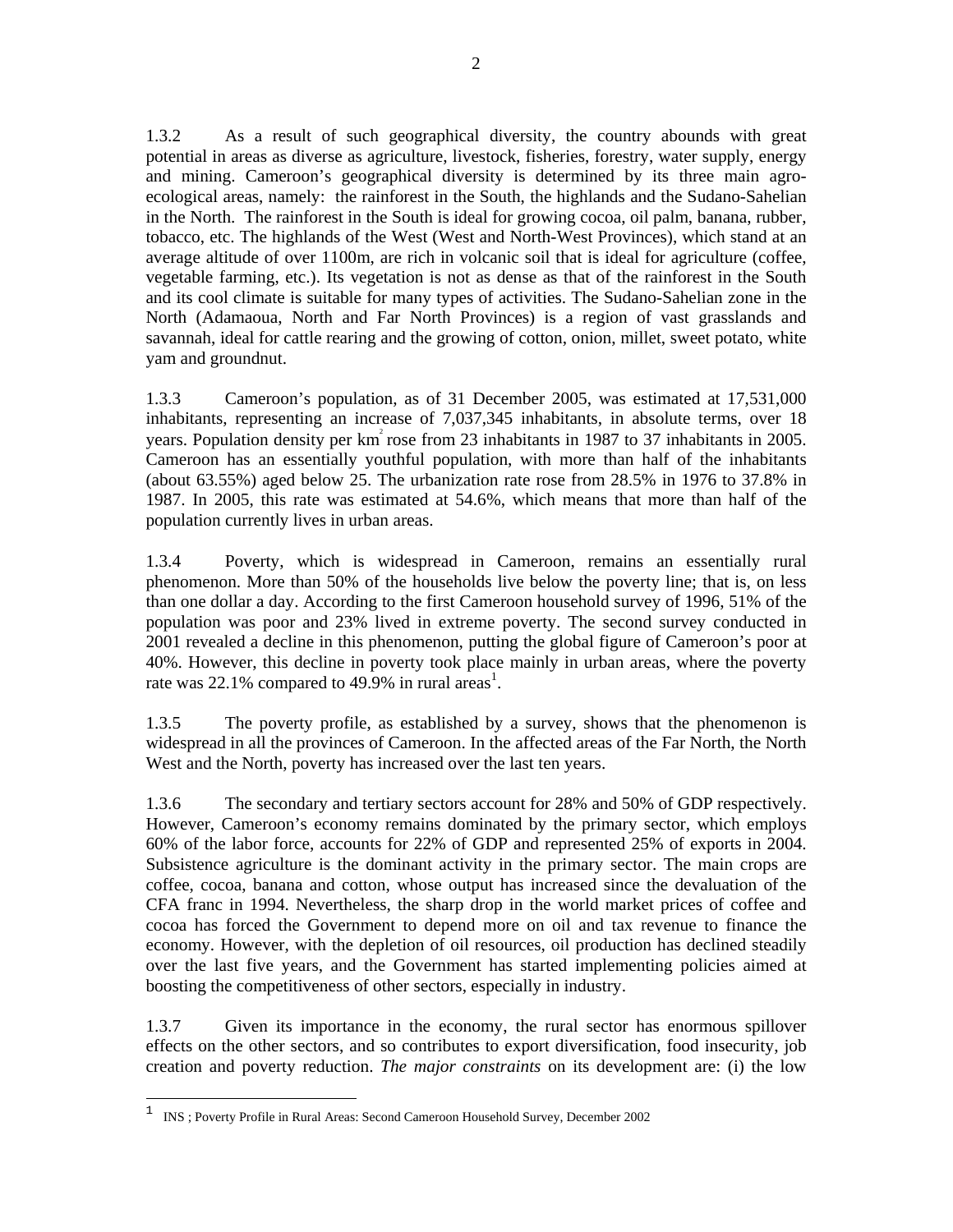level of training for farmers and the limited number of training facilities; (ii) limited private sector participation; (iii) the insufficiency and poor state of rural infrastructure; (iv) limited access to farm inputs and products; (v) insufficient financing; (vi) seed production and marketing difficulties; (vii) the high incidence of diseases and pests; (viii) limited access to land and land tenure insecurity; (xi) poor consideration of the criterion of competence in recruiting management staff for the sector; (x) overcentralization of Government services; and (xi) complex and unwieldy administrative procedures that cause delays and sometimes lead to corruption.

# **1**.**4 History of Relations between the Bank Group and Cameroon**

1.4.1 An assessment of Bank operations in Cameroon shows a total of 69 (sixty-nine) loans and grants since 1972. The total gross commitments stand at UA 844.4 million, of which UA 478.8 million are ADB resources, and UA 365.5 million are ADF resources. The sectoral distribution of projects shows the predominance of the transport sector, with 38.25% of operations, followed by policy-based lending (24.42%), agriculture (16.2%), social sector (9.23%), community facilities (8.05%), and industry (3.75%). Over the 1972-1996 and 1996- 2004 periods, agricultural sector commitments stood at 16.96% and 26.1%, respectively.

1.4.2 The Bank financed 18 agricultural sector operations that boosted poverty reduction efforts by focusing on the development of various activities in forestry, integrated rural development, livestock, poultry farming, fisheries, SME and microfinance promotion, research and food security. The agricultural sector was not retained in the Bank's strategy for 2005-2009; consequently, no operation was prepared under ADF X.

1.4.3 Bank Group operations in Cameroon represented 2.31% of all operations during 1967-2005, in terms of number of operations for an amount representing 2.11% of the total budget. 1.9% of the total ARD sector portfolio over the period was granted to Cameroon's ARD sector as shown on the table below:

|                                        |               | Amount       |
|----------------------------------------|---------------|--------------|
| <b>AFRICA</b>                          | <b>Number</b> | (UA million) |
| Total for all sectors                  | 2988          | 36 691.19    |
| <b>ARD</b> Sector                      | 755           | 6 637.28     |
| <b>CAMEROON</b>                        |               |              |
| Total for all sectors                  | 69            | 775.86       |
| <b>ARD</b> Sector                      | 18            | 126.02       |
| Percentage ARD/all sectors in Cameroon | 26.09         | 16.24        |
| Percentage Cameroon/Africa             | 2.31          | 2.11         |
| Percentage ARD Cameroon/ARD Africa     | 2.38          | 1.90         |

**Table 1: Loans and grants to the agriculture and rural development sector (1967 – 2005)**

**Source: ADB/Statistics Division, 2006**

1.4.4 In addition to the suspension of disbursements to certain projects for poor management, Cameroon was hit by several sanctions for outstanding loan repayment arrears (1993 – July 1994, December 1994 – June 1995, October 1995 – April 1997). The country was relegated to eligibility to concessional (ADF) loans as from 1995.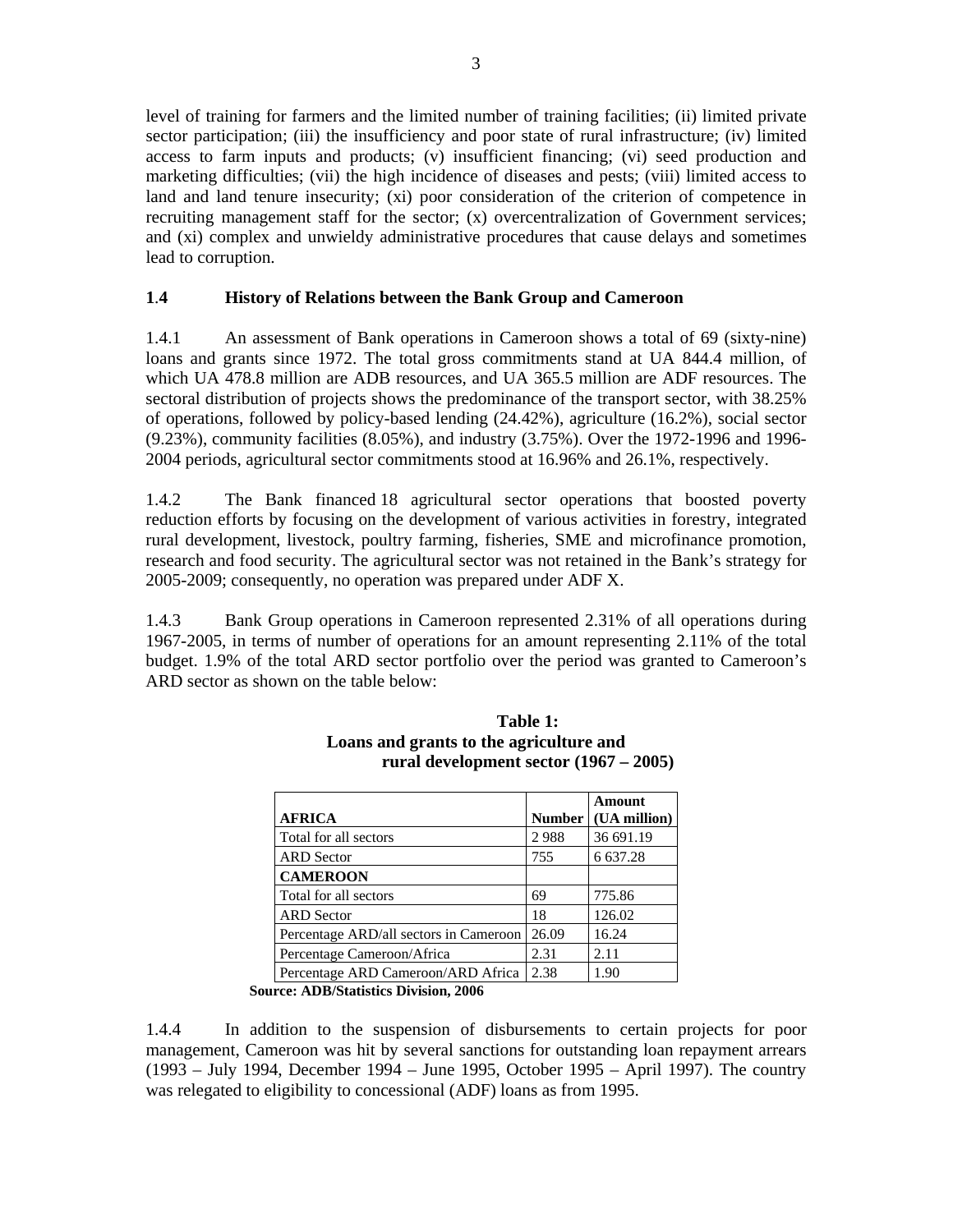1.4.5 The Boards of Directors of the African Development Bank (ADB) and the African Development Fund (ADF) confirmed on 26 July 2006 that Cameroon had fulfilled all the conditions for attainment of the completion point of the enhanced Heavily Indebted Poor Countries (HIPC) Initiative. Consequently, the ADB Group will extend a debt relief of about US\$ 78.84 million at net present value of end-1999 (or US\$ 100.51 million in nominal terms) to Cameroon, which represents about 24.5% of multilateral assistance.

# **2**. **GOVERNMENT AND BANK STRATEGIES IN THE AGRICULTURE AND RURAL DEVELOPMENT SECTOR**

# 2.**1 Trend of Cameroon's policies and strategies in the agriculture and rural development sector**

2.1.1 The new agricultural policy prepared in 1990 is based on better development of the country's enormous production and marketing potential. It targets five objectives, namely: (i) modernization of the production apparatus; (ii) food security; (iii) export promotion and diversification; (iv) development of agricultural product processing; and (v) balance of production sectors.

2.1.2 Through the NAP, the Government is making efforts to create an enabling strategic framework for private initiative, and introduce deregulation and privatization measures to reduce wastage, rationalize resources, and improve management. Privatization of the capital management of parapublic corporations is aimed at mitigating the impacts of State divestment. Inefficient corporations have been liquidated, and struggling corporations have been rehabilitated.

2.1.3 In 1998, the NAP was assessed in the Ministry of Agriculture. Following that assessment, the objectives of the agricultural policy have been reviewed. Henceforth, the target is to attain a real annual average growth rate of about 4% for agricultural production in the next decade. *- For food products,* the growth rate should stand at about 3.2% per year. Efforts should mainly focus on cereals, cassava and plantain. The average growth of *export or agro-industrial crops* should attain 5% per year, and be sustained mainly by the major production sectors (banana, cocoa, coffee, palm oil, cotton, sugar, and rubber) whose diversity is a major asset in a period of world price instability.

2.1.4 Cameroon's admission into the enhanced HIPC Initiative in 2000 required the preparation of a Poverty Reduction Strategy Paper (PRSP) with the contribution of the various sectors. The rural sector development strategy, prepared as a contribution to the PRSP, retained most of the NAP objectives while raising the target for some of them (new challenges). The sector strategy, as defined in the  $PRSP<sup>2</sup>$ , focuses on the following four areas of intervention: (i) modernization of production systems; (ii) promotion of institutions; (iii) construction of an attractive framework; and (iv) sustainable management of natural resources. In each of these four areas of intervention, the rural strategy adopts three approaches, namely: (i) the promotion of sustainable income-generating activities for the most vulnerable people; (ii) participation of the beneficiaries; and (iii) consideration of the gender approach.

<sup>2</sup> Republic of Cameroon, Declaration: Rural Sector Development Strategy, April 2002.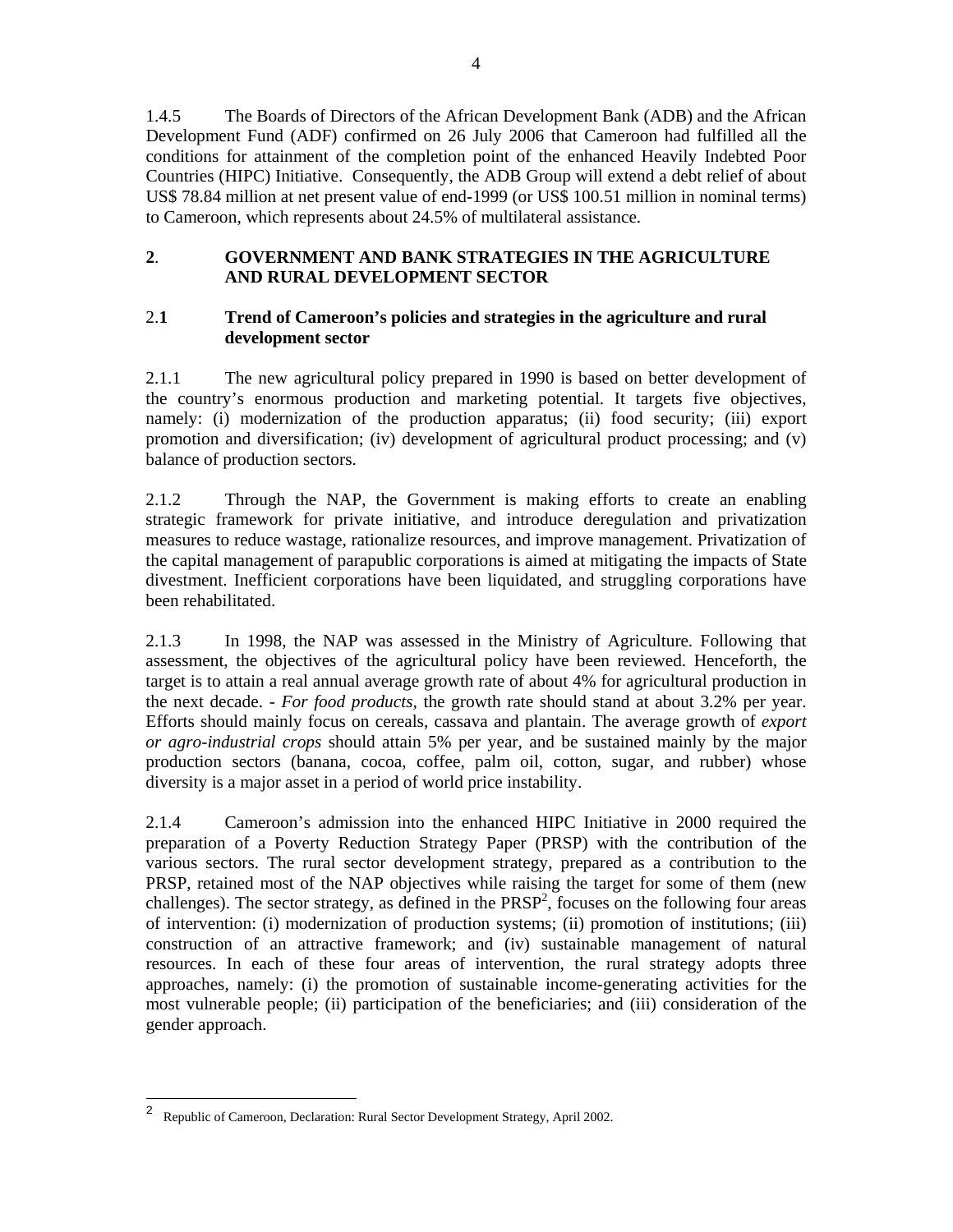2.1.5 A review of about twenty past and current programs and projects was conducted in March 2005. That review revealed, in particular, that:

- only programs and projects funded with the contribution of external partners were subject to pre-appraisal studies; others funded with HIPC resources did not usually have a reference situation;
- the following principles, contained in the strategy paper, were respected more or less: (i) empowering of stakeholders; (ii) private sector promotion through contracting of activities; and (iii) (technical, organizational, management…) capacity-building;
- the institutional design of most projects and programs transforms them into parallel administrations with no functional relations with the Ministerial organs responsible for implementing their various components;
- there is no coordination body for these projects and programs (including those that work on the same strategic objective).

2.1.6 All these shortcomings look like poor governance indicators that lead to: (i) wastage of material, financial and human resources, such as duplication of structures and staff in the field<sup>3</sup>; (ii) weakening of traditional structures that have limited material and logistical resources, and hardly offer the right working conditions and staff motivation; (iii) the incapacity of certain stakeholders to play their assigned roles<sup>4</sup> during implementation.

2.1.7 The new operational framework of the strategy updated in 2005 tries to correct some of these shortcomings. The objectives of the Agricultural and Rural Development component, as presented in the Rural Sector Development Strategy Paper updated in 2005, relate to: (i) *a sustainable increase in crop yields and agricultural supply*, in order to double current production levels by 2015; (ii) *the sustainable management of productive resources;* (iii) *the promotion of local and community development*; (iv) *the development of adapted financing mechanisms; (v) the development of employment and training;* (vi) *the management of food insecurity risks* in order to stave off the recurrent spectre of famine in ecologically fragile areas; and (vii) *the development of the institutional framework.* 

## **2.2 Bank Group assistance strategies in the agriculture and rural development sector**

2.2.1 The Bank's agriculture and rural development policy is a continuation of the agricultural sector policy of 1990 which has undergone thorough revision. Its specific objectives are to: (i) identify the main obstacles to growth in the agricultural sector and the rural economy, while focusing on those areas of activity in which the Bank can acquire a comparative advantage for its future activities; (ii) assess past operations in order to define a strategy that will enable the Bank's agricultural loans program to overcome the main obstacles; (iii) prepare a strategic framework to enrich and consolidate the Bank's dialogue

<sup>3</sup> HIPC-funded projects, for example, use the same field staff as the support project for the National Agricultural Extension and Research Program (NAERP). Besides, these projects use different committees for selection and approval of the support to be given to beneficiaries, who are really the same persons.

<sup>4</sup> Analysis of Cameroon's agricultural policies, OECD, 2006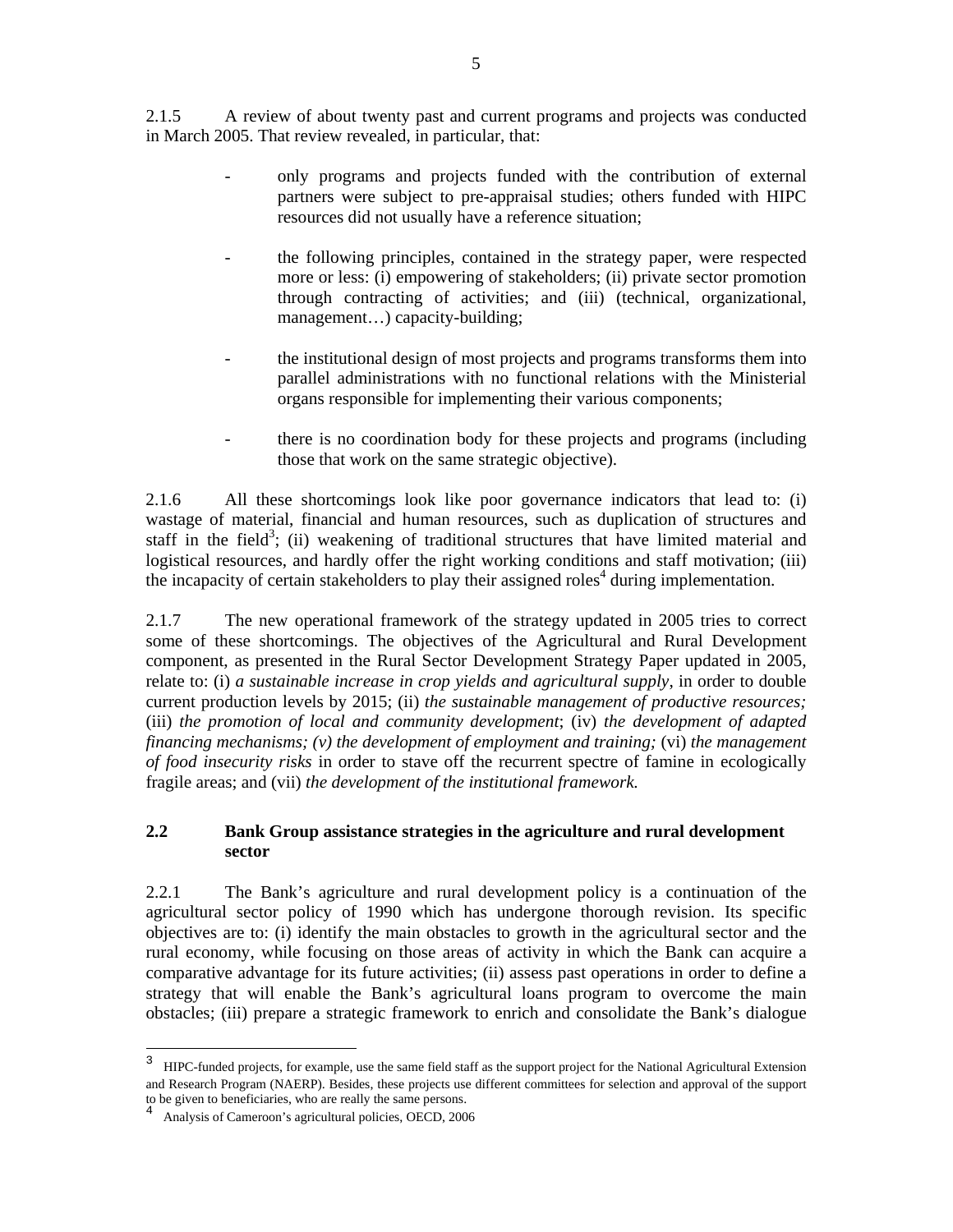on agriculture and rural development policies and development programming at country level, with its members, regional organizations and other donors; and (iv) help to improve the operational framework in order to increase the efficacy of investments in agricultural and rural development.

2.2.2 The *Bank's strategy* is based essentially on assistance programs for agriculture and rural development in the following areas: (i) construction of rural infrastructure; expansion of private sector agro-industrial activities; (ii) establishment and capitalization of more efficient private financial networks; (iii) better natural resource management; (iv) capacity-building; and (v) regional integration<sup>5</sup>.

2.2.3 The 1996-1998 CSP had established the need to speed up agricultural sector transformation by: (i) establishing an attractive institutional framework; (ii) developing production by reducing factor costs; (iii) improving infrastructure; (iv) enhancing environmental and, in particular forestry, management; and (v) improving the agricultural research and extension system. The Bank was expected to participate in actions that underpinned or accompanied reforms aimed at liberalizing the various agricultural sectors, regardless of whether such reforms relate to privatization of public enterprises or the establishment of a more attractive institutional framework. One way of consolidating the Bank's intervention in favor of agro-industrial SMEs was to supplement the scope of the credit line given to the Agricultural Credit Bank of Cameroon (CAC) by acquiring shares or granting loans to companies to be privatized, through its Private Sector Unit.

2.2.4 The *1999-2001 CSP,* like the previous CSPs, focused on poverty reduction. Considering the previous strategy from which lessons were drawn, the Bank's operations were expected to be guided by the conclusions of the Government's participatory poverty assessment conducted in 1994 which presents poverty perception by the poor, and on the guidelines of its poverty strategy statement adopted in December 1998. While focusing its 1999-2001 CSP strategy on poverty reduction, the Bank made no provision for a new operation to intervene directly in the sector. However, three projects were approved, namely: the Forestry and Agroforestry Support Project in 1999, the Special Food Security Program Support Project in 2000, and the Rural Household Income Improvement Program in 2001. The projects are fully consistent with the poverty reduction strategy, especially through income improvement identified as the leading priority objective by the 1998 study<sup>6</sup>.

2.2.5 The *2002-2004 CSP* actions in this sector were specifically aimed at: (i) diversifying and processing agricultural, pastoral and forestry exports; (ii) reconstituting a specific financing mechanism for rural activities; (iii) extending the national social security coverage to rural communities; (iv) raising agricultural output and income; (v) promoting environmental factors and an attractive framework by adapting funding and improving real estate and infrastructure management (rural roads, village water supply schemes, etc.). Two projects, the GRASSFIELD and RUMPI projects, were approved in 2003. The objectives and activities of these projects were fully consistent with the abovementioned objectives.

<sup>&</sup>lt;sup>5</sup> Bank Group policy on agricultural and rural sector development, ADB/ADF, January 2002<br>6 April 1965 Conservation of Contract a conjuntum la policies. OECD 2006

<sup>6</sup> Analysis of Cameroon's agricultural policies, OECD 2006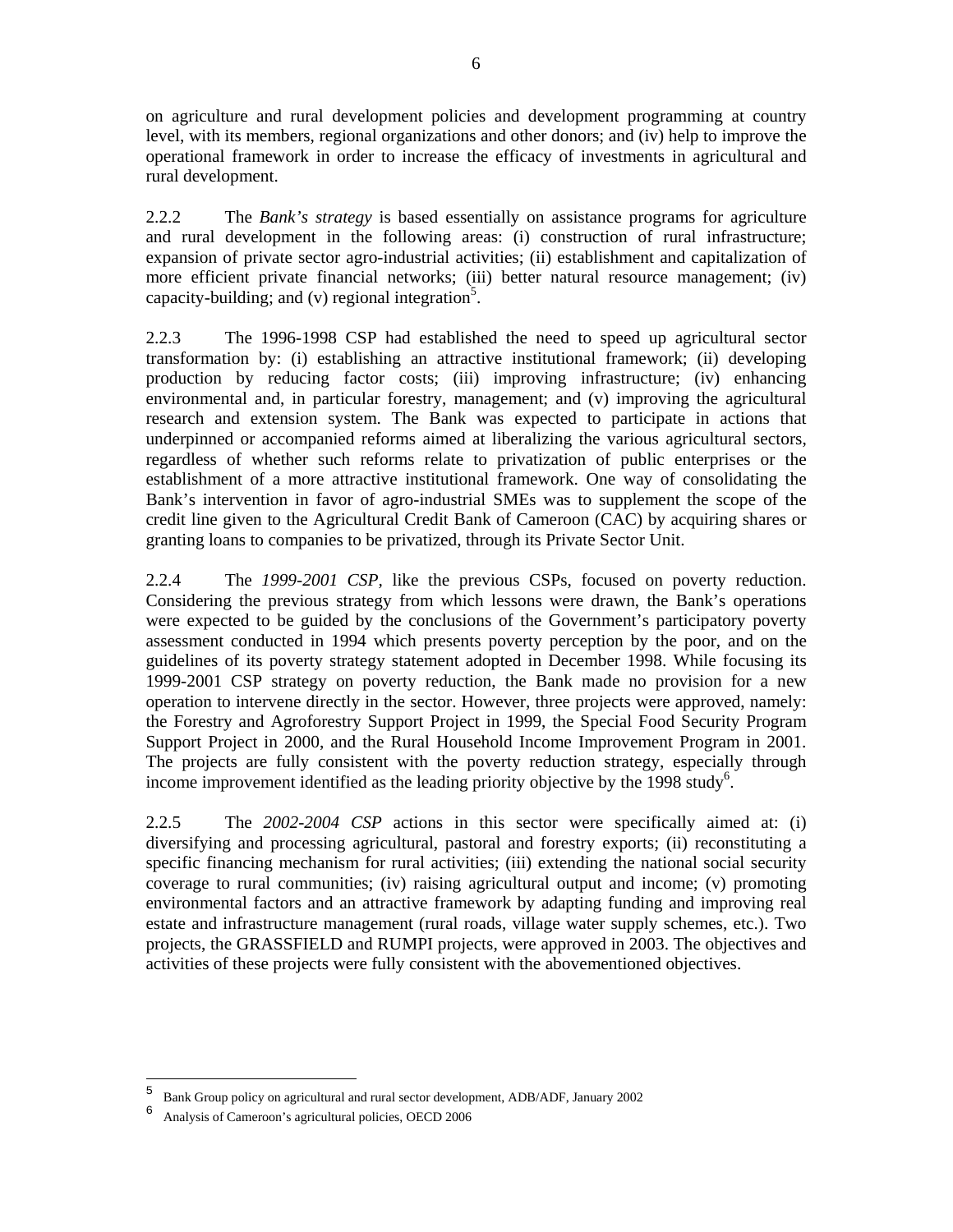2.2.6 Given that the main focus of the adopted strategy is poverty reduction, the lessons learnt from 2002-2004 CSP recommended that the Bank should continue to support reforms in collaboration with the Bretton Woods Institutions so as to consolidate the macroeconomic framework and promote good governance. It was also expected to support specific actions in the social, agricultural, and transport sectors, as well as multisectoral initiatives. The consolidation of governance in all its forms was also deemed crucial for improving the utilization of resources made available to the country.

# **2.3 Relevance of Bank intervention over the period and quality at entry**

# 2.3.1 Relevance

2.3.1.1 A comparison of Bank strategies with those of the country reveals some consistency that reflects their shared concern for improving the production system, developing rural infrastructure in order to improve produce marketing, enhancing natural resource management, and improving the financing system for rural activities. Despite their relevance and consistency with the country's strategy which targets poverty reduction, the CSPs have been inconsistent over the period with regard to the sector. The 1996-1998 CSP called for limited intervention. The ARD sector was not taken into account in the 1999-2001 CSP. The 2002-2004 CSP, which clearly reflects the country's needs in the sector because of the more participatory approach adopted in its preparation, was followed by the 2005-2009 CSP (not covered in this study) which does not take the sector into account.

2.3.1.2 The Bank's strategy for Cameroon in 2005-2009 is based on the development targets set in the PRSP and on ADF X guidelines. It also takes into account the assistance programs of other donors and the operations that are underway in the country. The arguments in favor of such a mechanism are rooted in the need to conduct more efficient monitoring of ongoing operations (which are rather dated) in order to speed up implementation (1996-1998 CSP). The choice of actions was influenced by the country's poor management of certain projects. Reformulations of projects approved outside the study period did not always favor new actions. The decision to opt for operations that mainly favor the transport sector is motivated by the impact that transport sector activities have on the ARD sector. Road projects that open up access to farming areas will help to improve the performance of the produce marketing system, and consequently increase farmers' incomes and consumer access to products (food security).

2.3.1.3 The 1996-1998 CSP had recommended the financing of agricultural SMEs. However, the Bank's Private Sector Unit was not involved in the process, and even the credit line granted to CAC was cancelled, since CAC was liquidated in July 1997. Geographically speaking, the Bank did not intervene in the Littoral and East Provinces during this period. In the Centre Province, the semi-urban areas of Yaounde benefited from one operation in 2000- 2004.

2.3.1.4 The nine reference projects in the study are fully consistent with poverty reduction strategies because they are aimed at improving output in the agricultural, stockbreeding, fisheries and forestry sub-sectors. An analysis of the various logical frameworks shows that sector objectives can be divided into two components as follows: (i) the improvement of incomes; and (ii) the promotion of food security in project areas. These objectives feature among Cameroon's agriculture and rural development priorities (NAP, RSDS). They are in line with the Bank's goal of promoting sustainable economic growth and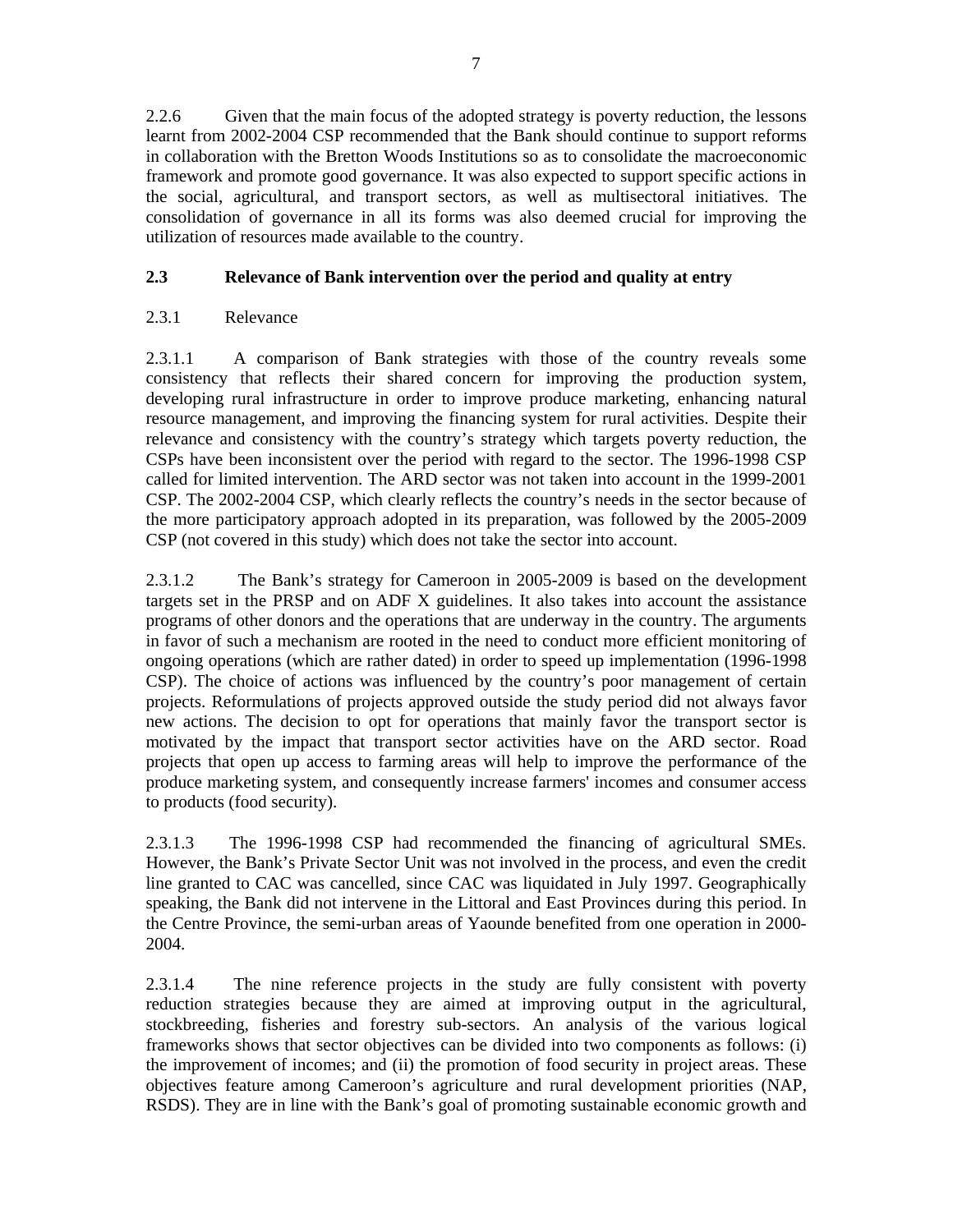reducing poverty in Africa, mainly by investing in rural development. The members of the Bank, especially the regional and non-regional countries, share this objective which was also adopted by the international community through the Millennium Development Goals that should be achieved by  $2015<sup>7</sup>$  and whose No. 1 goal is to reduce extreme poverty and hunger. The three CSPs mentioned above clearly reflect this concern for Cameroon.

2.3.1.5 Despite the above shortcomings (geographical distribution of operations, contribution to the development of agricultural SMEs), the Bank's intervention strategy for the period is deemed relevant.

# 2.3.2 Ouality at entry

-

2.3.2.1 On the whole, the quality at entry is satisfactory. Of the nine projects that make up the portfolio of the period under study, the design of five of them drew on experience from previous projects (funded or not funded by the Bank). The reformulated MIDENO II and IRDP learnt lessons from the experience of previous projects (MIDENO I and SOWEDA). The quantitative targets were scaled down. The Grassfield and Rumpi projects, which also have the same components as these two projects respectively in the same areas, were designed using a more participatory approach; hence, they are referred to as "the grassfields and Rumpi participatory development projects". Their objectives clearly reflect the needs of beneficiaries. The support project for the Special Food Security Program (SP-SFSP) was identified in 1998 by the FAO in collaboration with the UNDP. In May 1999, the preparation report was prepared by the FAO's Investment Centre after a preparation mission organized to Cameroon in February 1999. On the basis of this preparation report, an ADB mission, along with an expert from the FAO's Investment Centre, conducted a field appraisal of the project in January 2000. The appraised project addressed the objectives of the ADB's country strategy paper (CSP) for Cameroon.

2.3.2.2 Meanwhile, the difficulties of some projects arise partly from shortcomings in their design. This is the case with PARFAR, a major project in terms of its goals (reduction of community poverty) and its area of intervention (the country's three Northern provinces). Unfortunately, it is a hybrid project born of the fusion of two distinct priority projects presented by two different Ministries: the North and Far North Seed Project by MINADER; and the Support Project for Economic Activities of Adamaoua Women by MINPROFF. The project designers underestimated one major handicap, namely the size of the project area. The project's partners identified in the financing agreement have never been fully operational (PNRVA, in particular). The Community Forests component, on account of poor identification, was returned to the competent Ministry (MINFOF). In the same region, the Bank intervenes in the social sector through PREPAFEN, another project. It has determined a 23% contribution for PARFAR beneficiaries, and 10% for PREPAFEN beneficiaries for the procurement of storage warehouses. This arrangement is likely to demotivate the beneficiaries.

<sup>7</sup> The Millennium Development Goals formulated by the UN in 2000 are aimed at: (a) reducing extreme poverty and hunger; (b) achieving universal primary education; (c) promoting gender equality and women's empowerment; (d) reducing child mortality; (e) improving maternal health; (f) combatting HIV/AIDS, malaria and other diseases; (g) ensuring environmental sustainability; and (h) developing a global partnership for development.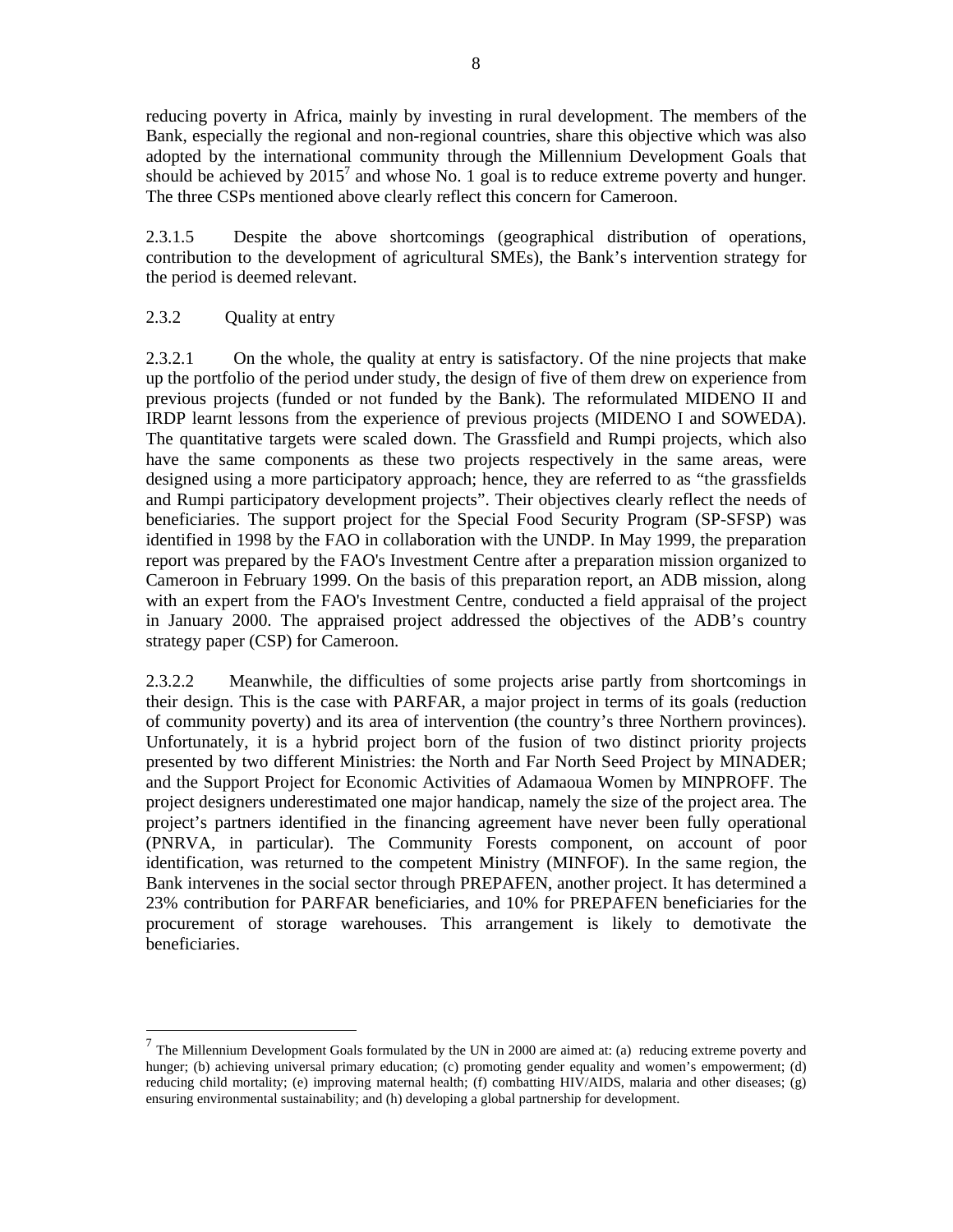2.3.2.3 The study on the Livestock and Fisheries project, initially conducted in 1992, was updated in 1998 at the expense of the Bank (80%) and the Government (20%). However, this reappraisal did not fully take population trends into account. Local communities are no longer much involved in fishing. In the case of PAFRA, the appraisal identified the eucalyptus tree as the species to be developed because of its economic potential. However, the project's midterm review opted for diversification by introducing medicinal plants.

2.3.2.4 On the whole, there were many loan conditions, ranging from seven for the Grassfield and Rumpi projects to fifteen for PAFAR. The main risks anticipated by the appraisals concerned export prices, climate, the multiplicity of institutions intervening in the projects, insufficient counterpart funds, micro-credit management, endemic diseases and the construction of some infrastructures. Over the period, the prices of the major export products declined steadily and counterpart funds were usually not mobilized in time. The micro-credit system was plagued by various problems due to lack of professionalism in the sub-sector.

2.3.2.5 Apart from PAFRA, no project benefited from the input of an environmentalist at appraisal. In this project, several arrangements are made for its various phases to design and implement possible mitigating measures. Consequently, the diagnostic study was expected to conduct a general analysis of production systems and erosion risks in the various areas. During identification of the project's priority intervention areas and activities, environmental measures (monitoring of the impact of project activities on the environment) were taken into account. Similarly, sites for nurseries and forestry and agro-forestry plantations were jointly chosen by the operator and the TSMTs, and this made it possible to avoid sensitive areas (areas with high risk of erosion, springs, major watersheds for water supply, etc.). Agronomists and agricultural engineers have provided this expertise to other projects classified in Category II of the Bank's environmental guidelines. Any negative impact can therefore be reduced during project implementation by adopting the appropriate mitigating measures.

# **3**. **EVALUATION OF ASSISTANCE TO THE AGRICULTURE AND RURAL DEVELOPMENT SECTOR**

# 3.1 **Non-lending Assistance**

# 3.1.1 Studies

3.1.1.1 As concerns studies, loan projects either had preparatory studies for a later phase (MIDENO, SOWEDA IRDP) or studies for a project component (the diagnostic study of PAFRA should lead to implementation of the operational component (processing) marketing). SOWEDA IRDP had a livestock and fisheries development study, which could not be conducted within the set time frame. It was updated in 1998.

# 3.1.2 Policy Dialogue – Aid Coordination – Resource Mobilization

3.1.2.1 Over the period, the Bank channeled its dialogue with the country through its various CSPs (1996-1998, 1999-2001, 2002-2004) whose quality improved over the years with the inclusion of new aspects (gender, environment, private sector, etc.), sections which raise issues that require dialogue and a CSP matrix. The portfolio review reports objectively present the implementation of operations while drawing useful lessons for future CSPs and PRRs. Text Box 1 presents the consultation process on the strategy adopted by the Bank. It is characterized by the diversity and quality of participants.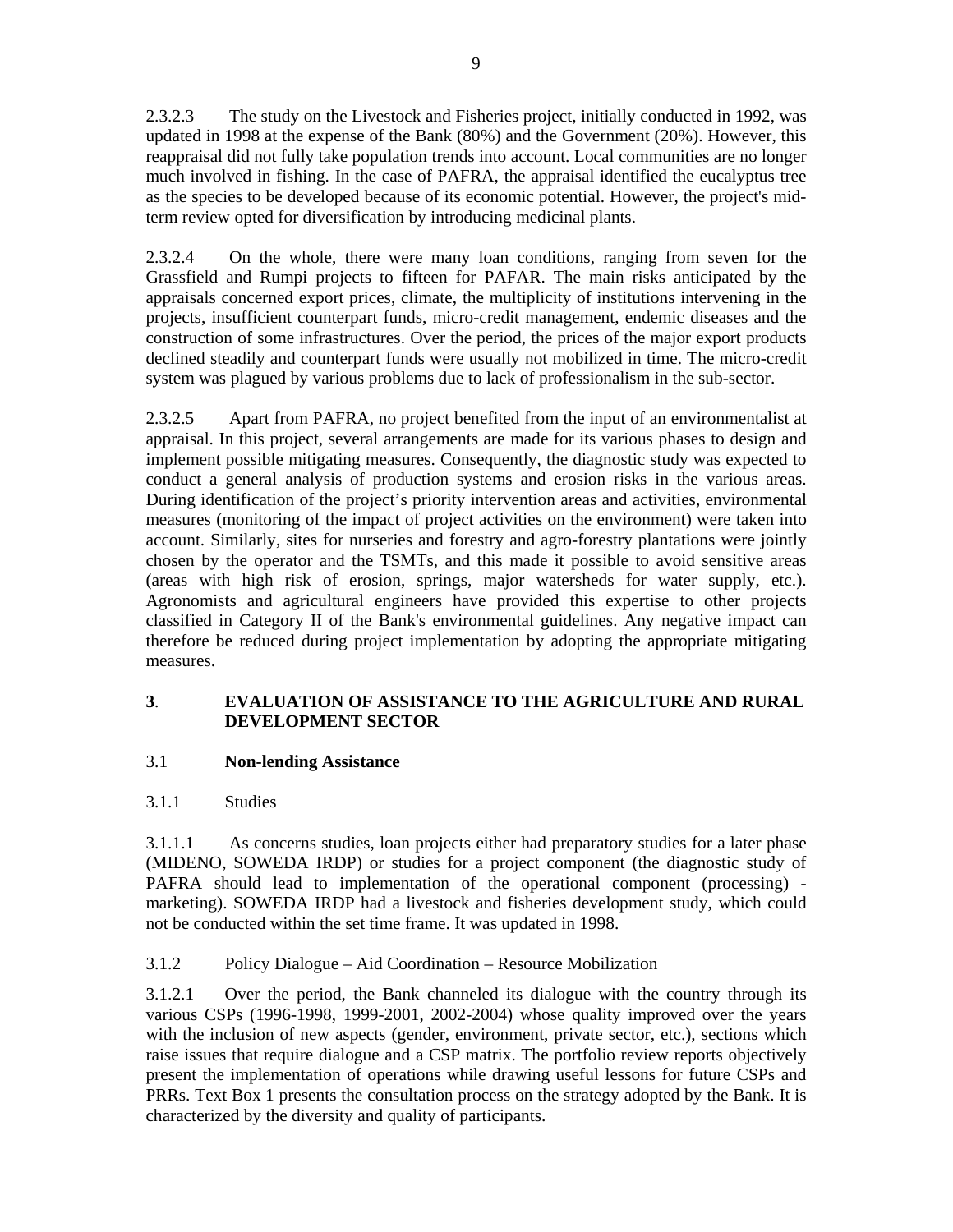#### **Box 1: Consultation process on the strategy adopted by the Bank Group**

Source : 2002 – 2004 CSP

This document was prepared through broadbased consultation with the civil society. The main components of civil society were met and their viewpoints reflected in the document. During these consultations, working sessions were organized with all sectors of the public administration involved in economic reform, executing agencies of projects funded by the Bank Group, NGOs and donors present in Yaounde. Discussions focused essentially on the interim and final PRSP and the poverty reduction strategy, actions contained in the national good governance mainly on the anti-corruption program, as well as the status of the Bank Group's portfolio. After these consultations, a seminar was jointly organized in Yaounde by the Bank and the Government on 17 and 18 July 2002 on Cameroon's development challenges for 2002-2004. The seminar was opened by the Vice-President of the Bank and the Secretary of State for Public Investments and Territorial Development. The seminar was attended by NGOs, embassies, professional organizations, representatives of administrative departments, multilateral organizations, women's associations, etc. The seminar broadly discussed Cameroon's development problems, as well as the performance of Bank operations in the country. The CSP was distributed to participants, and three panels were formed. Panel 1 discussed macroeconomic issues and sectoral problems. Panel 2 examined the performance of Bank operations, and Panel 3 was devoted to multisectoral issues and their role in the country's development. *The first panel* mainly focused on the need to boost growth in order to combat poverty. The various sectors of the economy were reviewed and discussed. The importance of the agricultural sector was underscored since most of the poor live in rural areas. Transport, education and health were also discussed as ways of improving the situation of the people, especially the poor. Participants stressed the need to promote sectors that create employment. Problems of availability of financing and regional disparity were discussed. The poor development of the private sector and limited capacity in the various sectors were also mentioned. *The second panel* discussed Bank operations in Cameroon. It noted that performance is not very satisfactory, and that several projects have not started satisfactorily, especially those approved under ADF VIII. Several problems were highlighted, such as delays in loan effectiveness, difficulties in the disbursement of local counterpart funds, and lack of familiarity with procurement and disbursement rules of procedure. *The third panel* looked at issues from several areas. The role of the private sector in Cameroon was highlighted and its constraints were identified, notably the lack of financing and judicial insecurity. Poverty and the gender problem were of much interest to the participants. Poverty was described as a problem that should influence the entire Government policy; and it was indicated that the gender dimension should be given consideration in all programs. On governance, participants discussed difficulties of access to justice, over-centralization, inadequate public finance control mechanisms, and corruption. Environmental problems stemmed from the poor application of adopted texts and lack of training for the people. Regional integration was deemed quite inadequate because of rising nationalism, few communication channels, as well as police and customs barriers. At the end of these consultations, the following areas were retained for the Bank's interventions: the consolidation of infrastructures, especially in the transport sector; human resource development; the development of agriculture, which is the main activity in the country; and support to the Government's economic and social reforms.

3.1.2.2 The generic problems noted in the implementation of sector projects relate to the signing and effectiveness of loan and grant agreements, the non-disbursement of counterpart funds, and contract award and performance difficulties. During the portfolio review of 2004, the Bank agreed with the Government on a certain number of measures to address these problems, such as: (i) the institution of a focal point as soon as the project is approved; (ii) a staff increase for the Autonomous Sinking Fund in order to improve the disbursement rate; (iii) suspension of disbursements in case audits are not conducted; and (iv) examination of the possibility of disbursing current counterpart funds from HIPC Initiative funds. The Bank also organized a video conference in June 2004 to discuss with the Cameroon Government the action plan for each operation. In February/March 2005, it also organized a seminar on procurement and disbursement procedures for project implementation units. Besides, the opening of the National Program Office in March 2004 made it possible to support the improvement of portfolio performance. Lastly, the Boards' decision to open a regional office in Cameroon in 2006, whose establishment agreement was signed in November 2004, should further enhance the implementation of Bank operations.

3.1.2.3 Cameroon's PRSP adopted in 2003 led to the preparation of sectoral strategies and a medium-term expenditure framework (MTEF), although poor inter-Ministerial coordination remained the weak point that undermined ownership and policy dialogue with partners. In 2003, the donor community set up the Multi-Donor Committee (CMB) for monitoring the PRSP. This committee meets regularly. The CMB mainly discusses economic and financial issues, as well as crosscutting issues (civil society, statistical monitoring of the PRSP,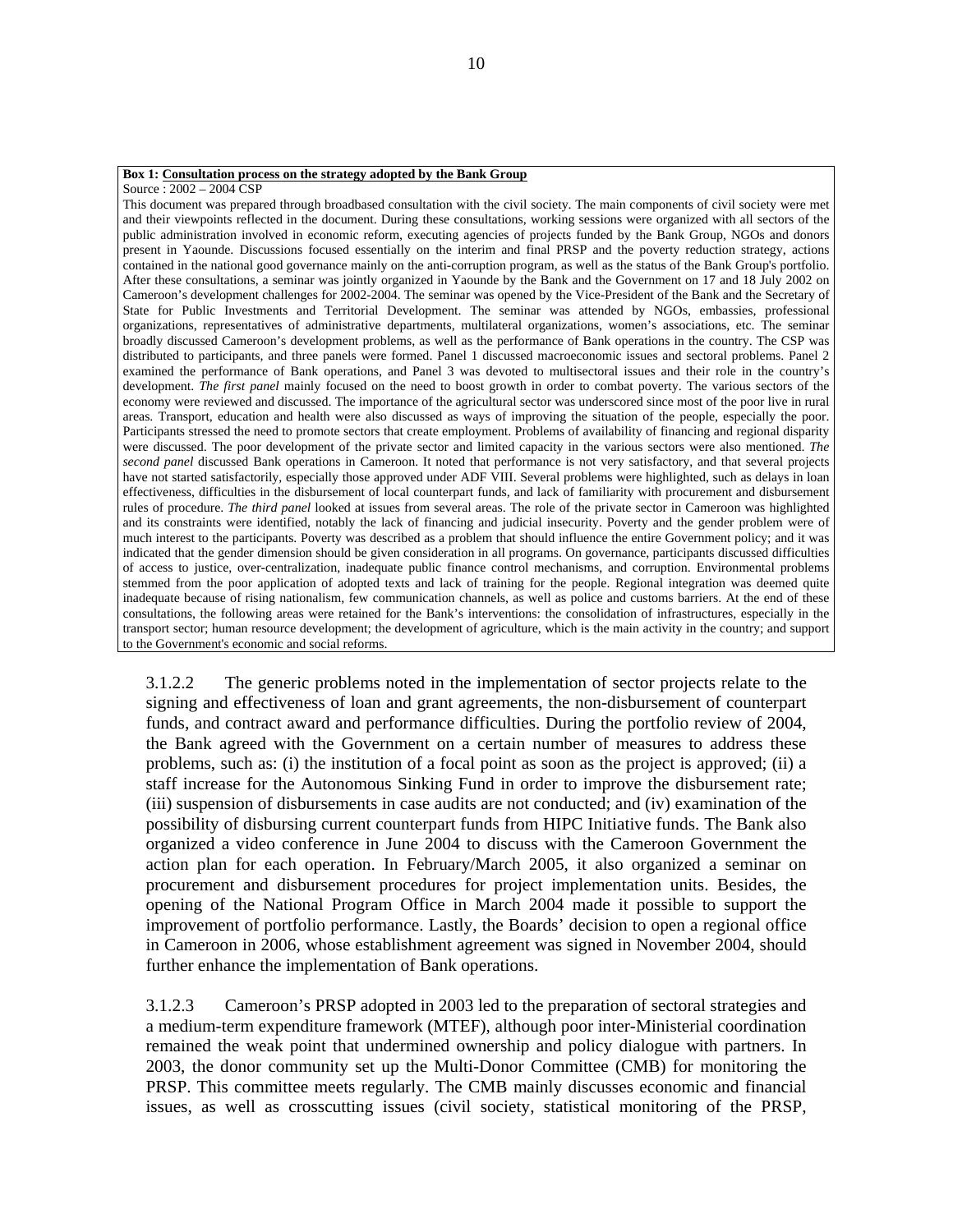monitoring of HIPC programs). Its objective is to share information, organize discussions on crosscutting issues, and adopt a common position. Apart from this general forum, there are sectoral consultation frameworks (forestry, health, rural sector) which do not always allow for regular dialogue with national authorities. While the PSFE allows for monthly meetings with all donors, the ongoing acquaculture/stockbreeding program does not yet have a consultation framework. In order to harmonize procedures, a coordination committee was set up, but its texts remain unapplied. The Bank participates in the CMB.

3.1.2.4 Pursuant to Bank recommendations, the CAA increased its staff and reviewed its structure in order to speed up the processing of disbursement files. Hence, the service in charge of multilateral institutions was split into two services, one of which is exclusively devoted to the processing of ADB and IsDB files. The CAA also computerized its services from registration right up to final processing, and this makes it easy to track files. However, shortcomings were noted with respect to the centralization of signature that causes some delay. The Bank, for its part, has a service that registers disbursement requests, which is not under the disbursements officer. Moreover, a maximum time-limit of 15 days has been set for response to all disbursement requests. This time-limit can be extended if the opinion of a Technical Department is solicited. These measures notwithstanding, project managers still note delays in the processing of disbursement files. The failure by the Bank to send disbursement notices, the shortcomings noted in the preparation of disbursement request documents and in the financial management of certain projects, the low qualification of accountants, as well as shortcomings in the preparation and justification of the operating capital are the problems noted in the practical management of aid coordination<sup>8</sup>.

3.1.2.5 The ADB, World Bank, UNDP, OECD and the French Government jointly financed a workshop held in Bamako, Mali, from 27 to 29 March 2006 on the implications and implementation of the Paris Declaration to discuss the effectiveness of development assistance. The workshop was attended by Central, West and North African countries, and it made the following recommendations: (i) adherence of countries to the Paris process; (ii) definition of a strategic framework for development (PRSP); (iii) collaboration with technical and financial partners (TFPs) to build institutional capacity; (iv) preparation of a national action plan on harmonization and alignment in consultation with the TFPs; (v) identification of appropriate local practices that favor joint learning with the TFPs, for the institution of results-based management of development.

3.1.2.6 An ADB overall portfolio review for 1996-2004 in Cameroon shows that the country signed four co-financing agreements with other donors during the period under consideration. One is a grant financing the SP-SFSP, whose management was entrusted to the FAO; the other concerns the Livestock and Fisheries Development Project in the South-West Province (SOWEDA) whose micro-credit component is funded by ABEDA. The third is the agricultural extension component of the PNRVA financed by IDA and IFAD. This third agreement made it possible to build synergy between research and agricultural extension. It should be noted, however, that the PNRVA had two autonomous components (research and agricultural extension). The Bank financed the research component.

<sup>8</sup> Portfolio Review, February 2007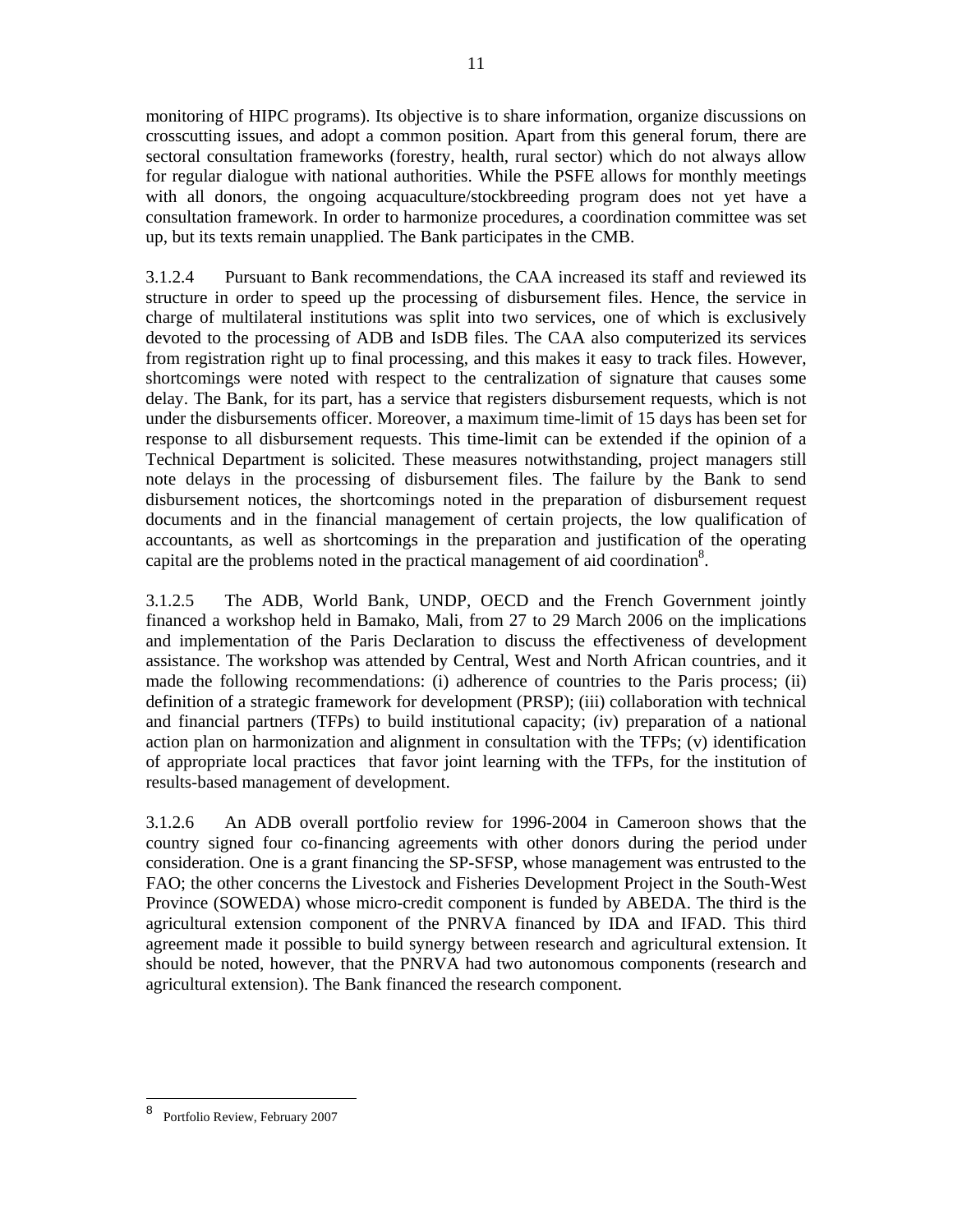| <b>Project</b>     | Type      | <b>Co-financier</b> | <b>ADB</b> amount | Co-financier amnt | Gov't |
|--------------------|-----------|---------------------|-------------------|-------------------|-------|
| <b>SP-SFSP</b>     | TAF grant | <b>FAO</b>          | 0.76              | 0.065             | 0.15  |
| <b>LFDP</b>        | Loan      | <b>ABEDA</b>        | 4.59              | 4.97              | 1.06  |
| PNRVA <sup>9</sup> | Loan      | <b>IDA/IFAD</b>     | 7.00              | 11.92/5.87        | 12.60 |

**Table 2: Cofinancing (UA million)**

3.1.2.7 The co-financing strategy, which should reinforce synergies between donors and facilitate dialogue on harmonization and which was recommended by the CSP, was not adequately applied in the sector. Not only is the number of co-financed operations low, but the Bank's contribution remains high. In the case of SP-SFSP (grant), it provided 78% of the project costs and contributed 41% to the LFDP. Although the Bank's contribution to the total financing of the PNRVA is 18%, it is actually 78% for the research component that it funded, with agricultural extension being financed by IFAD and IDA.

## 3.2 **Lending Operations**

-

#### 3.2.1 Description of Operations

3.2.1.1 The table below presents the projects targeted by this study. Two projects approved outside the study period (MIDENO II and SOWEDA IRDP) are included because they come under the 1996-1998 CSP aimed at speeding up the implementation of uncompleted projects.

<sup>&</sup>lt;sup>9</sup> This is co-financing, but for two autonomous projects (research for the ADB Group and agricultural extension for the World Bank)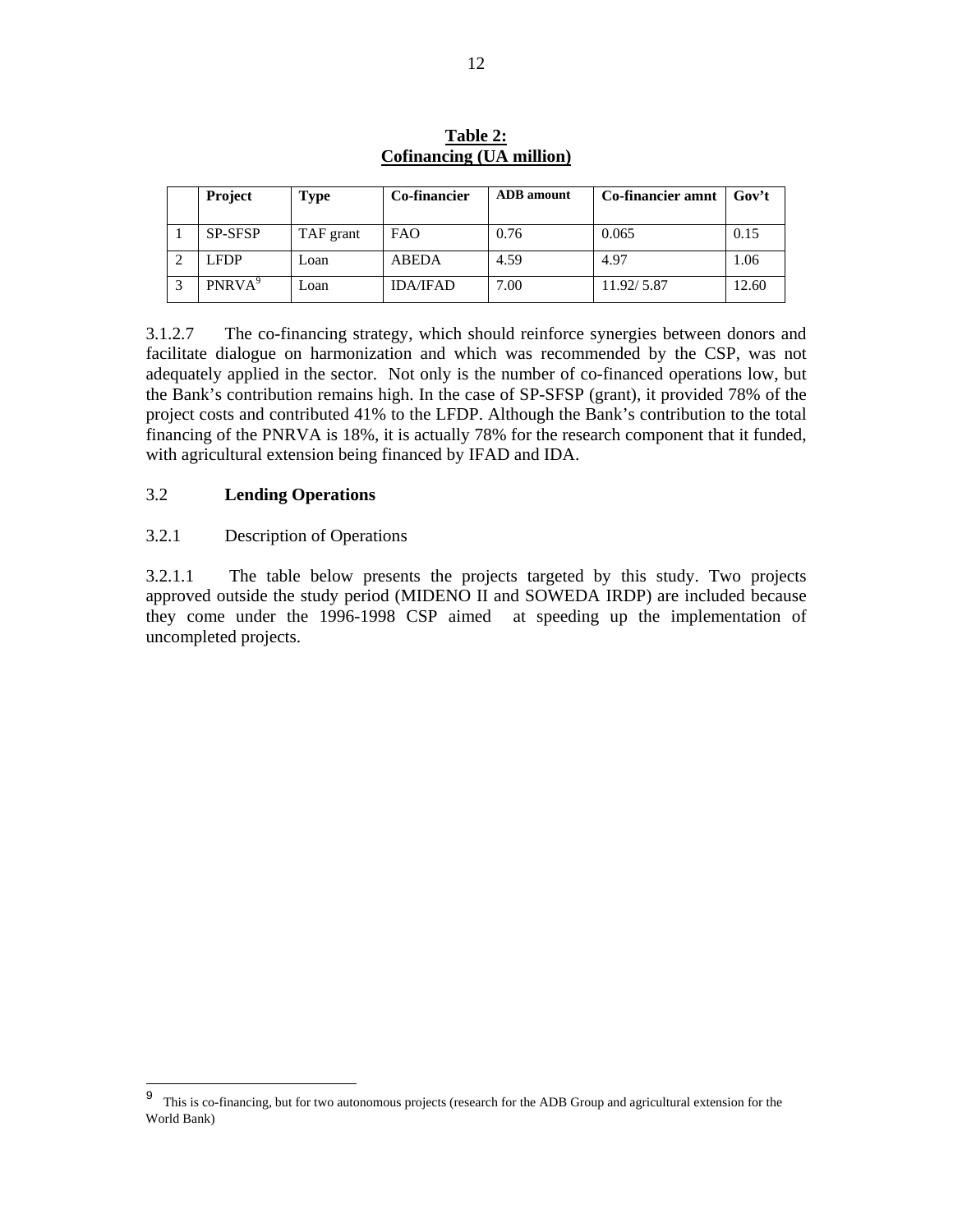| <b>PROJECTS</b>                                                                         | <b>Approval Date</b> | Amount<br>Approved | $\%$<br>Disb'ment | <b>Status</b> |
|-----------------------------------------------------------------------------------------|----------------------|--------------------|-------------------|---------------|
| Sector: Agriculture and rural development                                               |                      |                    |                   |               |
| SUPPORT TO NAT. AGRIC. RESEARCH & EXT. PROJECTS (P.N.V.A)<br>End of project: 30/06/2007 | 15.07.1998           | 7000000            | 88.99             | Active        |
| LIVESTOCK AND FISHERIES DEVELOPMENT PROJECT<br>End of project $31/12/2007$              | 16.12.1998           | 4590000            | 65.36             | Active        |
| SUPPORT TO RURAL FORESTRY AND AGROFORESTRY                                              | 10.02.1999           | 780000             | 99.68             | Active        |
| End of project: 30/06/2007                                                              | 10.02.1999           | 4130000            | 84.96             |               |
| HOUSEHOLD INCOME IMPROVEMENT PROGRAM<br>End of project: 30/12/2007                      | 28.06.2001           | 14000000           | 28.38             | Active        |
| PARTICIPATORY AND DECENTRALIZED RURAL DEVELOPMENT<br><b>GRASSFIELD</b>                  |                      |                    |                   |               |
| End of project: 31/12/2010                                                              | 26.05.2003           | 15000000           | 4.42              | Active        |
| RUMPI PARTICIPATORY DEVELOPMENT PROJECT                                                 | 13.05.2003           | 15000000           | 1.50              |               |
| End of project: 31/12/2010                                                              | 13.05.2003           | 1500000            | 9.27              | Active        |
| RURAL DEV'T IN SOUTH WEST PROVINCE reformulated in                                      | 22.09.1986           | 21890000           | 38.18             | Completed     |
| 1998                                                                                    |                      |                    |                   | balance       |
|                                                                                         | 22.09.1986           | 15003937           | 26.61             | cancelled     |
| RURAL DEVELOPMENT IN NORTH WEST PROVINCE relaunched                                     | 19.12.1989           | 4550000            | 97.69             | Completed     |
| in 1994                                                                                 |                      |                    |                   | balance       |
|                                                                                         | 19.12.1989           | 9210520            | 97.63             | cancelled     |
| SPECIAL FOOD SECURITY PROGRAM                                                           | 19.06.2000           | 760000             | 99.89             | Completed     |

**Table 3: ARD Sector Projects (1996-2004)**

**Source: OPEV/ADB** 

3.2.1.2 The portfolio review (1997) identified five operations in the agricultural sector that had been shelved because of recurrent sanctions and difficulties in re-starting after the lifting of sanctions. These were: (i) the Haute Sanaga rural development project (SODECAO); (ii) the North-West Province Integrated Rural Development Project (MIDENO); (iii) the South-West Province rural development project (SOWEDA); (iv) the credit line to *Crédit agricole du Cameroun* (CAC) for the development of agricultural SMEs; and (v) the study on the livestock and fisheries component of the South-West Province Integrated Rural Development Project.

3.2.1.3 In practice, MIDENO which was supposed to have been financed by the Bank, IFAD, KFW, IsBD and the Government before its suspension for institutional, financial and managerial reasons, was subject to a mid-term review in May/June 1994 which recommended downsizing. Moreover, after the donors' meeting of September 1993 and management of the social impacts of MIDENO staff reduction by the European Union (EU), a project reformulation report was prepared and adopted by the authorities in 1995. The project was reformulated in 1998 and titled Reformulated MIDENO II (UA 3.8 million, being ADB, ADF and Government financing). SOWEDA IRDP, revitalized in 1994 with an initial closing date of 1999, was completed after a second extension in 2002. The credit line to CAC was simply cancelled. The livestock development study was completed in 1994, but was subjected to an update process financed with the balance available in 1998. Two projects were approved in 1998: (i) the National Agricultural Research and Extension Support Project (PNRVA); and (ii) the Livestock and Fisheries Development Project (LFDP-SOWEDA) which was an outcome of the completed study.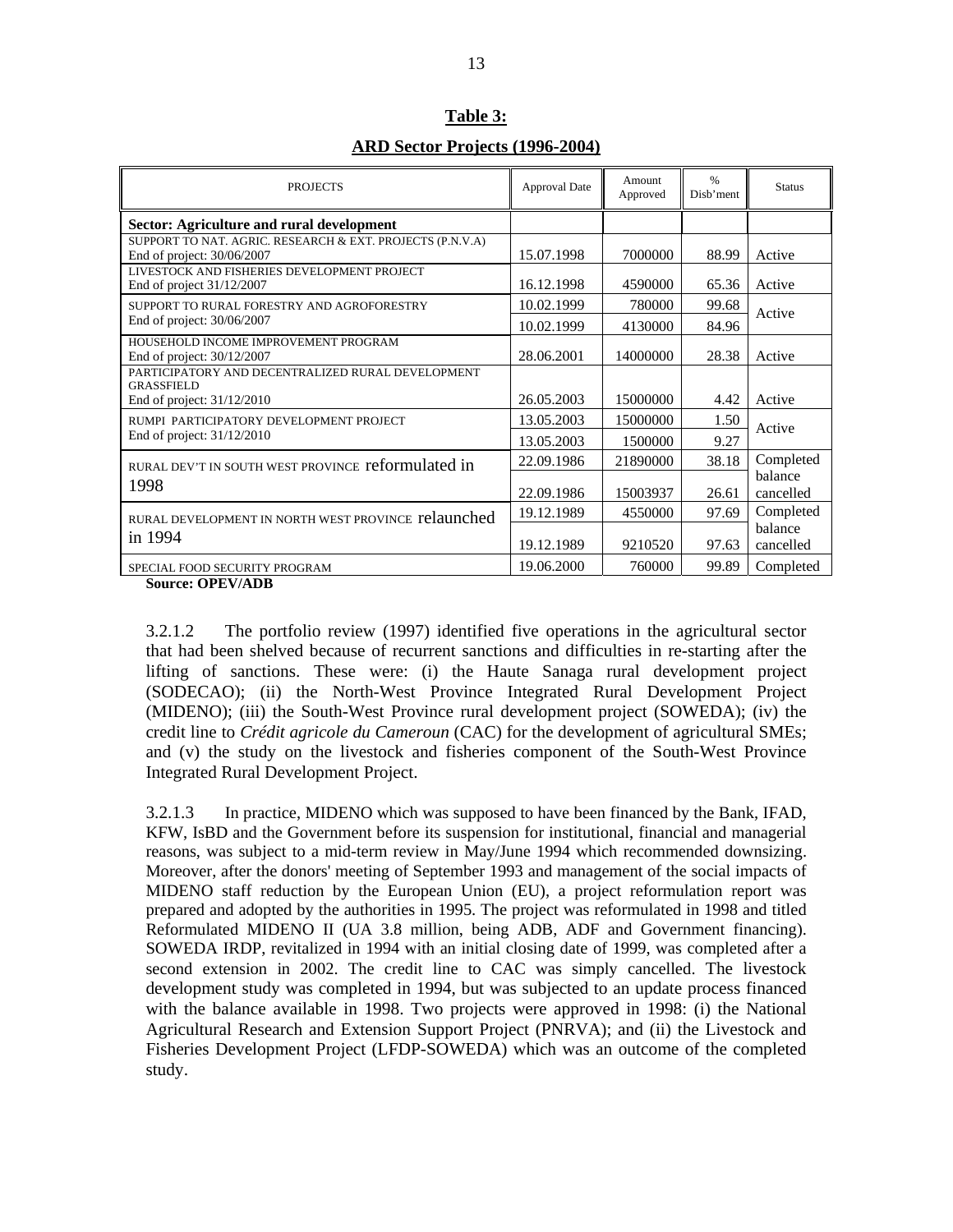

#### **Source: OPEV/ADB**

#### 3.2.4 Efficacy

3.2.4.1 The intermediate results and outputs expected from Bank assistance to the sector, as stipulated in the CSP matrices (Annex 3) are summed up as follows: (i) the Bank's action should help to accelerate sector transformation by creating an attractive institutional framework, boosting production through cutting factor costs, improving infrastructures, enhancing environmental management and improving the research system, generating an average agricultural GDP (AGDP) growth rate of 4% to 5% as from 1996/97 for the 1996/1998 CSP; and (ii) agricultural yields were expected to rise above the 2000/2001 levels; and (iii) the incomes of the populations were expected to rise in 2002/2003 for the 2002/2004 CSP.

3.2.4.2 The poverty survey in Cameroon showed that at the national level, the poverty index declined from 53.3% to 40.2% from 1996 to 2001. This ratio fell from 59.6% to 49.9% in rural areas and from 41.4% to 22.1% in urban areas. The figures indicate that poverty declined in Cameroon from 1996 to 2001.

3.2.4.3 Although the ARD sector made a positive contribution to GDP growth in 1996- 2004, its contribution is lower than that of the other sectors of the economy (Table 4). In 1996-2001, Cameroon liberalized its export crop sectors (coffee and cocoa). Consequently, output has closely followed price trends, and price volatility has led to a relative loss of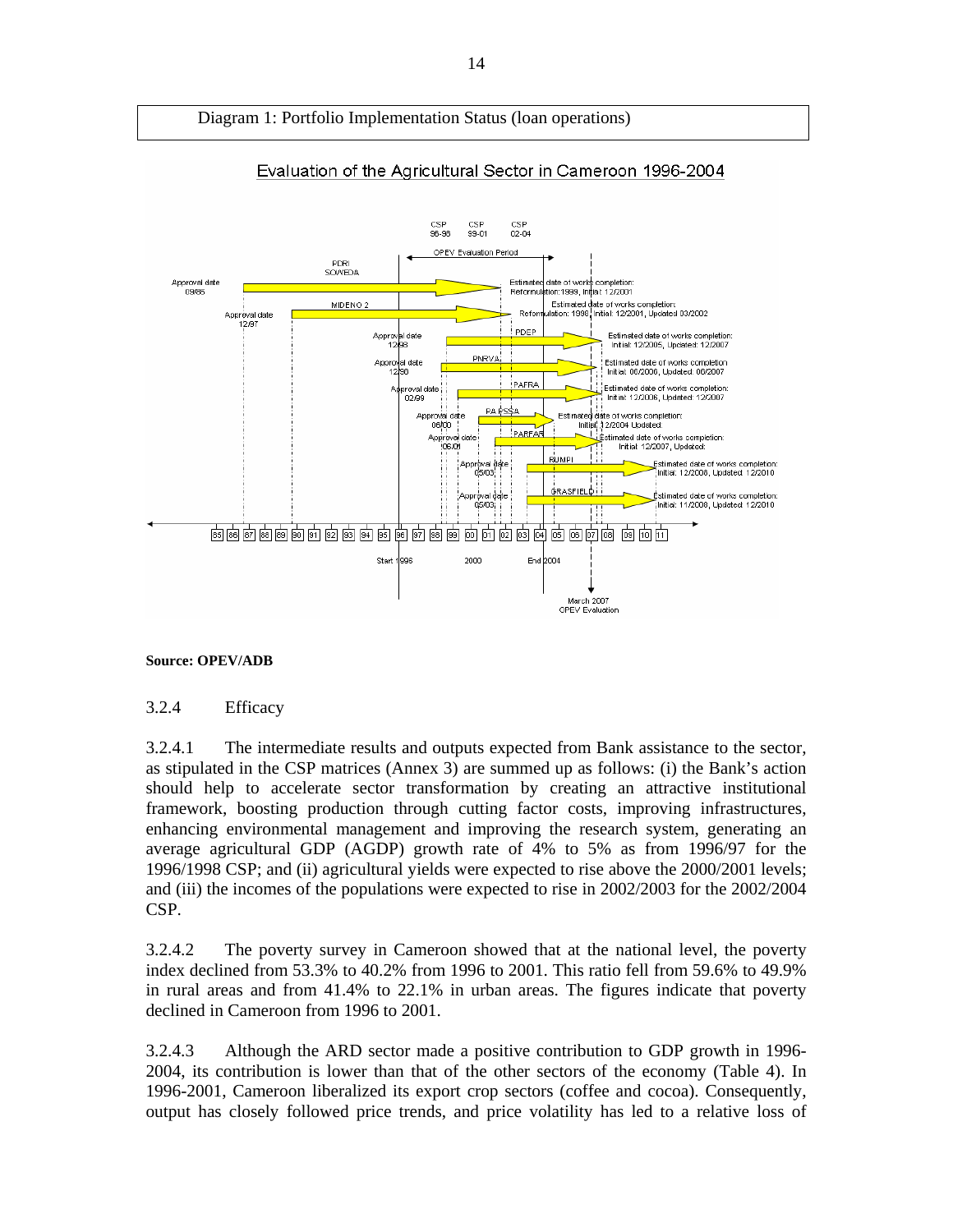interest in certain products, a fact that has affected quantity and quality of produce (e.g. cocoa and coffee). The volume and value of agricultural exports, in relation to non-oil exports, rose from 29% and 43% in 2000 to 45% and 50% in 2004 respectively. However, the GDP, and the agricultural GDP, rose by more than 4% over the 1996–2004 period. Annex 1 shows that the annual AGDP growth rate for 1994–2004 was 5.6%, which is above the 1996–1998 CSP targets.

| <b>Item</b>      | 1994   | 1995   | 1996 | 1997 | 1998   | 1999 | 2000 | 2001 | 2002 | 2003 |
|------------------|--------|--------|------|------|--------|------|------|------|------|------|
| Primary sector   | 2.3    | $-0.9$ | 0.7  | 2.1  | 1.3    | 1.0  | 0.7  | 0.7  | 0.5  | 1.2  |
| Secondary sector | $-2.0$ | $-0.1$ | 0.2  | 1.3  | 3.4    | 1.5  | 1.5  | 1.2  | 0.2  | 0.5  |
| Tertiary sector  | 2.4    | 3.1    | 3.7  | 0.7  | $-0.6$ | 2.1  | 2.4  | .1.9 | 2.7  | 2.7  |
| <b>GDP</b>       | 2.3    | 4.8    | 5.2  | 5.5  | 5.1    | 4.3  | 4.6  | 4.5  | 4.0  | 5.0  |

**Table 4: Contributions to GDP Growth (%)**

**Source: Analysis of Cameroon's agricultural policy, OECD, 2006**

#### *Plant Products*

3.2.4.4 According to the  $FAO<sup>10</sup>$ , the average annual rate of variation in the growth of food production was  $3.3\%$  from 1990 -1992 to 1995 – 1997. This rate inched up to  $3.4\%$  between 1995/97 and 2001–2003, due to high demand driven by rapid urbanization and neighboring countries. The following results were obtained for the three major products in 1995-2005: (i) sorghum: (12% of production, 1.9% of yield increase); (ii) maize: (12% of production, 2% of surface area increase); (iii) cassava (11% of production and 3% of surface area increase). Food production benefitted from the return of farmers to this sector when they suffered a fall in their purchasing power. Output therefore increased, although it still does not satisfy local food needs and also has to compete with subsidized foreign products. Meanwhile, the population presents a rate that has declined from 2.7 to 2.2 over the period.

3.2.4.5 While the Bank's contribution to the country's macroeconomic performance cannot be stated in clear terms, some assessment can be made based on the results of the various projects (Annex 5). The PNRVA implementation rate shows that the agricultural research system was revitalized through infrastructures and capacity building for research staff. Sixty-two (62) of the current 64 research programs were validated by the Bank. Ultimately, the results of these programs will be used in agricultural extension to improve the yield and quality of agricultural, animal, fishery and forestry products. A good marketing policy should make it possible to increase farmers' incomes. Although it is a pilot project, the SP-SFSP has also produced similar results which, when applied to a larger area, would contribute to food security. The PARFAR seed component obtained results that were sometimes very satisfactory among fruit growers. The problem of seed protection was raised by the PIU. The Government will have to enforce the current seed law in order to guarantee adequate marketing of seeds. This project, which ends in December 2007, has little chance of attaining a satisfactory level of implementation at completion. Start-up difficulties could justify an extension, considering the project's potential.

FAO, FAOSTAT : Food security statistics – Cameroon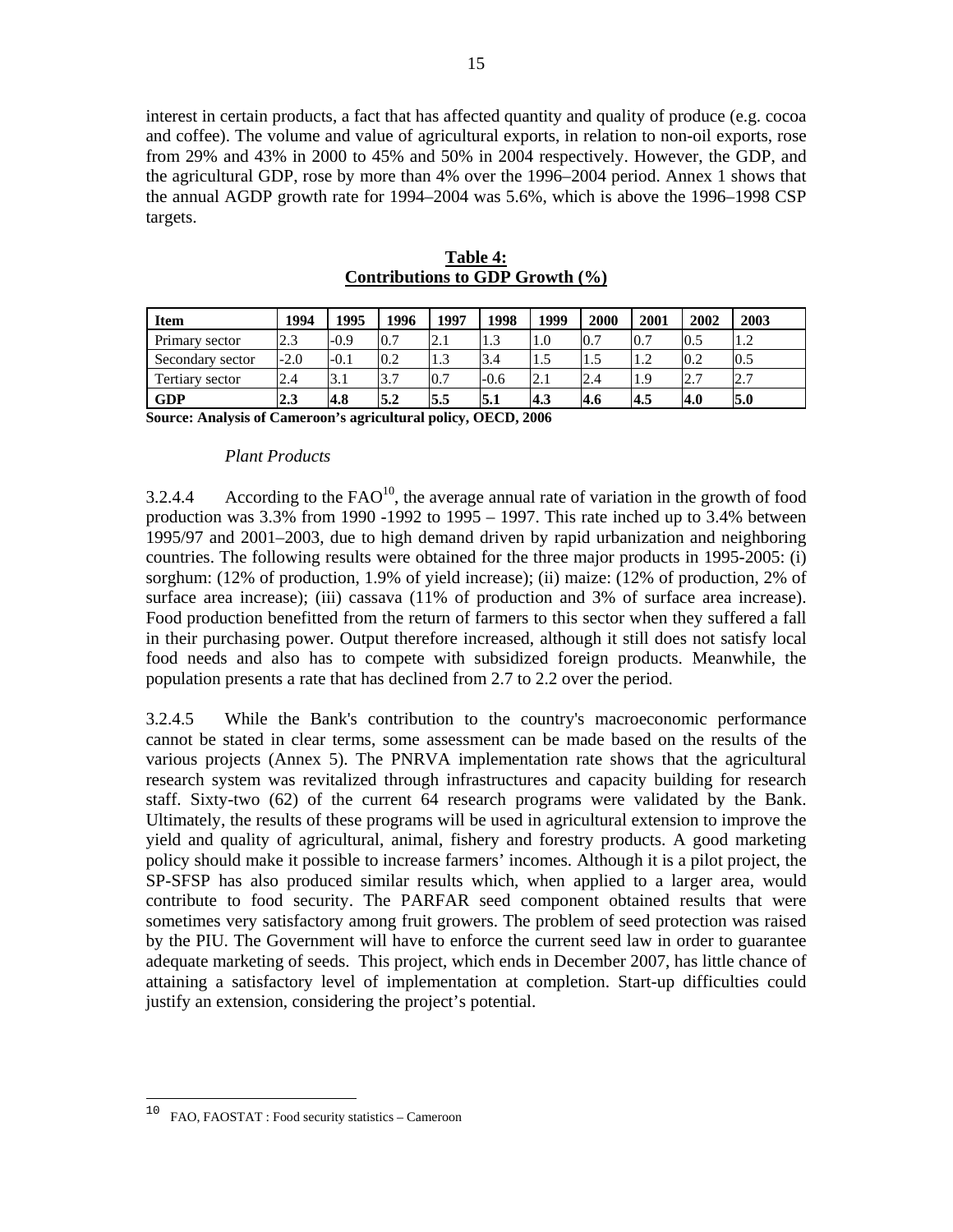3.2.4.6 For food crops, despite the IRDP's low seed production rates (26.7% for maize and 2.18% for rice), plantain registered a significant increase, due to high demand in urban areas and neighboring countries.

# *Fishery and animal products*

3.2.4.7 Sector statistics show an overall downward trend. The main livestock populations rose steadily until 2002 when a reversal set in. For example, the cattle population rose from 3,400,000 in 2000/2001 to 3,499,000 in 2001/2002. In 2003/2004, it fell below 2,400,000. Such poor performance in the livestock sector stems from a relaxation of the health measures previously adopted by sector authorities to protect animals against various diseases $^{11}$ .

3.2.4.8 Between 1996 and 2003, Cameroon's imports of frozen chicken or chicken portions rose by more than 2000%. The imports came predominantly from the European Union (EU).

3.2.4.9 Fish production has been on the decline since 2002. For small-scale fishing, most of the catch is exported fraudulently, especially to the countries of origin of the expatriate fishermen who make up more than 80% of small-scale fishermen. In 2002, the country imported 82,017 tonnes of fish valued at nearly CFAF 16 billion<sup>12</sup>

3.2.4.10 Available statistics do not allow for direct measurement of the contribution of projects to the above trends. However, the volume of credits allocated to cattle grazing, pig rearing and fish-farming reflect the impact of such projects. About CFAF 62 million was granted to PARFAR (cattle and pig rearing), an amount that is small compared to sector needs. The activities of the Livestock and Fisheries Development Project focused on the technical supervision of 2,750 operators and the training of 395 fishermen, fish-farmers and fishmongers. As at 31 December 2006, the sum of CFA.F 150,442,000 was loaned to 194 beneficiaries for poultry farming, stockbreeding (small livestock), the rearing of monogastric animals, fish-farming and traditional stockbreeding. Impact assessments will make it possible to evaluate the impact of this form of contribution.

## *Forestry products and natural resource protection*

3.2.4.11 The PSFE provides for reforestation of 5,000 ha per year, which will ultimately yield an output of one million to  $1\frac{1}{2}$  million m3 per year, after a thirty year period<sup>13</sup>. By the end of the seventh year (2006), PAFRA had developed 2958 hectares of forest plantations (70% of objectives), which is an 8% contribution to the national target, although interventions in existing forests (bushfire and termite control) represented only 4.5% of objectives (177. 50 ha out of 4 000 ha targeted).

 $11$ 

<sup>&</sup>lt;sup>11</sup> Statistical Yearbook, 2006.<br><sup>12</sup> Statistical Yearbook 2006

<sup>13</sup> National Reforestation Program, June 2006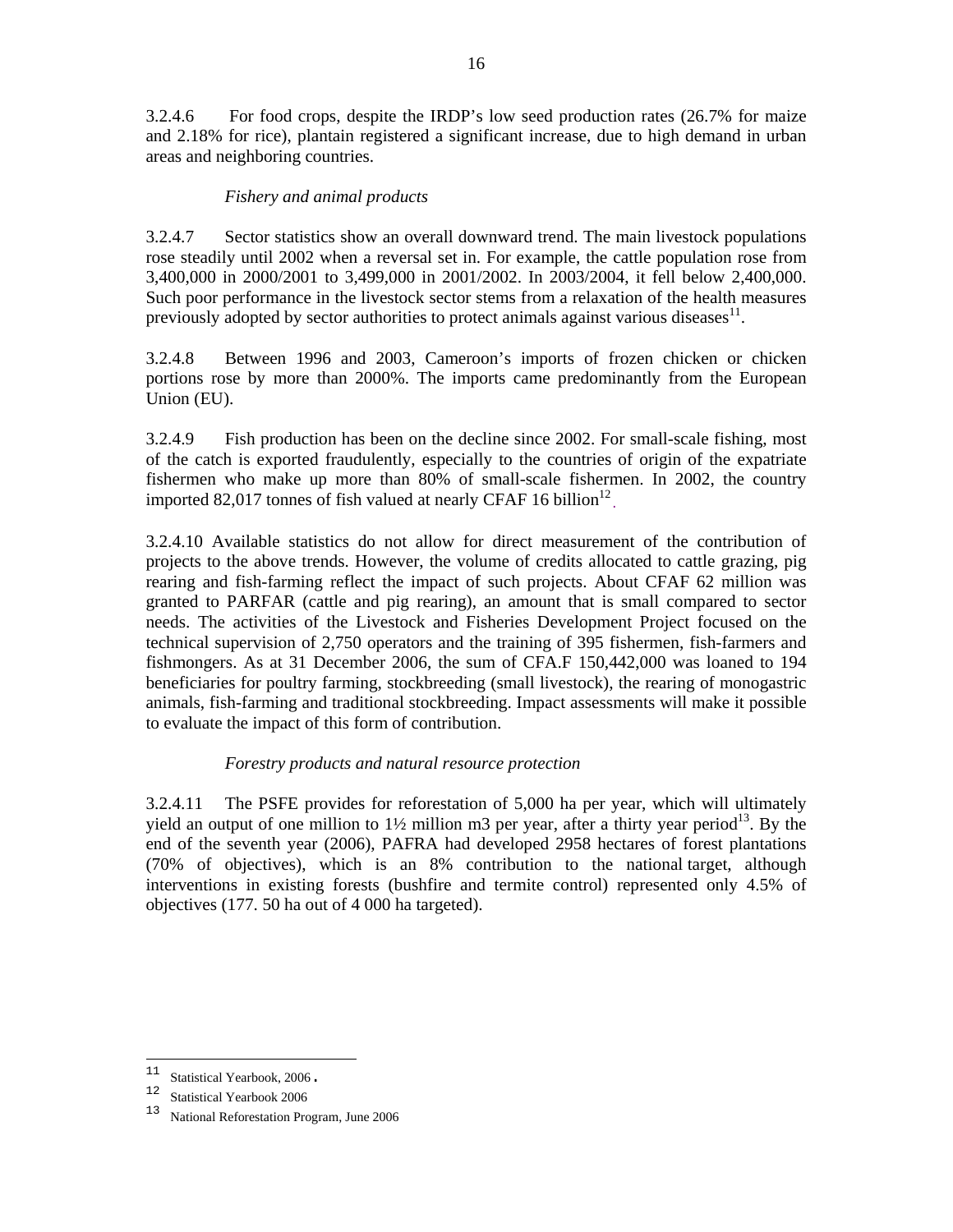#### *Rural infrastructures*

3.2.4.12 *Roads* are the main means of transport for goods and persons. They handle close to 90% of the domestic passenger traffic and almost 75% of the freight transport. Over the past ten years, there has been very robust growth in road traffic of 9% on paved roads and 6% on unpaved roads. The network is characterized by uneven regional distribution and poor maintenance<sup>14</sup>.

3.2.4.13 The marketing of sector produce is undermined by major constraints such as the high cost of transport, and consequently of products, the inaccessibility of certain areas, and limited access to food markets. These constraints stem from the poor quality (climate, maintenance) and limited size of the road network, the high proportion of old and poorly maintained vehicles, and arbitrary controls by the police who extort money (up to 30% of the total value of food crops).

3.2.4.14 The outputs of the Bank's rural roads projects over the period barely address the sector needs. In PARFAR, no road has been rehabilitated 6 months to the end of the project. Under LFDP, 27 km of roads have been maintained (84% of the target). Considering the rehabilitation needs, it is hard to understand why only 32 km of roads have been retained in this project.

3.2.4.15 As for the other marketing infrastructures, the Bank has facilitated procurement of storage facilities under PAFAR. The loan conditions could account for the fact that only 45% of storage warehouses<sup>15</sup> and 85% of sale points have been constructed. LFDP and the reformulated MIDENO II have supplied fishmonger groups/associations with cold stores and ice-making plants. Stalls have been constructed for fish vendors in Limbe.

## *Microfinance*

3.2.4.16 Microfinance is an important pillar of the Poverty Reduction Strategy Paper (PRSP) prepared by the Cameroon Government. To facilitate access to appropriate financial services for the marginalized, the Government opted to encourage bottom-up grassroots initiatives. Accordingly, it published a *microfinance national policy statement,* whose strategy is to: (i) improve interaction between microfinance institutions, and between such institutions and their local environment; (ii) create and develop an administrative, legal and judicial framework that is conducive to the development of microfinance institutions; (iii) promote professionalism and transparency in the management of microfinance institutions; (iv) consolidate and extend the harmonious development of microfinance institutions all over the national territory; (v) encourage partnership agreements between development projects, NGOs, microfinance institutions and the banking system; and (vi) bring together microfinance institutions and socio-professional farmers organizations.

3.2.4.17 In the same light, the Government has negotiated and launched, with the help of the International Fund for Agricultural Development (IFAD), a microfinance sector consolidation and development project in Cameroon known as the National Microfinance Program Support Project (PPMF). The goal of this Government project is to facilitate access

 $14$  CSP 2005 - 2009

<sup>15</sup> Contribution of beneficiaries was 25%, compared to 10% for PREPAFEN.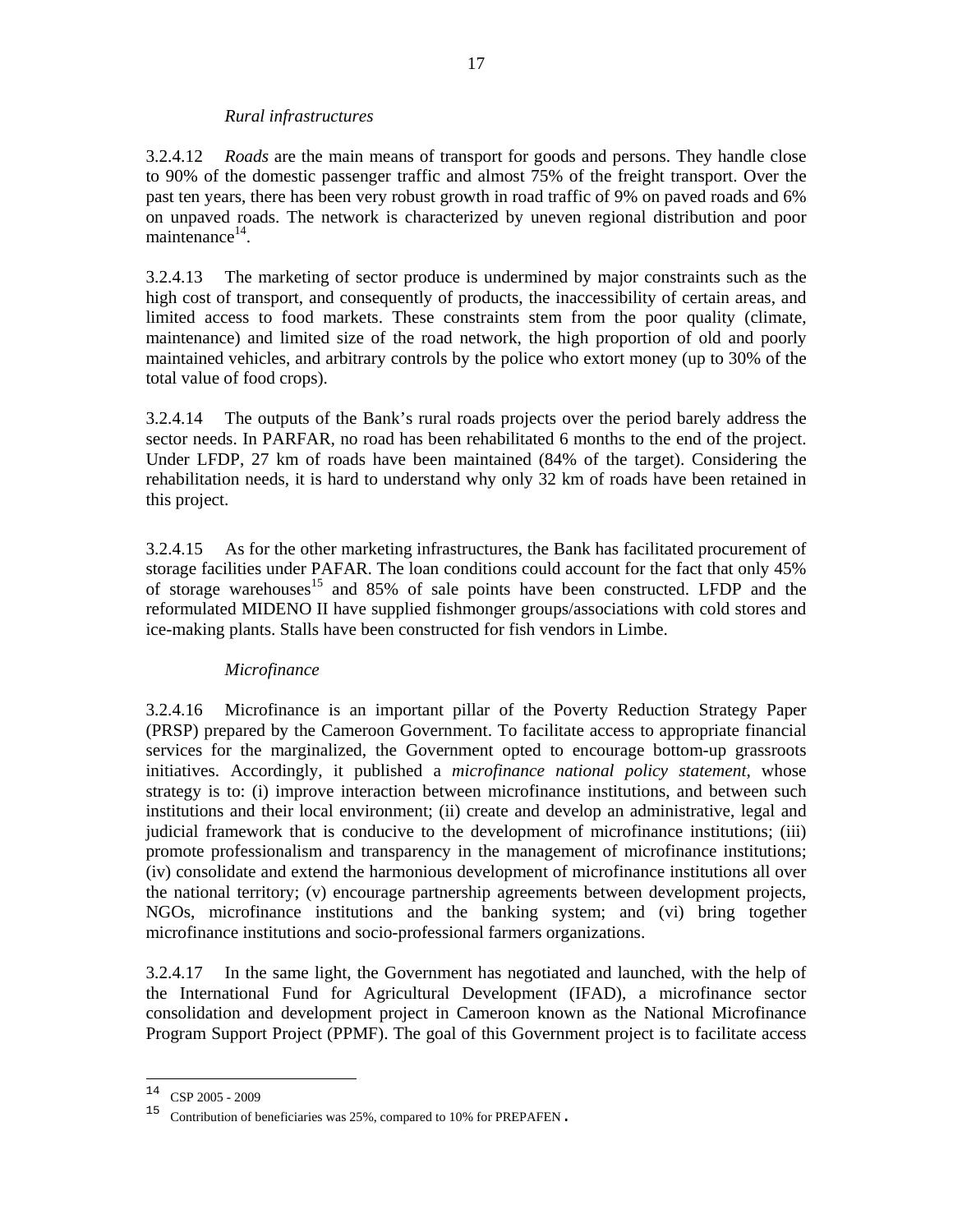to community financial services for the marginalized, with special emphasis on rural areas<sup>16</sup>. An OECD study shows that the sector receives only 6% of bank credits, indicating that there is insufficient rural financing  $17$ .

3.2.4.18 Microcredit is one of the components of farmers' income improvement projects. A selected number of microfinance institutions were refinanced to manage microcredits. This component was part of the strategy for developing a special mechanism to finance rural activities (CSP 2002-2004). This action has become sensitive because of recovery difficulties in certain projects, and therefore calls for new measures. The closing of FONADER did not make it possible for the two structures set up under SOWEDA IRDP to manage this component. Despite its huge number of beneficiaries, PARFAR has a recovery rate of 31%. LFDP (cofinanced with ABEDA) has a better rate of 87% for 194 loans. PAFRA obtained a rate of 98%. About CFA.F 212,442,000 were distributed through PARFAR and LFDP over the last five years. These fairly acceptable results should not conceal practical difficulties in the microfinance sub-sector where certain MFIs need capacity building in credit management and MFI governance and where customers also need to be sensitized on the importance of recovery.

3.2.4.19 Considering the size of the portfolio and despite the few satisfactory results, the implementation rate of operations was not satisfactory enough to significantly influence sector performance. Such poor performance is mainly due to inefficiency observed in the different operations (below). Other factors include the implementation of large-scale projects without an adequate management mechanism (e.g. PARFAR), and the introduction of subcomponents with no noticeable long-term impact (LFDP). The first projects (MIDENO and SOWEDA) had unimplemented components that had to be transferred to subsequent projects (Grassfield and Rumpi). Insufficient and/or incompetent technical assistance made it difficult to implement certain components (case of PARFAR). *On the whole, efficacy is deemed unsatisfactory.*

# 3.2.5 Efficiency

-

3.2.5.1 In the absence of calculated ERRs for completed projects, implementation deadlines are used in evaluating efficiency in project implementation. An examination of the table below shows that the number of days between approval and first disbursement ranges from 562 for SP-SFSP (grant) to 848 for PARFAR. The average for the 7 operations approved over the 1996-2004 period is 658 days, or more than twenty months.

3.2.5.2 Such poor performance stems from the number and complexity of some conditions, and from the sanction of suspension imposed on most of the projects (PAFRA, Livestock and Fisheries, PNRVA, Grassfield, Rumpi). These suspensions, which lasted for up to two years for certain projects, were due mainly to problems of governance (lack of familiarity with Bank procedures, difficulties in setting up a competent management team, dubious financial management) noted by supervision missions.

<sup>16</sup> Anne-Claude CREUSOT : Status of Microfinance in Cameroon, BIM No. - 09 May 2006.

<sup>&</sup>lt;sup>17</sup> Analysis of macroeconomic and agricultural development policy interaction in Cameroon, Study initiated by the OECD /Division of Economic Policies in non-member economies, in collaboration with MINADER; Conducted by Jean Pascal NKOU, 2006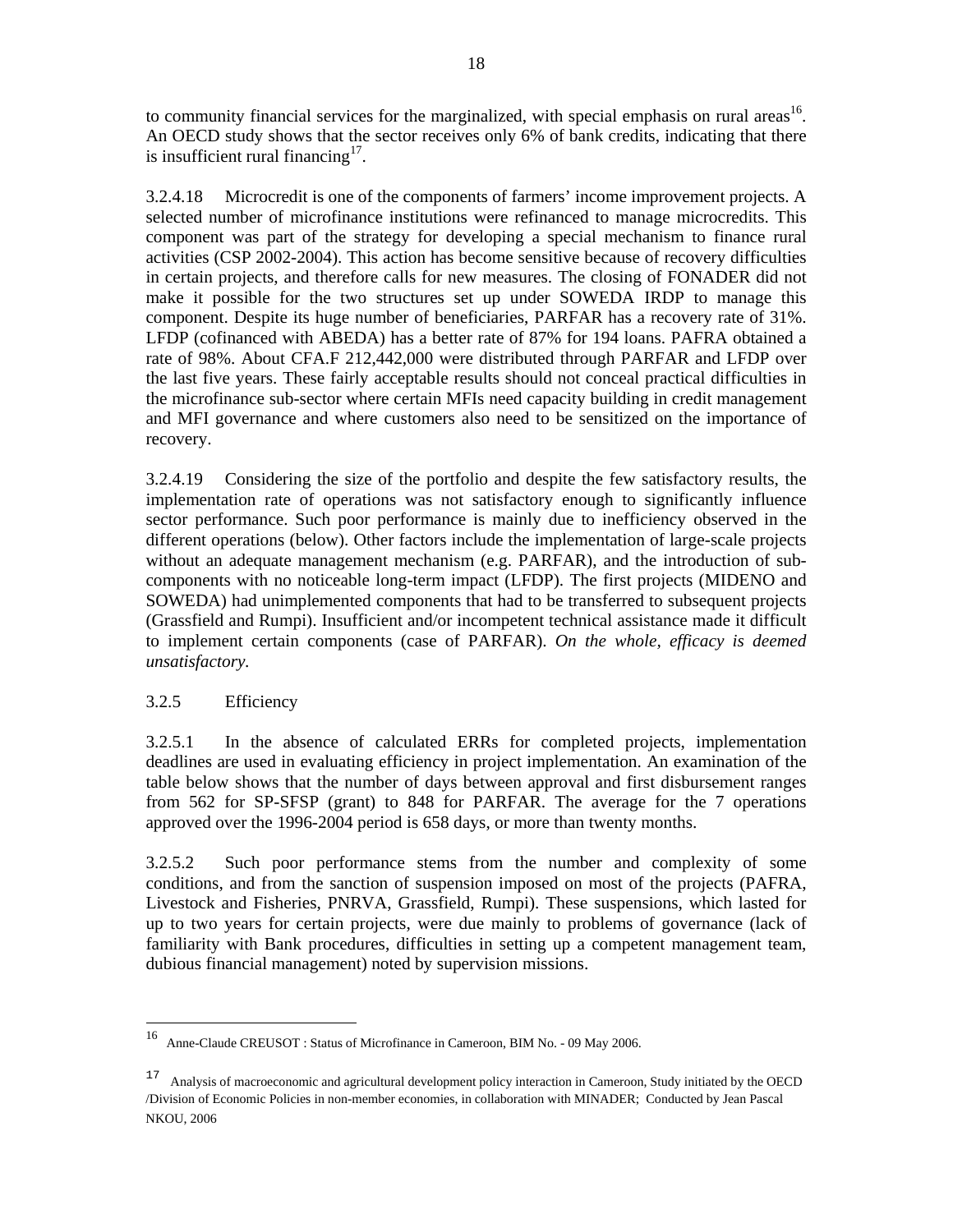| <b>PROJECTS</b>    | No. of days<br>b/w approval<br>and<br>signature | No. of days<br>$\mathbf{b}/\mathbf{w}$<br>approval<br>and loan<br>effectiveness | No. of days<br>b/w approval<br>and first<br>disbursement | No. of days<br>$\mathbf{b}/\mathbf{w}$<br>approval<br>and initial<br>date of<br>project<br>completion | No. of days<br>b/w<br>approval<br>and date of<br>first report | No. of days<br>$\mathbf{b}/\mathbf{w}$<br>approval<br>and date of<br>$2nd$ report |
|--------------------|-------------------------------------------------|---------------------------------------------------------------------------------|----------------------------------------------------------|-------------------------------------------------------------------------------------------------------|---------------------------------------------------------------|-----------------------------------------------------------------------------------|
| MIDENO II (REF)    | 373                                             | 568                                                                             | 654                                                      | 4395                                                                                                  |                                                               |                                                                                   |
| <b>SOWEDA IRDP</b> | 133                                             | 781                                                                             | 2784                                                     | 4848                                                                                                  | 5214                                                          | 5669                                                                              |
| <b>PNRVA</b>       | 146                                             | 443                                                                             | 663                                                      | 2726                                                                                                  | 2907                                                          | 3272                                                                              |
| <b>SP-SFSP</b>     | 77                                              | 581                                                                             | 562                                                      | 1656                                                                                                  |                                                               |                                                                                   |
| <b>PAFRA</b>       | 23                                              | 252                                                                             | 365                                                      | 2881                                                                                                  | 3062                                                          |                                                                                   |
| <b>PARFAR</b>      | 141                                             | 259                                                                             | 848                                                      | 2377                                                                                                  |                                                               |                                                                                   |
| <b>LFDP</b>        | 51                                              | 465                                                                             | 614                                                      | 2572                                                                                                  | 3302                                                          |                                                                                   |
| <b>GRASSFIELD</b>  | 288                                             | 700                                                                             | 700                                                      | 2472                                                                                                  | 2837                                                          |                                                                                   |
| <b>RUMPI</b>       | 240                                             | 652                                                                             | 730                                                      | 2059                                                                                                  | 2789                                                          |                                                                                   |
| Average            | 164                                             | 522                                                                             | 880                                                      | 2887                                                                                                  | 3352                                                          | 4471                                                                              |

**Table 4: Number of days between approval and various project stages**

**Source: Based on data from the project list table (1996-2004)**

3.2.5.3 Another source of inefficiency was difficult communication between the structures involved in the management of certain projects: the PIU and the FAO had to resort to Bank arbitration for clarification on the method of financial management for the SP-SFSP. PAFRA's defaulting coordinator was replaced with difficulty because of non-conformity with Bank procedures. Projects placed under SOWEDA (Rumpi and PEDEP) were plagued by internal conflict between the official responsible for the financial services and SOWEDA management.

3.2.5.4 Project reformulations (MIDENO II and SOWEDA IRDP) made the country lose available funds. The initial cost of SOWEDA IRDP (1985) was UA 70.42 million for ADB financing, and UA 76.48 million for ADF financing. The reevaluation of 1991 showed the figures UA 38.3 million and UA 41.57 million respectively. With the harmonization of ADB and ADF units of account, the loan came to UA 32,563,937. MIDENO II, which amounted to CFA.F 21.544 billion, was scaled down to CFA.F 3.8 billion. Funds for the IRDP study (financed 80% by the Bank and 20% by the country) could have been diverted to concrete activities. This loss of funds reflects the poor governance that led to the sanction of suspension imposed on the country for several years. *The efficiency of the operations is very unsatisfactory.* 

#### 3.2.6 Impact on institutional development

3.2.6.1 Bank Group support to project design and management helped to enhance the competence of project management/implementation units responsible for daily project monitoring. MIDENO II benefitted from a training seminar on project planning, monitoring/evaluation and on microfinance in Swaziland<sup>18</sup>. The Bank organized three training seminars on procurement procedures for SOWEDA IRDP<sup>19</sup>. As part of training

 $1\,8$ <sup>18</sup> Project completion report, second NWRDP, 2002, P.75<br><sup>19</sup> Project completion report, SWIPDP, 2001, P.25

Project completion report, SWIRDP, 2001, P.25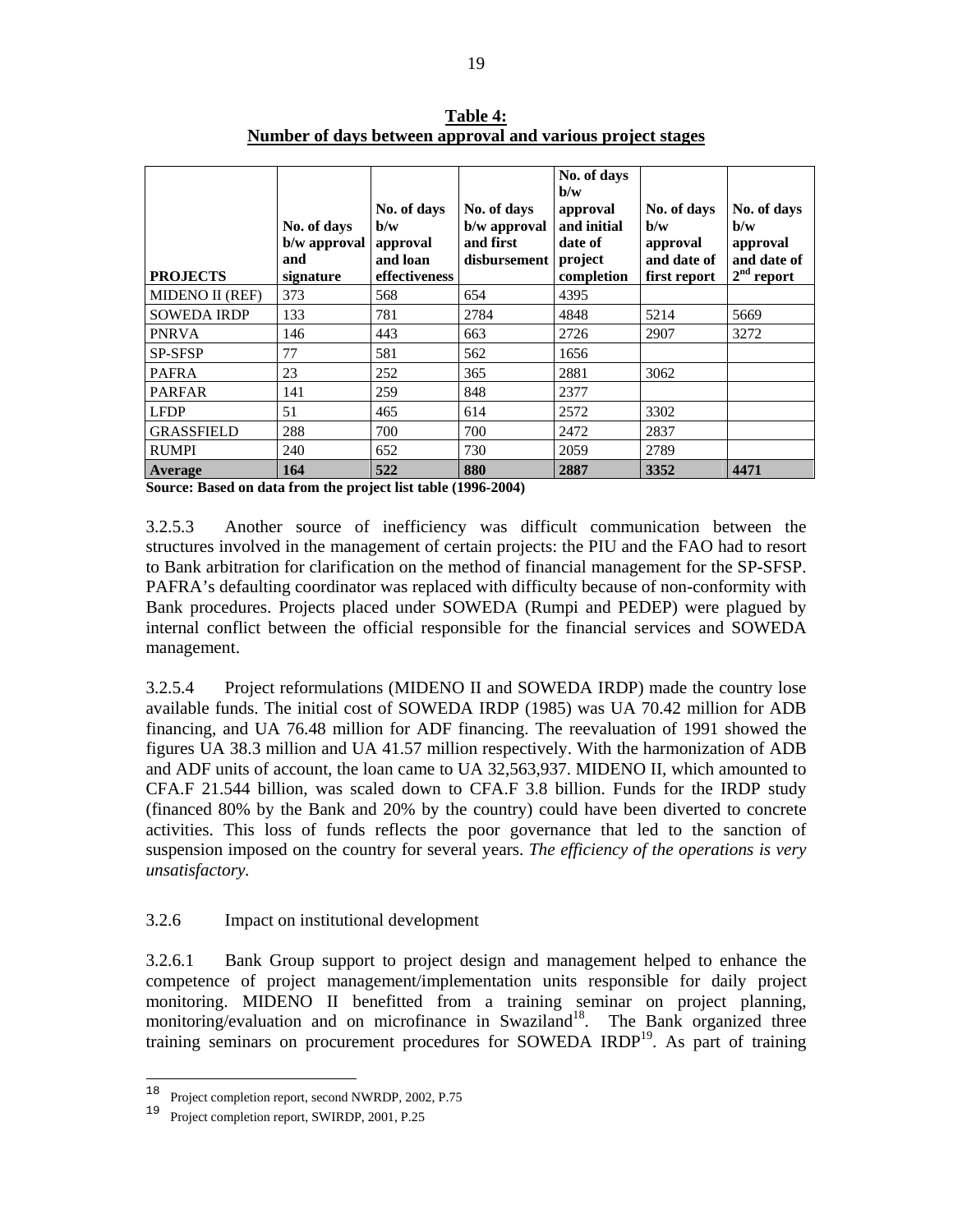activities to build IRAD's institutional capacity, a training course was organized on ADB procurement procedures for employed accountants and new recruits, and a refresher course for managers<sup>20</sup>. The training focused on project planning, implementation and control, performance indicators, and the monitoring/evaluation system. The positive impact is visible in improvement in management over the past few years, as compared to start-up difficulties due to staff shortcomings (1997-2007 portfolio reviews). The GRASSFIELD monitoring/evaluation system has been validated, and the developed tools are ready for use<sup>21</sup>. The impact on institutional development is deemed satisfactory. However, the status of PIU staff could be a handicap to the sustainability of Government structures. If staff members are civil servants who will return to their services at the end of the project, their skills will remain available to the Ministry; however, if they are temporary staff who will seek employment outside the public service, then there will be the risk of losing skilled labor. Training, open to PIUs and senior staff from Ministries, who are likely to continue working, should be envisaged.

## 3.2.7 Sustainability

3.2.7.1 Cameroon reached the decision point of the enhanced HIPC Initiative in October 2001. On 17 June 2006, the Paris Club decided to reduce Cameroon's public debt by  $\epsilon$ .7 billion or 99% of total loans owed to the 19 creditors of the Paris Club. This debt relief followed an IMF and World Bank report of 28 April 2006, which confirmed that Cameroon had reached the "Completion Point", meaning that it had complied with the macroeconomic criteria of good governance, which opens the way to debt reduction under the IMF/WB HIPC Initiative. For example, the Completion Point enabled France, Cameroon's leading partner, to commit assistance of  $\epsilon$ 18 million over 5 years, including 63 million for agricultural development. Total debt relief expected from the ADF under this arrangement is estimated at US\$ 229 million for the duration of the initiative, which is fifty years (2006-2054). Cameroon prepared its PRSP based, in part, on the availability of HIPC funds.

3.2.7.2 As concerns agricultural research, IRAD submitted a program financing request to the Government for 2007-2011. The request highlights the benefits of Bank assistance and requests for registration in ADF X. Unfortunately Cameroon's ARD sector was not retained in ADF X. Considering the number of results obtained, if no other alternative is found, demotivation may force researchers to seek employment in NGOs or in other countries.

3.2.7.3 An analysis of the RSDS calls for some observations based on the MTEF. In the various sectoral strategies presented, ongoing projects or those whose budgets have been validated can promote the sustainability of outputs of Bank projects: (i) the plantain sector revival project, (ii) the development program for village palm plantations, (iii) the protection of coffee/cocoa farms, (iv) the marketing and infrastructure components of the PNDRT, (v) swamp valley development projects, (vi) program for providing financial support to the agricultural sector through MC2s (community mutual funds) and MUFFA (African Women's Mutual Funds).

3.2.7.4 Projects without financing (which are being prepared or still searching for funds) can ensure the sustainability of certain outputs if financing is obtained in the short-term. Several projects have thus been retained to improve agricultural competitiveness, the

 $20\,$ Project completion report PNRVA, 2006, p.30

<sup>21</sup> GP-DERUDEP, Progress report, 2006, P.7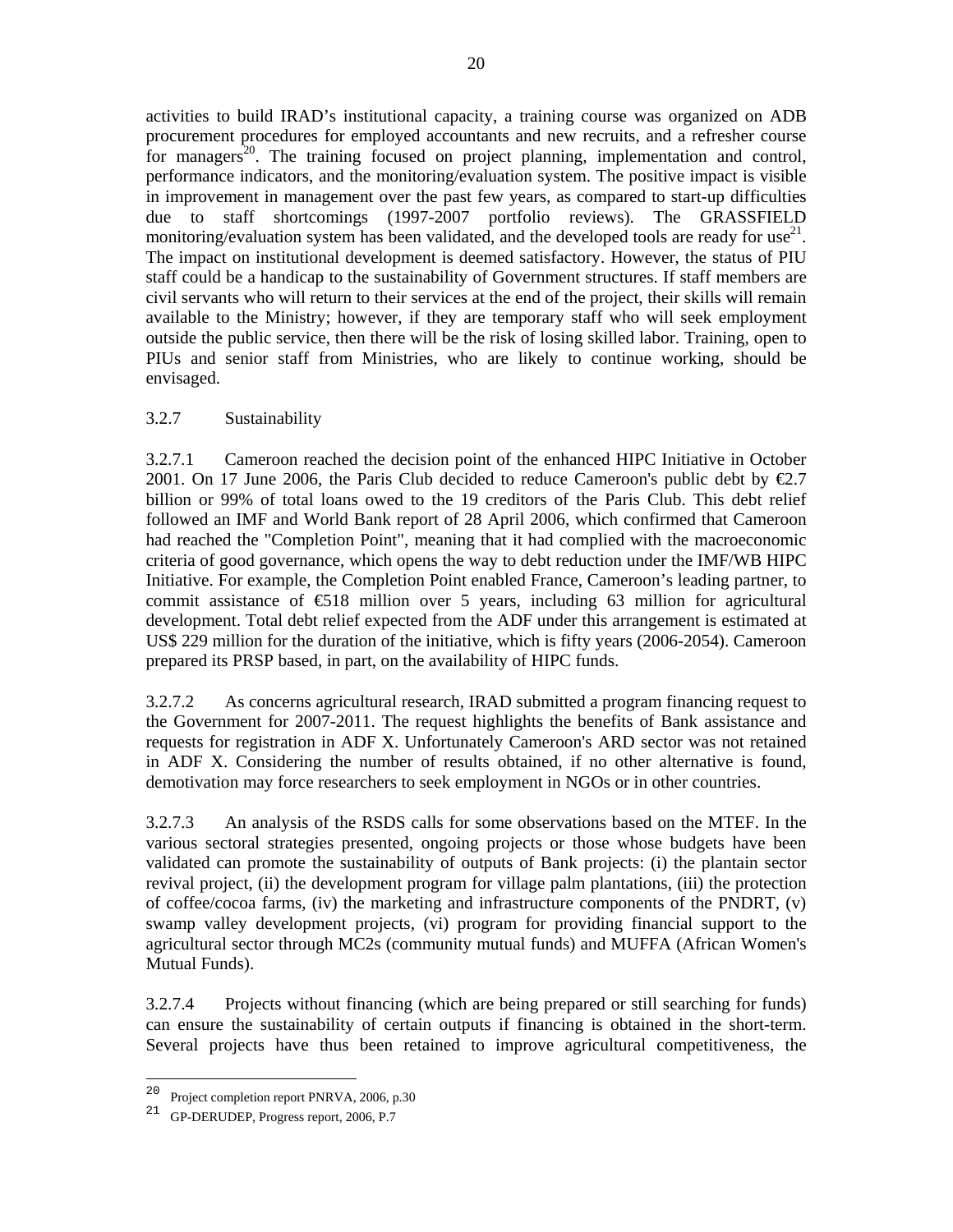development of farmers' organizations, agricultural extension, water supply, community development, improved living standards, and sector financing. Renovation of the statutory framework is also part of this objective. Hence, technical viability will depend on obtaining financing.

3.2.7.5 As concerns forestry, it is a continuous activity that should be funded with domestic resources. External assistance should only come as support. A special forestry development fund was set up by Decree No. 96-237-PM of 10 April 1996 to finance the management, conservation and rural development of forestry resources. Delays in making transfers from this fund could slow the pace of reforestation. Projects could be submitted to ITTO and donors (multilateral and bilateral), including the Bank, that have credits for reforestation and desert control. Local councils and communities could be co-opted into the process so long as they are sufficiently sensitized. This existing, albeit unproven, potential does not make it possible to consider the sustainability of outputs as satisfactory. *Rather, it is unsatisfactory.*

# **3.3 Contribution to Development**

## 3.3.1 Social Development and Gender

3.3.1.1 The individual beneficiaries of the PAFRA, who established agroforestry and forest plantations, represented 25%, 16.5% and 1.4% in the North-West, West and Adamaoua provinces respectively in 2005. These figures reflect the cultural dimension of women's autonomy in the various regions<sup>22</sup>. Under the PARFAR, nearly half of the 434 seed producers are women's or predominantly women's CIGs. Women constitute 58.51% of credit beneficiaries<sup>23</sup>. Microprojects enabled these women to increase their incomes, and consequently improve their family well-being. The PARFAR notes with satisfaction the decline in HIV/AIDS prevalence, especially among women, thanks to sensitization on the pandemic. The concept of advocacy has developed more among women due to educational discussions and training. In 2002, 30% of the 130 researchers recruited by IRAD were women 24 . About 49% of the 4,963 credit beneficiaries under the Reformulated MIDENO project were women<sup>25</sup>. The long-lasting result is the greater capacity of association observed in the various projects. The main criteria for sustainability remains access to financing sources for programmed activities. The women's associations in Bamenda, who are beneficiaries of reformulated MIDENO II microcredits, still have no access to financing five years after the closure of the project. This situation raises two issues: (i) the refinancing of MFIs that grant loans to farmers, and (ii) income stability for such farmers, that is financial viability for them. *Women's contribution to development is satisfactory.* 

## 3.3.2 Environment

3.3.2.1 All the projects were classified in Category II of the Bank's guidelines on the environment. This means that the negative impacts can be mitigated during project implementation by adopting appropriate mitigating measures.

 $2\sqrt{2}$ Annual Work Report (from 1st January to 31 December 2005), PAFRA

<sup>&</sup>lt;sup>23</sup> PARFAR progress report, March 2007<br><sup>24</sup> PND*MA* Completion report, July 2006

<sup>&</sup>lt;sup>24</sup> PNRVA Completion report, July 2006<br> $\frac{25}{\pi}$  Project completion report, second port

<sup>25</sup> Project completion report, second north west development project (21/06/1991 TO 30/06/2002)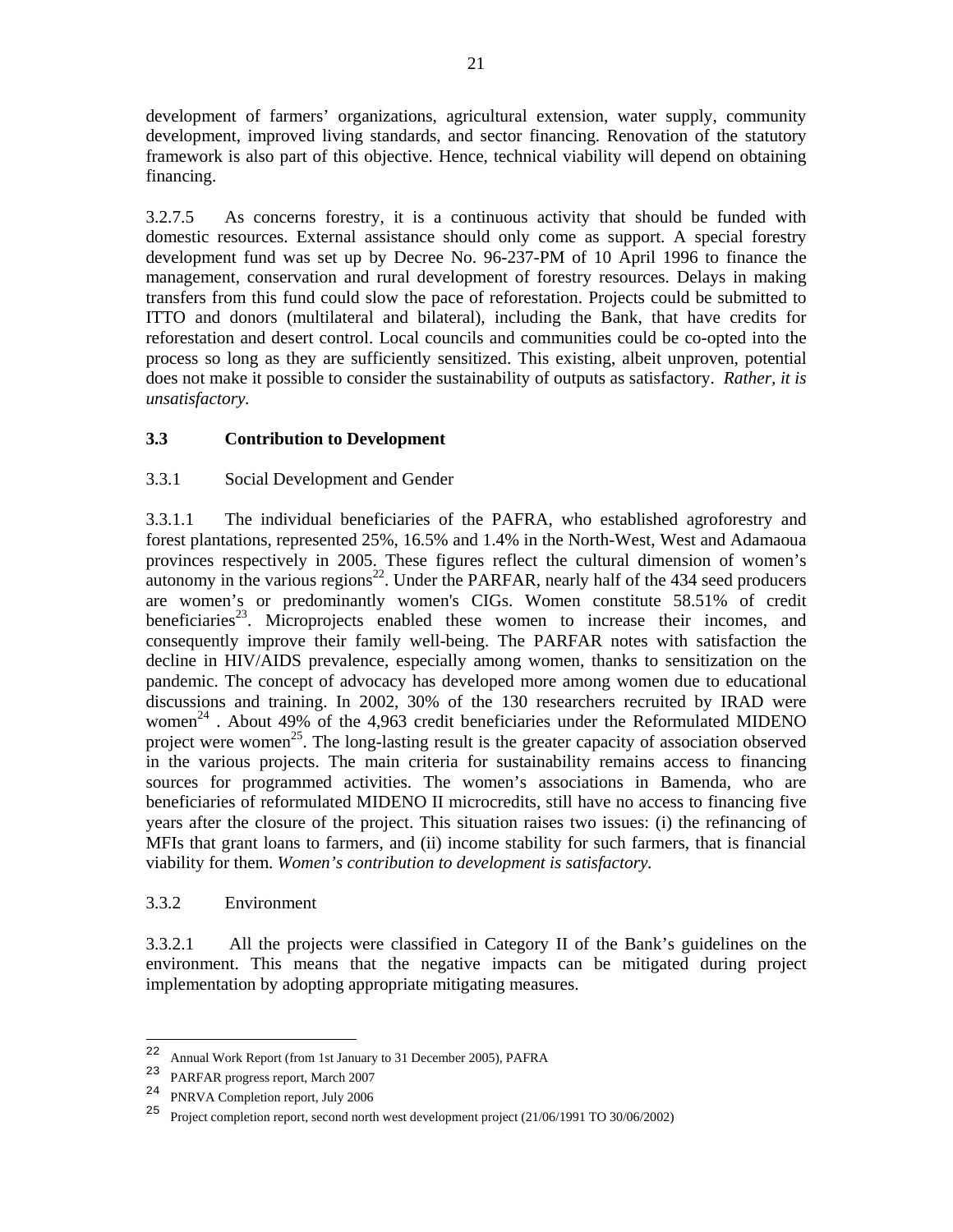3.3.2.2 The various projects provide for: (i) the establishment of an environmental management plan; (ii) monitoring and implementation of this plan by the monitoring/evaluation service in collaboration with the provincial delegations for the environment, and (iii) the inclusion of environmental protection measures in works specifications and the terms of reference of control offices.

3.3.2.3 Provincial Delegations for the Environment and Forestry were charged with the environmental monitoring and management of the projects through appropriate implementation of the Environmental and Social Management Plan (ESMP). They regularly monitor environmental parameters on the Grassfield and Rumpi project sites, and forward the results to the Ministry of the Environment and Forestry (MINEF).

3.3.2.4 Cameroon is a signatory of the Yaounde declaration made during the donors' roundtable of July 2003, which aims at sustainable forest and wildlife development to promote biodiversity conservation and food security in the Congo Basin. This declaration is part of the American initiative launched during the Rio+10 Conference called the "*Congo Basin Forest Partnership Initiative".* The goal of the program is to support the management of 10 million ha of national parks and protected areas, as well as the integrated management of 20 million ha of productive forests.

3.3.2.5 Positive impacts on the environment come from PAFRA and concern: (i) the easing of pressure on natural resources. Indeed, by promoting the development of small forest and tree plantations, the project has helped to address the demand for fuelwood and timber, which is currently driven by population growth and rapid urbanization; furthermore, the project helped to preserve biodiversity through the maintenance of natural ecosystems and habitats; (ii) the development of agroforestry techniques (hedges, windbreaks, fruit or forest trees, leguminous plants, contour farming, etc..), given the current pressure on farmland, helped to reduce the risk of erosion in many areas and promoted soil protection and fertility through better vegetation cover; (iii) better development of species through more efficient processing of resources; (iv) the reduction of wind, which will have a catalytic effect on rains and CO2 absorption (a microclimate that is more humid and more favorable to plant growth).

3.3.2.6 Cameroon's National Reforestation Program (NRP) has adopted the forestry policy measures identified under the Forestry/Environment Sector Program (FESP)<sup>26</sup>. Bank interventions under the PAFRA contribute to this action. On the whole, 1900 ha of forest and agro-forestry plantations were developed (eucalyptus and medicinal plants). The technical approaches to seed production under the PARFAR advocate erosion control and promote soil fertility (introduction to mixed fertilization (chemical fertilizer and farm manure) and separate fertilization (sub-surface and broadcast), row seeding, weeding and earthing-up). The same applies to plant production technologies developed under the PNRVA; they concern the development of improved farming practices to improve yields and conserve soil fertility, and the protection of plants against disease, parasites and pests. The surveillance committee set up under the Livestock and Fisheries Project in the South-West Province will control overgrazing and fraudulent fishing. The construction of a new slaughterhouse that complies with hygienic standards under this project will help to enhance community health protection. The same applies to the construction of latrines under the PARFAR. The Bank's intervention in *environmental protection is satisfactory.*

<sup>26</sup> <sup>26</sup> National Reforestation Program, MINFOF, June 2006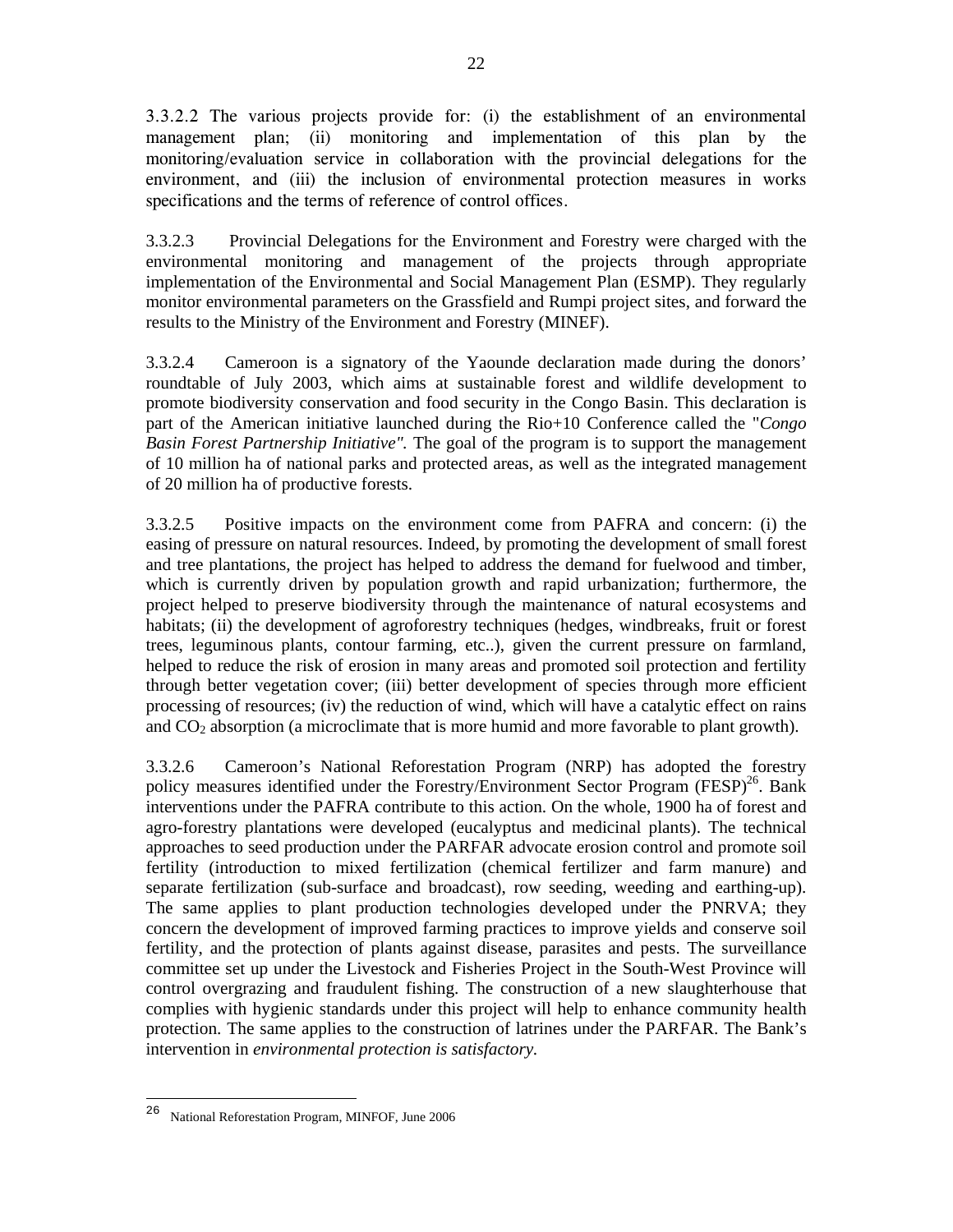#### 3.3.3 Community Participation

3.3.3.1 With World Bank support, Cameroon conducted the agricultural sector program prioritization study in 1996 and 1997, which led to a participatory survey in the country's 10 provinces. Participants at the provincial level were chosen depending on their knowledge of sector problems in their region. 50% of them were rural farmers and the rest were experts from public, private and denominational bodies, and representatives of NGOs and farmer organizations<sup>27</sup>. The Bank used the results of this study to prepare the 1999-2001 CSP. Over the years, the Bank has improved its project identification and formulation approach. The participatory approach adopted by projects (e.g. the participatory development and decentralized projects such as the Grassfield and Rumpi projects, the special food security program support project) makes it possible to examine the needs of the poorest farmers, especially women. This approach enables beneficiaries to improve their capacity in conducting technical, financial and commercial operations professionally in order to ensure the viability of their interventions.

3.3.3.2 The consultative process was widely used to prepare the PRSP. Piloted by the technical monitoring committee for economic reforms, the PRSP preparation underwent several stages as follows: (i) a discussion workshop on the key factors of poverty and organization methodology held in January 2000; (ii) participatory consultations in the country with the civil society and economic operators in March/April 2000 and in November/December 2001; (iii) a workshop for the presentation of the document in May 2000; (iv) the organization of a national workshop in June 2001; and (v) seminars to provide feedback on the results of the March/April 2002 consultations. Cameroon's development partners show a willingness to fund the activities selected in the PRSP<sup>28</sup>. The Bank's *intervention in community participation is deemed satisfactory.*

## 3.3.4 Private Sector Development

3.3.4.1 The 1996-1998 CSP identified the main constraints on private sector development that the Government has to address; these are: (i) the financial sector crisis; (ii) the accumulation of payments arrears by the Government; (iii) limited infrastructure; and (iv) a deficient statutory and legal framework. The 2002-2004 CSP highlighted many possible interventions that exist in Cameroon's private sector, notably in food-processing, timber, offseason vegetables, flowers and tropical fruits, cotton processing and seafood processing. However, apart from PAFRA's processing component on the felling of natural forests by technical support mobile teams (TSMTs), no action was identified in the abovementioned sectors.

 The Bank's contribution over the period was limited to the financing of MFIs that are partners in projects with a microcredit component, and to consultants that intervene in project implementation (training firms, agricultural engineering firms, construction companies, etc.). Under the PAFRA, the MFI Capcol was able to extend its network to areas that were not previously covered, thanks to the Bank. All the construction works (dams, rural roads, markets, etc.) created temporary jobs in project areas.

<sup>-</sup><sup>27</sup> Analysis of Cameroon's agricultural policies, OECD, May 2006

 $28$  2002 - 2004 CSP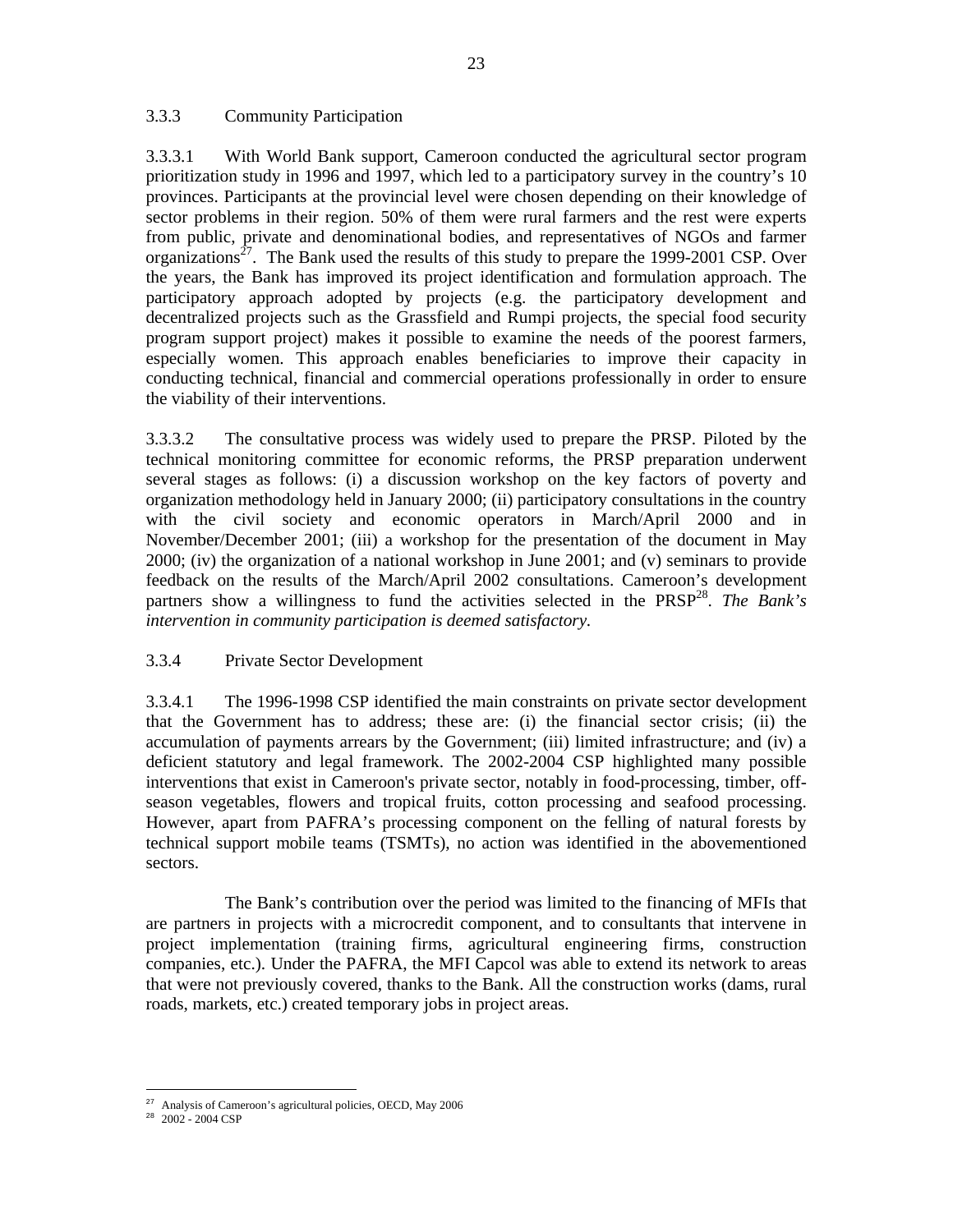3.3.4.2 The Government offers many opportunities for interaction with private organizations; however, public-private dialogue (PPD) is not systematic and institutionalized, and is dominated by informal consultative frameworks; (ii) the consultation frameworks are multipolar and uncoordinated; (iii) farmer organizations (FOs) have difficulties speaking with one voice; (iv) it is not easy to prove the operational existence of most FOs or the professional status of FO members; and (v) FOs have little capacity to influence agricultural policies in Cameroon<sup>29</sup>. The Government should speed up the sector consolidation process to create intervention conditions for donors.

3.3.4.3 The efficiency of interventions is deemed very unsatisfactory.

# 3.3.5 Regional Integration

-

3.3.5.1 Cameroon's geographical position and economic weight within CEMAC predisposes it to regional integration. IRAD is the partner of many research and development support bodies at the regional (PRASAC, CARBAF, CORAF, ADRAO, CNRA, OAPI, CPI) and international (IITA, ICRAF, CIFOR, IRD, CIRAD, World Fish Center, etc.) levels. At the national level, MINRESI plans to organize the first forum of national agricultural research partners for the mobilization of political, technical and financial support. The outputs of the project will help to enhance this partnership. The Cameroon Government perceived the PNRVA as the first phase of a process that would be extended to the sub-region in the second phase. However, since there is no integration strategy within ECCAS, the request sent to donors has not yet received any positive feedback. However, consolidating the outputs remains a priority.

3.3.5.2 The Special Food Security Program (SFSP) is consistent with the regional food security strategy adopted by ECCAS member-countries (Cameroon, Central African Republic (CAR), Republic of Congo, Democratic Republic of Congo, Gabon, Equatorial Guinea, Chad). Apart from Gabon and the Republic of Congo, the SFSP is operational in the other four countries (Cameroon, CAR, Equatorial Guinea and Chad). SFSP formulation has been completed in the Republic of Congo, and is underway in Gabon. Phase I started in 1998 in the CAR, in 1999 in Equatorial Guinea and Chad, and in 2000 in Cameroon.

3.3.5.3 Food crops from the MIDENO and SOWEDA project areas, especially plantains and cassava, are sold through crossborder trade with Gabon. The outputs of the Bankfinanced projects thus help to consolidate such integration. However, despite this opportunity, the Bank's intervention in regional integration in the sector is marginal. The impact would be greater if the outputs of the PNRVA and SP-SFSP were consolidated. The development of sub-regional projects could speed up the regional integration process. *Contribution to regional integration is deemed unsatisfactory.* 

<sup>&</sup>lt;sup>29</sup> Study on "the structuring of farmer organizations with a view to institutionalizing public-private dialogue for agricultural development in Cameroon, *Presented by Norbert Monkam, President AGRO – PME Fondation*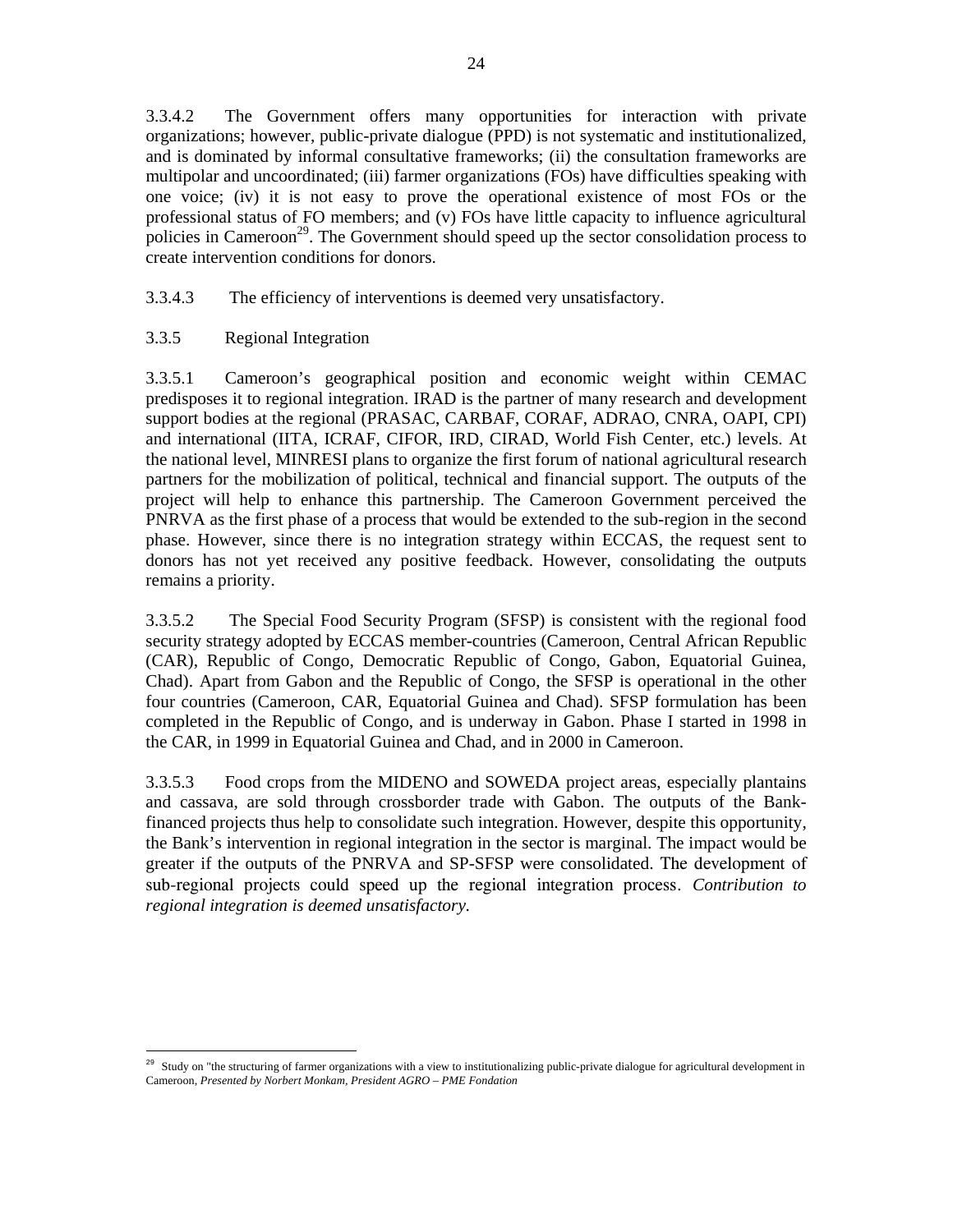# **4. PERFORMANCE OF PARTNERS**

# 4.1 **The Government and Executing Agencies**

4.1.1 Considering the entire process, from the preparation of the NAP right up to the RSDS, the Government has always preferred a participatory approach, which helps to identify the real needs of the people. Appropriate strategies and programs have been prepared with the support of development partners. The Government's real problem was translating these commitments into effective budget allocations. The recurrent problem blamed on the Government is the non-availability of counterpart funds on time and in the right amount. While highlighting this difficulty, the portfolio reviews have recommended measures that the Borrower needs to implement.

4.1.2 Although the Government has had some relative success in establishing project coordination and monitoring departments and units (DCET, CTS, CAA), the PIUs on the field were set up with some difficulty. Almost all the projects had start-up problems due to difficulties in appointing a competent managerial team acceptable to all. Six of the nine projects encountered problems in installing the coordinator. However, after the various supervision missions, the mechanism has substantially improved owing to new recruitments and capacity building. Over the 1996-2004 period, the performance of the Government and executing agencies can be deemed unsatisfactory because of good governance shortcomings. However, there have been improvements within the PIUs since 2006. There is a high probability that satisfactory results will be obtained (Portfolio review 2004, 2007).

# 4.2 **The Bank Group**

 The Bank's procurement and disbursement systems have been a major source of difficulty for executing agencies. Ignorance or poor mastery of procedures were partly responsible for the poor performance of a number of projects. However, it is difficult to blame the Bank's general performance on the complexity of its procedures. The responsibility has to be shared with the Borrower. Although inefficiency in procurement and disbursement was a major factor, implementation difficulties persisted despite the supervisions conducted. The Bank attained a rate of 1.5 supervision missions per year over the period. In the case of MIDENO II, after the withdrawal of KFW and IsDB, which initially cofinanced the project, the Bank, driven by its concern to complete initiated projects, accepted to reformulate the project. The Bank also demonstrated its flexibility by accepting extensions that were necessary for project finalization. It organized training for PIUs (1998, 2001). During the PRSP and RSDS preparation, it jointly conducted additional studies with IFAD as part of a rural sector review in May 2002. These studies facilitated discussions with several categories of operators on special topics such as: (i) the improvement of agricultural productivity; (ii) improvement of the efficiency of the competitiveness of agricultural products (discussed with IRAD researchers, the exporters' group GEX, the Competitiveness Committee, federations of farmer organizations); (iii) the institutional diagnosis of farmer organizations; (iv) the institutional restructuring of development companies and private agroindustrial companies; (v) the diagnosis of real estate constraints; (vi) the marketing of nonwood forestry products; and (vii) the revitalization of the rubber and oil palm sub-sectors.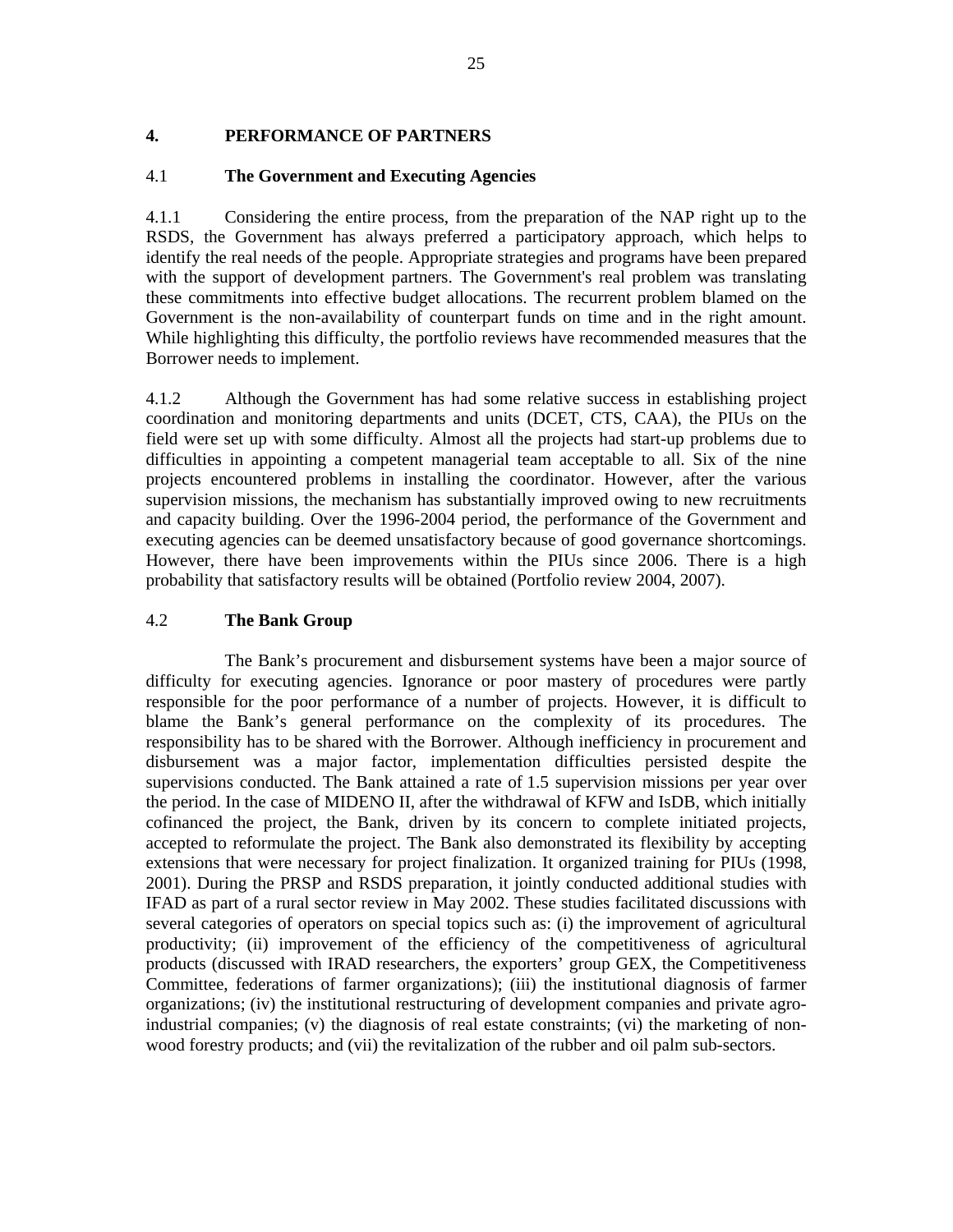After opening a Country Program Office in 2004, the Bank opened its Resident Regional Office in Cameroon in 2006. The Bank's performance over the period is satisfactory.

# 4.3 **Other Donors**

4.3.1 Several multilateral and bilateral partners intervene in Cameroon. In addition to the PNVRA, the World Bank participated in 2002 in the RSR and in the formulation of DSDSR strategic guidelines. Its *Country Assistance Strategy* (CAS) for 2004-2006 was adopted in 2003. This strategy addresses the Government's long-term goals of poverty reduction by focusing on two main pillars: (i) consolidation of the institutional framework in order to improve the effectiveness of poverty reduction measures; and (ii) support to private sector development in order to diversify the economy and boost growth. Future World Bank interventions will essentially focus on participatory and community development, the environment, forestry and transport.

4.3.2 *The European Union (EU)* intervenes through a strategy based on the general framework of the PRSP process and the HIPC Initiative, and aimed at supporting the Government's economic and structural reforms as well as sectoral polices on crop sector support (STABEX) and poverty reduction. Assistance provided under the 9th EDF focuses on two priority areas: the transport sector, and macroeconomic and institutional support to PRS implementation. In addition to its focus areas, the EC will provide specific support in crosscutting sectors, such as environmental protection and institutional capacity building.

4.3.3 *International Fund for Agricultural Development (IFAD):* IFAD currently intervenes through a *Community Development Support Program* (CDSP) and a *Root and Tuber Crop Development Program* (RTCDP).

4.3.4 *The United Nations* prepared a *UN Development Assistance Framework (UNDAF)*  to highlight the role that the UN System can play in helping countries achieve the MDGs. This plan focuses mainly on combating poverty and hunger, curbing endemic diseases and perinatal and infant mortality, promoting women's rights and access to education, increasing access to information and improving employment prospects for the young. The rural development sector needs to play a key role in achieving the objectives of food security, hunger reduction and environmental protection.

4.3.5 The *FAO*, in addition to supporting the implementation of the PRSA and SFSP, revised the *Agricultural Development Strategy - by 2010* to extend it to 2015. This document is the preliminary stage in preparing the national strategy for monitoring the recommendations of the World Food Summit. Under NEPAD, the FAO provides its support and experience in the areas of agriculture and forestry sector development programs.

4.3.6 *German Cooperation:* The projects implemented by the German Cooperation (GTZ) are in four priority areas, namely (i) the environment; (ii) health; (iii) transport; and (iv) decentralization, community development and governance. In the rural sector, Germany supports several projects on sustainable forest ecosystems and natural resource protection, self-reliance for farmer organizations, community development and the reorganization of the pest-control strategy.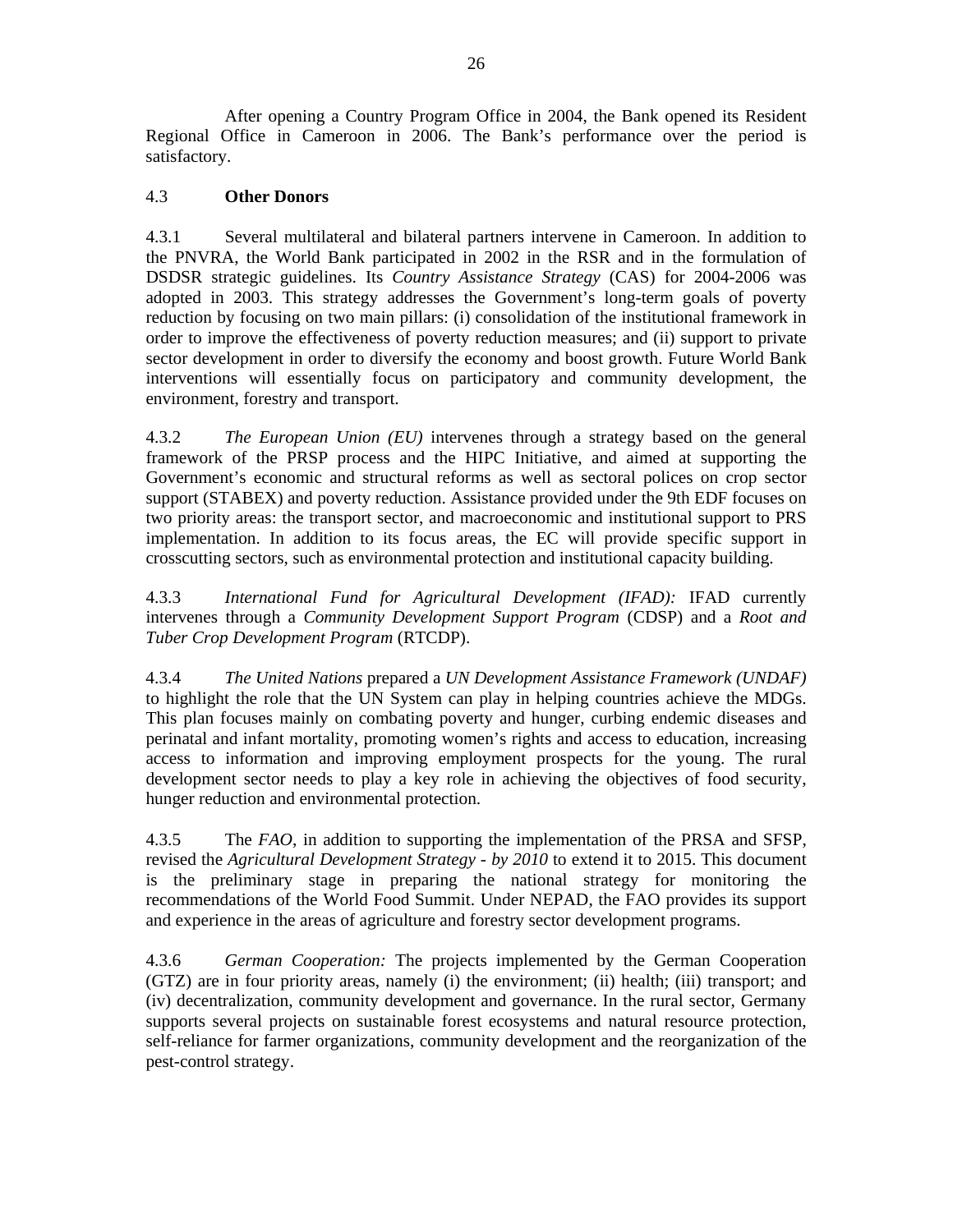4.3.7 *French Cooperation:* The current key French operations in the rural sector relate to: (i) farming strategies and the professionalization of agriculture; (ii) decentralization and consolidation of rural infrastructure; (iii) capacity building in agronomic research; and (iv) institutional development of MINADER, MINEPIA and MINFOF. HIPC funds will be used in funding poverty reduction programs and projects under the *Three-Year Debt Reduction-Development Contracts* (C2Ds) negotiated between the two countries.

### **5. OVERALL PERFORMANCE**

5.1 Despite the Bank's involvement in the preparation of sector development strategies and in the financing and supervision of operations, its assistance to the agriculture and rural development sector has not really helped Cameroon to meaningfully address sector constraints over the period under study. A poor record of bad governance, previous to this period, translated into Bank strategies that were relevant in theory but incoherent in practice. The extension of project deadlines made it impossible to intervene in a sustained and diversified manner in the sector.

5.2 Only one out of the nine operations considered in the study was not declared a problem or potentially problem project. This project, which is a grant (SP-SFSP), was not subject to any long extension. All the others were extended at least once. The induced inefficiency made it impossible to obtain positive results. However, mention should be made of achievements in agricultural research, which was boosted and deserves to be consolidated, the IGAs of the different projects which need to be made sustainable through local financing, and its contribution to environmental protection.

5.3 Supervision missions were undertaken at a satisfactory annual rate of 1.5 per project. However, the quality of missions could be improved in terms of composition and duration. This poor performance partly stems from centralization at the Bank, a constraint which has now been addressed through the opening of a resident regional office. Its participation in the CMB reinforces this dialogue. Over the period, the co-financing strategy was not very successful within the sector. *The Bank's overall assistance is deemed unsatisfactory.*

### **6. LESSONS AND RECOMMENDATIONS**

#### 6.1 **Lessons**

The main lessons drawn from this study are as follows:

- 1. The inconsistency in sector interventions (registration, or otherwise, in successive ADFs) reflects a rather short- and medium-term view of interventions. The issue of the duration of the CSP period is therefore pertinent.
- 2. The recurrent problem of disbursements at the Bank cited by the Borrower as one of the bottlenecks to project implementation reflects the inadequacy of the new measures adopted by the Bank. The extension of deadlines could also be attributed to the technical department responsible for project files. Task managers do not have enough prerogatives in project monitoring.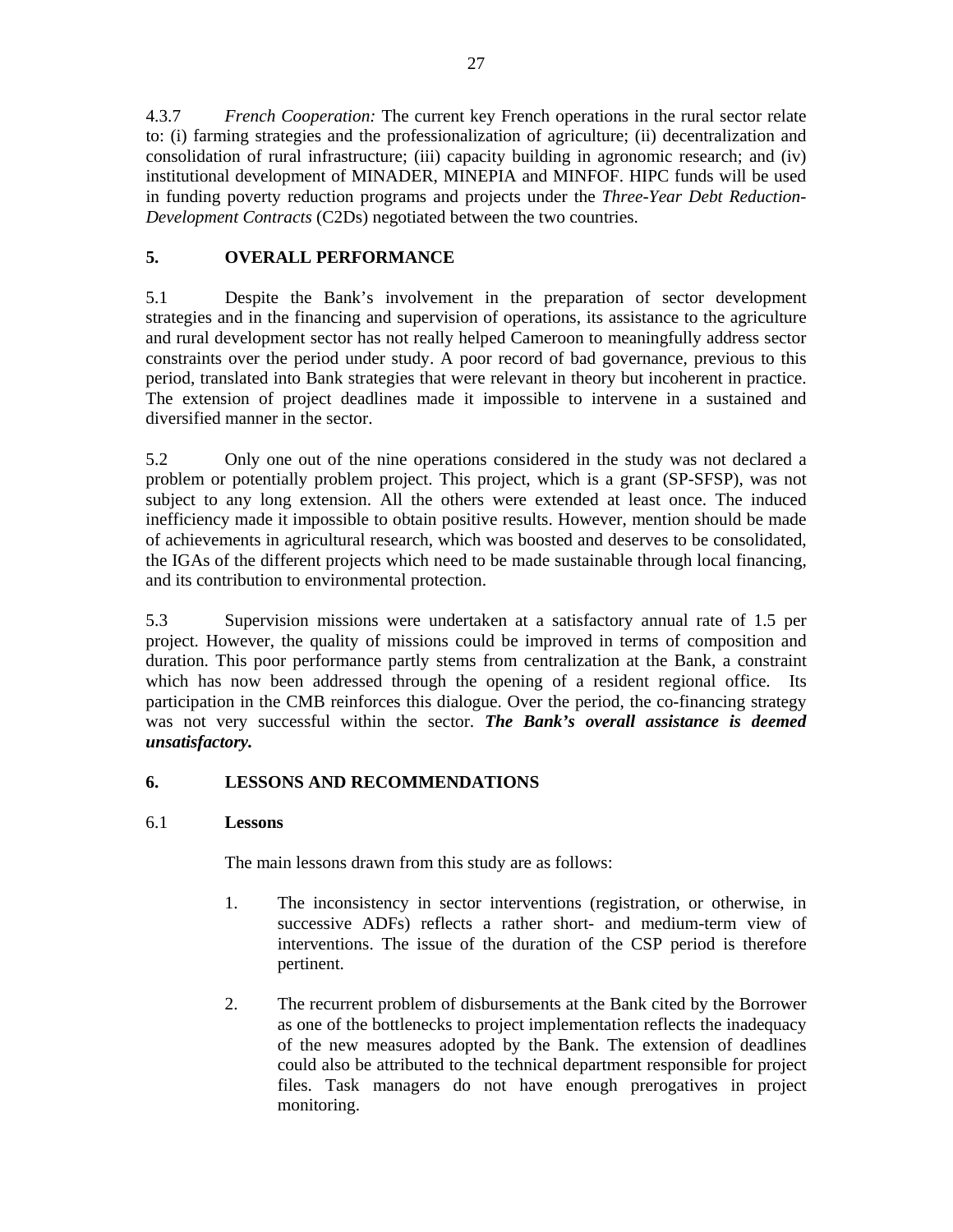- 3. Large-scale projects (in a wide geographical area) without an adequate management mechanism have little chance of achieving satisfactory results because of implementation and supervision difficulties.
- 4. The inadequate involvement of Ministerial services in project management could undermine the sustainability of institutional development.
- 5. Projects with a high number of components have little chance of producing satisfactory results; the same applies to projects with very few components.
- 6. The search for cofinancing could enhance dialogue between partners and speed up the harmonization process.
- 7. The negative impacts of agricultural sector liberalization (export crops) have led farmers to revert to food crop cultivation, which has enormous processing potential. However, the weak link in the system remains the lack of storage and marketing infrastructure.
- 8. IRAD is an institution that enjoys sub-regional renown. Supporting its activities could reinforce sub-regional integration.
- 9. The SP-SFSP obtained results that can promote regional integration.
- 10. The inadequate formal dialogue between the Government and the private sector does not facilitate access to agricultural financing, and consequently does not promote the development of the sector.
- 11. Limited access to local financing is a constraint on the sustainability of project outputs.

#### **6.2 Recommendations**

 *For the Bank*:

- 1. With regard to the harmonization of assistance, the Bank needs to address the issue of CSP periodicity by adopting a longer term vision;
- 2. Give preference to projects with a reduced number of components over a smaller geographical area;
- 3. Give more decision-making powers to task managers in order to improve communication between the Bank and the PIUs;
- 4. Initiate studies to identify viable sub-sectors of the agricultural private sector or use the existing project databanks (RSDS, NEPAD). The MTEF has identified projects to be financed that could revitalize the sector. Support could be given to programs that promote the competitiveness of agricultural products and the development of professional farmer organizations. Supporting the development of agricultural credit and contributing to the creation of specialized financial establishments are actions that could contribute to the development of economic activities in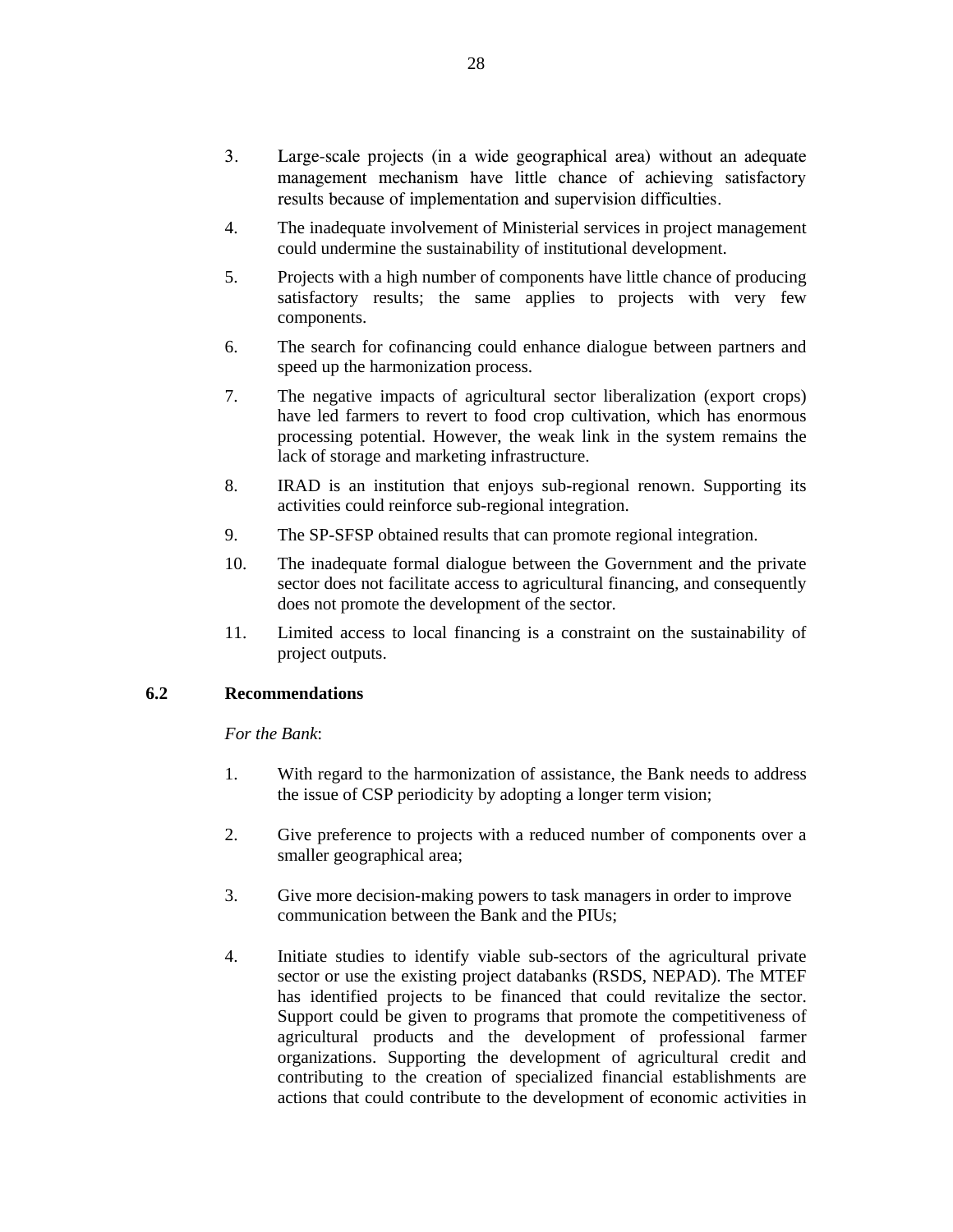rural areas. The Bank's strategy of giving priority to infrastructures under the current CSP could promote the development of agricultural markets that generate private sector growth;

5. Prospect for possibilities of co-financing sub-regional projects (agricultural research, food security). The FAO pilots the sub-regional food security program. The Bank needs to participate in the consolidation of the pilot phase (SP-SFSP). The Bank launched an identification study for the Agricultural Research Regional Integration Project (PIRRA). Considering IRAD's achievements, this institution could be retained as the benchmark structure in the implementation of this project.

#### *For the Borrower*:

- 1. Establish a resource mobilization strategy that will lead to timely availability of counterpart funds;
- 2. Give priority to the sector during implementation of the donor-supported "Governance" program;
- 3. Create the conditions for sustained dialogue with the agricultural private sector in order to develop the existing potential;
- 4. Promote the development of the seed producer profession in rural areas;
- 5. Encourage sub-regional project development initiatives in the areas of research and food security;
- 6. Encourage the development of microfinance in Cameroon's rural areas for the agriculture and rural development sector.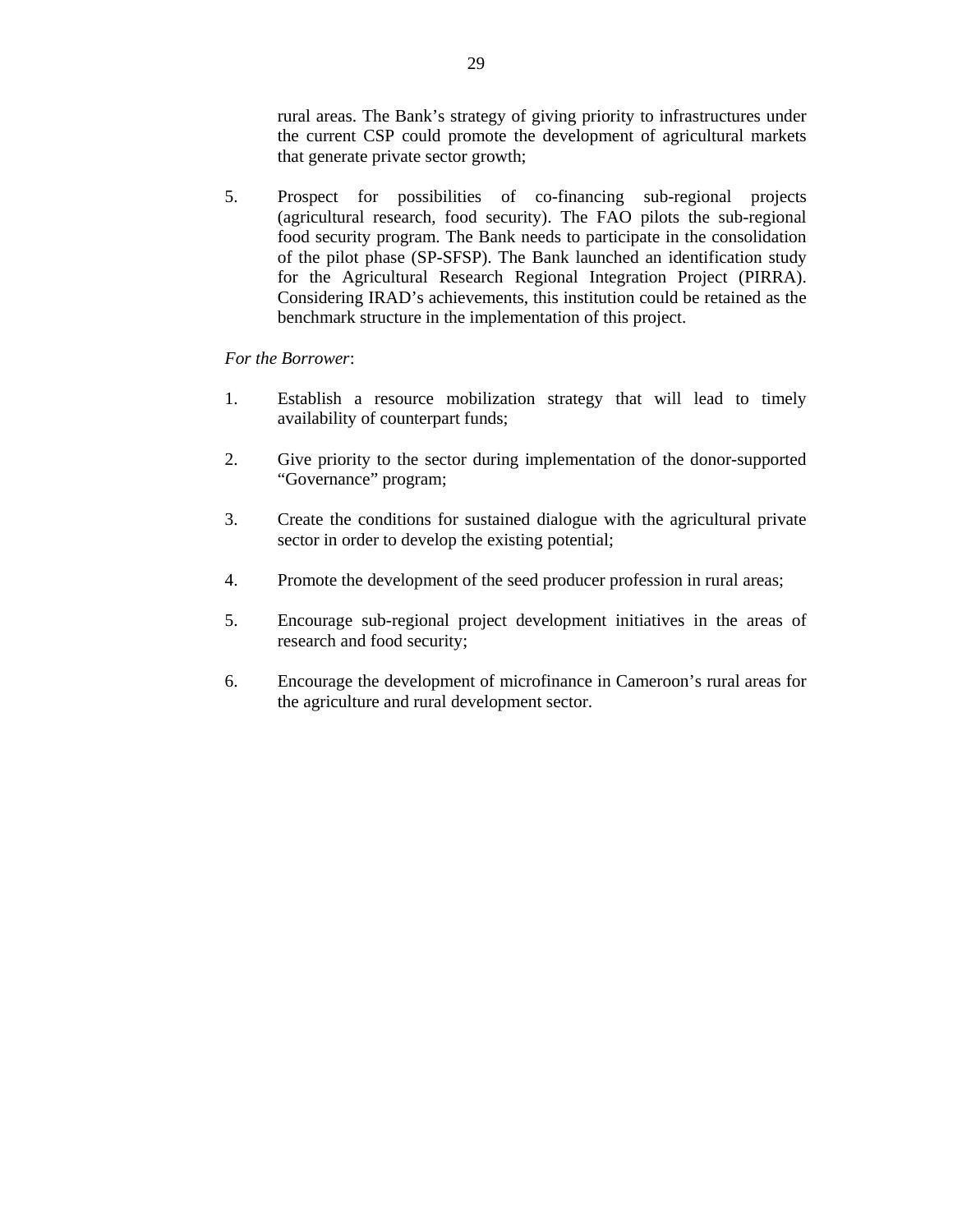# **BASIC INDICATORS ON CAMEROON'S AGRICULTURAL ECONOMY**

| 1979-1981 1989-1991 1999-2001<br>Population and agricultural labour<br>11663<br>15729<br>16296<br>Population<br>1000 persons<br>8754<br>15113<br>16018<br>Rural population/total<br>69<br>51<br>48<br>60<br>49<br>49<br>percentage<br>$\overline{25}$<br>$\overline{32}$<br>$\overline{34}$<br>34<br>19<br>Population density<br>persons/km2<br>57<br>$\overline{73}$<br>69<br>59<br>56<br>55<br>Agricultural labor<br>1000 persons<br>3253<br>3728<br>2694<br>3691<br>3723<br>3729<br>Agricultural labor - Total labor<br>percentage<br><b>Land use</b><br>Area of land<br>1000 ha<br>46540<br>46540<br>49540<br>46540<br>46540<br>1000 ha<br>6934<br>7170<br>7160<br>7160<br>7160<br>Arable land and permanent crops<br>5943<br>5960<br>1000 ha<br>5906<br>5960<br>5960<br>Arable land<br>26<br>28<br>1000 ha<br>15<br>23<br>26<br>Irrigation<br><b>Agricultural production - major products</b><br>Plantains<br>1315<br>1000 tonnes<br>1022<br>988<br>1169<br>1237<br>1275<br>$\overline{72}$<br>89<br>83<br>83<br>84<br>Indigenous bonin meat<br>1000 tonnes<br>40<br>$\overline{31}$<br>87<br>103<br>95<br>100<br><b>Cotton fibres</b><br>46<br>1000 tonnes<br>Indices de la nourriture<br>60<br>72<br>100<br>109<br>Food<br>199-01=100<br>105<br>108<br>104<br>94<br>101<br>$199-01=100$<br>100<br>101<br>102<br>Food per capita<br><b>International trade - Exports</b><br>Total<br><b>US\$ million</b><br>1190.7<br>1707.6<br>1789<br>1900<br>2300<br>2600<br>512.3<br>292.5<br>479.6<br>587.5<br>654<br><b>US\$ million</b><br>592.6<br>Agriculture<br>Major exports (proportion in agriculture)<br>23.5<br>35.2<br>Cocoa beans<br>30.6<br>21.7<br>39.1<br>30.5<br>percentage<br>19.2<br>18.5<br>22.1<br><b>Cotton fibres</b><br>6.1<br>19.4<br>percentage<br>14<br>36<br>19.8<br>11.7<br>Green coffee<br>43.8<br>10.9<br>11.8<br>percentage<br>International trade - Imports<br><b>US\$ million</b><br>1392<br>1511.7<br>1900<br>2200<br>Total<br>1433.4<br>2400<br>209.2<br>173<br>Agriculture<br><b>US\$ million</b><br>124.7<br>240.4<br>345.5<br>400.7<br>Major imports (proportion in agriculture)<br><b>Hulled</b> rice<br>6<br>7.6<br>15.8<br>23.1<br>16.3<br>21.2<br>percentage<br>Wheat<br>12.2<br>$\overline{2}$<br>20.1<br>15.1<br>17.7<br>17.2<br>percentage<br>15.9<br>9.3<br>9.1<br>15.4<br>9.5<br>10.5<br><b>Barley maize</b><br>percentage<br><b>Agricultural balance of trade</b><br>303.1<br>52.2<br>253.3<br><b>US\$ million</b><br>467.8<br>306.7<br>241.9<br>Exports - Imports<br>Inputs<br>$\overline{2}$<br>3<br>$\overline{3}$<br>Total population/Arable land<br>1<br>3<br>person/ha<br>222<br>$\overline{6}$<br>$\overline{4}$<br>Use of fertilizers/Arable land<br>8<br>6<br>kg nutr/ha<br>0.1<br>0 <sub>1</sub><br>Service tractor/Arable land<br>no./1000ha<br>0 <sub>1</sub><br>0 <sub>1</sub><br>0.1<br>1979-1981 1989-1991 2001-2003<br><b>Food consumption</b><br>Food energy availability per capita<br>2090<br>2090<br>2270<br>kcal/day<br>57<br>59<br>Food protein availability per capita<br>50<br>g/day |                   |             |  |      |      |      |
|---------------------------------------------------------------------------------------------------------------------------------------------------------------------------------------------------------------------------------------------------------------------------------------------------------------------------------------------------------------------------------------------------------------------------------------------------------------------------------------------------------------------------------------------------------------------------------------------------------------------------------------------------------------------------------------------------------------------------------------------------------------------------------------------------------------------------------------------------------------------------------------------------------------------------------------------------------------------------------------------------------------------------------------------------------------------------------------------------------------------------------------------------------------------------------------------------------------------------------------------------------------------------------------------------------------------------------------------------------------------------------------------------------------------------------------------------------------------------------------------------------------------------------------------------------------------------------------------------------------------------------------------------------------------------------------------------------------------------------------------------------------------------------------------------------------------------------------------------------------------------------------------------------------------------------------------------------------------------------------------------------------------------------------------------------------------------------------------------------------------------------------------------------------------------------------------------------------------------------------------------------------------------------------------------------------------------------------------------------------------------------------------------------------------------------------------------------------------------------------------------------------------------------------------------------------------------------------------------------------------------------------------------------------------------------------------------------------------------------------------------------------------------------------------------------------------------------------------------------------------------------------------------------------------------------------------------------------------------------------------------------------------------------------------------------|-------------------|-------------|--|------|------|------|
|                                                                                                                                                                                                                                                                                                                                                                                                                                                                                                                                                                                                                                                                                                                                                                                                                                                                                                                                                                                                                                                                                                                                                                                                                                                                                                                                                                                                                                                                                                                                                                                                                                                                                                                                                                                                                                                                                                                                                                                                                                                                                                                                                                                                                                                                                                                                                                                                                                                                                                                                                                                                                                                                                                                                                                                                                                                                                                                                                                                                                                                         | <b>INDICATORS</b> | <b>UNIT</b> |  | 2002 | 2003 | 2004 |
|                                                                                                                                                                                                                                                                                                                                                                                                                                                                                                                                                                                                                                                                                                                                                                                                                                                                                                                                                                                                                                                                                                                                                                                                                                                                                                                                                                                                                                                                                                                                                                                                                                                                                                                                                                                                                                                                                                                                                                                                                                                                                                                                                                                                                                                                                                                                                                                                                                                                                                                                                                                                                                                                                                                                                                                                                                                                                                                                                                                                                                                         |                   |             |  |      |      |      |
|                                                                                                                                                                                                                                                                                                                                                                                                                                                                                                                                                                                                                                                                                                                                                                                                                                                                                                                                                                                                                                                                                                                                                                                                                                                                                                                                                                                                                                                                                                                                                                                                                                                                                                                                                                                                                                                                                                                                                                                                                                                                                                                                                                                                                                                                                                                                                                                                                                                                                                                                                                                                                                                                                                                                                                                                                                                                                                                                                                                                                                                         |                   |             |  |      |      |      |
|                                                                                                                                                                                                                                                                                                                                                                                                                                                                                                                                                                                                                                                                                                                                                                                                                                                                                                                                                                                                                                                                                                                                                                                                                                                                                                                                                                                                                                                                                                                                                                                                                                                                                                                                                                                                                                                                                                                                                                                                                                                                                                                                                                                                                                                                                                                                                                                                                                                                                                                                                                                                                                                                                                                                                                                                                                                                                                                                                                                                                                                         |                   |             |  |      |      |      |
|                                                                                                                                                                                                                                                                                                                                                                                                                                                                                                                                                                                                                                                                                                                                                                                                                                                                                                                                                                                                                                                                                                                                                                                                                                                                                                                                                                                                                                                                                                                                                                                                                                                                                                                                                                                                                                                                                                                                                                                                                                                                                                                                                                                                                                                                                                                                                                                                                                                                                                                                                                                                                                                                                                                                                                                                                                                                                                                                                                                                                                                         |                   |             |  |      |      |      |
|                                                                                                                                                                                                                                                                                                                                                                                                                                                                                                                                                                                                                                                                                                                                                                                                                                                                                                                                                                                                                                                                                                                                                                                                                                                                                                                                                                                                                                                                                                                                                                                                                                                                                                                                                                                                                                                                                                                                                                                                                                                                                                                                                                                                                                                                                                                                                                                                                                                                                                                                                                                                                                                                                                                                                                                                                                                                                                                                                                                                                                                         |                   |             |  |      |      |      |
|                                                                                                                                                                                                                                                                                                                                                                                                                                                                                                                                                                                                                                                                                                                                                                                                                                                                                                                                                                                                                                                                                                                                                                                                                                                                                                                                                                                                                                                                                                                                                                                                                                                                                                                                                                                                                                                                                                                                                                                                                                                                                                                                                                                                                                                                                                                                                                                                                                                                                                                                                                                                                                                                                                                                                                                                                                                                                                                                                                                                                                                         |                   |             |  |      |      |      |
|                                                                                                                                                                                                                                                                                                                                                                                                                                                                                                                                                                                                                                                                                                                                                                                                                                                                                                                                                                                                                                                                                                                                                                                                                                                                                                                                                                                                                                                                                                                                                                                                                                                                                                                                                                                                                                                                                                                                                                                                                                                                                                                                                                                                                                                                                                                                                                                                                                                                                                                                                                                                                                                                                                                                                                                                                                                                                                                                                                                                                                                         |                   |             |  |      |      |      |
|                                                                                                                                                                                                                                                                                                                                                                                                                                                                                                                                                                                                                                                                                                                                                                                                                                                                                                                                                                                                                                                                                                                                                                                                                                                                                                                                                                                                                                                                                                                                                                                                                                                                                                                                                                                                                                                                                                                                                                                                                                                                                                                                                                                                                                                                                                                                                                                                                                                                                                                                                                                                                                                                                                                                                                                                                                                                                                                                                                                                                                                         |                   |             |  |      |      |      |
|                                                                                                                                                                                                                                                                                                                                                                                                                                                                                                                                                                                                                                                                                                                                                                                                                                                                                                                                                                                                                                                                                                                                                                                                                                                                                                                                                                                                                                                                                                                                                                                                                                                                                                                                                                                                                                                                                                                                                                                                                                                                                                                                                                                                                                                                                                                                                                                                                                                                                                                                                                                                                                                                                                                                                                                                                                                                                                                                                                                                                                                         |                   |             |  |      |      |      |
|                                                                                                                                                                                                                                                                                                                                                                                                                                                                                                                                                                                                                                                                                                                                                                                                                                                                                                                                                                                                                                                                                                                                                                                                                                                                                                                                                                                                                                                                                                                                                                                                                                                                                                                                                                                                                                                                                                                                                                                                                                                                                                                                                                                                                                                                                                                                                                                                                                                                                                                                                                                                                                                                                                                                                                                                                                                                                                                                                                                                                                                         |                   |             |  |      |      |      |
|                                                                                                                                                                                                                                                                                                                                                                                                                                                                                                                                                                                                                                                                                                                                                                                                                                                                                                                                                                                                                                                                                                                                                                                                                                                                                                                                                                                                                                                                                                                                                                                                                                                                                                                                                                                                                                                                                                                                                                                                                                                                                                                                                                                                                                                                                                                                                                                                                                                                                                                                                                                                                                                                                                                                                                                                                                                                                                                                                                                                                                                         |                   |             |  |      |      |      |
|                                                                                                                                                                                                                                                                                                                                                                                                                                                                                                                                                                                                                                                                                                                                                                                                                                                                                                                                                                                                                                                                                                                                                                                                                                                                                                                                                                                                                                                                                                                                                                                                                                                                                                                                                                                                                                                                                                                                                                                                                                                                                                                                                                                                                                                                                                                                                                                                                                                                                                                                                                                                                                                                                                                                                                                                                                                                                                                                                                                                                                                         |                   |             |  |      |      |      |
|                                                                                                                                                                                                                                                                                                                                                                                                                                                                                                                                                                                                                                                                                                                                                                                                                                                                                                                                                                                                                                                                                                                                                                                                                                                                                                                                                                                                                                                                                                                                                                                                                                                                                                                                                                                                                                                                                                                                                                                                                                                                                                                                                                                                                                                                                                                                                                                                                                                                                                                                                                                                                                                                                                                                                                                                                                                                                                                                                                                                                                                         |                   |             |  |      |      |      |
|                                                                                                                                                                                                                                                                                                                                                                                                                                                                                                                                                                                                                                                                                                                                                                                                                                                                                                                                                                                                                                                                                                                                                                                                                                                                                                                                                                                                                                                                                                                                                                                                                                                                                                                                                                                                                                                                                                                                                                                                                                                                                                                                                                                                                                                                                                                                                                                                                                                                                                                                                                                                                                                                                                                                                                                                                                                                                                                                                                                                                                                         |                   |             |  |      |      |      |
|                                                                                                                                                                                                                                                                                                                                                                                                                                                                                                                                                                                                                                                                                                                                                                                                                                                                                                                                                                                                                                                                                                                                                                                                                                                                                                                                                                                                                                                                                                                                                                                                                                                                                                                                                                                                                                                                                                                                                                                                                                                                                                                                                                                                                                                                                                                                                                                                                                                                                                                                                                                                                                                                                                                                                                                                                                                                                                                                                                                                                                                         |                   |             |  |      |      |      |
|                                                                                                                                                                                                                                                                                                                                                                                                                                                                                                                                                                                                                                                                                                                                                                                                                                                                                                                                                                                                                                                                                                                                                                                                                                                                                                                                                                                                                                                                                                                                                                                                                                                                                                                                                                                                                                                                                                                                                                                                                                                                                                                                                                                                                                                                                                                                                                                                                                                                                                                                                                                                                                                                                                                                                                                                                                                                                                                                                                                                                                                         |                   |             |  |      |      |      |
|                                                                                                                                                                                                                                                                                                                                                                                                                                                                                                                                                                                                                                                                                                                                                                                                                                                                                                                                                                                                                                                                                                                                                                                                                                                                                                                                                                                                                                                                                                                                                                                                                                                                                                                                                                                                                                                                                                                                                                                                                                                                                                                                                                                                                                                                                                                                                                                                                                                                                                                                                                                                                                                                                                                                                                                                                                                                                                                                                                                                                                                         |                   |             |  |      |      |      |
|                                                                                                                                                                                                                                                                                                                                                                                                                                                                                                                                                                                                                                                                                                                                                                                                                                                                                                                                                                                                                                                                                                                                                                                                                                                                                                                                                                                                                                                                                                                                                                                                                                                                                                                                                                                                                                                                                                                                                                                                                                                                                                                                                                                                                                                                                                                                                                                                                                                                                                                                                                                                                                                                                                                                                                                                                                                                                                                                                                                                                                                         |                   |             |  |      |      |      |
|                                                                                                                                                                                                                                                                                                                                                                                                                                                                                                                                                                                                                                                                                                                                                                                                                                                                                                                                                                                                                                                                                                                                                                                                                                                                                                                                                                                                                                                                                                                                                                                                                                                                                                                                                                                                                                                                                                                                                                                                                                                                                                                                                                                                                                                                                                                                                                                                                                                                                                                                                                                                                                                                                                                                                                                                                                                                                                                                                                                                                                                         |                   |             |  |      |      |      |
|                                                                                                                                                                                                                                                                                                                                                                                                                                                                                                                                                                                                                                                                                                                                                                                                                                                                                                                                                                                                                                                                                                                                                                                                                                                                                                                                                                                                                                                                                                                                                                                                                                                                                                                                                                                                                                                                                                                                                                                                                                                                                                                                                                                                                                                                                                                                                                                                                                                                                                                                                                                                                                                                                                                                                                                                                                                                                                                                                                                                                                                         |                   |             |  |      |      |      |
|                                                                                                                                                                                                                                                                                                                                                                                                                                                                                                                                                                                                                                                                                                                                                                                                                                                                                                                                                                                                                                                                                                                                                                                                                                                                                                                                                                                                                                                                                                                                                                                                                                                                                                                                                                                                                                                                                                                                                                                                                                                                                                                                                                                                                                                                                                                                                                                                                                                                                                                                                                                                                                                                                                                                                                                                                                                                                                                                                                                                                                                         |                   |             |  |      |      |      |
|                                                                                                                                                                                                                                                                                                                                                                                                                                                                                                                                                                                                                                                                                                                                                                                                                                                                                                                                                                                                                                                                                                                                                                                                                                                                                                                                                                                                                                                                                                                                                                                                                                                                                                                                                                                                                                                                                                                                                                                                                                                                                                                                                                                                                                                                                                                                                                                                                                                                                                                                                                                                                                                                                                                                                                                                                                                                                                                                                                                                                                                         |                   |             |  |      |      |      |
|                                                                                                                                                                                                                                                                                                                                                                                                                                                                                                                                                                                                                                                                                                                                                                                                                                                                                                                                                                                                                                                                                                                                                                                                                                                                                                                                                                                                                                                                                                                                                                                                                                                                                                                                                                                                                                                                                                                                                                                                                                                                                                                                                                                                                                                                                                                                                                                                                                                                                                                                                                                                                                                                                                                                                                                                                                                                                                                                                                                                                                                         |                   |             |  |      |      |      |
|                                                                                                                                                                                                                                                                                                                                                                                                                                                                                                                                                                                                                                                                                                                                                                                                                                                                                                                                                                                                                                                                                                                                                                                                                                                                                                                                                                                                                                                                                                                                                                                                                                                                                                                                                                                                                                                                                                                                                                                                                                                                                                                                                                                                                                                                                                                                                                                                                                                                                                                                                                                                                                                                                                                                                                                                                                                                                                                                                                                                                                                         |                   |             |  |      |      |      |
|                                                                                                                                                                                                                                                                                                                                                                                                                                                                                                                                                                                                                                                                                                                                                                                                                                                                                                                                                                                                                                                                                                                                                                                                                                                                                                                                                                                                                                                                                                                                                                                                                                                                                                                                                                                                                                                                                                                                                                                                                                                                                                                                                                                                                                                                                                                                                                                                                                                                                                                                                                                                                                                                                                                                                                                                                                                                                                                                                                                                                                                         |                   |             |  |      |      |      |
|                                                                                                                                                                                                                                                                                                                                                                                                                                                                                                                                                                                                                                                                                                                                                                                                                                                                                                                                                                                                                                                                                                                                                                                                                                                                                                                                                                                                                                                                                                                                                                                                                                                                                                                                                                                                                                                                                                                                                                                                                                                                                                                                                                                                                                                                                                                                                                                                                                                                                                                                                                                                                                                                                                                                                                                                                                                                                                                                                                                                                                                         |                   |             |  |      |      |      |
|                                                                                                                                                                                                                                                                                                                                                                                                                                                                                                                                                                                                                                                                                                                                                                                                                                                                                                                                                                                                                                                                                                                                                                                                                                                                                                                                                                                                                                                                                                                                                                                                                                                                                                                                                                                                                                                                                                                                                                                                                                                                                                                                                                                                                                                                                                                                                                                                                                                                                                                                                                                                                                                                                                                                                                                                                                                                                                                                                                                                                                                         |                   |             |  |      |      |      |
|                                                                                                                                                                                                                                                                                                                                                                                                                                                                                                                                                                                                                                                                                                                                                                                                                                                                                                                                                                                                                                                                                                                                                                                                                                                                                                                                                                                                                                                                                                                                                                                                                                                                                                                                                                                                                                                                                                                                                                                                                                                                                                                                                                                                                                                                                                                                                                                                                                                                                                                                                                                                                                                                                                                                                                                                                                                                                                                                                                                                                                                         |                   |             |  |      |      |      |
|                                                                                                                                                                                                                                                                                                                                                                                                                                                                                                                                                                                                                                                                                                                                                                                                                                                                                                                                                                                                                                                                                                                                                                                                                                                                                                                                                                                                                                                                                                                                                                                                                                                                                                                                                                                                                                                                                                                                                                                                                                                                                                                                                                                                                                                                                                                                                                                                                                                                                                                                                                                                                                                                                                                                                                                                                                                                                                                                                                                                                                                         |                   |             |  |      |      |      |
|                                                                                                                                                                                                                                                                                                                                                                                                                                                                                                                                                                                                                                                                                                                                                                                                                                                                                                                                                                                                                                                                                                                                                                                                                                                                                                                                                                                                                                                                                                                                                                                                                                                                                                                                                                                                                                                                                                                                                                                                                                                                                                                                                                                                                                                                                                                                                                                                                                                                                                                                                                                                                                                                                                                                                                                                                                                                                                                                                                                                                                                         |                   |             |  |      |      |      |
|                                                                                                                                                                                                                                                                                                                                                                                                                                                                                                                                                                                                                                                                                                                                                                                                                                                                                                                                                                                                                                                                                                                                                                                                                                                                                                                                                                                                                                                                                                                                                                                                                                                                                                                                                                                                                                                                                                                                                                                                                                                                                                                                                                                                                                                                                                                                                                                                                                                                                                                                                                                                                                                                                                                                                                                                                                                                                                                                                                                                                                                         |                   |             |  |      |      |      |
|                                                                                                                                                                                                                                                                                                                                                                                                                                                                                                                                                                                                                                                                                                                                                                                                                                                                                                                                                                                                                                                                                                                                                                                                                                                                                                                                                                                                                                                                                                                                                                                                                                                                                                                                                                                                                                                                                                                                                                                                                                                                                                                                                                                                                                                                                                                                                                                                                                                                                                                                                                                                                                                                                                                                                                                                                                                                                                                                                                                                                                                         |                   |             |  |      |      |      |
|                                                                                                                                                                                                                                                                                                                                                                                                                                                                                                                                                                                                                                                                                                                                                                                                                                                                                                                                                                                                                                                                                                                                                                                                                                                                                                                                                                                                                                                                                                                                                                                                                                                                                                                                                                                                                                                                                                                                                                                                                                                                                                                                                                                                                                                                                                                                                                                                                                                                                                                                                                                                                                                                                                                                                                                                                                                                                                                                                                                                                                                         |                   |             |  |      |      |      |
|                                                                                                                                                                                                                                                                                                                                                                                                                                                                                                                                                                                                                                                                                                                                                                                                                                                                                                                                                                                                                                                                                                                                                                                                                                                                                                                                                                                                                                                                                                                                                                                                                                                                                                                                                                                                                                                                                                                                                                                                                                                                                                                                                                                                                                                                                                                                                                                                                                                                                                                                                                                                                                                                                                                                                                                                                                                                                                                                                                                                                                                         |                   |             |  |      |      |      |
|                                                                                                                                                                                                                                                                                                                                                                                                                                                                                                                                                                                                                                                                                                                                                                                                                                                                                                                                                                                                                                                                                                                                                                                                                                                                                                                                                                                                                                                                                                                                                                                                                                                                                                                                                                                                                                                                                                                                                                                                                                                                                                                                                                                                                                                                                                                                                                                                                                                                                                                                                                                                                                                                                                                                                                                                                                                                                                                                                                                                                                                         |                   |             |  |      |      |      |
|                                                                                                                                                                                                                                                                                                                                                                                                                                                                                                                                                                                                                                                                                                                                                                                                                                                                                                                                                                                                                                                                                                                                                                                                                                                                                                                                                                                                                                                                                                                                                                                                                                                                                                                                                                                                                                                                                                                                                                                                                                                                                                                                                                                                                                                                                                                                                                                                                                                                                                                                                                                                                                                                                                                                                                                                                                                                                                                                                                                                                                                         |                   |             |  |      |      |      |
|                                                                                                                                                                                                                                                                                                                                                                                                                                                                                                                                                                                                                                                                                                                                                                                                                                                                                                                                                                                                                                                                                                                                                                                                                                                                                                                                                                                                                                                                                                                                                                                                                                                                                                                                                                                                                                                                                                                                                                                                                                                                                                                                                                                                                                                                                                                                                                                                                                                                                                                                                                                                                                                                                                                                                                                                                                                                                                                                                                                                                                                         |                   |             |  |      |      |      |
|                                                                                                                                                                                                                                                                                                                                                                                                                                                                                                                                                                                                                                                                                                                                                                                                                                                                                                                                                                                                                                                                                                                                                                                                                                                                                                                                                                                                                                                                                                                                                                                                                                                                                                                                                                                                                                                                                                                                                                                                                                                                                                                                                                                                                                                                                                                                                                                                                                                                                                                                                                                                                                                                                                                                                                                                                                                                                                                                                                                                                                                         |                   |             |  |      |      |      |
|                                                                                                                                                                                                                                                                                                                                                                                                                                                                                                                                                                                                                                                                                                                                                                                                                                                                                                                                                                                                                                                                                                                                                                                                                                                                                                                                                                                                                                                                                                                                                                                                                                                                                                                                                                                                                                                                                                                                                                                                                                                                                                                                                                                                                                                                                                                                                                                                                                                                                                                                                                                                                                                                                                                                                                                                                                                                                                                                                                                                                                                         |                   |             |  |      |      |      |
|                                                                                                                                                                                                                                                                                                                                                                                                                                                                                                                                                                                                                                                                                                                                                                                                                                                                                                                                                                                                                                                                                                                                                                                                                                                                                                                                                                                                                                                                                                                                                                                                                                                                                                                                                                                                                                                                                                                                                                                                                                                                                                                                                                                                                                                                                                                                                                                                                                                                                                                                                                                                                                                                                                                                                                                                                                                                                                                                                                                                                                                         |                   |             |  |      |      |      |
|                                                                                                                                                                                                                                                                                                                                                                                                                                                                                                                                                                                                                                                                                                                                                                                                                                                                                                                                                                                                                                                                                                                                                                                                                                                                                                                                                                                                                                                                                                                                                                                                                                                                                                                                                                                                                                                                                                                                                                                                                                                                                                                                                                                                                                                                                                                                                                                                                                                                                                                                                                                                                                                                                                                                                                                                                                                                                                                                                                                                                                                         |                   |             |  |      |      |      |
|                                                                                                                                                                                                                                                                                                                                                                                                                                                                                                                                                                                                                                                                                                                                                                                                                                                                                                                                                                                                                                                                                                                                                                                                                                                                                                                                                                                                                                                                                                                                                                                                                                                                                                                                                                                                                                                                                                                                                                                                                                                                                                                                                                                                                                                                                                                                                                                                                                                                                                                                                                                                                                                                                                                                                                                                                                                                                                                                                                                                                                                         |                   |             |  |      |      |      |

| INDICATEURS                                          | UNITE         |          | 2004 IINDICATEURS               | <b>UNITE</b> | 1994-2004 |
|------------------------------------------------------|---------------|----------|---------------------------------|--------------|-----------|
| <b>PRODUIT INTERIEUR BRUT</b>                        | Millions US\$ |          | 15800 Taux de croissance annuel |              |           |
| Part du PIB agricole dans le PIB total   pourcentage |               | 41.1 PIB |                                 | pourcentage  |           |
| Produit Nationnal Brut par habitant                  | IUSS          |          | 890 PIB agricole                | pourcentage  |           |

Notes: la valeur ajouté de l'agriculture et la main d'œuvre agricole incluent les pêches, les forêts et chasse. Production et<br>commerce agricole incluent cultures et élevage.

Sources: FAOSTAT: banque Mondiale - Site Web

#### **Annex 1**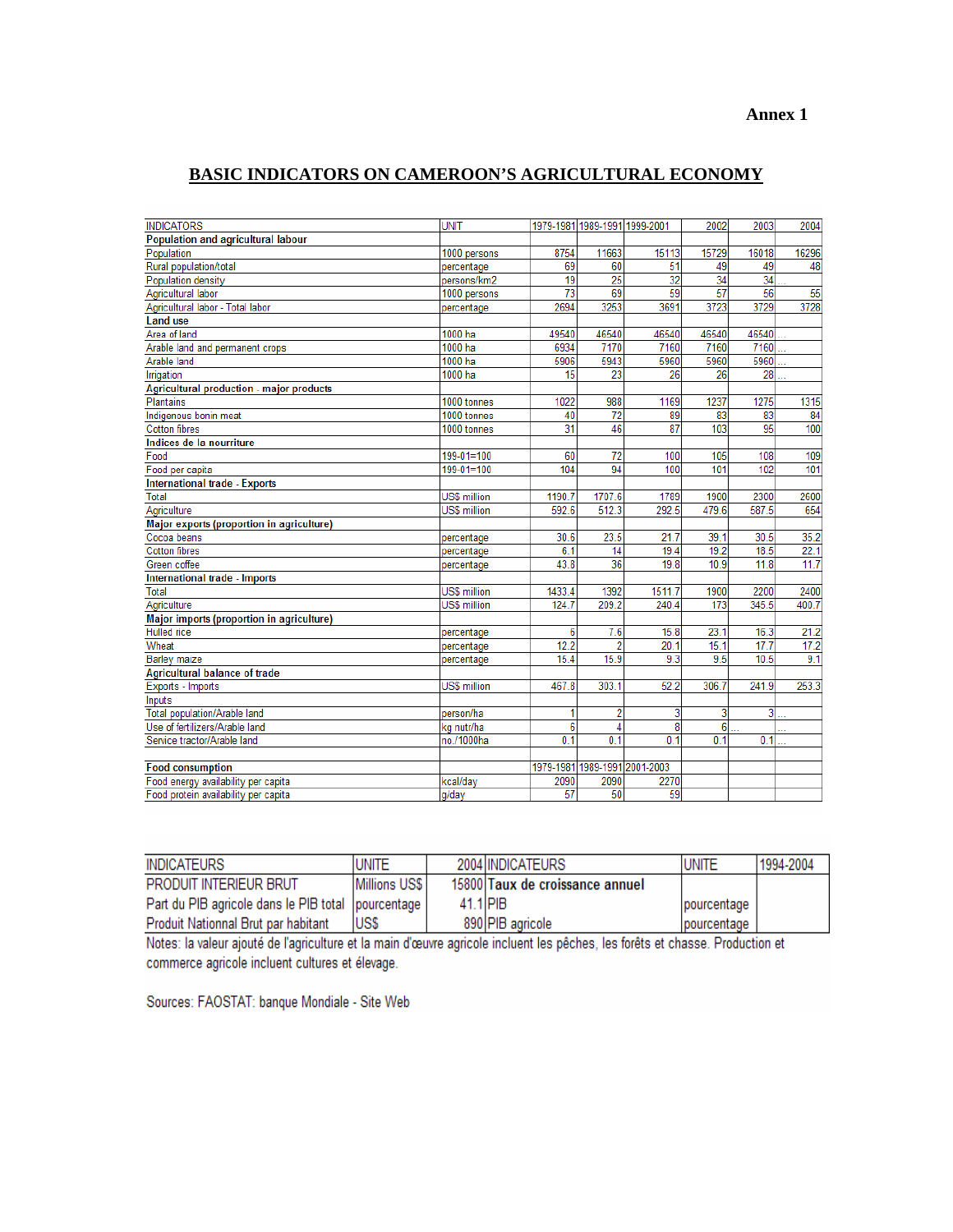#### **CSP MATRIX**

#### TABLE: 2002 - 2004 CSP

| $11111111111212002 - 2007011$ |                                                                                |                      |                         |                                   |                                     |
|-------------------------------|--------------------------------------------------------------------------------|----------------------|-------------------------|-----------------------------------|-------------------------------------|
| <b>Item/Sector</b>            | <b>Government Strategy and Measures</b>                                        | Bank                 | <b>Intermediate</b>     | <b>Key Success Factors/ Risks</b> | <b>Performance Indicators</b>       |
| <b>Vision/Structural</b>      |                                                                                | <b>Assistance</b>    | <b>Results and</b>      | and Assumptions                   | <b>Risks and Evaluation of</b>      |
| Reforms                       |                                                                                | <b>Strategy:</b>     | <b>Outputs expected</b> |                                   | <b>Outputs</b>                      |
|                               |                                                                                | <b>Overall Goals</b> | from Bank               |                                   |                                     |
|                               |                                                                                |                      | <b>Assistance</b>       |                                   |                                     |
| Development of rural          | Diversification and processing of agricultural, pastoral and forestry exports; | Increase sector      | Increase in             | Government's determination        | Share of agricultural production in |
| activities                    |                                                                                | production and       | agricultural            | to implement prescribed           | GDP and percentage of increase      |
|                               | Development of a special mechanism for financing rural activities;             | competitiveness      | production as           | measures and adherence of         | in agricultural exports. Reduction  |
|                               | Extension of the coverage of the national social security system to rural      | and promote          | compared to             | rural communities                 | in the number of poor people.       |
|                               | communities:                                                                   | activities that      | 2000/2001. Incomes      |                                   |                                     |
|                               |                                                                                | increase the         | of rural communities    |                                   |                                     |
|                               | Increase in output and farmers' incomes;                                       | incomes of           | increased in            |                                   |                                     |
|                               |                                                                                | rural                | 2002/2003.              |                                   |                                     |
|                               | Improvement of environmental factors and an attractive framework through       | communities.         |                         |                                   |                                     |
|                               | adaptation of financing, the improvement of real estate resources,             |                      |                         |                                   |                                     |
|                               | infrastructure (rural roads, village water supply, etc.);                      |                      |                         |                                   |                                     |
|                               |                                                                                |                      |                         |                                   |                                     |

TABLE (continued) ° 1996-1998 CSP

| <b>Item/Sector</b><br>Vision/Structura<br>l Reforms | <b>Government Strategy and Measures</b>                                                                                                                                                                                                                                                                                                                                                                                                                                                                                                                                                                                                                                                                                                                                                                                                                                     | Bank<br><b>Assistance</b><br>Strategy:<br>Overall<br>Goals | <b>Intermediate</b><br><b>Results and</b><br><b>Outputs</b><br>expected<br>from Bank<br><b>Assistance</b> | <b>Key Success Factors/</b><br><b>Risks and</b><br><b>Assumptions</b>                 | <b>Performance Indicators</b><br><b>Risks and Evaluation of Outputs</b>                                                                                                                                                                                                                                                                                                                                                                                                                                                                                                                                                                                                                                                                                                                                                                                                                                                                                                                                                           |
|-----------------------------------------------------|-----------------------------------------------------------------------------------------------------------------------------------------------------------------------------------------------------------------------------------------------------------------------------------------------------------------------------------------------------------------------------------------------------------------------------------------------------------------------------------------------------------------------------------------------------------------------------------------------------------------------------------------------------------------------------------------------------------------------------------------------------------------------------------------------------------------------------------------------------------------------------|------------------------------------------------------------|-----------------------------------------------------------------------------------------------------------|---------------------------------------------------------------------------------------|-----------------------------------------------------------------------------------------------------------------------------------------------------------------------------------------------------------------------------------------------------------------------------------------------------------------------------------------------------------------------------------------------------------------------------------------------------------------------------------------------------------------------------------------------------------------------------------------------------------------------------------------------------------------------------------------------------------------------------------------------------------------------------------------------------------------------------------------------------------------------------------------------------------------------------------------------------------------------------------------------------------------------------------|
| Development of<br>rural activities                  | In order to improve agricultural sector performance from an annual growth rate of 4%<br>to 5% as from 1996/1997, the Government decided to apply a strategy based on the<br>following guidelines, in accordance with its Agricultural Development Policy Letter<br>(ADPL) of April 1996:<br>(i) establishment of a more attractive framework through price liberalization and the<br>marketing of agricultural products and inputs, and revision of the statutory framework<br>to reduce the administrative barriers to the circulation of goods;<br>(ii) improvement of the institutional framework and restructuring/privatization of public<br>enterprises. By so doing, the Government hopes to withdraw from about fifteen public<br>enterprises;<br>(iii) better natural resource management through implementation of the National<br>Environmental Management Plan. |                                                            |                                                                                                           | or granting loans to the companies to be privatized, through its Private Sector Unit. | To ensure total and sustainable improvement of the situation, there is need to accelerate: (i)<br>agricultural sector transformation by setting up an attractive institutional framework; (ii) the<br>development of production by cutting factor costs; (iii) improvement of infrastructure; (iv) better<br>environmental and forestry management; and (v) improvement of the agricultural research and<br>extension system. That is why the Bank is expected to participate in actions that underpin or<br>accompany reforms aimed at liberalizing the various agricultural sectors, regardless of whether such<br>reforms relate to privatization of public enterprises or the establishment of a more attractive<br>institutional framework. The Bank could step up its current intervention in favor of agro-industrial<br>small and medium-sized enterprises, by supplementing the scope of action of the line of credit<br>granted to the CAC (Crédit Agricole - Agricultural Credit Bank of Cameroon) by acquiring shares |

#### **Annex 2**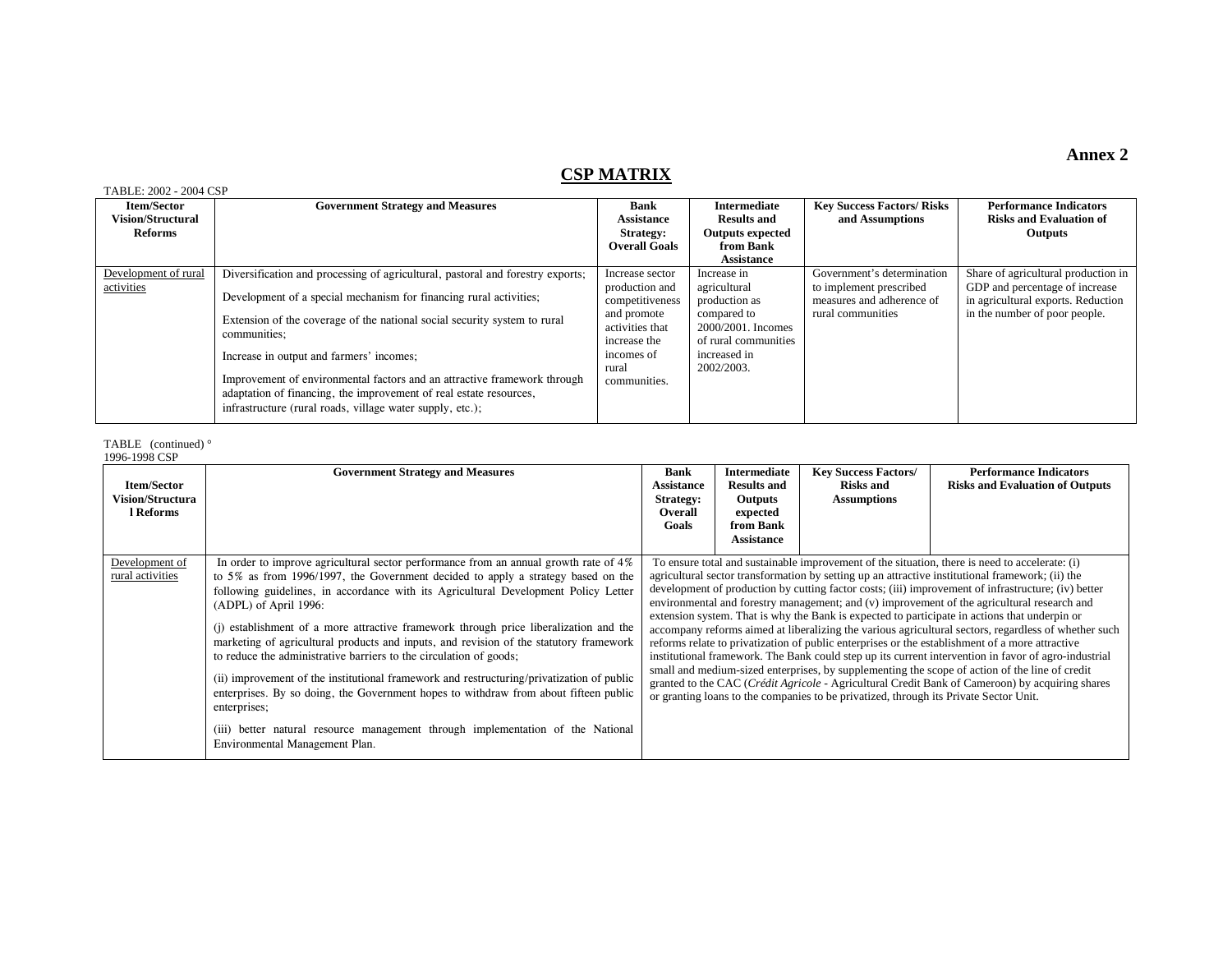**Annex 3** 

#### **BASIC PROJECT DATA**

| <b>PROJECTS</b>                                                               | <b>Approval Date</b> | Date of<br>Signature | Effectiveness<br>Date | Amount<br>Approved | Undisbursed<br>Amount | <b>Total Disbursed</b> | % Disb'ment | <b>Status</b>          | Window     |
|-------------------------------------------------------------------------------|----------------------|----------------------|-----------------------|--------------------|-----------------------|------------------------|-------------|------------------------|------------|
| Sector: Agriculture and rural development                                     |                      |                      |                       |                    |                       |                        |             |                        |            |
| SUPPORT TO NAT. AGRIC. RESEARCH AND EXTENSION PROJECT                         |                      |                      |                       |                    |                       |                        |             |                        |            |
| (P.N.R.V.A)<br>Project completion: 30/06/2007                                 | 15.07.1998           | 08.12.1998           | 03.05.2000            | 7000000.00         | 572893.21             | 6229243.97             | 88.99       | Active                 | <b>ADF</b> |
| LIVESTOCK AND FISHERIES DEVELOPMENT PROJECT<br>Project completion: 31/12/2007 | 16.12.1998           | 05.02.1999           | 21.08.2000            | 4590000            | 1555938.43            | 3000214.91             | 65.36       | Active                 | ADF        |
| SUPPORT TO RURAL FORESTRY AND AGROFORESTRY                                    | 10.02.1999           | 05.03.1999           | 19.06.2002            | 780000             | 2513.76               | 777486.24              | 99.68       | Active                 | ADF        |
| Project completion: 30/06/2007                                                | 10.02.1999           | 05.03.1999           | 10.05.2000            | 4130000            | 621069.61             | 3508930.39             | 84.96       |                        | ADF        |
| HOUSEHOLD INCOME IMPROVEMENT PROGRAM<br>Project completion: 30/12/2007        | 28.06.2001           | 16.11.2001           | 28.04.2003            | 14000000           | 9977085.34            | 3973027                | 28.38       | Active                 | ADF        |
| PARTICIPATORY AND DECENTRALIZED RURAL DEVELOPMENT<br><b>GRASSFIELD</b>        |                      |                      |                       |                    |                       |                        |             |                        |            |
| Project completion: 31/12/2010                                                | 26.05.2003           | 08.01.2004           | 23.02.2005            | 15000000           | 14318793.68           | 663133.18              | 4.42        | Active                 | ADF        |
| RUMPI PARTICIPATORY DEVELOPMENT PROJECT                                       | 13.05.2003           | 08.01.2004           | 23.02.2005            | 15000000           | 14775425.42           | 224574.58              | 1.50        | Active                 | ADF        |
| Project completion: 31/12/2010                                                | 13.05.2003           | 08.01.2004           | 23.02.2005            | 1500000            | 1360982.28            | 139017.72              | 9.27        |                        | ADF        |
| F.E. RURAL DEV'T IN SOUTH-WEST PROVINCE reformulated                          | 22.09.1986           | 02.02.1987           | 05.07.1994            | 21890000           | $\Omega$              | 8357575.95             | 38.18       | Complete               | ADB        |
| in 1998                                                                       | 22.09.1986           | 02.02.1987           | 05.07.1994            | 15003937           | $\Omega$              | 3992580.44             | 26.61       | d Balance<br>cancelled | ADF        |
| RURAL DEVELOPMENT IN NORTH-WEST PROVINCE                                      | 19.12.1989           | 27.12.1990           | 27.09.1991            | 4550000            | $\Omega$              | 4444840.38             | 97.69       | Complete               | ADB        |
| relaunched in 1994                                                            | 19.12.1989           | 27.12.1990           | 04.10.1991            | 9210520            | $\Omega$              | 8992651.16             | 97.63       | d Balance<br>cancelled | ADF        |
| SPECIAL FOOD SECURITY PROGRAM                                                 | 19.06.2000           | 04.09.2000           | 01.02.2002            | 760000             | $\Omega$              | 759138.47              | 99.89       | Complete               | ADF        |

Source: ADB

(1):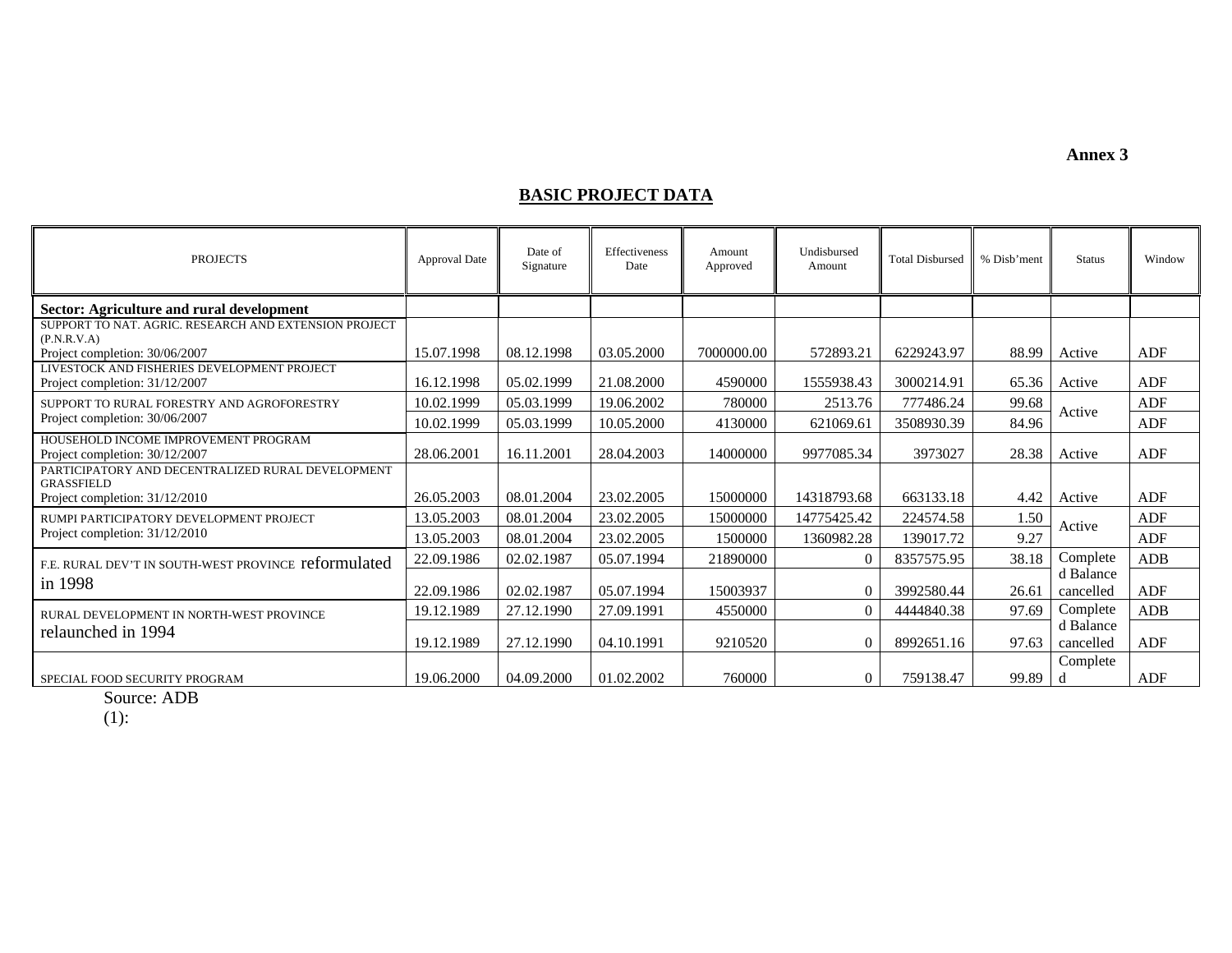#### **PROBLEMS IDENTIFIED BY SUPERVISION MISSIONS**

| <b>Projects</b>   | Number of<br><b>Supervision</b> | Problems attributable to<br>the Bank                                                                                                                                        | Problems attributable to the Country                                                                                                                                                                                                                                                 | <b>Comments</b>                                                                                                                                                                                                                                                                                                    |
|-------------------|---------------------------------|-----------------------------------------------------------------------------------------------------------------------------------------------------------------------------|--------------------------------------------------------------------------------------------------------------------------------------------------------------------------------------------------------------------------------------------------------------------------------------|--------------------------------------------------------------------------------------------------------------------------------------------------------------------------------------------------------------------------------------------------------------------------------------------------------------------|
|                   | <b>Missions</b>                 |                                                                                                                                                                             |                                                                                                                                                                                                                                                                                      |                                                                                                                                                                                                                                                                                                                    |
| <b>PNRVA</b>      | Audit:<br>Supervisions:         | Strict compliance with<br>procurement rules and procedures;<br>Delays in giving approvals and no-<br>objection opinion<br>Disbursement delays                               | Lack of familiarity with procurement procedures;<br>Limited mobilization of counterpart funds;<br>Inadequate development of results;<br>Delays in mobilizing counterpart funds;                                                                                                      | To procure an item that requires a no-objection opinion, there are<br>18 activities to be implemented over a period of 14 months, from<br>preparation of the draft BDs to authorization of the start of works<br>by the ADB.<br>Funds sometimes arrive at a time when the crop season is already<br>well advanced. |
| <b>PAFRA</b>      | Audit:<br>Supervisions          |                                                                                                                                                                             | Suspension of disbursements for a total period of two years, due to<br>inadequacies noted during auditing of accounts for 2000-2003, and to<br>a dispute related to irregularities in the appointment of a new<br>Coordinator;<br>Delays in disbursing Government counterpart funds; |                                                                                                                                                                                                                                                                                                                    |
| <b>PARFAR</b>     | Audit:<br>Supervisions          | Technical assistance started 4<br>years after implementation of the<br>program;<br>Low ADF disbursement rate:<br>28.38% at 12 months from the date<br>of last disbursement; | Several rejections of the BDs, bid evaluation reports, and<br>disbursement requests in the first two years;<br>Late disbursement of counterpart funds                                                                                                                                | The first disbursement was made on 24/10/2004; i.e. 19 months<br>after signature and 28 months after approval                                                                                                                                                                                                      |
| LFDP-SO           | Audit:<br>Supervisions          |                                                                                                                                                                             |                                                                                                                                                                                                                                                                                      | Suspension of disbursement from May 2005 to November 2006                                                                                                                                                                                                                                                          |
| SP-SFSP           | Audit:<br>Supervisions: 5       | Lengthy and unwieldy project fund<br>management procedures;                                                                                                                 |                                                                                                                                                                                                                                                                                      |                                                                                                                                                                                                                                                                                                                    |
| <b>RUMPI</b>      | Audit:<br>Supervisions          | Delay in processing files                                                                                                                                                   | Little involvement of government services in project implementation;<br>Slow implementation of projects<br>Delays in the recruitment of members of the S-E-P Unit of SOWEDA                                                                                                          |                                                                                                                                                                                                                                                                                                                    |
| <b>GRASSFIELD</b> | Audit:<br>Supervisions          |                                                                                                                                                                             | The project experienced substantial delays in the preparation of BDs<br>for want of a detailed procurement plan<br>Poor mastery of Bank procedures;<br>Delays in the disbursement of counterpart funds;<br>Disbursement requests submitted at an improper pace;                      |                                                                                                                                                                                                                                                                                                                    |

**Annex 4**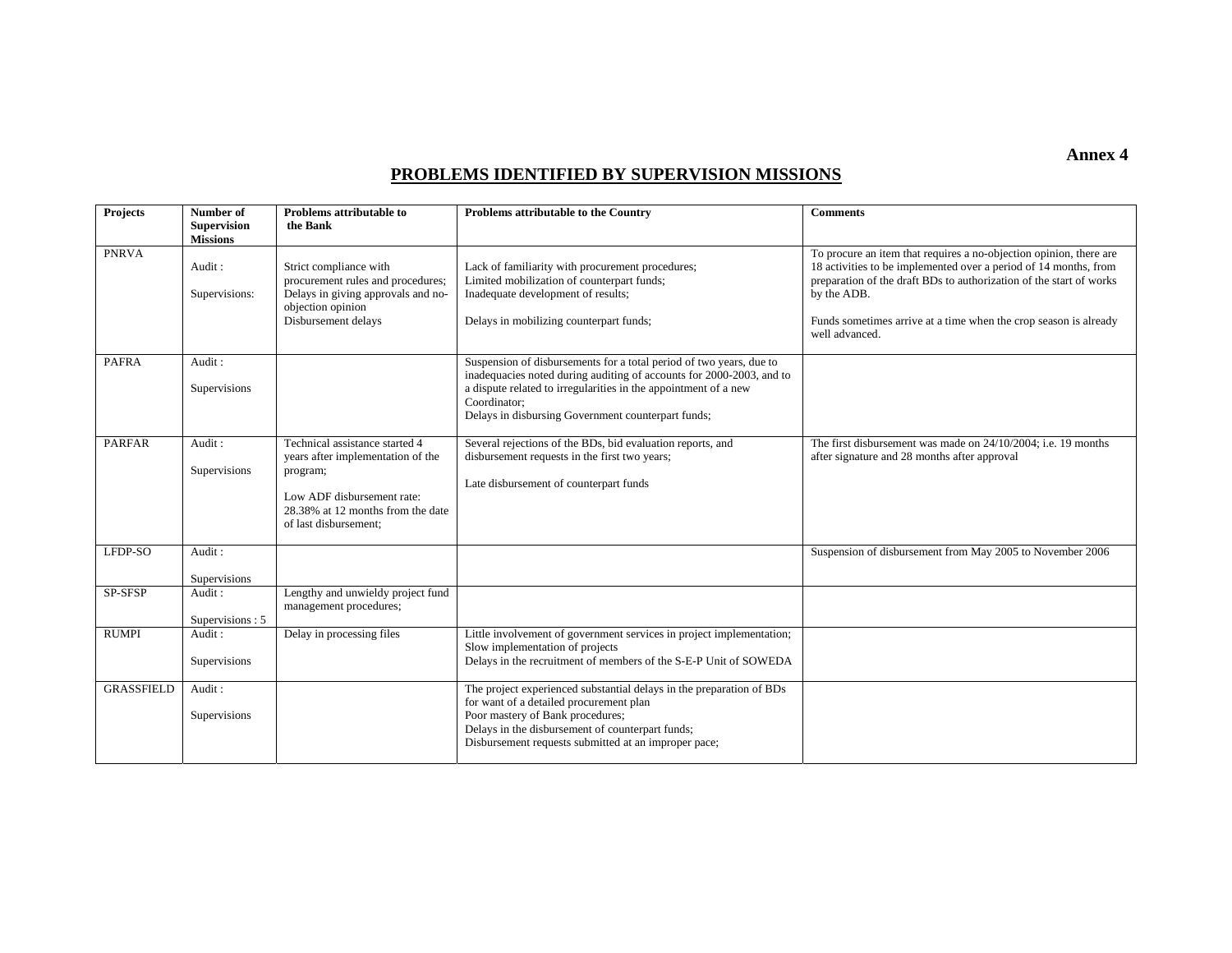#### **ANALYSIS OF PROJECT OUTPUTS**

#### *National Agricultural Research and Extension Project*

The operationality of IRAD should produce research results that would be put at the disposal of farmers through agricultural extension. The use of research findings will increase yields and farmers' incomes in a favorable market situation.

The major outputs are the development of institutional research capacity at the national, regional and international levels, especially in the areas of scientific, administrative, financial and accounting management of research projects and programs. The Bank's assistance also helped to computerize IRAD, procure laboratory and research equipment, vehicles, office equipment and furniture, rehabilitate infrastructure, and revitalize the training of researchers and technicians. This has transformed the Institute into a national and sub-regional pole of competence.

More concretely, under the PNRVA and after a new programming approach, 62 projects were implemented by nearly 275 researchers in the operational research structures of IRAD all over the national territory. The programmed activities were executed 100%. The scientific output of IRAD researchers has increased considerably. From 1996 to 2006, there were 510 articles in editing committee reviews; 30 publications, chapters of publications and reports of IRAD, and 52 *doctorat* and PhD theses defended. In addition to this scientific output, there were papers presented at congresses, colloquiums, and national and international workshops, as well as the internal summary and progress reports of IRAD. The publication of five volumes of fact sheets for rural farmers and operators, one volume for each of Cameroon's agroecological zones, is underway.

IRAD has acquired a great amount of new equipment with ADF financing; 33 vehicles and 36 motorcycles have been procured. This equipment has increased the mobility of researchers and enhanced efficiency in the conduct of their fieldwork all over the national territory. Similarly, new scientific equipment has been procured for the 10 main laboratories. Equipping IRAD laboratories has transformed the Institute into a benchmark centre in agricultural sciences for researchers, universities, national and international students, as well as the private sector and industry.

The main library at IRAD headquarters procured 109 books, 120 brochures and subscription to 3 periodicals. The supply of documentation worth 20 million francs is expected in the days ahead. Subscriptions have been made to about forty major scientific reviews for the sum of 12 million CFA francs. Tol date, the total documentation amounts to about 9,500 volumes and 643 titles of periodicals. Investments in IT and internet communication, and the procurement of office equipment have accelerated information transfer and organizational capacity building in accounting and financial management.

IRAD's training activities are given pride of place; they concern IRAD staff, as well as national and international students and trainees. No provision was made for a component on certified training in the appraisal report of the PNRVA project. After the project's mid-term review and given the need to specialize the young researchers recruited in 2002, the ADF accepted to support certificate training for a Master of Science degree for about twelve researchers in various specialties in the University of Dschang.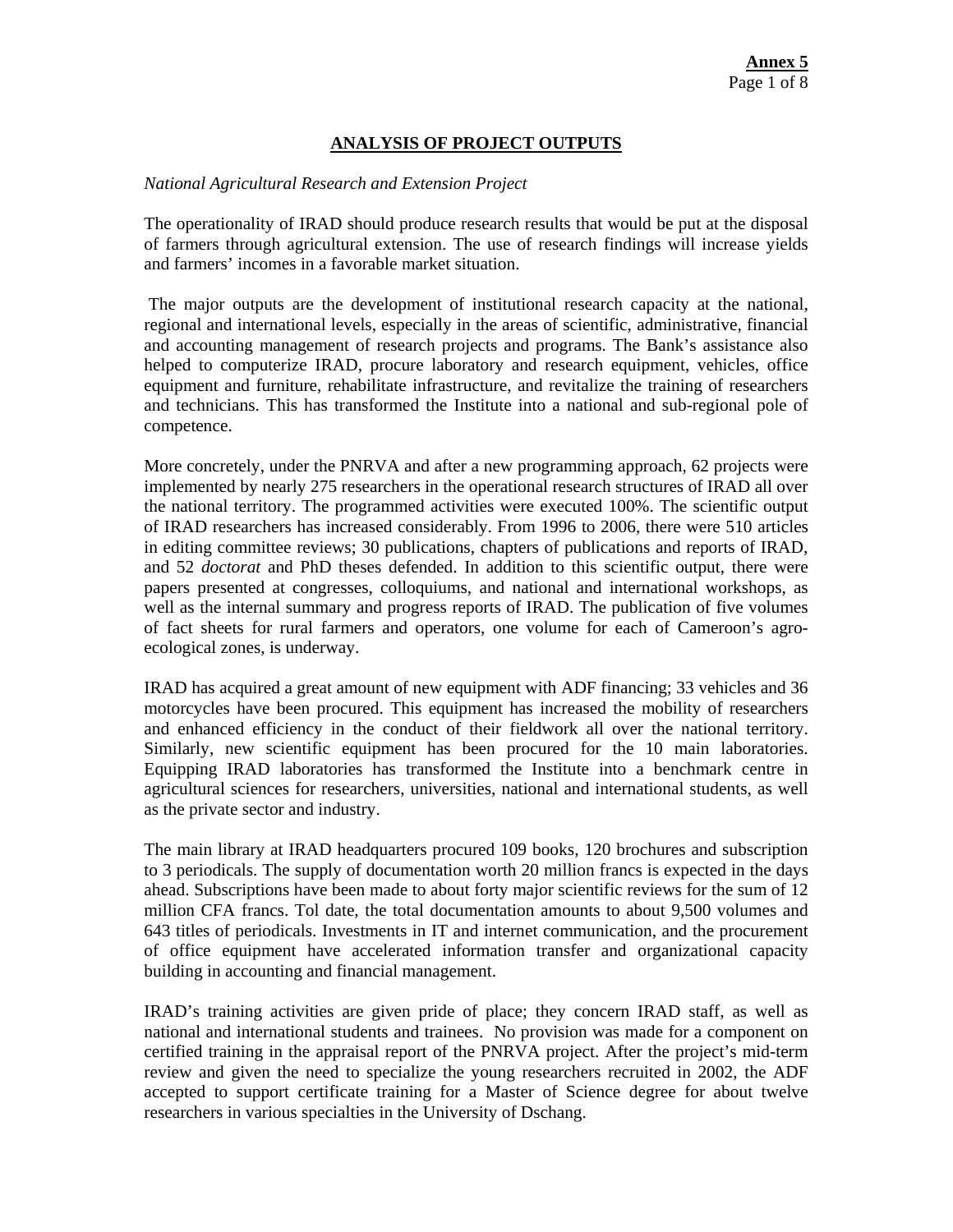Accordingly, from 1996 to 2006, IRAD researchers received 603 students and trainees (including 134 girls, or 22 %), from 19 different African and European countries. Most of the training is offered as part of a certificate training program (*Doctorat,* Ph.D, DEA, M.Sc, Engineering and *Maîtrise* diplomas, Technician's certificate).

As at 13 September 2006, the implementation rates of the various components were as follows: consolidation of IRAD services (90%), on-station research (100%), and staff training (85%). Since the project is scheduled to end on 30 June 2007, there is a high probability that it will be completed. Performance is deemed satisfactory.

#### *Rural Family Income Improvement Project*

This project has a very low disbursement rate (36.17% for ADF and 38.87% for counterpart funds as at 20 March 2007), which means that it was even lower as at 31 December 2004. This notwithstanding, implementation was somehow satisfactory: 2.91 tonnes of pre-basic seeds, representing 107% of project targets; 67 tonnes of basic seeds (149.5%); and 3611 tonnes of certified seeds (53.9%) were produced. These results help to increase yields, and consequently the output of the area. On the other hand, the specialized sales points (85%) and 7 storage warehouses will improve produce marketing. The 8 women's centers (70%), the day-care center and the 3 multi-purpose units are contributions to family welfare. The improved latrines (80%) help to improve living conditions and environmental hygiene.

The mixed results concern the training of 900 women (25.7%), 150 associations and CIGs, and the sensitization of 5,892 households (29.4%). 2923 persons received microcredits (14.6%); although the rate is low, the impact could be appreciable. The low recovery rate led the Bank to suspend disbursements for the microcredit component until the rate of 100% is attained. This situation stems from the credit system put in place. The MFI involved had not deemed it necessary to define an efficient recovery policy and beneficiaries had the possibility of opening accounts in other structures since there was no free flow of information between decentralized financial establishments.

Implementation inadequacies concern certain infrastructures. The rehabilitation of rural roads, the construction of mini water-reservoirs and natron-bearing spring water, the construction of livestock markets, the development of small irrigation areas and management of community forests were not implemented. The Community Forests component, on account of poor identification, was transferred to the competent Ministry (MINPROFF).

PARFAR is a very big project, in terms of its objectives (community poverty reduction), scope (the three northern provinces of Cameroon) and budget (UA 17.4 million, or about CFA.F 16 billion) Unfortunately, it is a hybrid project born of the fusion of two distinct projects by two different Ministries (MINADER and MINPROFF). The Bank's conditions were too many (15 of which 12 were precedent to first disbursement) and required a long time to be fulfilled. Having too many conditions is an indication that the project's design was not fully thought out. Right from the beginning, there were many problems that could have been avoided, for example the adoption of the seed legislation, construction of the national control, homologation and certification laboratory in Yaounde, and the different protocols to be signed with the major partners.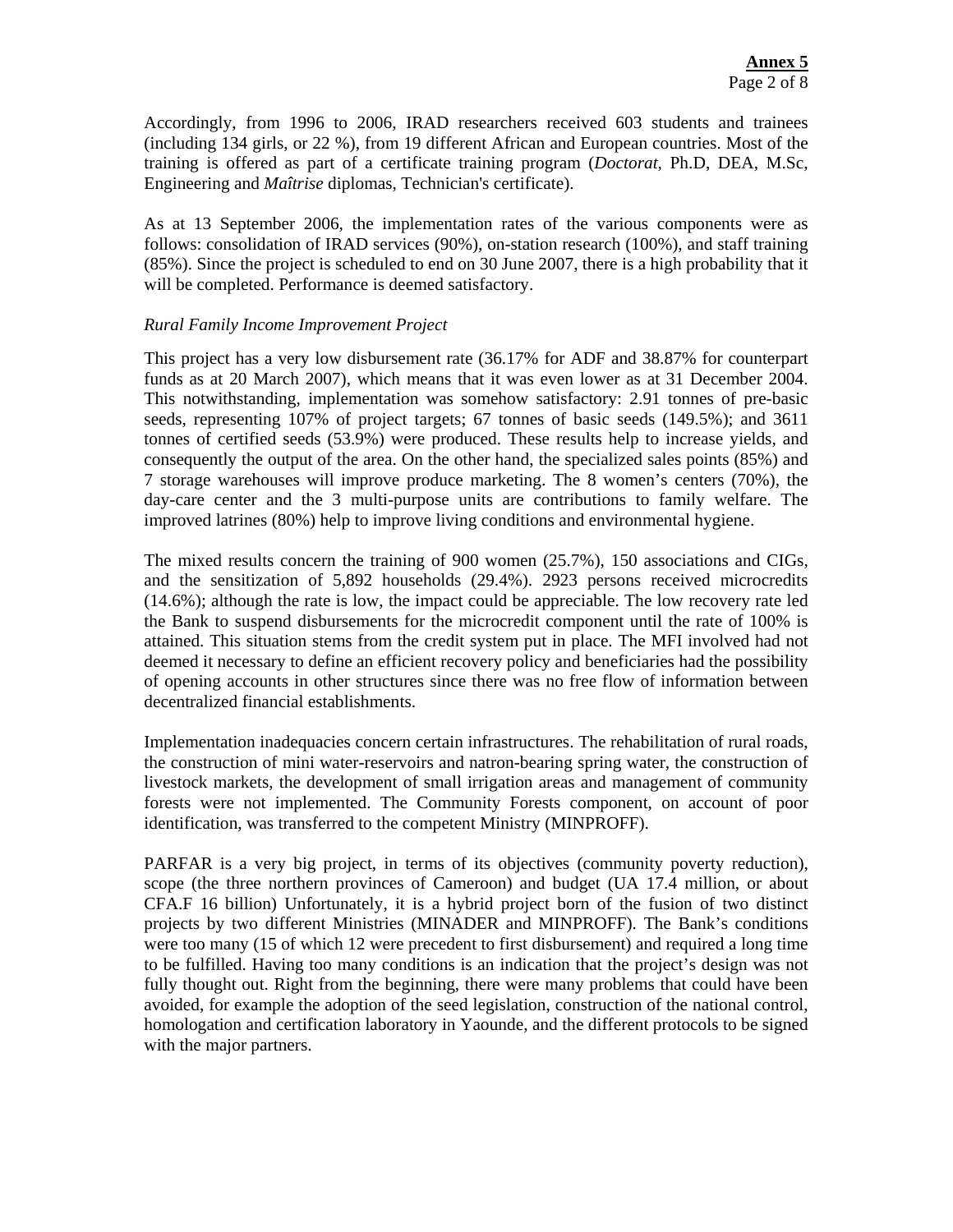One major achievement was the institution of a participatory process in the pole and pilot villages, which gives the local peoples and their communities the capacity to diagnose, plan and implement their own development process and plan.

Since the program was delayed for two years, it will be objectively impossible to meet the prescribed completion deadline. The project's design hampered implementation.

#### *Rural Forestry and Agroforestry Support Project*

The rural forestry and agroforestry project is a priority for the Government, for it has been in the national investment program since 1992. It was only for want of a favorable economic situation that the project was not financed by the ADB. The project, which maintained all its relevance, was reformulated in 1998.

The mid-term review led to a diversification of the species retained for reforestation. Soil conservation species and medicinal plants were introduced. The physical implementation rates are 95% (rural forestry and agro-forestry development component); 65% (research promotion component); 70% (marketing support component) and 85% (management organization component). The resource disbursement rate is 85% for the ADF, 100% for the TAF, and 94% for the Government. Although these rates are satisfactory, project targets will not be attained 100% by its completion date (30/06/2007). Research, a major focus area of this project, benefited from capacity building, but could not attain the expected results for want of adequate and timely financing. A disbursement request submitted on 26 December 2006 had not yet been processed by 30 March 2007. It is not certain that physical implementation will attain 100% by completion date.

The delay in conducting diagnostic studies to estimate forest availability for the processing component did not allow for satisfactory implementation of the marketing component.

However, the project's contribution to the national strategy was reflected in the amount of reforestation done. The PSFE plans to reforest 5,000 ha per year, which will ultimately give an output of one million to  $1\frac{1}{2}$  million m3 per year, after a thirty year period<sup>30</sup>.

By the end of the seventh year (2006), the PAFRA helped to develop 2958 hectares of forest plantations (70% of objectives) or an 8% contribution to the national target, although interventions in existing forests (bushfire and termite control) represented only 4.5% of objectives (177.5 ha out of 4 000 ha targeted).

164 nursery farmers, of whom 117 received micro-credits, are facing growing demand for seedlings. If this trend continues, they could see their incomes increase substantially.

#### *Special Food Security Program Support Project*

For the Water Control and Management Component, 20 of the 49 planned demonstrations (6 peri-urban mud flats, 13 rural mud flats and 1 area for water and soil conservation) were reconsidered, taking into account the difficulty of the works to be done in the mud flats and various areas, works that require the full participation of the beneficiary groups who are often difficult to mobilize. With regard to the reviewed objectives, 15 mud flats and 1 area were effectively developed, representing implementation rates of 78.75% and 100% respectively.

 $\overline{\phantom{a}}$ 

<sup>30</sup> National Reforestation Program, June 2006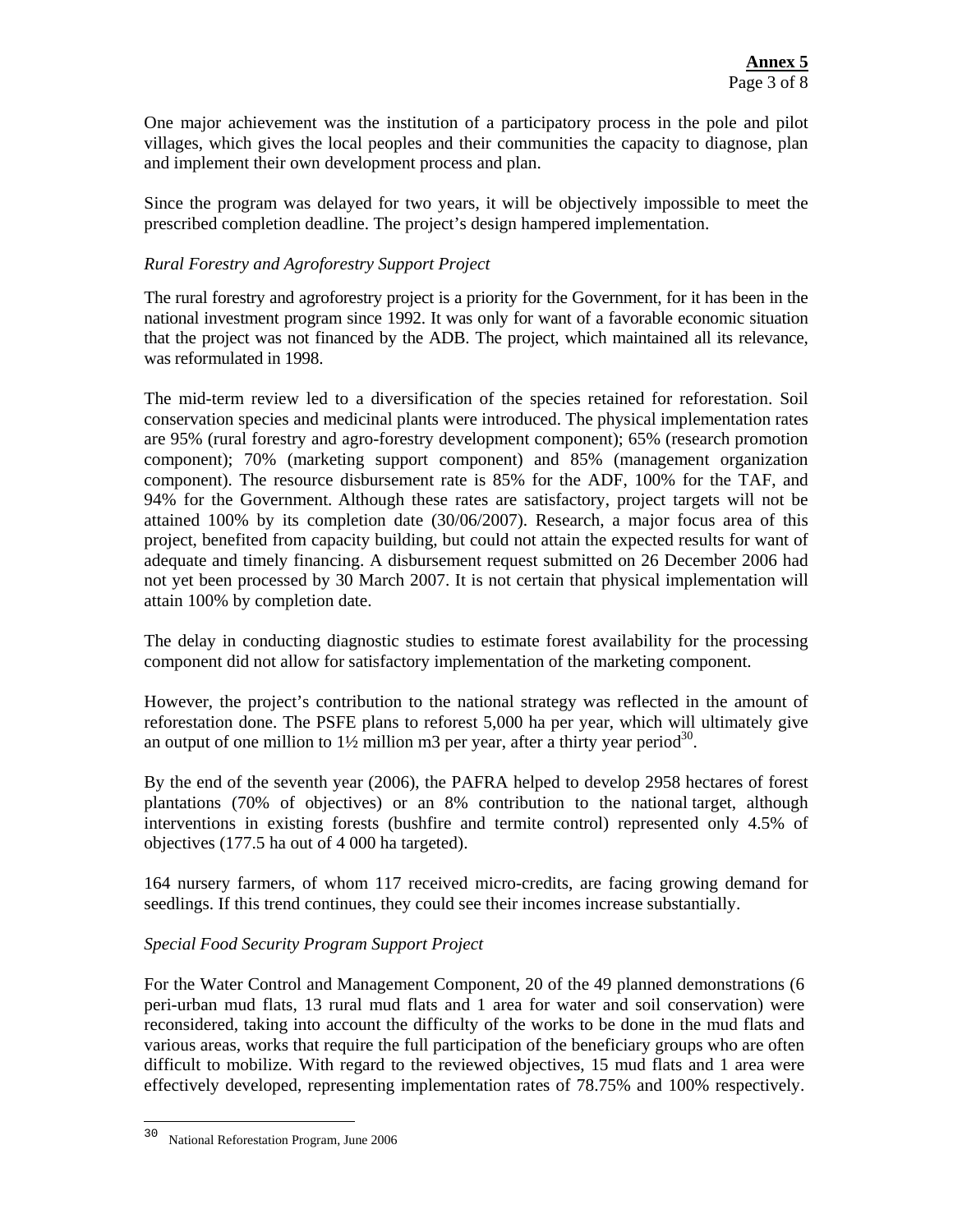The remaining 4 demonstrations of this pilot phase were programmed for the transitional phase of the project.

As concerns the Agricultural Development Component, under agricultural intensification, 64 of the 65 maize production demonstrations were implemented, giving an implementation rate of 98.5%. All the 10 village storage warehouses for maize were constructed and are operational. The members have been trained in the various stock treatment and management techniques, which limit post-harvest losses in the short-term and spread food availability over time. The implementation rate in the cassava sub-sector is 100% (37 activities out 37). All the 11 cassava processing units were procured; 10 of them have been installed and are operational, while the 11th is awaiting the completion of its building. The communities have been trained in the management of these units so that they can maintain the equipment themselves and increase their incomes from farming. As concerns the diversification of production systems, poultry farmers are assisted in the rearing of table birds indoors in cheaply constructed poultry houses.

In pig rearing, the project provided technical expertise in the construction of low-cost modern pigsties, feeding and veterinary monitoring. The project also provided sires. All the 5 scheduled demonstrations were carried out. For small ruminants, groups of herders were introduced to the practice of semi-intensive stockbreeding, comprising a night shelter, additional feed and veterinary monitoring for animals from individual herds of beneficiary group members. All the 12 scheduled demonstrations were carried out. In fish farming, 14 ponds of 400m<sup>2</sup> were constructed, instead of the scheduled 12, due to very high demand and the high involvement of beneficiary groups who provided labor and land, generating an implementation rate of 116.7%. Technical assistance focused on the shape of ponds, water retention and drainage techniques, feeding and monitoring of pond fertilization.

For the Component on farmer organization and the analysis of constraints, a participatory diagnosis of the food situation was conducted in the 10 pilot sites, and this led to the preparation of modules adapted to the three agro-ecological regions.

This project was satisfactorily implemented. The application of its results to a larger geographical area will help to improve yields, and consequently plant and animal production. The food security and income improvement targets could be attained in the long-run.

#### *Livestock and Fisheries Development Project*

Initially planned to cover 5 years (2000-2005), the project was extended for 2 additional years to 31 December 2007 after the commitments made by the Government.

Governance problems led to project implementation difficulties. In May 2005, the Bank suspended its disbursements. The project's accounting system was improved and completely computerized. The financial controller and chief accountant of SOWEDA were directly involved in the project's financial and accounting management. The Project Implementation Unit implemented all the recommendations made by the Bank after the various audit and supervision missions. The recruitment of a qualified accountant made for better use of existing data to prepare accounting documents. The results yielded by these efforts led the Bank to lift the suspension. The physical implementation rate is about 85%, with a financial rate of 67% for the project as at 31 December 2006.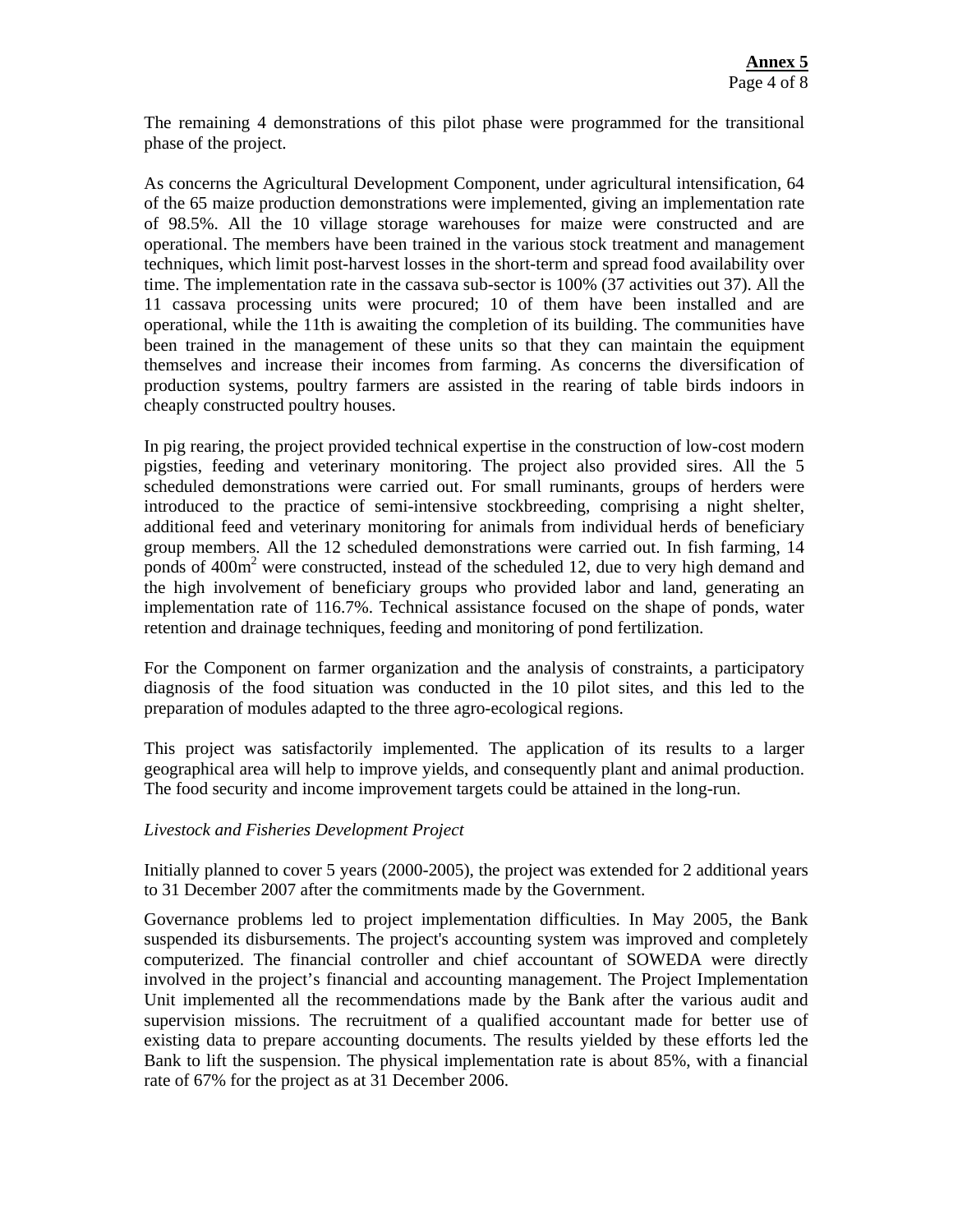Its activities focused on the technical training of 2,720 operators, the training of 395 fishermen, fish farmers and fishmongers, and the constitution and empowerment of 225 socioprofessional groups as at 31/12/06. The implementation rate is 82%. More than 500 operators received credits. On the whole, the implementation rate for this component is estimated at 62%, thanks to the setting up of an efficient credit mechanism and an estimated average reimbursement rate of about 84.5% (still insufficient but rising steadily).

As regards the infrastructures, activities focused on the construction of several infrastructure items, the procurement of various equipment (supervision boats, canoes with outboard motors, radios, GPS, radars, motorcycles, IT and office automation equipment) and the recruitment of a technical assistant (AGRER). On the whole, the implementation rate for this component is estimated at 95%. The construction of the Barombi Kang Fish-farming Center is well advanced, and it will certainly go operational at the end of the project. The fish market stalls have already been supplied. Two cold stores and two ice plants have already been procured. On the whole, the implementation rate for this component was estimated at 82.5% as at 31/12/2006.

While its institutional impact is reflected in the grouping of beneficiaries (fish smokers, fishermen), capacity building for beneficiaries, the management unit and MINEPIA officials, and the setting up of a water monitoring body, the sustainability of project outputs is threatened by the fisheries/fish farming and microcredit components. Although it is not under ADF financing, the micro-credit system is the weak link that could affect future performance and impact. Although the recovery rate is rising steadily owing to the recommendations of supervision missions and decisions taken during credit commission meetings, the unbalanced geographical distribution of customers remains a constraint that needs to be addressed. The results of an ongoing study will lead to the setting up of a monitoring unit for this component within SOWEDA.

A few months to the end of the project, the ongoing construction work on the fish-farming station also raises some doubts as to its operational capacity after the project comes to an end. Profound reflection should be conducted on the development of a transition strategy.

With regard to nature conservation, the dissemination of improved fish-drying kilns will reduce the amount of natural resources used in the process. This project takes gender issues into account.

Stalls have been constructed for fish vendors in Limbe. 27km of rural roads have been rehabilitated, representing 84% of the target. Considering the rehabilitation requirements, it is hard to understand why only 32 km of road have been retained in this project. However, transport sector development projects in the region could justify such a poor result. The project has obtained satisfactory results.

#### *North-West Province Development Project*

Compared to the other provinces, the North-West Province, which is sorely lacking in industries, forests and mineral resources, is penalized by nature. The Government's policy of regional balance has led to the identification, evaluation and implementation of IRDP I (MIDENO I). The impact of this project facilitated the design of IRDP II, which had to be reformulated. Reformulated MIDENO II is the subject of this evaluation. The reformulation, which started in 1993, was finalized in 1998. The proposed objectives were poverty reduction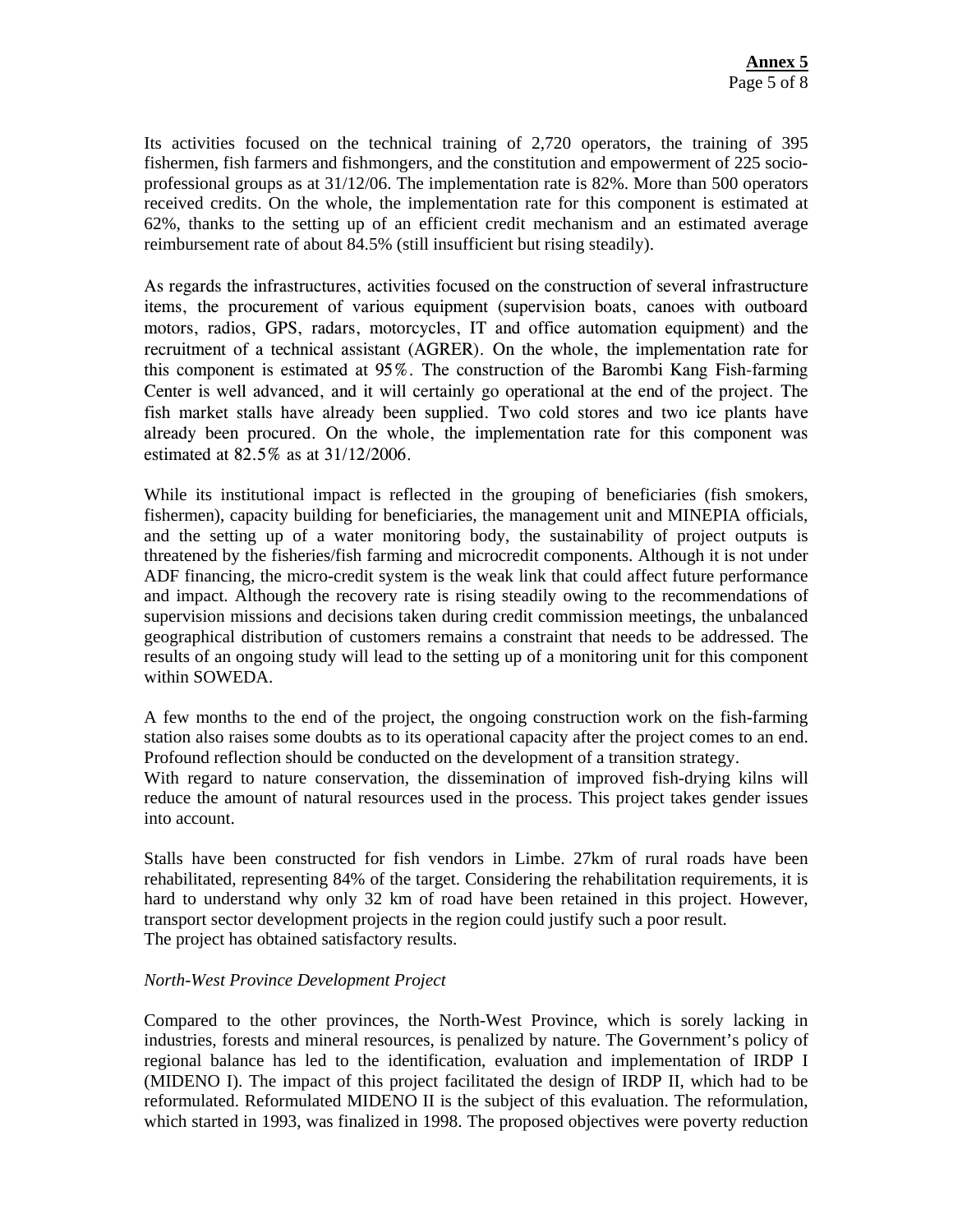and food security. The identified activities concerned: (i) seed production; (ii) training of farmers on the multiplication of plant material; (iii) literacy and HIV/AIDS control campaigns.

This reduction stemmed from the fact that the Bank had accepted to fund the project whose duration was reduced from five to three years. The cost of the project was reduced, and activities were cancelled.

Despite an unfavorable economic context and implementation delays, the project was able to produce appreciable results: (i) improvement of basic seeds; (ii) dissemination of adapted technological packages; (iii) establishment of a micro-credit system; (iv) maintenance of rural roads; and (v) rehabilitation of socio-economic infrastructure. Quantitatively, these results translated into: (i) the production of basic seeds (32 tonnes of maize (27%), 175 tonnes of rice (2.75%), 387,045 plantain suckers (97%), 2.8 million yam seeds (79%), 14 tonnes of beans (58%), 585 tonnes of potatoes (58%) and 6,250 papaw seedlings (100%); (ii) the installation of a seed certification unit; (iii) the financing of 1,000 sub-projects through NGOs; (iv) the implementation of 20 training programs; (v) the maintenance of 375 km of road  $(83.3\%)$ ; and (vi) the construction/rehabilitation of 7 culverts (100%), 14 water supply systems, 7 classrooms (100%), 3 community centers (100) and 4 health centers (100%). The micro-credit component did not produce satisfactory results. The recovery rate at project completion was 31.83%. During project identification, beneficiaries were not adequately consulted; this shortcoming was reflected in the project outputs, which were taken into account and corrected during design of the Grassfield project.

The project's institutional impact was noticeable in the NGOs operating thanks to the project. Functional literacy enabled women to monitor transactions in their savings booklets; they are able to correspond with relatives in writing. Farmers were trained in seed production. Plantain, which used to be imported into the region, is now being exported to Gabon. Animal traction has substantially increased the average cultivated surface area. The nomadic Fulanis have been made to settle down. The refinanced MFIs have been able to extend their scope of action.

The poor organization of markets remains a constraint on the sustainability of outputs. Microcredits ended with the project. Beneficiary women's groups engaged in small-scale stockbreeding suffered severely from this suspension of micro-credits. The lack of professionalism in microfinance shown by certain NGOs also had a negative impact on the outputs and their sustainability.

The following shortcomings undermined project performance: (i) low participation of beneficiaries in project design and management; (ii) insufficient accounting management staff; and (iii) the poor performance of NGOs responsible for managing the credit component, due mainly to high management costs.

The project is fully consistent with the poverty reduction strategy in this region. It experienced substantial delays in the preparation of BDs for want of a detailed procurement plan. Lack of familiarity with Bank rules and procedures led to several file rejections by the Bank.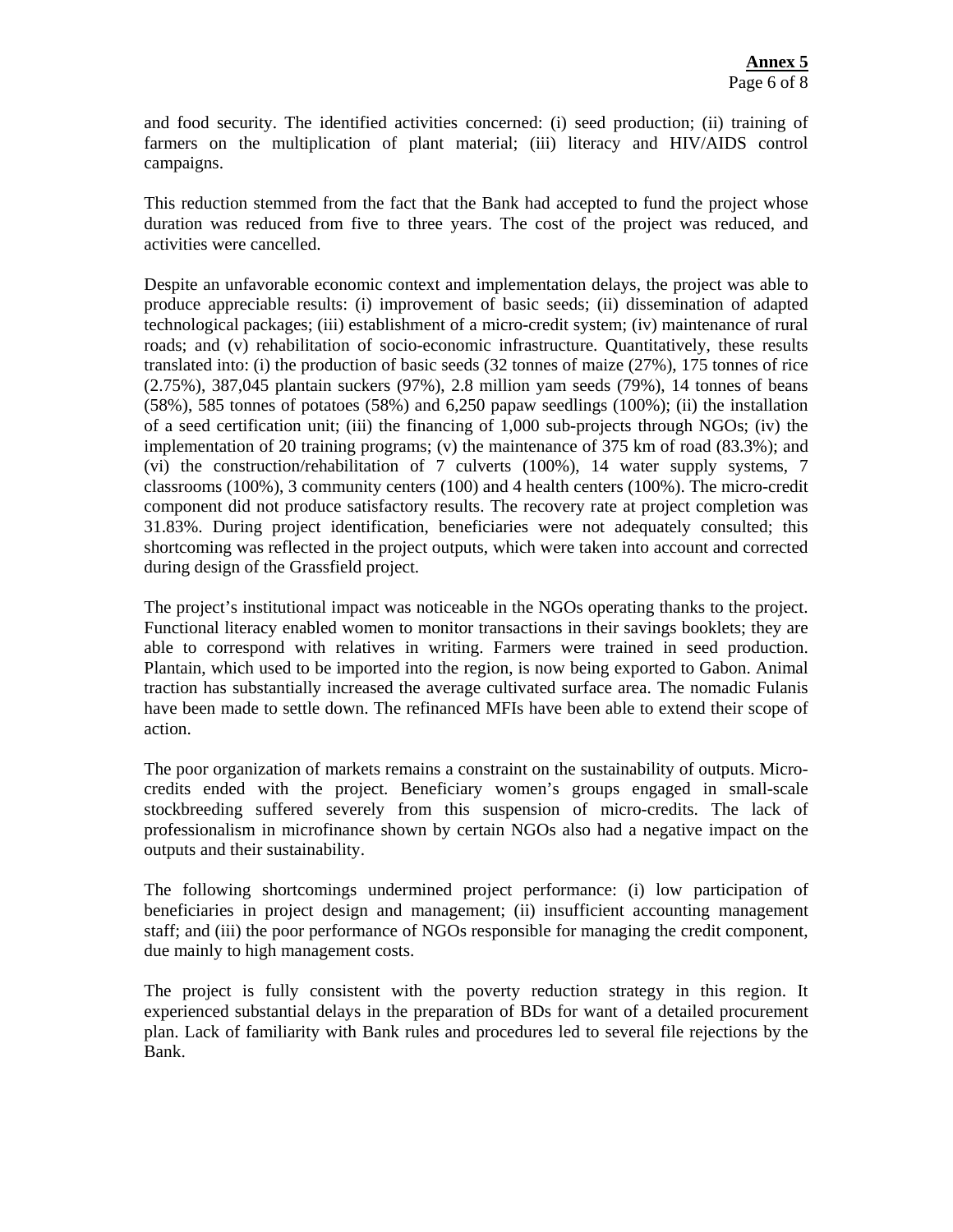Most of the recommendations of supervision missions were implemented; they mainly concerned the recruitment of qualified staff for the financial and accounting services, the preparation of a procedures manual, the preparation of 2005 financial statements, updating of the procurement plan, and the involvement of private and public partners in project implementation and monitoring.

The main difficulty concerned the former financial department. The recruitment of a qualified accountant in January 2007 led to the production, within two months, of accounting documents that previous staff had not been able to produce in five years. This recruitment ushered in a more serene atmosphere.

The implementation rate remains low. Although the project's impact is not noticeable at this stage, it is important to look forward to sustainability measures to be implemented at the end of the project in 2010, especially the marketing of produce.

#### *Integrated Development Project for the South-West Province - SOWEDA*

Despite the hopes it raised during its design, this project experienced difficulties at the start of implementation. Several sanctions are spread over the 1992-2001 period. Some relate to the general decision taken against the country (1992-1994), while others relate to the bankruptcy of Méridien BIAO Bank, which had project fund accounts (1995-1997). Other causes are the lack of familiarity with the rules and procedures and delays in submitting audit reports.

Poor management in the financial service and the abovementioned sanctions, coupled with a disbursement rate of less than 35% for available credit, made it impossible to attain a high level of implementation. The project benefitted from a transition period, which still did not suffice for the implementation of the social infrastructure. This component was transferred to the Rumpi Project.

#### *Rumpi Project*

The project is fully consistent with the poverty reduction strategy in this region. The project experienced substantial delays in the preparation of BDs for want of a detailed procurement plan. Lack of familiarity with Bank rules and procedures led to several file rejections by the Bank.

Most of the recommendations of supervision missions were implemented; they mainly concerned the recruitment of qualified staff for the financial and accounting services, the preparation of a procedures manual, the preparation of 2005 financial statements, updating of the procurement plan, and the involvement of private and public partners in project implementation and monitoring.

The main difficulty concerned the former financial department. The recruitment of a qualified accountant in January 2007 led to the production, within two months, of accounting documents that previous staff had not been able to produce in five years. This recruitment ushered in a more serene atmosphere.

The implementation rate remains low. Although the project's impact is not noticeable at this stage, it is important to look forward to sustainability measures to be implemented at the end of the project in 2010, especially the marketing of produce.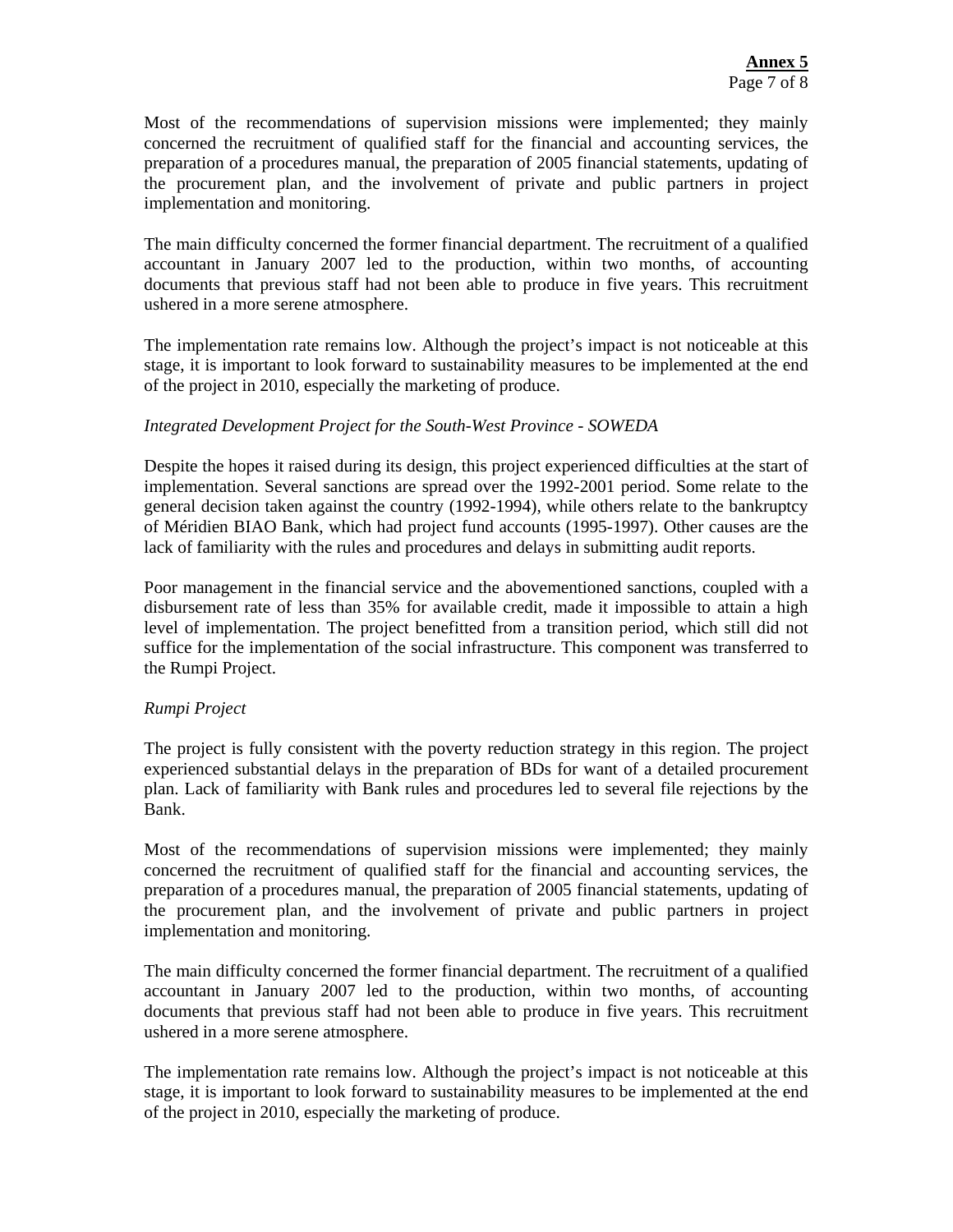#### *Grassfield Project*

The findings of the Benchmark Situation study conducted in 1999 in the North-West Province (NWP) of Cameroon, and those of ensuing seminars and workshops on participatory diagnosis revealed that the province has a huge potential for agricultural development. However, more than 70% of the rural population still lives below the poverty line. To address this situation, the Government deemed it necessary to initiate a project in which the population segment concerned is involved in the identification and planning of development actions. Accordingly, workshops were organized in the seven administrative divisions of the North-West Province in November and December 2000 and at the provincial level in December 2000, which led to the identification of the Grassfield Participatory Decentralized Rural Development Project.

 The project is based on agriculture and the promotion of small farmers through decentralized development of grassroots communities, as the catalyst of poverty reduction in the rural areas of the province. It is in continuation of the reformulated MIDENO II. Its low disbursement rate as at 31/12/2006 (4.42%) made it possible to implement a sufficient number of activities for evaluation.

The project experienced a substantial delay at start-up, and its previous implementation schedule may not be respected. The management unit is placed under MIDENO, whose longstanding experience should be enough to forestall any difficulties.

On the whole, despite certain areas of satisfaction, the efficiency of operations is unsatisfactory.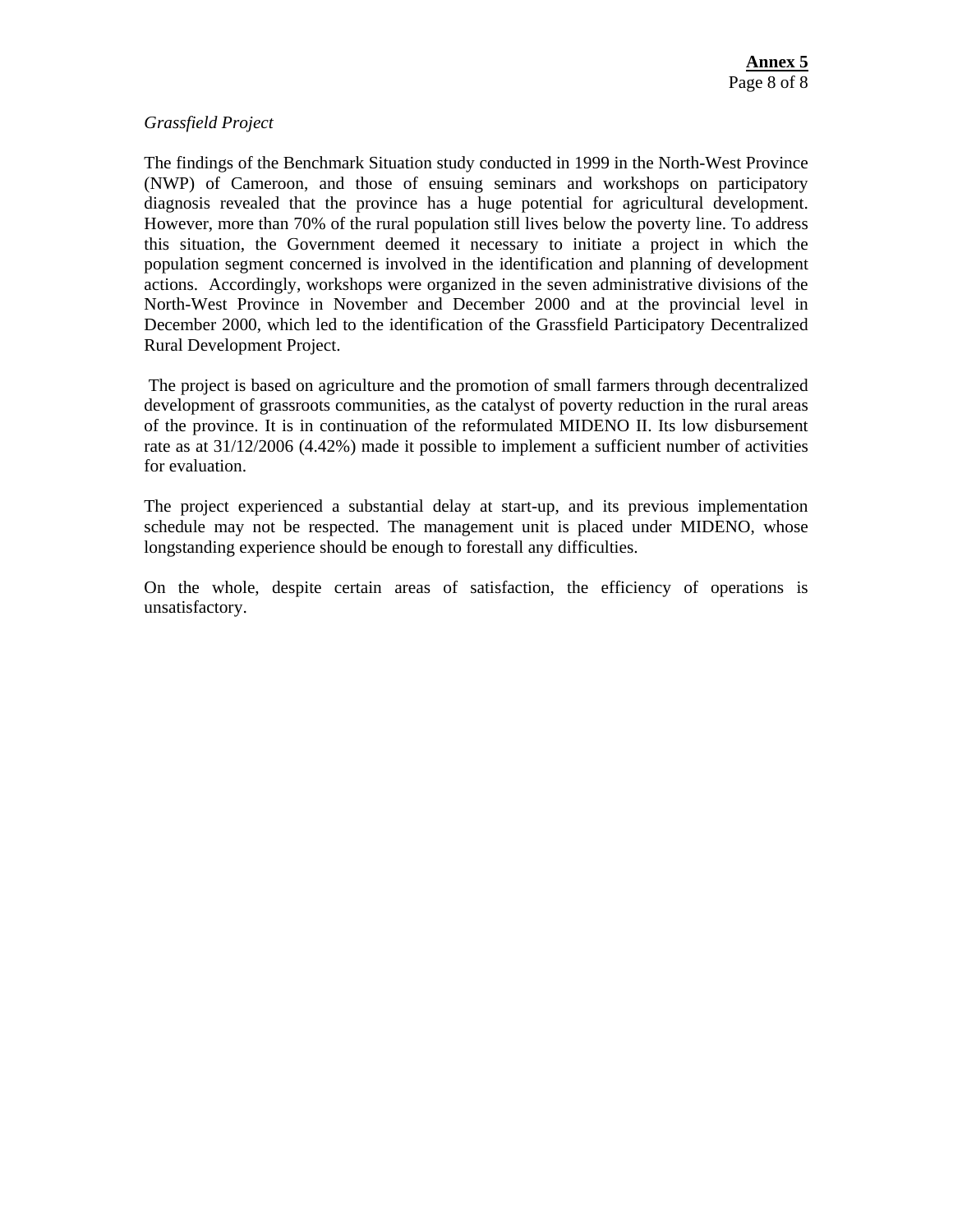#### **RATING OF PROJECTS National Agricultural Research and Extension Program (PNRVA) Assessment Criteria**

| $\rm No$ | Indicators                      | Rating         | Comments                                                            |
|----------|---------------------------------|----------------|---------------------------------------------------------------------|
| 1.       | Relevance and quality at        | 3              |                                                                     |
|          | entry                           |                |                                                                     |
| 1.1      | Coherence with the              |                | Very satisfactory                                                   |
|          | country's overall               |                | 1999-2001,<br>Government<br>the<br>intends<br>continue<br>For<br>to |
|          | development strategy            |                | implementing the actions included in the guidelines of its          |
|          |                                 |                | agricultural development letter, whose second focus point was       |
|          |                                 |                | consolidation of agronomic research and agricultural extension.     |
| 1.2      | Coherence with the Bank's       |                | Very satisfactory                                                   |
|          | assistance strategy             |                | To ensure total and lasting improvement of the situation, the       |
|          |                                 |                | 1996-1998 CSP established the need to accelerate the                |
|          |                                 |                | improvement of the agricultural research and extension system       |
| 1.3      | Macroeconomic/sectoral          |                | Very satisfactory                                                   |
|          | policy                          |                | The rural sector remains the cornerstone of the national economy    |
|          |                                 |                | for its contribution to GDP and its spillover effects on other      |
|          |                                 |                | sectors.                                                            |
| 1.4      | Reduction of poverty/social     |                | Very satisfactory                                                   |
|          | equality                        |                | The main goal of the project was to improve farm productivity       |
|          |                                 |                | through operational agricultural research and efficient extension   |
|          |                                 |                | activities. Such improvement in productivity was expected to        |
|          |                                 |                | increase farmers' incomes, a key factor in poverty reduction.       |
| 1.5      | Human resource                  |                | Very satisfactory                                                   |
|          | development                     |                | One of the program's components was the training of IRAD            |
|          |                                 |                | staff                                                               |
| 1.6      | Institutional/private sector    |                | The project helped to rehabilitate IRAD and build the capacities    |
|          | development                     |                | of researchers.                                                     |
| 1.7      | Quality at entry                |                | Unsatisfactory                                                      |
|          |                                 |                | The evaluation had anticipated the possibility of insufficient      |
|          |                                 |                | counterpart funds constituting a constraint on the project.         |
|          |                                 |                | However, the assumption that the restructuring of agricultural      |
|          |                                 |                | extension and research services would lead to a reduction in        |
|          |                                 |                | agricultural spending and generate sufficient gains which the       |
|          |                                 |                | Government could allocate to the operation and maintenance of       |
|          |                                 |                | agricultural research and extension services was unrealistic.       |
| 2.       | <b>Attainment of objectives</b> | 3              | Satisfactory.                                                       |
|          | and results (Efficacy)          |                |                                                                     |
| 2.1      | Agricultural policy             |                | In the first instance, research is boosted to promote agricultural  |
|          | objective                       |                | extension, and consequently boost agricultural production           |
| 2.2      | Social objectives               |                |                                                                     |
| 2.3      | Institutional development       |                | IRAD management is better equipped to perform its duties.           |
|          | objectives                      |                | Research staff trained                                              |
| 2.4      | Private sector                  |                | The different infrastructure rehabilitation contracts enabled       |
|          | development                     |                | several enterprises to stay operational                             |
| 2.5      | Financial objectives            |                |                                                                     |
| 2.6      | Physical objectives             |                | At six months from the end of the project, the implementation       |
|          |                                 |                | rate is satisfactory                                                |
| 2.7      | Environmental objectives        |                | Satisfactory: The research programs designed under the project      |
|          |                                 |                | have environmental protection components                            |
|          |                                 |                |                                                                     |
| 3.       | <b>Efficiency</b>               | $\overline{2}$ | <b>Unsatisfactory:</b>                                              |
| 3.1      | Efficiency (ERR/FRR)            |                |                                                                     |
| 3.2      | Cost effectiveness              |                | Unsatisfactory: project management problems caused                  |
|          | (cost and time difference)      |                | implementation delays.                                              |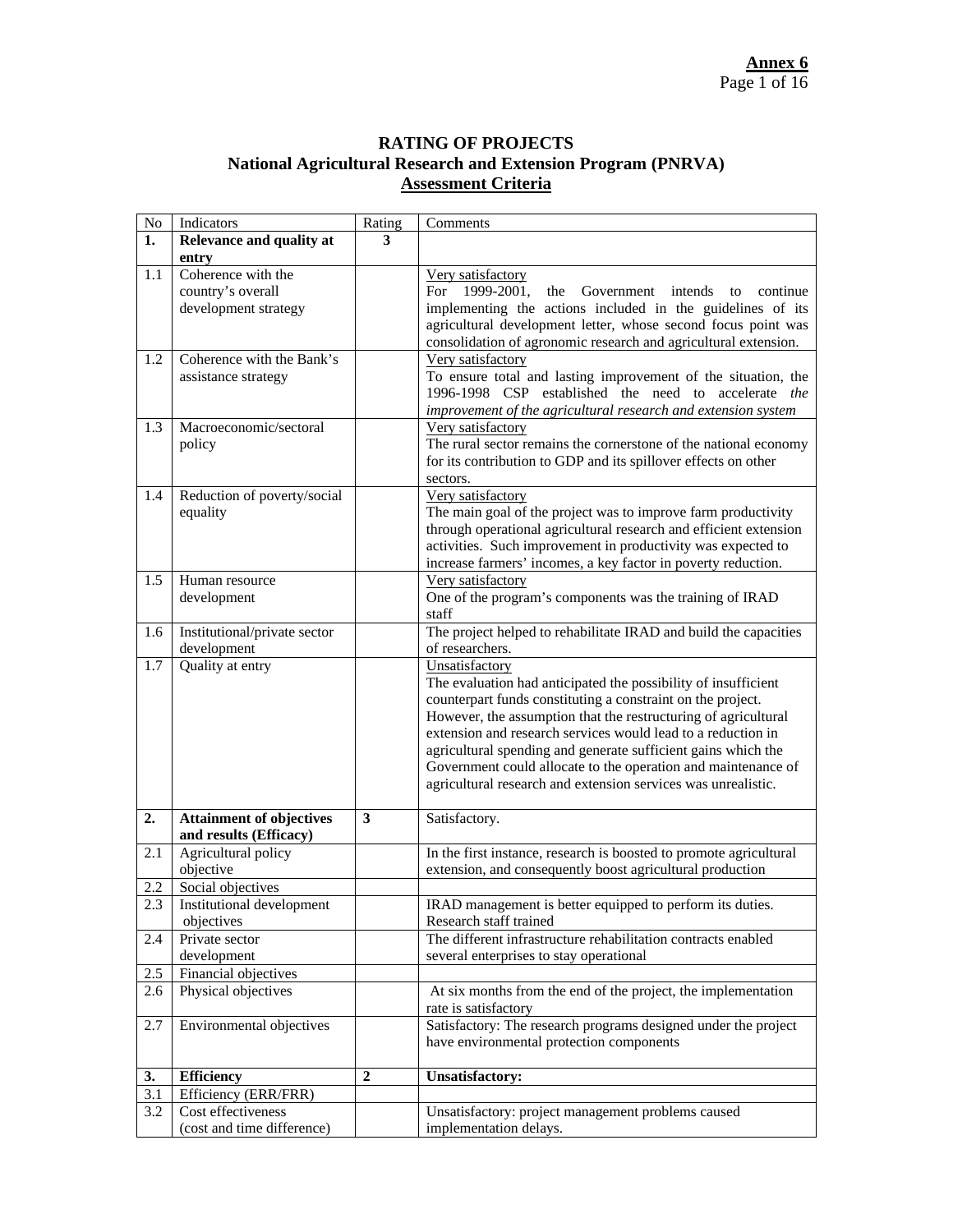| $\boldsymbol{4}$ . | <b>Impact on institutional</b><br>development                                       | 3    | Satisfactory                                                                                                                                                                                                                                           |
|--------------------|-------------------------------------------------------------------------------------|------|--------------------------------------------------------------------------------------------------------------------------------------------------------------------------------------------------------------------------------------------------------|
| 4.1                | Government's planning and<br>management capacity                                    |      | Very satisfactory<br>The training received by researchers and managers led to the<br>identification and implementation of 64 research programs.<br>Several publications have been produced.                                                            |
| 4.3                | Financial system                                                                    |      | The project led to the organization of IRAD's accounting<br>service. The staff received relevant training.                                                                                                                                             |
| 5.                 | <b>Sustainability</b>                                                               | 2    |                                                                                                                                                                                                                                                        |
| 5.1                | Institutional<br>support/viability<br>(Government's financial<br>and legal support) |      | The Government did not clearly define its strategy for ensuring<br>the sustainability of project outputs (motivation of researchers,<br>increase of the operating budget). HIPC hopes could be dashed<br>considering the high demand from all sectors. |
| 6.                 | <b>Crosscutting impact</b>                                                          | 4    |                                                                                                                                                                                                                                                        |
| 7.1                | Poverty                                                                             |      | The results of revitalized research could help to improve yields,<br>and consequently incomes if prices are attractive.                                                                                                                                |
| 7.2                | Food security                                                                       |      | The improvement of yields contributes to food security.                                                                                                                                                                                                |
| 7.3                | Gender                                                                              |      | The project has led to the recruitment of women and young<br>researchers.                                                                                                                                                                              |
| 7.4                | Environment                                                                         |      | Certain components of the research program are environmental<br>programs.                                                                                                                                                                              |
| 7.5                | Regional integration                                                                |      | IRAD enjoys sub-regional renown. The improvement of its<br>scope of activity will contribute to regional integration.                                                                                                                                  |
|                    | <b>Overall performance</b>                                                          | 2.83 | <b>Satisfactory</b>                                                                                                                                                                                                                                    |

# **Special Food Security Program Support Project**

| $\rm No$ | Indicators                   | Rating | Comments                                                           |
|----------|------------------------------|--------|--------------------------------------------------------------------|
| 1.       | Relevance and quality at     | 4      |                                                                    |
|          | entry                        |        |                                                                    |
| 1.1      | Coherence with the           |        | Very satisfactory                                                  |
|          | country's overall            |        | The DSDR had identified food self-sufficiency as a challenge       |
|          | development strategy         |        | The improvement of yields was defined as a strategic objective     |
| 1.2      | Coherence with the Bank's    |        | Very satisfactory                                                  |
|          | assistance strategy          |        | The 3 CSPs had underscored the importance of food security.        |
| 1.3      | Macroeconomic/sectoral       |        | Very satisfactory                                                  |
|          | policy                       |        | The rural sector remains the cornerstone of the national economy   |
|          |                              |        | for its contribution to GDP and its spillover effects on other     |
|          |                              |        | sectors. Food security was expected to contribute to AGDP and      |
|          |                              |        | consequently to national GDP                                       |
| 1.4      | Reduction of poverty/social  |        | Very satisfactory                                                  |
|          | equality                     |        | The main goal of the project was to provide the sector with        |
|          |                              |        | outputs to disseminate over a larger area, taking into account the |
|          |                              |        | country's regional diversity.                                      |
| 1.5      | Human resource               |        | The analysis of development constraints is one component that      |
|          | development                  |        | was expected to promote HR development.                            |
| 1.6      | Institutional/private sector |        |                                                                    |
|          | development                  |        |                                                                    |
| 1.7      | Quality at entry             |        | During the World Food Summit of 1996, the Multilateral Banks       |
|          |                              |        | and bilateral development institutions adopted an action plan      |
|          |                              |        | based on this program to reduce food insecurity in 86 low-         |
|          |                              |        | income food-deficit countries (LIFDCs). However, to minimize       |
|          |                              |        | the risk of failure of these major investments, the said action    |
|          |                              |        | plan was designed in two phases: a short pilot phase followed by   |
|          |                              |        | a large-scale phase in which the biggest investments will be       |
|          |                              |        | implemented. The pilot phase, which is the focus of this project,  |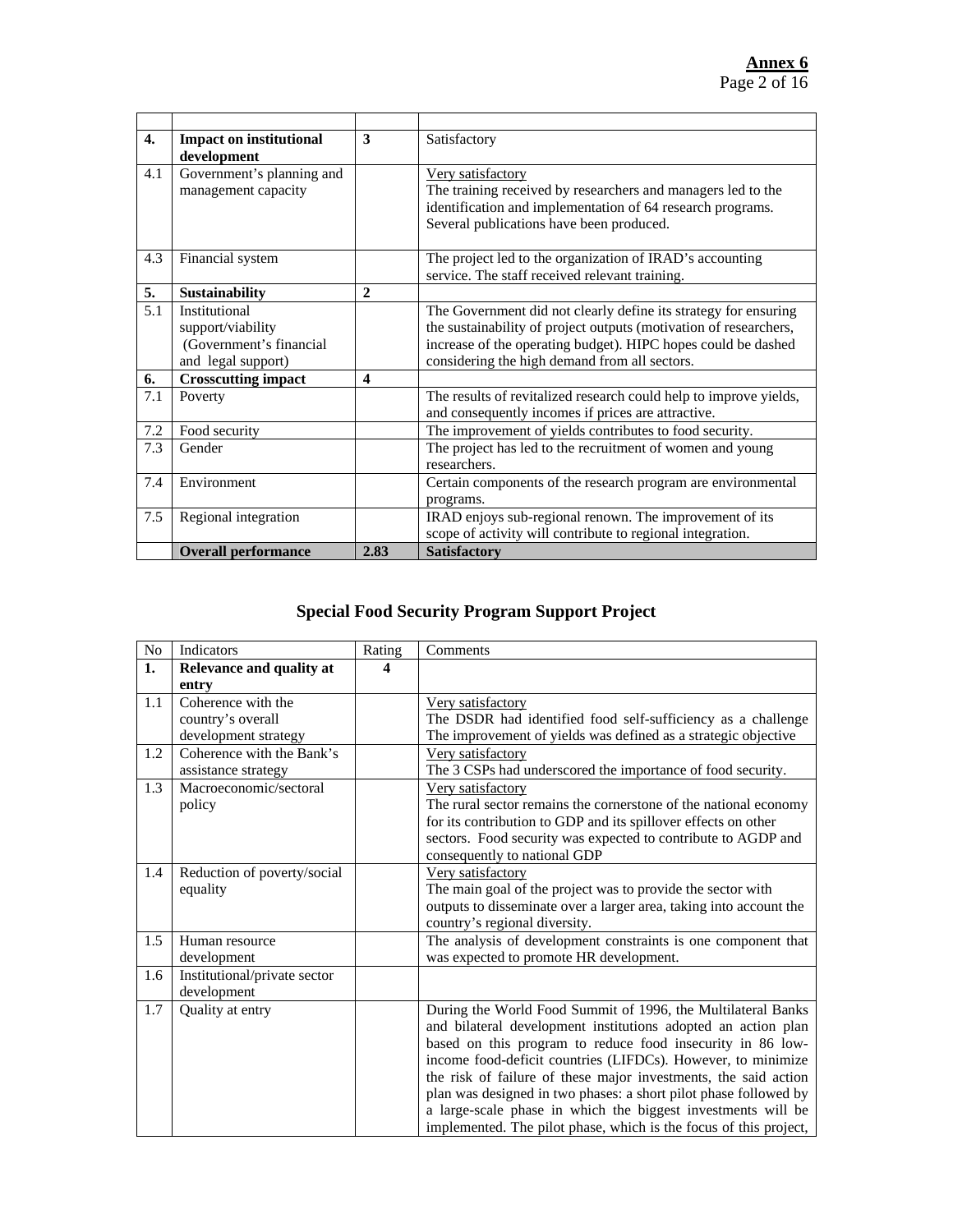#### **Annex 6** Page 3 of 16

|     |                                                           |   | will be used to test the various development models on which<br>the second phase (on investment extension) will be based.                                                                                                                                                                                                                                                                                                                                                                                                                                                                                                                                                                                                                                                              |
|-----|-----------------------------------------------------------|---|----------------------------------------------------------------------------------------------------------------------------------------------------------------------------------------------------------------------------------------------------------------------------------------------------------------------------------------------------------------------------------------------------------------------------------------------------------------------------------------------------------------------------------------------------------------------------------------------------------------------------------------------------------------------------------------------------------------------------------------------------------------------------------------|
|     |                                                           |   | Cameroon, as one of the LIFDCs that should benefit from the<br>SFSP, presented a financing request for a SFSP support project<br>for the pilot phase.                                                                                                                                                                                                                                                                                                                                                                                                                                                                                                                                                                                                                                  |
| 2.  | <b>Attainment of objectives</b><br>and results (Efficacy) | 3 |                                                                                                                                                                                                                                                                                                                                                                                                                                                                                                                                                                                                                                                                                                                                                                                        |
| 2.1 | Agricultural policy<br>objective                          |   |                                                                                                                                                                                                                                                                                                                                                                                                                                                                                                                                                                                                                                                                                                                                                                                        |
| 2.2 | Social objectives                                         |   | For the Component on farmer organization and the analysis of<br>constraints, a participatory diagnosis of the food situation was<br>done in the 10 pilot sites, and this led to the preparation of<br>modules adapted to the three agro-ecological regions. A<br>methodology for collecting data on constraints and project<br>monitoring/evaluation was prepared in a participatory manner<br>and adopted. Beneficiary groups keep registers for monitoring<br>operations, and the village coordinators regularly fill the<br>information sheets for their sites and forward them to the<br>provincial coordinators every two weeks, in addition to the<br>monthly progress report.<br>During this pilot phase, the project trained 167 farmer groups<br>with more than 2590 members. |
| 2.3 | Institutional development<br>objectives                   |   | The proposed development models were tested and evaluated in<br>a participatory manner with the communities. This led to the<br>formulation of recommendations for a large-scale food security<br>program based on the results of the different project activities.                                                                                                                                                                                                                                                                                                                                                                                                                                                                                                                    |
| 2.4 | Private sector<br>development                             |   |                                                                                                                                                                                                                                                                                                                                                                                                                                                                                                                                                                                                                                                                                                                                                                                        |
| 2.5 | Financial objectives                                      |   |                                                                                                                                                                                                                                                                                                                                                                                                                                                                                                                                                                                                                                                                                                                                                                                        |
| 2.6 | Physical objectives                                       |   | 15 of the 49 scheduled demonstrations (31 peri-urban and rural<br>mud flats and 18 areas), 15 mud flats and 1 area were<br>reconsidered, considering the difficulty of the works to be done.<br>These demonstrations led to the effective development of 14<br>mud flats over a total surface area of about 35.5 ha and the<br>development of 6 ha of land, or an implementation rate of<br>93.33% and 100% respectively.                                                                                                                                                                                                                                                                                                                                                              |
|     |                                                           |   | Under the agricultural intensification component, 64 of the 65<br>maize production demonstrations were implemented, making an<br>implementation rate of 98.5%. Technical assistance entailed the<br>use of improved seed varieties as base (production) or pre-base<br>(sowing) seeds, the introduction of mixed (chemical fertilizer<br>and farm manure) and separate (sub-surface and broadcast)<br>fertilization, row seeding, weeding and earthing-up, and the<br>construction of cribs for conservation of harvests).<br>For the maize sub-sector, 79 demonstrations were planned and<br>80 executed making an implementation rate of more than 101%.                                                                                                                             |
|     |                                                           |   | As concerns the cassava sector, all the 48 scheduled<br>demonstrations were realized, making an implementation rate of<br>100%. As concerns horticulture in the mud flats, 31<br>demonstrations were scheduled for the pilot phase. During<br>revision of the objectives of this phase, the number was reduced<br>to 15 and 14 demonstrations were implemented, making an<br>implementation rate of more than 93%. The results obtained<br>were sometimes spectacular, especially for maize production<br>which showed yield improvements of up to 50%, compared to<br>the baseline situation.<br>All the 10 village maize storage warehouses were constructed                                                                                                                         |
|     |                                                           |   | and are operational.                                                                                                                                                                                                                                                                                                                                                                                                                                                                                                                                                                                                                                                                                                                                                                   |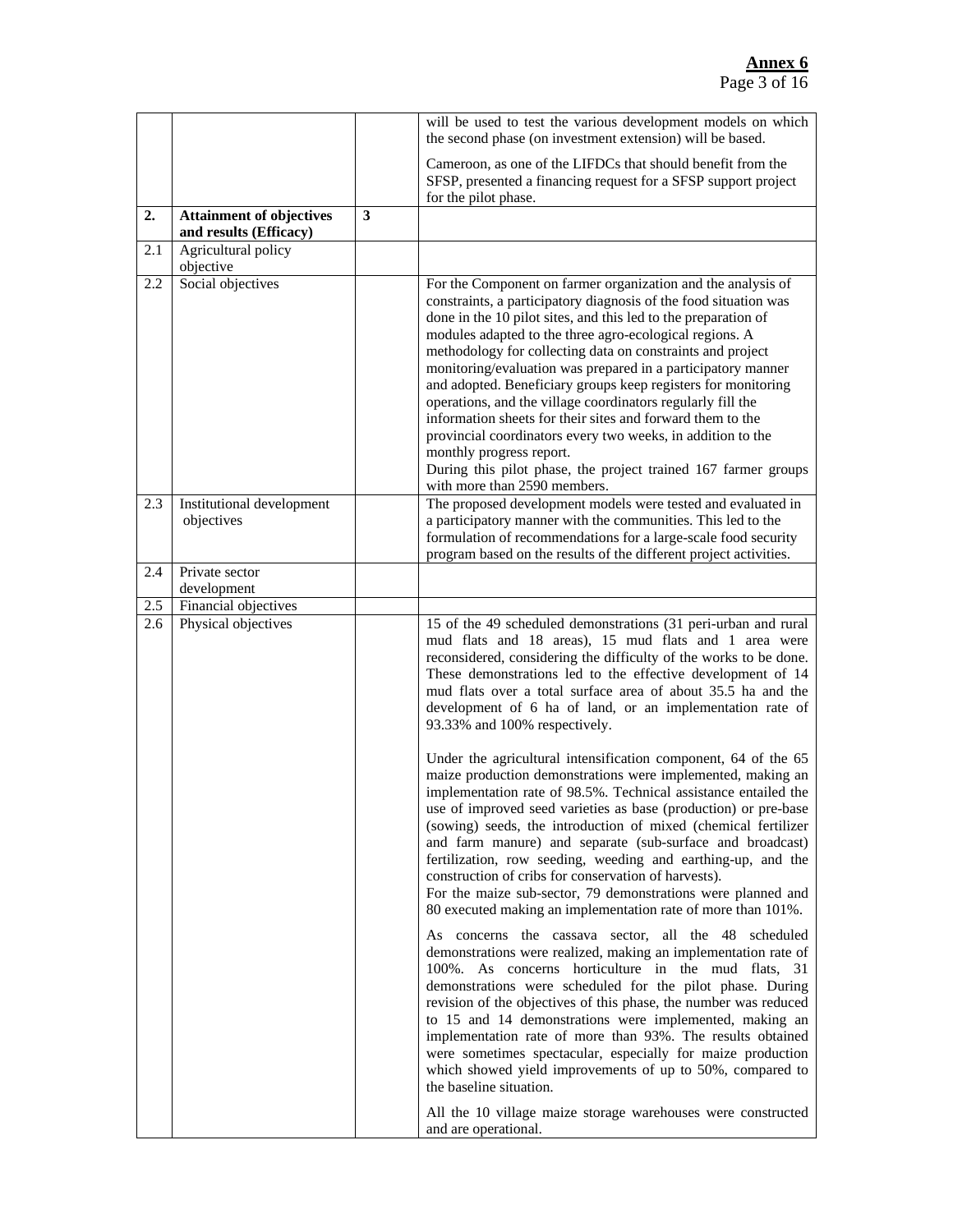|     |                                |                         | Implementation rates range between 83.5% and 93.75%.              |
|-----|--------------------------------|-------------------------|-------------------------------------------------------------------|
| 2.7 | Environmental objectives       |                         |                                                                   |
| 3.  | <b>Efficiency</b>              | $\overline{\mathbf{3}}$ |                                                                   |
| 3.2 | Cost effectiveness             |                         |                                                                   |
|     | (cost and time difference)     |                         |                                                                   |
| 4.  | <b>Impact on institutional</b> | 3                       |                                                                   |
|     | development                    |                         |                                                                   |
| 4.1 | Government's planning and      |                         | The project was implemented by a project implementation unit      |
|     | management capacity            |                         | (PIU) placed under the Ministry of Agriculture (MINAGRI) and      |
|     |                                |                         | attached to the Agricultural Studies and Projects Division        |
|     |                                |                         | (DEPA). It received support from FAO experts and national         |
|     |                                |                         | consultants recruited for the implementation of certain           |
|     |                                |                         | components.                                                       |
|     |                                |                         | Participants in the constraint analysis were able to take         |
|     |                                |                         | ownership of the relevant tools                                   |
| 4.3 | Financial system               |                         |                                                                   |
| 5.  | <b>Sustainability</b>          | 3                       |                                                                   |
| 5.1 | Institutional                  |                         | Given the project's regional character, its financing chances are |
|     | support/viability              |                         | higher.                                                           |
|     | (Government's financial        |                         |                                                                   |
|     | and                            |                         |                                                                   |
|     | legal support)                 |                         |                                                                   |
| 6.  | <b>Crosscutting impact</b>     | 4                       |                                                                   |
| 7.1 | Poverty                        |                         | The project was designed to promote sub-regional food security.   |
| 7.2 | Food security                  |                         |                                                                   |
| 7.3 | Gender                         |                         |                                                                   |
| 7.4 | Environment                    |                         |                                                                   |
| 7.5 | Regional integration           |                         |                                                                   |
|     | <b>Overall performance</b>     | 3.3                     | <b>Satisfactory</b>                                               |

# **Rural Forestry and Agroforestry Support Project**

| N <sub>o</sub> | Indicators                   | Rating | Comments                                                          |
|----------------|------------------------------|--------|-------------------------------------------------------------------|
| 1.             | Relevance and quality at     | 3      | Satisfactory                                                      |
|                | entry                        |        |                                                                   |
| 1.1            | Coherence with the           |        | The environmental problems identified in Cameroon relate to the   |
|                | country's overall            |        | deforestation and degradation of arable land. Over the period,    |
|                | development strategy         |        | the national strategy has stressed the need for efficient natural |
|                |                              |        | resource management                                               |
| 1.2            | Coherence with the Bank's    |        | CSP 1996-1998 recommended better environmental and                |
|                | assistance strategy          |        | especially forestry management.                                   |
| 1.3            | Macroeconomic/sectoral       |        |                                                                   |
|                | policy                       |        |                                                                   |
| 1.4            | Reduction of poverty/social  |        | The project was expected to generate direct and indirect          |
|                | equality                     |        | employment, especially for the most marginalized (rural           |
|                |                              |        | dwellers, women). By instituting an appropriate training          |
|                |                              |        | program, the efficient training of farmers and the financing of   |
|                |                              |        | private nurseries and mobile saw-mills, the project offers the    |
|                |                              |        | possibility of creating profitable and autonomous enterprises.    |
|                |                              |        | Better plantation management will expand the supply of            |
|                |                              |        | products (fuelwood, poles and planks) and lead to the             |
|                |                              |        | diversification and protection of community incomes. The          |
|                |                              |        | additional wood produced will increase household income that      |
|                |                              |        | will be used to satisfy other needs                               |
| 1.5            | Human resource               |        | The project was expected to introduce and promote the             |
|                | development                  |        | profession of nursery farmer.                                     |
| 1.6            | Institutional/private sector |        | A processing component was expected to contribute to private      |
|                | development                  |        | sector development. The micro-credit component implemented        |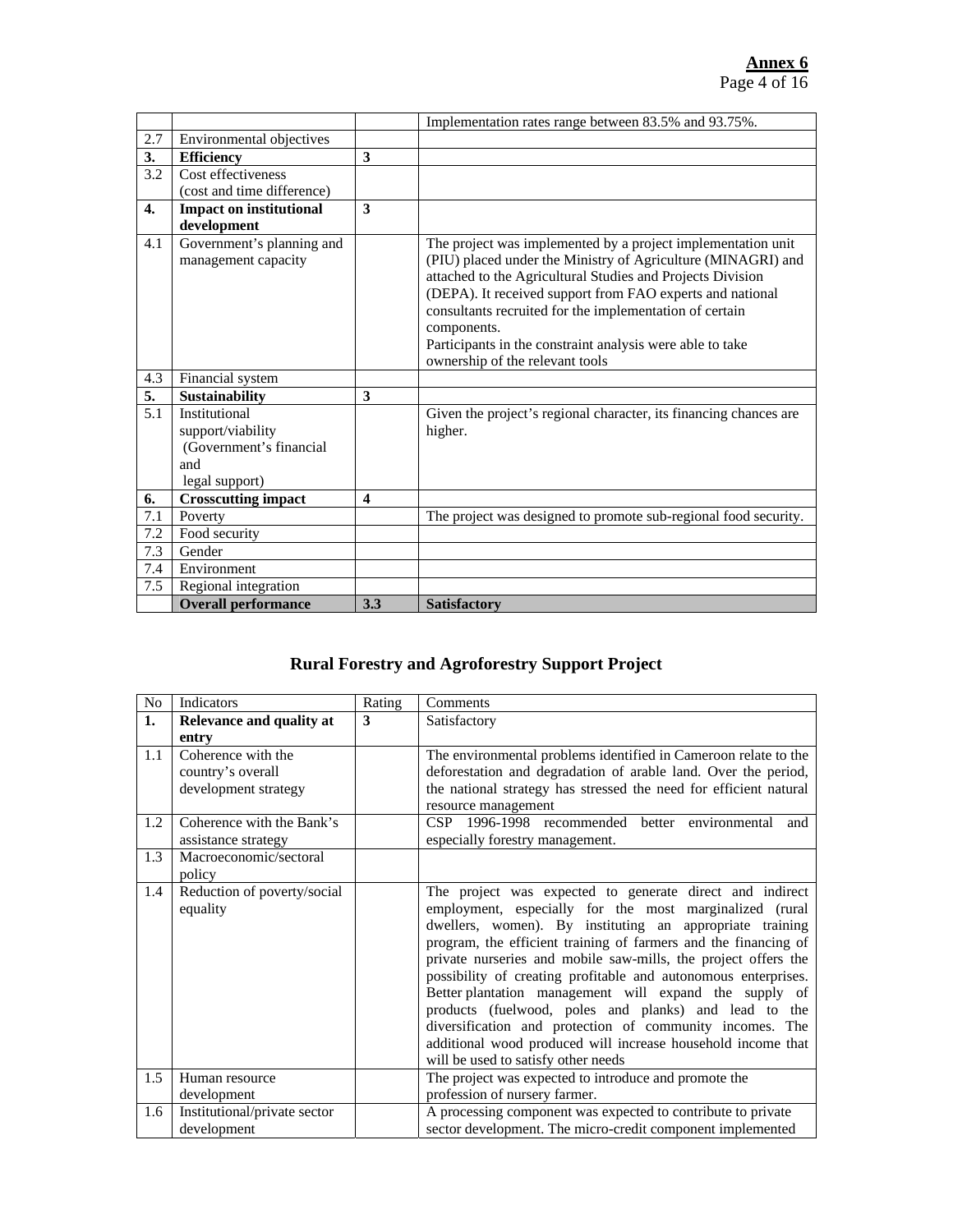|                  |                                                           |   | in partnership with MFIs was expected to contribute to the<br>development of microfinance activities in the country.        |
|------------------|-----------------------------------------------------------|---|-----------------------------------------------------------------------------------------------------------------------------|
|                  |                                                           |   | The project overestimated the size of the forest in the region. 6                                                           |
| 1.7              | Quality at entry                                          |   |                                                                                                                             |
|                  |                                                           |   | TSMTs had been retained, but the mid-term review reduced                                                                    |
|                  |                                                           |   | them to 3. A scheduled marketing study was not conducted in                                                                 |
|                  |                                                           |   | time.                                                                                                                       |
| 2.               | <b>Attainment of objectives</b><br>and results (Efficacy) | 3 | Satisfactory                                                                                                                |
| 2.1              | Agricultural policy                                       |   | PAFRA activities contribute 8%, on average, to the country's                                                                |
|                  | objective                                                 |   | reforestation target which is 5000 ha.                                                                                      |
|                  |                                                           |   | It should be noted, however, that the project has no system for                                                             |
|                  |                                                           |   | monitoring the operation of plantations to assess their                                                                     |
|                  |                                                           |   | contribution to national activity.                                                                                          |
| 2.2              | Social objectives                                         |   |                                                                                                                             |
| 2.3              | Institutional development                                 |   |                                                                                                                             |
|                  | objectives                                                |   |                                                                                                                             |
| 2.4              | Private sector                                            |   | Two enterprises were partners in the processing component; one                                                              |
|                  | development                                               |   | MFI was awarded the microfinance contract and was able to                                                                   |
|                  |                                                           |   | expand its network in the region by opening new branches.                                                                   |
| 2.5              | Financial objectives                                      |   |                                                                                                                             |
| 2.6              | Physical objectives                                       |   | 70% implementation rate                                                                                                     |
| 2.7              | Environmental objectives                                  |   | Eucalyptus plantations are developed for forestry products, as                                                              |
|                  |                                                           |   | windbreaks or for slope protection. Schools developed seedlings.                                                            |
| 3.               | <b>Efficiency</b>                                         | 1 | Very unsatisfactory                                                                                                         |
| 3.2              | Cost effectiveness                                        |   | The project started late and experienced two disbursement                                                                   |
|                  | (cost and time difference)                                |   | suspensions (making a total of two years).                                                                                  |
|                  |                                                           |   | Too much delay in the conduct of studies on available forestry                                                              |
|                  |                                                           |   | and agro-forestry products in the 2nd and 3 <sup>rd</sup> years respectively.                                               |
|                  |                                                           |   | The data that could have oriented the activities of the mobile                                                              |
|                  |                                                           |   | saw-mills component was only available at the end of 2006.                                                                  |
|                  |                                                           |   |                                                                                                                             |
| 4.               | <b>Impact on institutional</b>                            | 3 |                                                                                                                             |
| 4.1              | development                                               |   |                                                                                                                             |
|                  | Government's planning and                                 |   | The PIU was trained in project management. MINFOF                                                                           |
|                  | management capacity                                       |   | technicians also received training. The project experienced start-                                                          |
|                  |                                                           |   | up difficulties; however, thanks to training, there has been a<br>marked improvement in management over the last 3 years.   |
| $4.3$            | Financial system                                          |   |                                                                                                                             |
| 5.               | <b>Sustainability</b>                                     | 2 |                                                                                                                             |
| $\overline{5.1}$ | Institutional                                             |   | The PNGE, PNR and PSFE under MINFOF are Government                                                                          |
|                  | support/viability                                         |   | programs that should continue with the technical activities of the                                                          |
|                  | (Government's financial                                   |   | project. However, no transfer strategy has been studied yet.                                                                |
|                  | and                                                       |   |                                                                                                                             |
|                  | legal support)                                            |   |                                                                                                                             |
| 6.               | <b>Crosscutting impact</b>                                | 3 |                                                                                                                             |
| 7.1              | Poverty                                                   |   | The project led to the development of the profession of nursery                                                             |
|                  |                                                           |   | farmer. The high demand in nurseries gives promise of a large                                                               |
|                  |                                                           |   | market that should boost the expansion of activities and                                                                    |
|                  |                                                           |   | therefore an increase in incomes and jobs in rural areas.                                                                   |
| $7.2\,$          | Food security                                             |   |                                                                                                                             |
| 7.3              | Gender                                                    |   | Women constitute about 65% of Cameroon's agricultural labor                                                                 |
|                  |                                                           |   | force. This percentage even rises to 80-90% for food crop                                                                   |
|                  |                                                           |   | farming. In forestry, planting and maintenance is the preserve of                                                           |
|                  |                                                           |   | men, while women are responsible for fetching firewood. In                                                                  |
|                  |                                                           |   | agro-forestry, women engage in food crop and fruit cultivation.                                                             |
|                  |                                                           |   | The project had several positive effects on women's activities                                                              |
|                  |                                                           |   | which include: (i) the improved fertilization of food crop or                                                               |
|                  |                                                           |   | vegetable farms, which will help to protect and diversify food                                                              |
|                  |                                                           |   | protection and/or increase women's incomes; (ii) the reduction of                                                           |
|                  |                                                           |   | time spent in fetching wood, by increasing the supply of<br>products, will generate time gains that can be used for income- |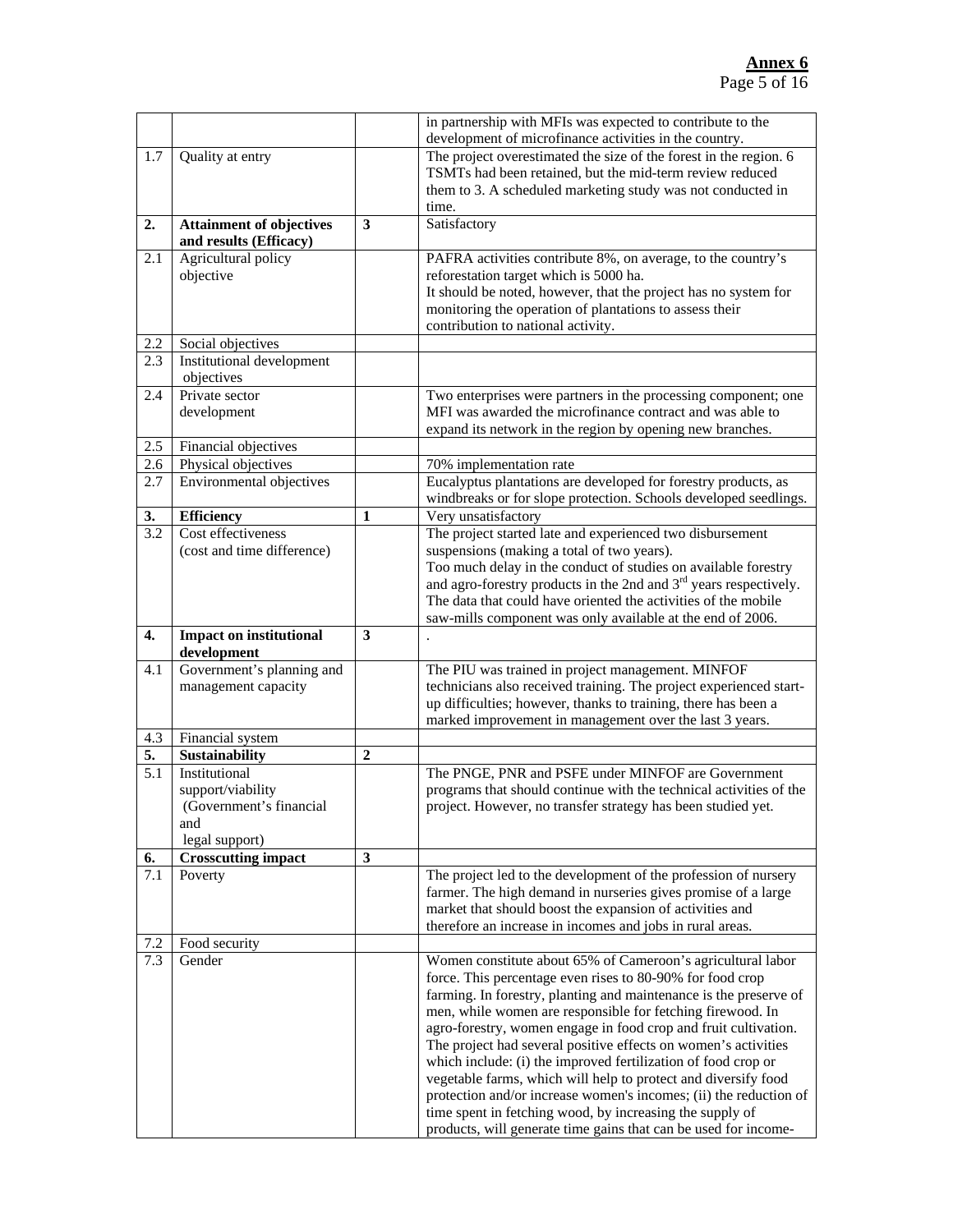|     |                            |     | generating activities; (iii) job creation. Women benefited from<br>this program (nursery farmers, eucalyptus plantations, micro-<br>credits)                                |
|-----|----------------------------|-----|-----------------------------------------------------------------------------------------------------------------------------------------------------------------------------|
| 7.4 | Environment                |     | The seedlings grown in schools are used to teach courses on the<br>environment since the pupils take care of them. Hillside<br>plantations help to protect against erosion. |
| 7.5 | Regional integration       |     |                                                                                                                                                                             |
|     | <b>Overall performance</b> | 2.5 |                                                                                                                                                                             |

### **Rural Family Income Improvement Project**

| No               | Indicators                       | Rating         | Comments                                                                                                              |
|------------------|----------------------------------|----------------|-----------------------------------------------------------------------------------------------------------------------|
| 1.               | Relevance and quality at         | 3              | Satisfactory                                                                                                          |
|                  | entry                            |                |                                                                                                                       |
| 1.1              | Coherence with the               |                | The title of the project reflects the strategy defined by the                                                         |
|                  | country's overall                |                | Government                                                                                                            |
|                  | development strategy             |                |                                                                                                                       |
| 1.2              | Coherence with the Bank's        |                | This project is in line with the Bank's strategy (1996-1998 CSP):                                                     |
|                  | assistance strategy              |                | improvement of agricultural production, rural infrastructure,                                                         |
| 1.3              | Macroeconomic/sectoral<br>policy |                | The project was supposed to boost AGDP                                                                                |
| 1.4              | Reduction of poverty/social      |                | Project outputs should lead to an increase in incomes, and                                                            |
|                  | equality                         |                | consequently poverty reduction. Men and women had equal                                                               |
|                  |                                  |                | access to activities.                                                                                                 |
| 1.5              | Human resource                   |                | The project helped to consolidate the organization of rural areas                                                     |
|                  | development                      |                | (farmer organizations, SMEs intervening in rural areas).                                                              |
| 1.6              | Institutional/private sector     |                | The project was expected to promote the organization of groups.                                                       |
|                  | development                      |                | Training was expected to help them develop expertise in seed                                                          |
|                  |                                  |                | production and rural infrastructure management.                                                                       |
| 1.7              | Quality at entry                 |                | The project stems from a combination of two projects. This                                                            |
|                  |                                  |                | operation on a very wide geographical area did not allow for                                                          |
|                  |                                  |                | efficient project management.                                                                                         |
|                  |                                  |                | Technical assistance came late (one year after the installation of                                                    |
|                  |                                  |                | the PIU); the engineer responsible for monitoring development<br>works was working alone on more than 300 work sites. |
| 2.               | <b>Attainment of objectives</b>  | $\mathbf{2}$   | Unsatisfactory                                                                                                        |
|                  | and results (Efficacy)           |                |                                                                                                                       |
| 2.1              | Agricultural policy              |                |                                                                                                                       |
|                  | objective                        |                |                                                                                                                       |
| 2.2              | Social objectives                |                | The project promoted the organization of CIGs.                                                                        |
| $\overline{2.3}$ | <b>Institutional development</b> |                |                                                                                                                       |
|                  | objectives                       |                |                                                                                                                       |
| 2.4              | Private sector                   |                | The SMEs responsible for the execution of infrastructure                                                              |
|                  | development                      |                | development and construction works were able to create                                                                |
|                  |                                  |                | permanent and temporary jobs.                                                                                         |
| 2.5              | Financial objectives             |                | This project has a very low disbursement rate (36.17% for ADF                                                         |
|                  |                                  |                | and 38.87% for counterpart funds as at 20 March 2007, meaning                                                         |
| 2.6              | Physical objectives              |                | that it was even lower as at 31 December 2004).<br>The physical implantation rate is 57.45%, at 9 months to the end   |
|                  |                                  |                | of the project.                                                                                                       |
|                  |                                  |                | Several infrastructure items could not be constructed at 6 months                                                     |
|                  |                                  |                | to the end of the project. One component (community forests)                                                          |
|                  |                                  |                | was returned to the Ministry of Forestry and Wildlife.                                                                |
| 2.7              | Environmental objectives         |                | An environmental impact assessment has not yet been conducted                                                         |
|                  |                                  |                | on completed infrastructure works. Technical studies are being                                                        |
|                  |                                  |                | conducted on the rehabilitation of 240 km of rural roads that                                                         |
|                  |                                  |                | could have an impact on the environment.                                                                              |
| 3.               | <b>Efficiency</b>                | $\overline{2}$ | Unsatisfactory                                                                                                        |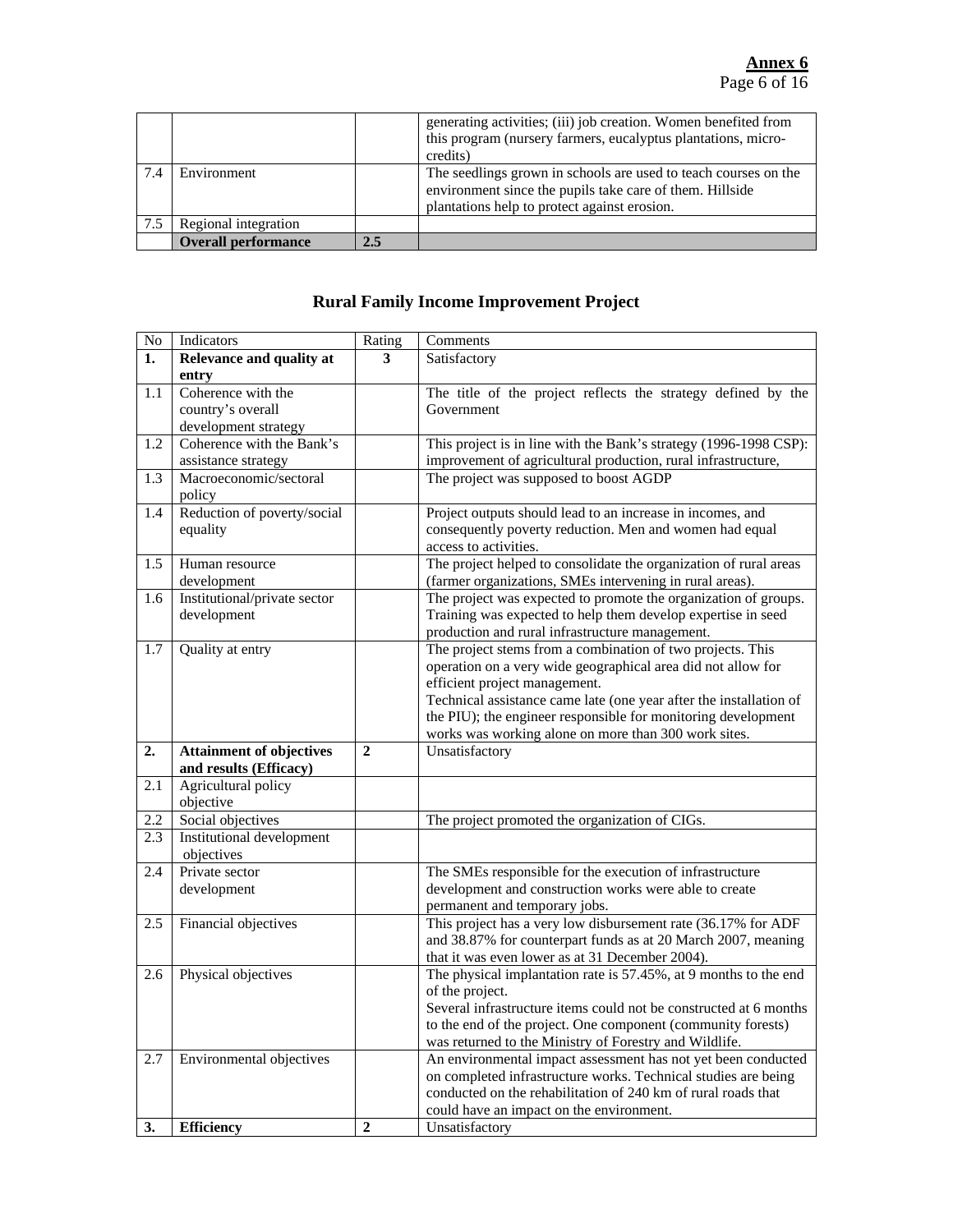### **Annex 6** Page 7 of 16

| 3.2              | Cost effectiveness                            |                | The project started late due to lack of technical assistance. The                                    |
|------------------|-----------------------------------------------|----------------|------------------------------------------------------------------------------------------------------|
|                  | (cost and time difference)                    |                | wide project area led to inefficient utilization of human                                            |
|                  |                                               |                | resources. The low reimbursement rates for micro-credits led to                                      |
|                  |                                               |                | suspension of financing.                                                                             |
|                  |                                               |                | Late disbursement of counterpart funds (MINADER and                                                  |
| $\overline{4}$ . |                                               | 3              | MINPROFF).                                                                                           |
|                  | <b>Impact on institutional</b><br>development |                |                                                                                                      |
| 4.1              | Government's planning and                     |                |                                                                                                      |
|                  | management capacity                           |                |                                                                                                      |
| 4.3              | Financial system                              |                |                                                                                                      |
| 5.               | <b>Sustainability</b>                         | $\overline{2}$ | Unsatisfactory                                                                                       |
| $\overline{5.1}$ | Institutional                                 |                | This project is technically sustainable given the expertise                                          |
|                  | support/viability                             |                | acquired and the infrastructures developed. However, financial                                       |
|                  | (Government's financial                       |                | viability in terms of Government commitment to support                                               |
|                  | and legal support)                            |                | activities has not yet been established.                                                             |
|                  |                                               |                | The low credit reimbursement rate indicates a limited inclination                                    |
|                  |                                               |                | to ensure the sustainability of the micro-credit system that has                                     |
|                  |                                               |                | been set up.                                                                                         |
|                  |                                               |                |                                                                                                      |
| 6.               | <b>Crosscutting impact</b>                    | 3              | Satisfactory                                                                                         |
| 7.1              | Poverty                                       |                | The revitalization of the seed sector enabled 434 seed operators                                     |
|                  |                                               |                | (multipliers and distributors of seeds and inputs) to boost their                                    |
|                  |                                               |                | activities: 3611 tonnes of seeds certified in 3 crop seasons that                                    |
|                  |                                               |                | have led to a 20-45% increase in yields. This increase had a                                         |
|                  |                                               |                | positive impact on farmers' incomes.<br>The seeds and storage warehouses contribute to food security |
| 7.2              | Food security                                 |                | (better yields and possibility of managing cereal stocks over long                                   |
|                  |                                               |                | periods).                                                                                            |
| 7.3              | Gender                                        |                | Support to women's economic activities and sensitization on                                          |
|                  |                                               |                | HIV/AIDS; these activities are: (i) the construction of 12                                           |
|                  |                                               |                | women's centers; (ii) support to micro-projects initiated by                                         |
|                  |                                               |                | women through appropriate lines of credit; (iii) the creation of                                     |
|                  |                                               |                | multi-purpose pilot units for processing, conservation and                                           |
|                  |                                               |                | packaging of basic foodstuffs; (iv) support to the monitoring of                                     |
|                  |                                               |                | social mobilization activities conducted by the provincial                                           |
|                  |                                               |                | delegations of MINPROFF; (v) the construction and equipment                                          |
|                  |                                               |                | of a pilot daycare center for the children of women who are                                          |
|                  |                                               |                | market traders and vendors; and (vi) sensitization of rural                                          |
|                  |                                               |                | communities on the HIV/AIDS pandemic.                                                                |
| 7.4              | Environment                                   |                | Improved latrines, farming techniques using anti-erosion                                             |
|                  |                                               |                | methods enhance drainage and environmental protection.                                               |
| 7.5              | Regional integration                          |                | The seeds produced under the project are solicited by French                                         |
|                  |                                               |                | farmers (exported to France) and farmers of the sub-region.                                          |
|                  | <b>Overall performance</b>                    | 2.5            |                                                                                                      |

| <b>No</b> | <b>Indicators</b>         | Rating | Comments                                                           |
|-----------|---------------------------|--------|--------------------------------------------------------------------|
| 1.        | Relevance and quality at  | 3      |                                                                    |
|           | entry                     |        |                                                                    |
| 1.1       | Coherence with the        |        | The specific goal of the project is to increase livestock and fish |
|           | country's overall         |        | production, and consequently increase the people's incomes         |
|           | development strategy      |        |                                                                    |
| 1.2       | Coherence with the Bank's |        | The actions defined by the 200-2004 CSP are aimed mainly at        |
|           | assistance strategy       |        | increasing output and farmers' incomes                             |
| 1.3       | Macroeconomic/sectoral    |        | The increase of farmers' incomes will boost AGDP, and increase     |
|           | policy                    |        | its share in national GDP.                                         |
|           |                           |        |                                                                    |

### **Livestock and Fisheries Development Project**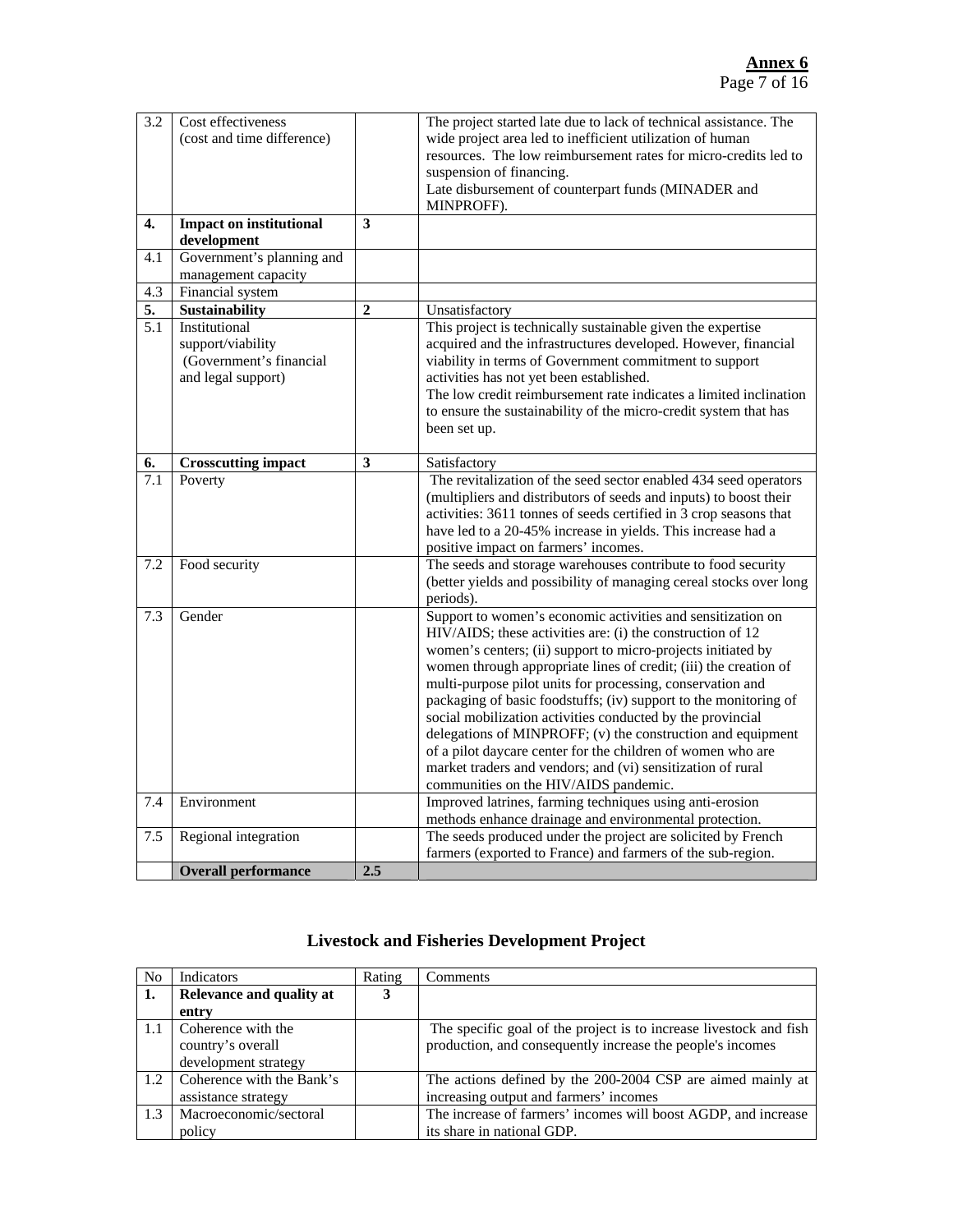| 1.4              | Reduction of poverty/social<br>equality                   |                         | The increase in farmers' incomes will help to improve the<br>conditions of the rural populations, who constitute the poorest<br>agricultural community.                                                                                                                                                                                                                                                                                                                                                                                                                                                                                                                                                                                                                                                                                                                                                                                                                                                    |
|------------------|-----------------------------------------------------------|-------------------------|------------------------------------------------------------------------------------------------------------------------------------------------------------------------------------------------------------------------------------------------------------------------------------------------------------------------------------------------------------------------------------------------------------------------------------------------------------------------------------------------------------------------------------------------------------------------------------------------------------------------------------------------------------------------------------------------------------------------------------------------------------------------------------------------------------------------------------------------------------------------------------------------------------------------------------------------------------------------------------------------------------|
| 1.5              | Human resource<br>development                             |                         |                                                                                                                                                                                                                                                                                                                                                                                                                                                                                                                                                                                                                                                                                                                                                                                                                                                                                                                                                                                                            |
| 1.6              | Institutional/private sector<br>development               |                         | One of the objectives was to contribute to capacity building for<br>the administration                                                                                                                                                                                                                                                                                                                                                                                                                                                                                                                                                                                                                                                                                                                                                                                                                                                                                                                     |
| 1.7              | Quality at entry                                          |                         | The project was evaluated after a study conducted in 1998.                                                                                                                                                                                                                                                                                                                                                                                                                                                                                                                                                                                                                                                                                                                                                                                                                                                                                                                                                 |
| 2.               | <b>Attainment of objectives</b><br>and results (Efficacy) | $\overline{\mathbf{3}}$ |                                                                                                                                                                                                                                                                                                                                                                                                                                                                                                                                                                                                                                                                                                                                                                                                                                                                                                                                                                                                            |
| 2.1              | Agricultural policy<br>objective                          |                         |                                                                                                                                                                                                                                                                                                                                                                                                                                                                                                                                                                                                                                                                                                                                                                                                                                                                                                                                                                                                            |
| 2.2              | Social objectives                                         |                         | Its activities focused on the technical training of 2,720 operators,<br>the training of 395 fishermen, fish farmers and fishmongers, the<br>constitution and empowerment of 225 socio-professional groups<br>as of 31/12/06. The implementation rate is 82%.<br>More than 500 operators received credits. On the whole, the<br>implementation rate for this component is estimated at 62%,<br>thanks to the setting up of an efficient credit mechanism and an<br>estimated average reimbursement rate of about 84.5% (still<br>insufficient but rising steadily).                                                                                                                                                                                                                                                                                                                                                                                                                                         |
| 2.3              | Institutional development<br>objectives                   |                         | The activities conducted focused on the construction of several<br>infrastructure items, the procurement of various equipment<br>(supervision boats, canoes with outboard motors, radios, GPS,<br>radars, motorcycles, IT and office automation equipment) and<br>the recruitment of a technical assistant (the firm AGRER). On<br>the whole, the implementation rate for this component is<br>estimated at 95% as at 31/12/2006.<br>The project is managed by an implementation unit set up within<br>SOWEDA. It has two branches: one in Limbe for all aspects<br>relating to fishing and fish farming, and another in Kumba for<br>livestock activities. Project staff was readjusted to readapt it to<br>project missions. The current staff of the PIU is dynamic, and<br>does its work efficiently.<br>The accounting was consolidated by an accounting firm, and all<br>the recommendations made by the internal audit mission of 2004<br>implemented. Similarly, the recommendations<br>were<br>of |
| 2.4              | Private sector                                            |                         | supervision missions were implemented.                                                                                                                                                                                                                                                                                                                                                                                                                                                                                                                                                                                                                                                                                                                                                                                                                                                                                                                                                                     |
|                  | development                                               |                         |                                                                                                                                                                                                                                                                                                                                                                                                                                                                                                                                                                                                                                                                                                                                                                                                                                                                                                                                                                                                            |
| 2.5<br>2.6       | Financial objectives<br>Physical objectives               |                         | The construction of the Barombi Kang Fish-farming Center is<br>well advanced, and it will certainly go operational at the end of<br>the project. The fish market stalls have already been supplied.<br>Two cold stores and two ice-making plants have been procured.<br>On the whole, the implementation rate for this component is<br>estimated at 82.5% as at 31/12/2006.                                                                                                                                                                                                                                                                                                                                                                                                                                                                                                                                                                                                                                |
| 2.7              | Environmental objectives                                  |                         | The supervision committee was set up.                                                                                                                                                                                                                                                                                                                                                                                                                                                                                                                                                                                                                                                                                                                                                                                                                                                                                                                                                                      |
| 3.               | <b>Efficiency</b>                                         | $\mathbf 2$             |                                                                                                                                                                                                                                                                                                                                                                                                                                                                                                                                                                                                                                                                                                                                                                                                                                                                                                                                                                                                            |
| 3.2              | Cost effectiveness<br>(cost and time difference)          |                         | From 3 May 2005 to the end of November 2006, disbursements<br>from the special account and the ADF fund were suspended after<br>an ADB internal audit mission. However, since the Government<br>has implemented all the recommendations made by the Bank,<br>the sanction of suspension has been lifted.                                                                                                                                                                                                                                                                                                                                                                                                                                                                                                                                                                                                                                                                                                   |
| $\overline{4}$ . | <b>Impact on institutional</b><br>development             | 3                       |                                                                                                                                                                                                                                                                                                                                                                                                                                                                                                                                                                                                                                                                                                                                                                                                                                                                                                                                                                                                            |
| 4.1              | Government's planning and                                 |                         |                                                                                                                                                                                                                                                                                                                                                                                                                                                                                                                                                                                                                                                                                                                                                                                                                                                                                                                                                                                                            |
|                  | management capacity                                       |                         |                                                                                                                                                                                                                                                                                                                                                                                                                                                                                                                                                                                                                                                                                                                                                                                                                                                                                                                                                                                                            |
| 4.3              | Financial system                                          |                         |                                                                                                                                                                                                                                                                                                                                                                                                                                                                                                                                                                                                                                                                                                                                                                                                                                                                                                                                                                                                            |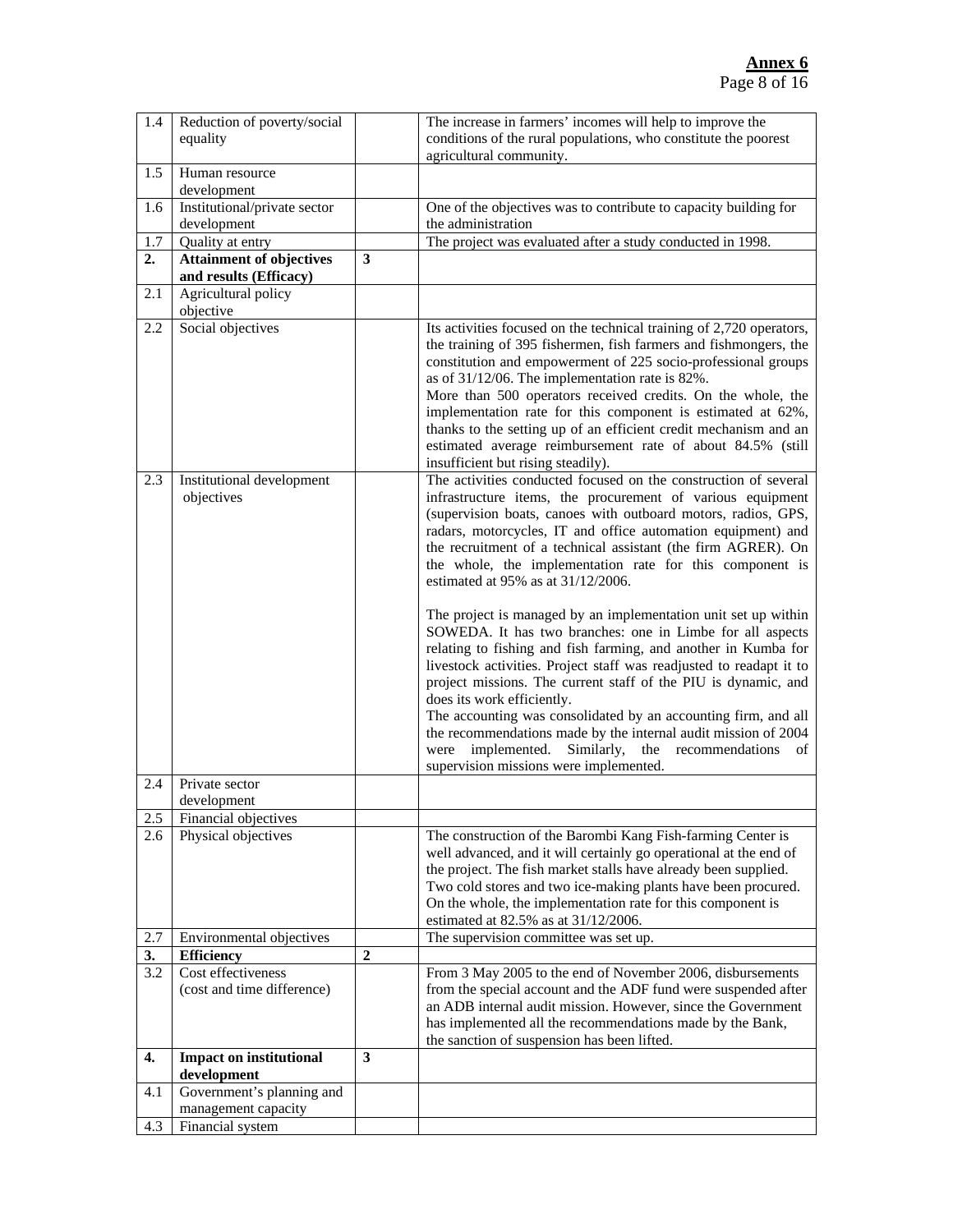| 5.  | <b>Sustainability</b>      | $\overline{2}$ |                                                                                                                                                                                                                                                                                                                                                                                                                                     |
|-----|----------------------------|----------------|-------------------------------------------------------------------------------------------------------------------------------------------------------------------------------------------------------------------------------------------------------------------------------------------------------------------------------------------------------------------------------------------------------------------------------------|
| 5.1 | Institutional              |                | Technically, MINEPIA has structures (regional delegation)                                                                                                                                                                                                                                                                                                                                                                           |
|     | support/viability          |                | capable of monitoring activities at the end of the project.                                                                                                                                                                                                                                                                                                                                                                         |
|     | (Government's financial    |                | However, the Government does not guarantee the availability of                                                                                                                                                                                                                                                                                                                                                                      |
|     | and                        |                | material (vehicles) and financial resources.                                                                                                                                                                                                                                                                                                                                                                                        |
|     | legal support)             |                |                                                                                                                                                                                                                                                                                                                                                                                                                                     |
| 6.  | <b>Crosscutting impact</b> | 3              |                                                                                                                                                                                                                                                                                                                                                                                                                                     |
| 7.1 | Poverty                    |                |                                                                                                                                                                                                                                                                                                                                                                                                                                     |
| 7.2 | Food security              |                |                                                                                                                                                                                                                                                                                                                                                                                                                                     |
| 7.3 | Gender                     |                | Women, who constitute 70% of the target population, are very<br>active in small-scale stockbreeding, and in processing and<br>distribution of fish. Through the women's development<br>program, the project directly monitored 690 fishmongers out of<br>the projected $85$ ( $811.8\%$ ) and set up and provided guidance to<br>70 groups of fishmongers and fish smokers, instead of the<br>projected 15 (466%) as at 31/12/2006. |
| 7.4 | Environment                |                | The supervision committee was set up and trained. Its activities<br>will help to control fish catches. Its presence will discourage<br>unscrupulous fishermen from using unconventional nets (with<br>small holes).                                                                                                                                                                                                                 |
| 7.5 | Regional integration       |                |                                                                                                                                                                                                                                                                                                                                                                                                                                     |
|     | <b>Overall performance</b> | 2.69           |                                                                                                                                                                                                                                                                                                                                                                                                                                     |

### **GRASSFIELD Project**

| No  | Indicators                  | Rating | Comments                                                           |
|-----|-----------------------------|--------|--------------------------------------------------------------------|
| 1.  | Relevance and quality at    | 3      | Satisfactory                                                       |
|     | entry                       |        |                                                                    |
| 1.1 | Coherence with the          |        | The specific goal of the project is to increase the household      |
|     | country's overall           |        | incomes for peasant farmers in the North-West Province by          |
|     | development strategy        |        | boosting farm yields and improving their socio-economic            |
|     |                             |        | environment. The Government's strategy and measures focus on       |
|     |                             |        | increasing output and farmers' incomes (CSP 2002-2004).            |
| 1.2 | Coherence with the Bank's   |        | Increasing output and farmers' incomes is one of the strategies    |
|     | assistance strategy         |        | defined by the Bank (CSP 2002-2004).                               |
| 1.3 | Macroeconomic/sectoral      |        |                                                                    |
|     | policy                      |        |                                                                    |
| 1.4 | Reduction of poverty/social |        | Increasing incomes is a poverty reduction strategy.                |
|     | equality                    |        | The actions envisaged under the project will lead to: (i) an       |
|     |                             |        | increase in the incomes of trained farmers (additional annual      |
|     |                             |        | income ranging from CFAF 91,000 to CFAF 180,650 per                |
|     |                             |        | person); (ii) the creation of 29,300 permanent and temporary       |
|     |                             |        | jobs; (iii) capacity building for self-reliant rural development   |
|     |                             |        | operations by beneficiaries; (iv) greater empowerment of           |
|     |                             |        | farmers and development of human resources in general, leading     |
|     |                             |        | to better organization of rural areas; and (v) the promotion of    |
|     |                             |        | small operators (laborers, craftsmen, hired farm laborers, micro-  |
|     |                             |        | enterprises, NGOs) through experience acquired from the            |
|     |                             |        | involvement of associations in the conduct of community works.     |
|     |                             |        | The main social impact of this project is the improvement of       |
|     |                             |        | farm yields through the adoption of better farm equipment and      |
|     |                             |        | modern farming practices. The project will increase the            |
|     |                             |        | possibility of active farmer participation through the adoption of |
|     |                             |        | integrated farming practices. The rehabilitation/construction of   |
|     |                             |        | rural roads will facilitate and speed up transportation of produce |
|     |                             |        | to the nearest markets.                                            |
| 1.5 | Human resource              |        |                                                                    |
|     | development                 |        |                                                                    |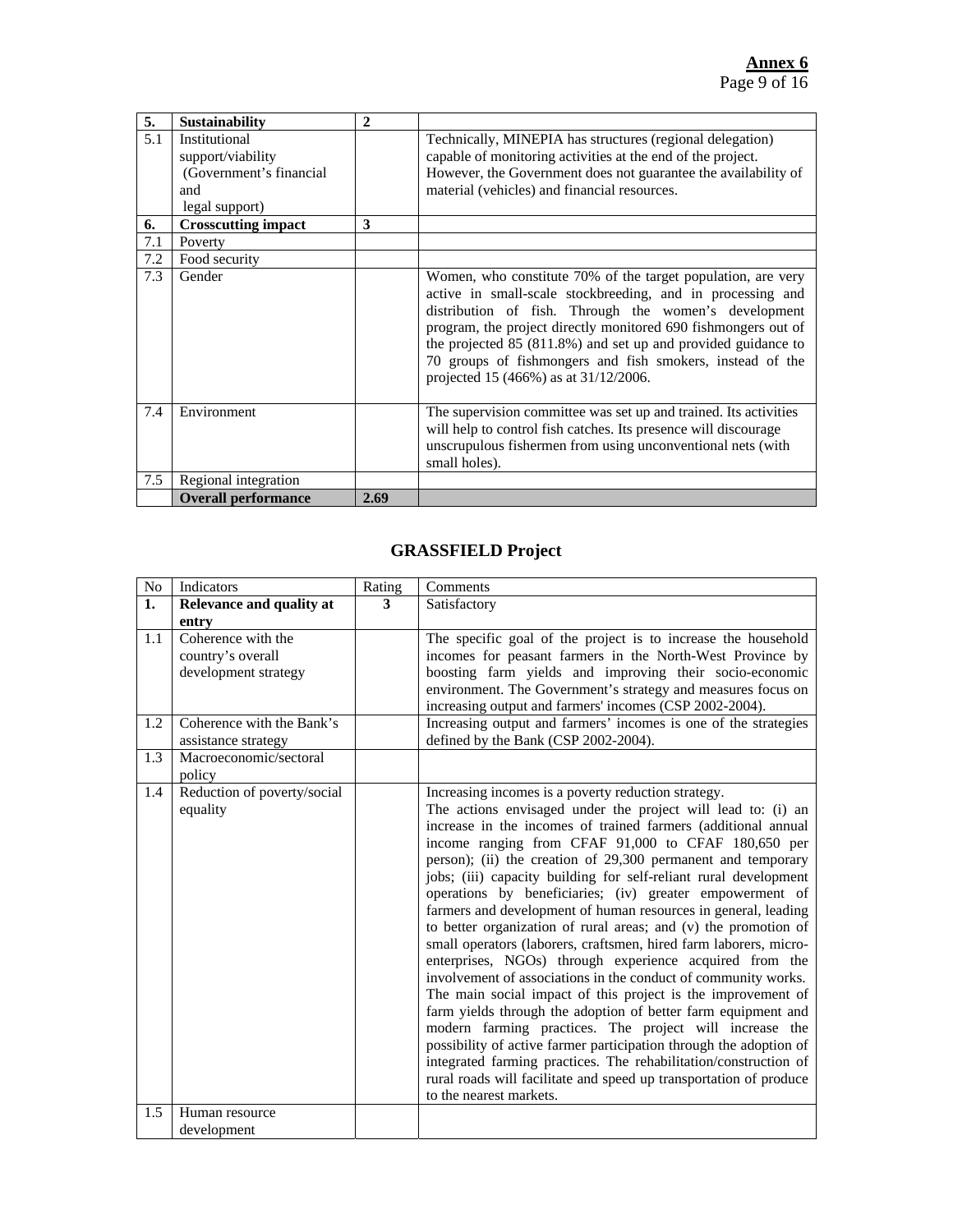| 1.6 | Institutional/private sector                                 |                  |                                                                                                                                                                                                                                                                                                                                                                                                                                                                                                                                                                                                                                                                                                                                                                                                                                                                                                                                                                                                                                                                                                                                                                                                                        |
|-----|--------------------------------------------------------------|------------------|------------------------------------------------------------------------------------------------------------------------------------------------------------------------------------------------------------------------------------------------------------------------------------------------------------------------------------------------------------------------------------------------------------------------------------------------------------------------------------------------------------------------------------------------------------------------------------------------------------------------------------------------------------------------------------------------------------------------------------------------------------------------------------------------------------------------------------------------------------------------------------------------------------------------------------------------------------------------------------------------------------------------------------------------------------------------------------------------------------------------------------------------------------------------------------------------------------------------|
|     | development                                                  |                  |                                                                                                                                                                                                                                                                                                                                                                                                                                                                                                                                                                                                                                                                                                                                                                                                                                                                                                                                                                                                                                                                                                                                                                                                                        |
|     | Environmental objectives                                     |                  | The rehabilitation of safe water supply systems will reduce the<br>incidence of water-borne diseases and the hardship of fetching<br>water for women. The repair of rural roads will improve access<br>to markets. Other positive impacts include protection of<br>degradation-prone areas (springs, slopes) as well as water and<br>soil conservation.<br>An environmental and social management plan (ESMP) was<br>drawn up during project preparation. This plan, which will be<br>implemented and monitored by the PIU environmentalist in<br>conjunction with provincial delegation for the environment,<br>provides for the inclusion of environmental protection measures<br>in works specifications and in the terms of reference of control<br>firms.<br>. The main negative impacts include soil erosion, land clearing,<br>deforestation and environmental pollution by various human<br>activities.<br>. Sensitization and training programs will be encouraged in rural<br>communities on environmental protection and the rational use of<br>natural resources.                                                                                                                                          |
| 1.7 | Quality at entry                                             |                  | This project benefits from the management experience of                                                                                                                                                                                                                                                                                                                                                                                                                                                                                                                                                                                                                                                                                                                                                                                                                                                                                                                                                                                                                                                                                                                                                                |
| 2.  | <b>Attainment of objectives</b><br>and results (Efficacy)    |                  | MIDENO I and II.<br>The results of the study in the region showed that despite an<br>increase in agricultural output as a result of previous actions<br>implemented under the North-West rural development project<br>funded by the ADF, more than 70% of the rural population still<br>live below the poverty line. To address this situation, consolidate<br>outputs<br>and correct<br>the<br>shortcomings<br>noted<br>during<br>implementation of the abovementioned project, the Government<br>and the ADF deemed it necessary to design a project in which<br>the beneficiaries will be involved in the identification of<br>development action planning needs. Accordingly, workshops<br>were organized in the seven administrative divisions of the NWP<br>in November and December 2000 and at the provincial level in<br>December 2000, which led to the identification of the Grassfield<br>Participatory Decentralized Rural Development Project. This<br>was the subject of a preparation report in 2002.<br>Although approved in 2003, the project was effectively launched<br>only in 2005. Hence, none of its results can be appreciated<br>today. Extension to 31/12/2010 could produce a satisfactory |
|     |                                                              |                  | implementation rate if the supervision mission recommendations<br>are well implemented.                                                                                                                                                                                                                                                                                                                                                                                                                                                                                                                                                                                                                                                                                                                                                                                                                                                                                                                                                                                                                                                                                                                                |
| 3.  | <b>Efficiency</b>                                            | $\boldsymbol{2}$ | Unsatisfactory                                                                                                                                                                                                                                                                                                                                                                                                                                                                                                                                                                                                                                                                                                                                                                                                                                                                                                                                                                                                                                                                                                                                                                                                         |
| 3.2 | Cost effectiveness                                           |                  | 700 days elapsed between approval and first disbursement                                                                                                                                                                                                                                                                                                                                                                                                                                                                                                                                                                                                                                                                                                                                                                                                                                                                                                                                                                                                                                                                                                                                                               |
|     | (cost and time difference)<br><b>Impact on institutional</b> |                  | (about two years).                                                                                                                                                                                                                                                                                                                                                                                                                                                                                                                                                                                                                                                                                                                                                                                                                                                                                                                                                                                                                                                                                                                                                                                                     |
| 4.  | development                                                  |                  |                                                                                                                                                                                                                                                                                                                                                                                                                                                                                                                                                                                                                                                                                                                                                                                                                                                                                                                                                                                                                                                                                                                                                                                                                        |
| 5.  | <b>Sustainability</b>                                        |                  |                                                                                                                                                                                                                                                                                                                                                                                                                                                                                                                                                                                                                                                                                                                                                                                                                                                                                                                                                                                                                                                                                                                                                                                                                        |
| 5.1 | Institutional                                                |                  |                                                                                                                                                                                                                                                                                                                                                                                                                                                                                                                                                                                                                                                                                                                                                                                                                                                                                                                                                                                                                                                                                                                                                                                                                        |
|     | support/viability                                            |                  |                                                                                                                                                                                                                                                                                                                                                                                                                                                                                                                                                                                                                                                                                                                                                                                                                                                                                                                                                                                                                                                                                                                                                                                                                        |
|     | (Government's financial                                      |                  |                                                                                                                                                                                                                                                                                                                                                                                                                                                                                                                                                                                                                                                                                                                                                                                                                                                                                                                                                                                                                                                                                                                                                                                                                        |
|     | and legal support)                                           |                  |                                                                                                                                                                                                                                                                                                                                                                                                                                                                                                                                                                                                                                                                                                                                                                                                                                                                                                                                                                                                                                                                                                                                                                                                                        |
| 6.  | <b>Crosscutting impact</b>                                   |                  |                                                                                                                                                                                                                                                                                                                                                                                                                                                                                                                                                                                                                                                                                                                                                                                                                                                                                                                                                                                                                                                                                                                                                                                                                        |
|     | <b>Overall performance</b>                                   | 2.5              |                                                                                                                                                                                                                                                                                                                                                                                                                                                                                                                                                                                                                                                                                                                                                                                                                                                                                                                                                                                                                                                                                                                                                                                                                        |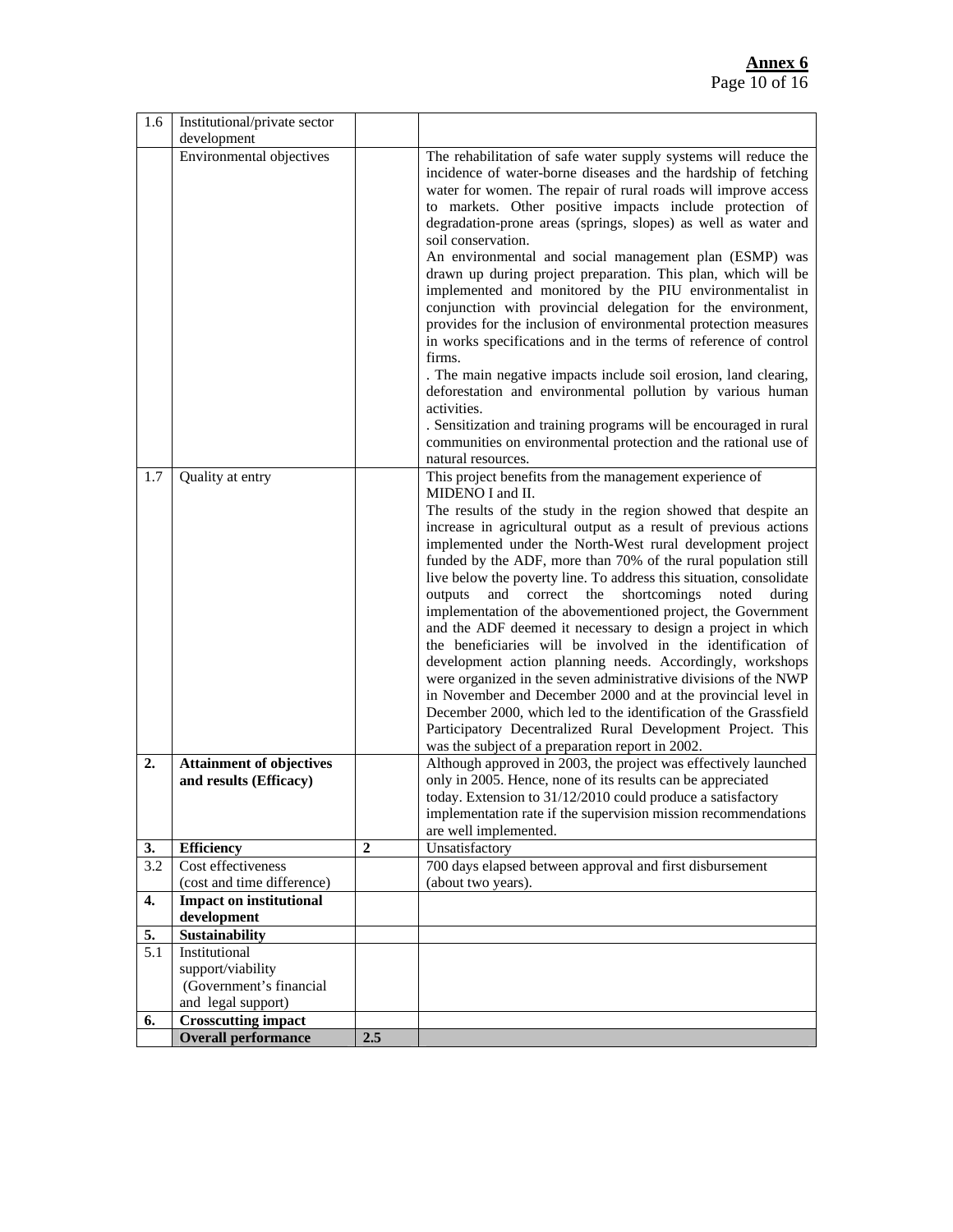### **RUMPI Project**

| $\rm No$ | <b>Indicators</b>               | Rating       | Comments                                                         |
|----------|---------------------------------|--------------|------------------------------------------------------------------|
| 1.       | Relevance and quality at        | 3            |                                                                  |
|          | entry                           |              |                                                                  |
| 1.1      | Coherence with the              |              | The specific objective of the project is to sustainably increase |
|          | country's overall               |              | the incomes of small farmers in the project area.                |
|          | development strategy            |              |                                                                  |
| 1.2      | Coherence with the Bank's       |              | The 2002-2004 CSP was aimed at increasing output in order to     |
|          | Assistance strategy             |              | raise incomes.                                                   |
| 1.3      | Macroeconomic/sectoral          |              |                                                                  |
|          | policy                          |              |                                                                  |
| 1.4      | Reduction of poverty/social     |              | Implementation of the project will have a positive social impact |
|          | equality                        |              | on the men, women and youths of the project area in three areas, |
|          |                                 |              | namely capacity building, improvement of the road network and    |
|          |                                 |              | marketing infrastructure, and increase in agricultural output    |
|          |                                 |              | through improvement of productivity.                             |
|          |                                 |              | Increased production will create more jobs in rural and urban    |
|          |                                 |              | areas, and increase the incomes of small farmers, male and       |
|          |                                 |              | female. All these improvements will contribute to poverty        |
|          |                                 |              | reduction.                                                       |
| 1.5      | Human resource                  |              |                                                                  |
|          | development                     |              | The structures, training and procedures of the project will      |
| 1.6      | Institutional/private sector    |              | encourage beneficiaries to conduct and develop the activities    |
|          | development                     |              | initiated and preserve the infrastructures constructed.          |
| 1.7      | Quality at entry                |              | The project was designed through a participatory approach that   |
|          |                                 |              | led to the identification of relevant activities. However, its   |
|          |                                 |              | implementation was delayed by several shortcomings: (i) the      |
|          |                                 |              | weakness of SOWEDA's accounting and financial management;        |
|          |                                 |              | and (ii) delays in the processing of several files (contracts,   |
|          |                                 |              | implementation of signed agreements, recruitment of members      |
|          |                                 |              | of the PIU, etc).                                                |
|          |                                 |              |                                                                  |
| 2.       | <b>Attainment of objectives</b> |              | Extension to 31/12/2010 could produce a satisfactory             |
|          | and results (Efficacy)          |              | implementation rate if the supervision mission recommendations   |
|          |                                 |              | are well implemented.                                            |
| 3.       | <b>Efficiency</b>               | $\mathbf{2}$ | Unsatisfactory                                                   |
| 3.2      | Cost effectiveness              |              | The many delays could lead to inefficiency in the long-run:      |
|          | (cost and time difference)      |              | weakness of the accounting and financial system and              |
|          |                                 |              | procurement;                                                     |
|          |                                 |              | delay in implementing agreements signed with partners;           |
|          |                                 |              | delay in the recruitment of staff for the                        |
|          |                                 |              | monitoring/evaluation and planning unit of SOWEDA;               |
|          |                                 |              | suspension of disbursement;<br>$\bullet$                         |
|          |                                 |              | Indeed, 730 days elapsed between approval and first              |
|          |                                 |              | disbursement.                                                    |
| 4.       | <b>Impact on institutional</b>  |              |                                                                  |
|          | development                     |              |                                                                  |
| 4.1      | Government's planning and       |              |                                                                  |
|          | management capacity             |              |                                                                  |
| 4.3      | Financial system                |              |                                                                  |
| 5.       | <b>Sustainability</b>           |              |                                                                  |
| 5.1      | Institutional                   |              |                                                                  |
|          | support/viability               |              |                                                                  |
|          | (Government's financial         |              |                                                                  |
|          | and                             |              |                                                                  |
|          | legal support)                  |              |                                                                  |
| 6.       | <b>Crosscutting impact</b>      |              |                                                                  |
|          | <b>Overall performance</b>      | 2.5          |                                                                  |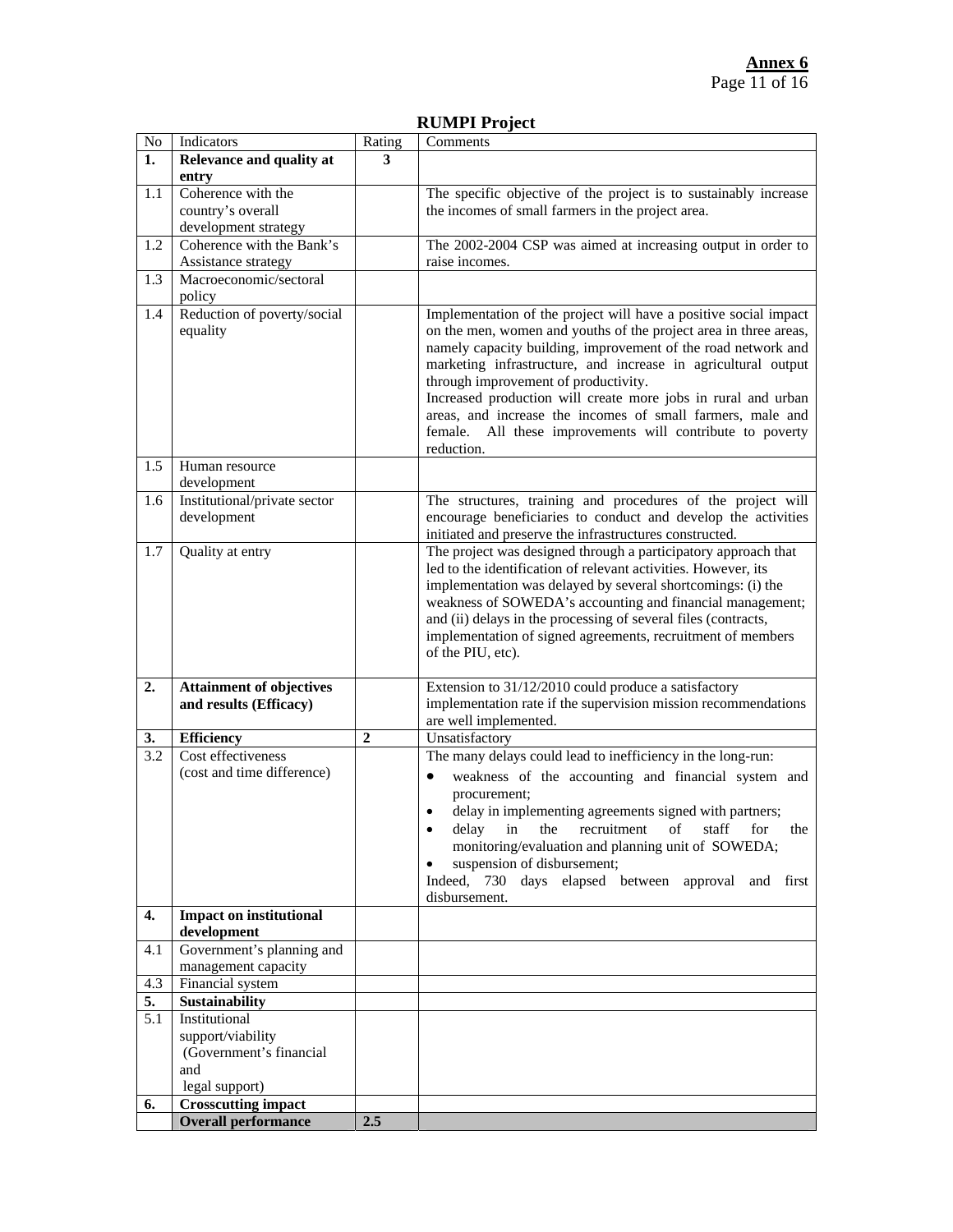### **MIDENO II REFORMULATED PROJECT**

| $\rm No$ | Indicators                                                      | Rating         | Comments                                                                                                                                                                                                                                                                                                                                                                                                                                                                                                                                        |
|----------|-----------------------------------------------------------------|----------------|-------------------------------------------------------------------------------------------------------------------------------------------------------------------------------------------------------------------------------------------------------------------------------------------------------------------------------------------------------------------------------------------------------------------------------------------------------------------------------------------------------------------------------------------------|
| 1.       | Relevance and quality at<br>entry                               | 3              |                                                                                                                                                                                                                                                                                                                                                                                                                                                                                                                                                 |
| 1.1      | Coherence with the<br>country's overall<br>development strategy |                | In accordance with Government priorities, the main objectives<br>were to: (i) increase agricultural output and the agricultural<br>incomes of 33,700 farmers, representing 26% of farming<br>households in the division; (ii) reinforce MIDENO, the<br>executing agency; and (iii) enhance socio-economic conditions<br>by improving rural infrastructure.                                                                                                                                                                                      |
| 1.2      | Coherence with the Bank's<br>assistance strategy                |                | Combating poverty by increasing farmers' incomes is one of the<br>targets in the Bank's strategy for the period. However, the<br>strategy focuses more on the completion of past projects. This<br>project was already 5 years old at the beginning of the 1996-<br>2004 period. The Bank decided to streamline and complete the<br>projects.                                                                                                                                                                                                   |
| 1.3      | Macroeconomic/sectoral<br>policy                                |                |                                                                                                                                                                                                                                                                                                                                                                                                                                                                                                                                                 |
| 1.4      | Reduction of poverty/social<br>equality                         |                | The project was intended to improve production, marketing and<br>the incomes of farmers. The opening of roads was intended to<br>promote this last activity.                                                                                                                                                                                                                                                                                                                                                                                    |
| 1.5      | Human resource<br>development                                   |                |                                                                                                                                                                                                                                                                                                                                                                                                                                                                                                                                                 |
| 1.6      | Institutional/private sector<br>development                     |                |                                                                                                                                                                                                                                                                                                                                                                                                                                                                                                                                                 |
| 1.7      | Quality at entry                                                |                | MIDENO I was implemented in 1982-1989. The lessons learnt<br>were useful for the identification and appraisal of MIDENO II.<br>However, the participatory approach was not followed.<br>The country's political difficulties and unattractive coffee and<br>cocoa prices during the period undermined project<br>implementation.                                                                                                                                                                                                                |
| 2.       | <b>Attainment of objectives</b><br>and results (Efficacy)       | $\overline{2}$ |                                                                                                                                                                                                                                                                                                                                                                                                                                                                                                                                                 |
| 2.1      | Agricultural policy<br>objective                                |                |                                                                                                                                                                                                                                                                                                                                                                                                                                                                                                                                                 |
| 2.2      | Social objectives                                               |                |                                                                                                                                                                                                                                                                                                                                                                                                                                                                                                                                                 |
| 2.3      | <b>Institutional development</b><br>objectives                  |                | The project led to the rehabilitation of 375 km of road (83%) and<br>7 culverts (100%), 7 water supply systems (100%), classrooms,<br>health posts and community halls (100%).                                                                                                                                                                                                                                                                                                                                                                  |
| 2.4      | Private sector<br>development                                   |                |                                                                                                                                                                                                                                                                                                                                                                                                                                                                                                                                                 |
| 2.5      | Financial objectives                                            |                | The micro-credit system did not produce satisfactory results<br>(recovery rate of 31.83%).                                                                                                                                                                                                                                                                                                                                                                                                                                                      |
| 2.6      | Physical objectives                                             |                | The agricultural extension component led to achievement of the<br>27% and 2.17% of seed production targets for maize and rice<br>respectively. These results are rather low, considering the<br>duration of the project. Meanwhile, satisfactory results were<br>obtained for plantain suckers (96.7%), seed yam (79.2), bean<br>seeds (58.3%), potato (58.5), and pawpaw (100%).<br>Animal production results were deemed insufficient: sheep/goats<br>$(0\%)$ , pigs $(20\%)$ , rabbits $(49.6\%)$ , young fish $(0\%)$ , and chicks<br>(45%) |
| $2.7\,$  | Environmental objectives                                        |                |                                                                                                                                                                                                                                                                                                                                                                                                                                                                                                                                                 |
| 3.       | <b>Efficiency</b>                                               | 1              |                                                                                                                                                                                                                                                                                                                                                                                                                                                                                                                                                 |
| 3.2      | Cost effectiveness<br>(cost and time difference)                |                | It took 4,395 days, or 12 years, to complete the project from its<br>initial formulation date.                                                                                                                                                                                                                                                                                                                                                                                                                                                  |
| 4.       | <b>Impact on institutional</b><br>development                   | 3              |                                                                                                                                                                                                                                                                                                                                                                                                                                                                                                                                                 |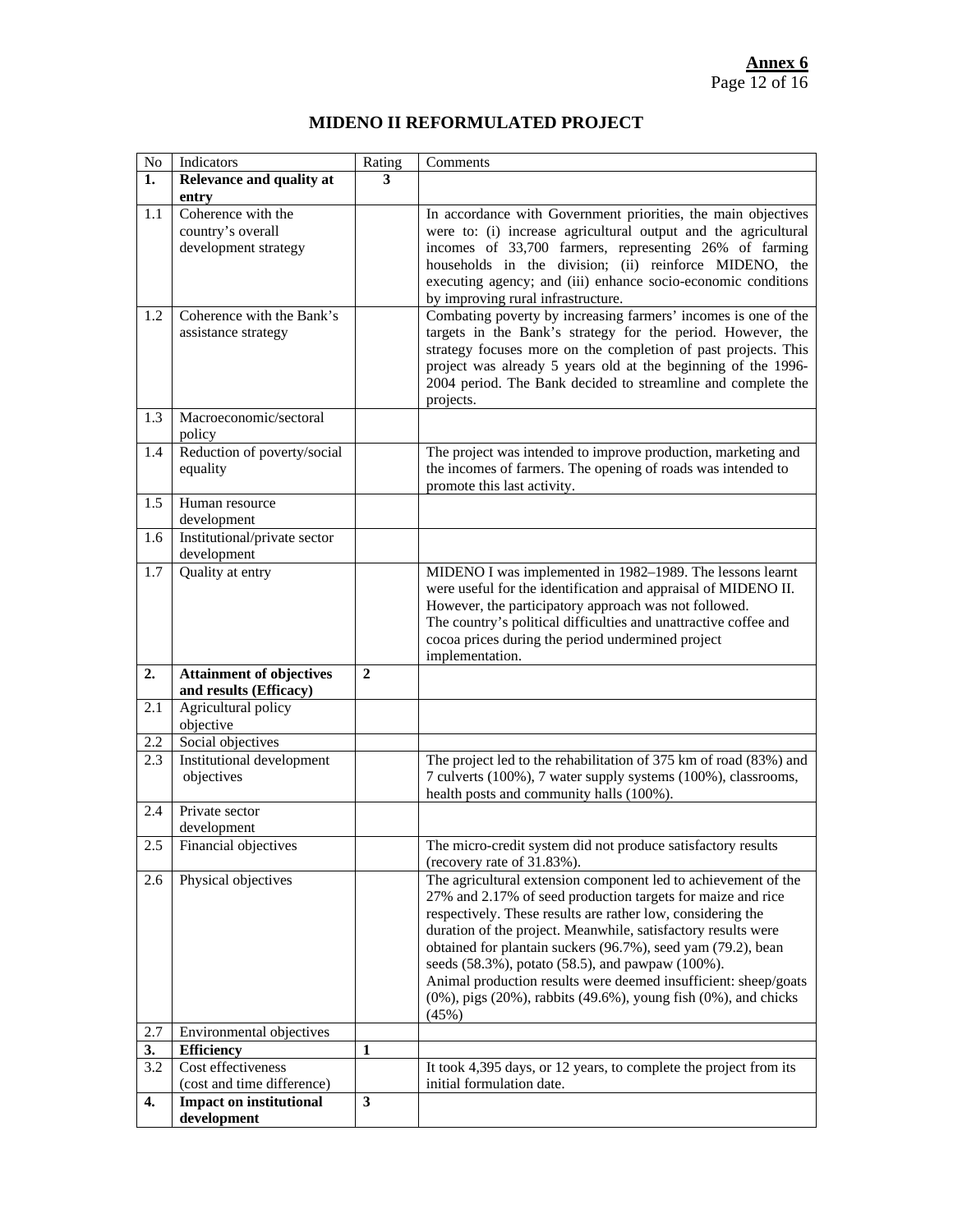| 4.1 | Government's planning and  |              | The project built MIDENO's capacity.                              |
|-----|----------------------------|--------------|-------------------------------------------------------------------|
|     | management capacity        |              |                                                                   |
| 4.3 | Financial system           |              | The project did not significantly improve microfinance activity   |
|     |                            |              | in the region.                                                    |
| 5.  | <b>Sustainability</b>      | $\mathbf{2}$ |                                                                   |
| 5.1 | Institutional              |              | MIDENO's presence in the region will ensure institutional         |
|     | support/viability          |              | viability given its experience in rural development. The          |
|     | (Government's financial    |              | constraint remains the availability of a sizeable budget.         |
|     | and legal support)         |              |                                                                   |
|     |                            |              | There is a system for refinancing MFIs that participated in the   |
|     |                            |              | micro-credit component. The achievements of participants are      |
|     |                            |              | threatened.                                                       |
|     |                            |              |                                                                   |
| 6.  | <b>Crosscutting impact</b> | 3            |                                                                   |
| 7.1 | Poverty                    |              |                                                                   |
| 7.2 | Food security              |              |                                                                   |
| 7.3 | Gender                     |              | High demand led to the training of women at a rate of 107%.       |
|     |                            |              | Women were sensitized on HIV/AIDS, 49% of micro-credit            |
|     |                            |              | beneficiaries were women, who were able to carry out activities   |
|     |                            |              | in food crop production (production, marketing) and animal        |
|     |                            |              | production (poultry farming, pig rearing, sheep raising, etc.)    |
| 7.4 | Environment                |              |                                                                   |
| 7.5 |                            |              |                                                                   |
|     | Regional integration       |              | The surplus production of plantain led to a reversal of the trend |
|     |                            |              | whereby most of the produce was exported to other regions and     |
|     |                            |              | even to neighboring countries.                                    |
|     | <b>Overall performance</b> | 2.3          |                                                                   |

### **PROJET SOWEDA IRDP**

| $\rm No$ | Indicators                            | Rating         | Comments                                                             |
|----------|---------------------------------------|----------------|----------------------------------------------------------------------|
| 1.       | Relevance and quality at              | 3              |                                                                      |
|          | entry                                 |                |                                                                      |
| 1.1      | Coherence with the                    |                | The goal of the project was to increase the incomes of farmers in    |
|          | country's overall                     |                | the South-West Province, curb rural exodus, and increase supply      |
|          | development strategy                  |                | to urban centers (e.g. Douala). This goal is consistent with the     |
|          |                                       |                | sector development strategy defined in the 6 <sup>th</sup> five-year |
|          |                                       |                | development plan and in the new agricultural policy (NAP) of         |
|          |                                       |                | 1990.                                                                |
| 1.2      | Coherence with the Bank's             |                | Combating poverty by increasing farmers' incomes is one of the       |
|          | assistance strategy                   |                | targets in the Bank's strategy for the period. However, the          |
|          |                                       |                | strategy focuses more on the completion of past projects. This       |
|          |                                       |                | project was already 10 years old at the beginning of the 1996-       |
|          |                                       |                | 2004 period. The Bank decided to streamline and complete these       |
|          | Macroeconomic/sectoral                |                | projects.                                                            |
| 1.3      |                                       |                |                                                                      |
| 1.4      | policy<br>Reduction of poverty/social |                | The project was intended to improve production, marketing and        |
|          | equality                              |                | the incomes of farmers. The opening of roads was intended to         |
|          |                                       |                | promote this last activity.                                          |
|          |                                       |                |                                                                      |
|          |                                       |                |                                                                      |
| 1.5      | Human resource                        |                |                                                                      |
|          | development                           |                |                                                                      |
| 1.6      | Institutional/private sector          |                | The project was intended to enhance the productivity and             |
|          | development                           |                | efficiency of all participating institutions.                        |
| 1.7      | Quality at entry                      |                | The Cameroon Government did not disburse its counterpart             |
|          |                                       |                | contributions in 1987. It requested for a re-appraisal of the        |
|          |                                       |                | project with a view to reducing its cost.                            |
| 2.       | <b>Attainment of objectives</b>       | $\overline{2}$ |                                                                      |
|          | and results (Efficacy)                |                |                                                                      |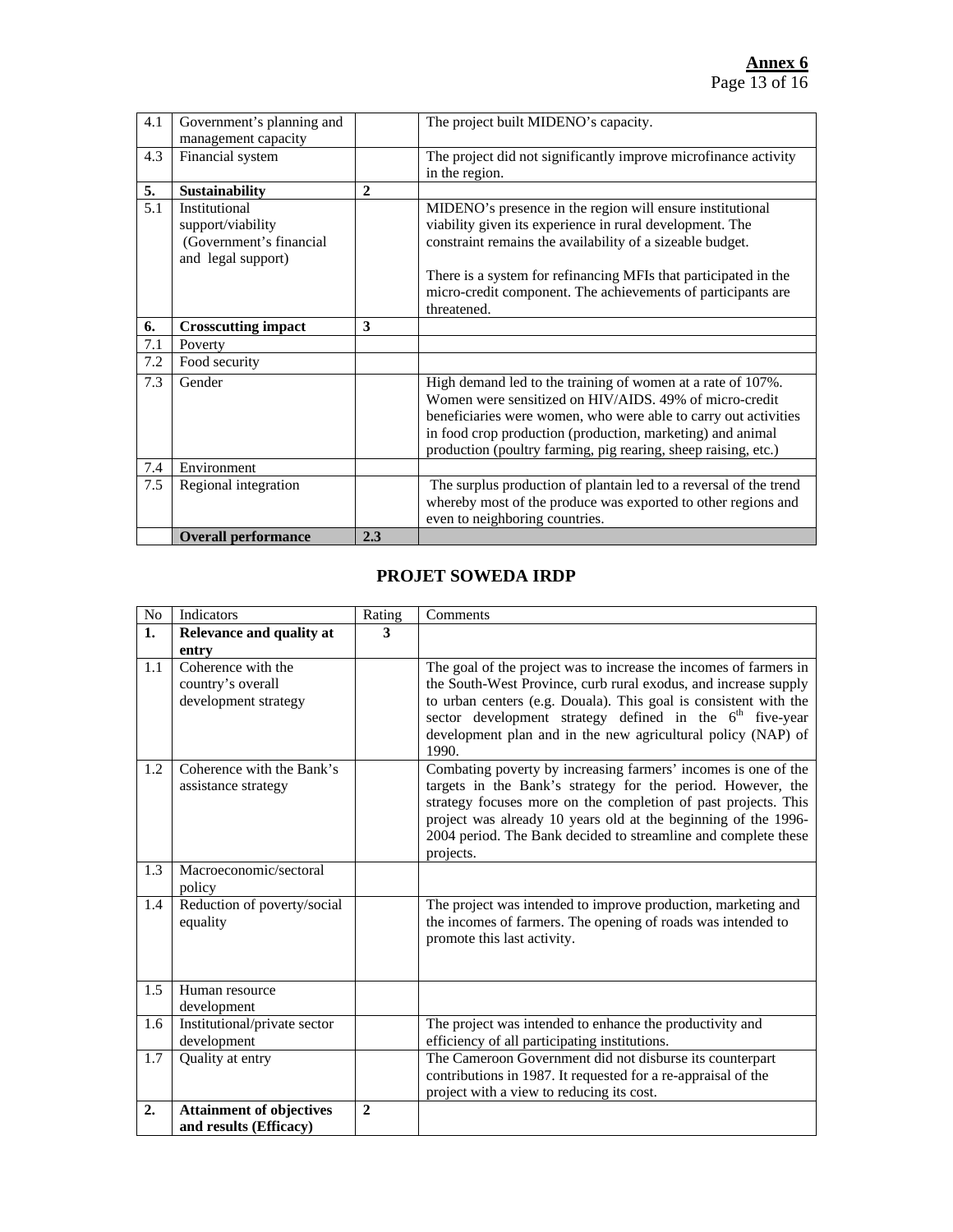| 2.1              | Agricultural policy<br>objective                 |   |                                                                                                                                                                                                                                                                                                                                                                                                                                                                                                                                                                                                                                                                                                              |
|------------------|--------------------------------------------------|---|--------------------------------------------------------------------------------------------------------------------------------------------------------------------------------------------------------------------------------------------------------------------------------------------------------------------------------------------------------------------------------------------------------------------------------------------------------------------------------------------------------------------------------------------------------------------------------------------------------------------------------------------------------------------------------------------------------------|
| 2.2              | Social objectives                                |   | Equipment was provided to health centers (80%), support given<br>to health programs (50%), but very few health centers were<br>rehabilitated (5%).                                                                                                                                                                                                                                                                                                                                                                                                                                                                                                                                                           |
| 2.3              | Institutional development<br>objectives          |   | There was no substantial improvement in marketing due to<br>suspension of data collection on 48 products in 13 markets, 15<br>months after start-up.<br>The introduction of the BENOR method made it possible to<br>reach out to 15000 farmers. The national agricultural extension<br>service assumed ownership of a new rural intervention tool.                                                                                                                                                                                                                                                                                                                                                           |
| 2.4              | Private sector<br>development                    |   |                                                                                                                                                                                                                                                                                                                                                                                                                                                                                                                                                                                                                                                                                                              |
| 2.5              | Financial objectives                             |   | The operation of the credit system was jeopardized by the<br>demise of FONADER and SOWEFCU. The inexperience of<br>NGOs in financial management also affected the performance of<br>the system. The recovery rate is 50% compared to the target of<br>95%.                                                                                                                                                                                                                                                                                                                                                                                                                                                   |
| 2.6              | Physical objectives                              |   | The creation of new plantations made it possible to attain rates<br>of 46% to 100%, depending on the sector. When they started<br>producing, they contributed to increasing incomes when prices<br>were attractive. Unfortunately, coffee and cocoa prices collapsed<br>during this period. Meanwhile, there was more success with the<br>oil palm.<br>Applied research developed only 6 types of equipment,<br>representing 20% of the target for new technologies for cassava,<br>cocoa, cereals and oil palm.<br>The quality of cocoa was improved through the construction of<br>714 kilns (90%).<br>No road was rehabilitated or developed.                                                             |
| 2.7              | Environmental objectives                         |   | The agricultural activities were rural development actions that<br>have no impact on the ecosystem. The pest control products<br>were had to comply with international standards.                                                                                                                                                                                                                                                                                                                                                                                                                                                                                                                            |
| 3.               | <b>Efficiency</b>                                | 1 |                                                                                                                                                                                                                                                                                                                                                                                                                                                                                                                                                                                                                                                                                                              |
| $\overline{3.2}$ | Cost effectiveness<br>(cost and time difference) |   | The loan only became effective in 1992. The first closing date<br>(31/12/99) was extended to 31/12/2000, and then to 31/03/2002.<br>The project was plague by several disbursement sanctions: 3 are<br>attributable to the country for non-payment of arrears and 2 are<br>attributable to the project for poor management. The duration of<br>the sanctions is estimated at 70% of project implementation<br>time.<br>The Government did not regularly disburse the counterpart<br>funds.<br>The SOWEDA General Manager, who died in 1994, was<br>replaced only after a period of more than one year. This slowed<br>down the activities.<br>Technical assistance was interrupted several times for various |
|                  |                                                  |   | reasons.<br>Political upheaval in the early 1990s delayed the start-up of the<br>project.                                                                                                                                                                                                                                                                                                                                                                                                                                                                                                                                                                                                                    |
| 4.               | <b>Impact on institutional</b><br>development    | 3 |                                                                                                                                                                                                                                                                                                                                                                                                                                                                                                                                                                                                                                                                                                              |
| 4.1              | Government's planning and                        |   |                                                                                                                                                                                                                                                                                                                                                                                                                                                                                                                                                                                                                                                                                                              |
|                  | management capacity                              |   |                                                                                                                                                                                                                                                                                                                                                                                                                                                                                                                                                                                                                                                                                                              |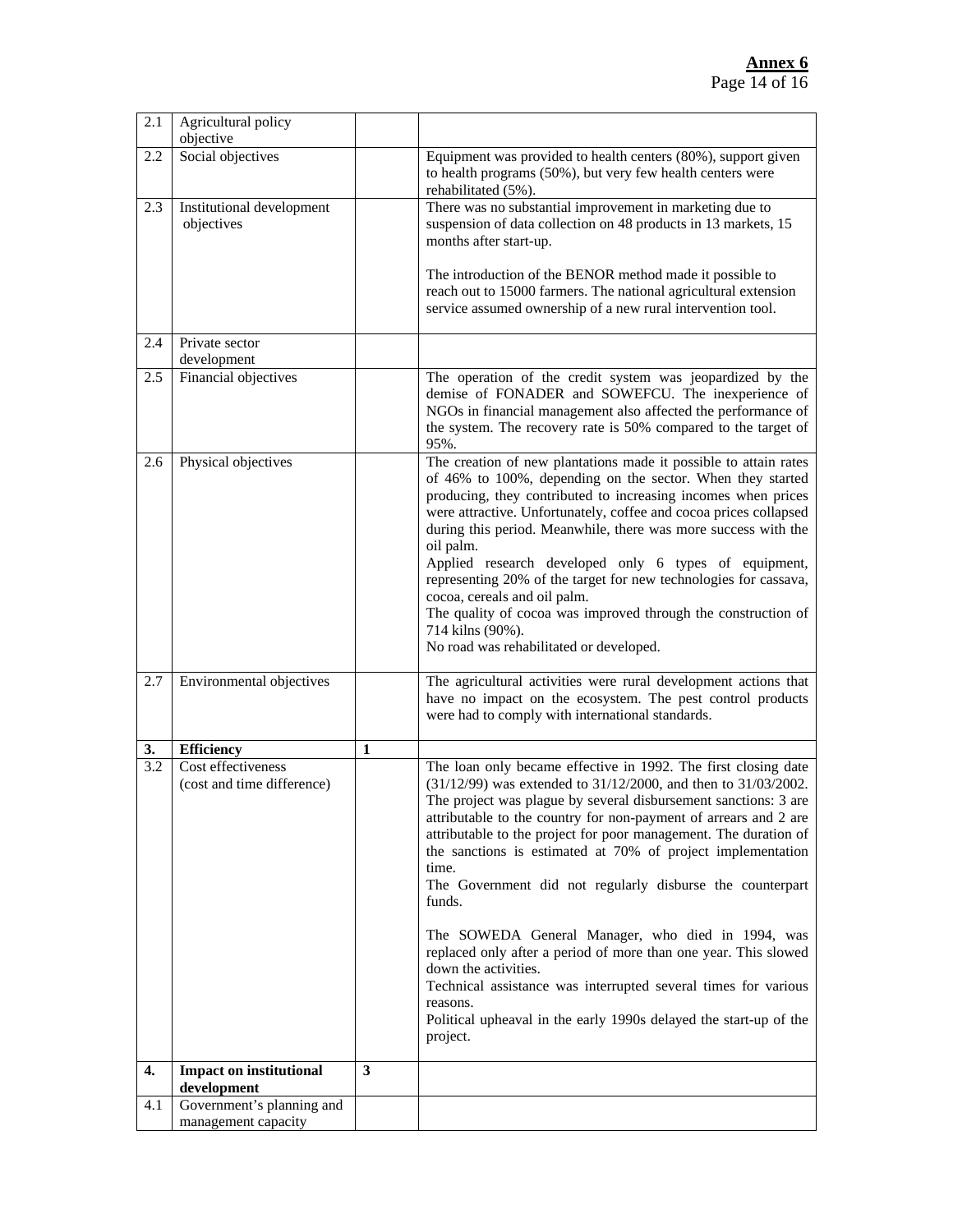| 4.3 | Financial system                                                                    |              |                                                                                                                                                                                                                                                                                                                                                                                                                                               |
|-----|-------------------------------------------------------------------------------------|--------------|-----------------------------------------------------------------------------------------------------------------------------------------------------------------------------------------------------------------------------------------------------------------------------------------------------------------------------------------------------------------------------------------------------------------------------------------------|
| 5.  | <b>Sustainability</b>                                                               | $\mathbf{2}$ |                                                                                                                                                                                                                                                                                                                                                                                                                                               |
| 5.1 | Institutional<br>support/viability<br>(Government's financial<br>and legal support) |              | SOWEDA is a regional authority with technical capacity and<br>experience. The provincial delegations of agriculture and animal<br>production constitute resources that will ensure the sustainability<br>of project outputs. However, Government supervision was very<br>limited during the project because of insufficient means. This<br>raises the issue of a bigger budget for SOWEDA or the<br>provincial delegations.                   |
| 6.  | <b>Crosscutting impact</b>                                                          | 3            |                                                                                                                                                                                                                                                                                                                                                                                                                                               |
| 7.1 | Poverty                                                                             |              |                                                                                                                                                                                                                                                                                                                                                                                                                                               |
| 7.2 | Food security                                                                       |              |                                                                                                                                                                                                                                                                                                                                                                                                                                               |
| 7.3 | Gender                                                                              |              | The participatory methods used to identify women's needs,<br>made it possible to contact 222 groups comprising 5520 women.<br>21 of the 39 training and sensitization sessions (54%) were<br>organized. The various training modules for the women<br>included group dynamics, leadership, project management,<br>health, etc.<br>The credit component was implemented 50%, of which 40% of<br>the loans were awarded for women's activities. |
| 7.4 | Environment                                                                         |              |                                                                                                                                                                                                                                                                                                                                                                                                                                               |
| 7.5 | Regional integration                                                                |              |                                                                                                                                                                                                                                                                                                                                                                                                                                               |
|     | <b>Overall performance</b>                                                          | 2.3          |                                                                                                                                                                                                                                                                                                                                                                                                                                               |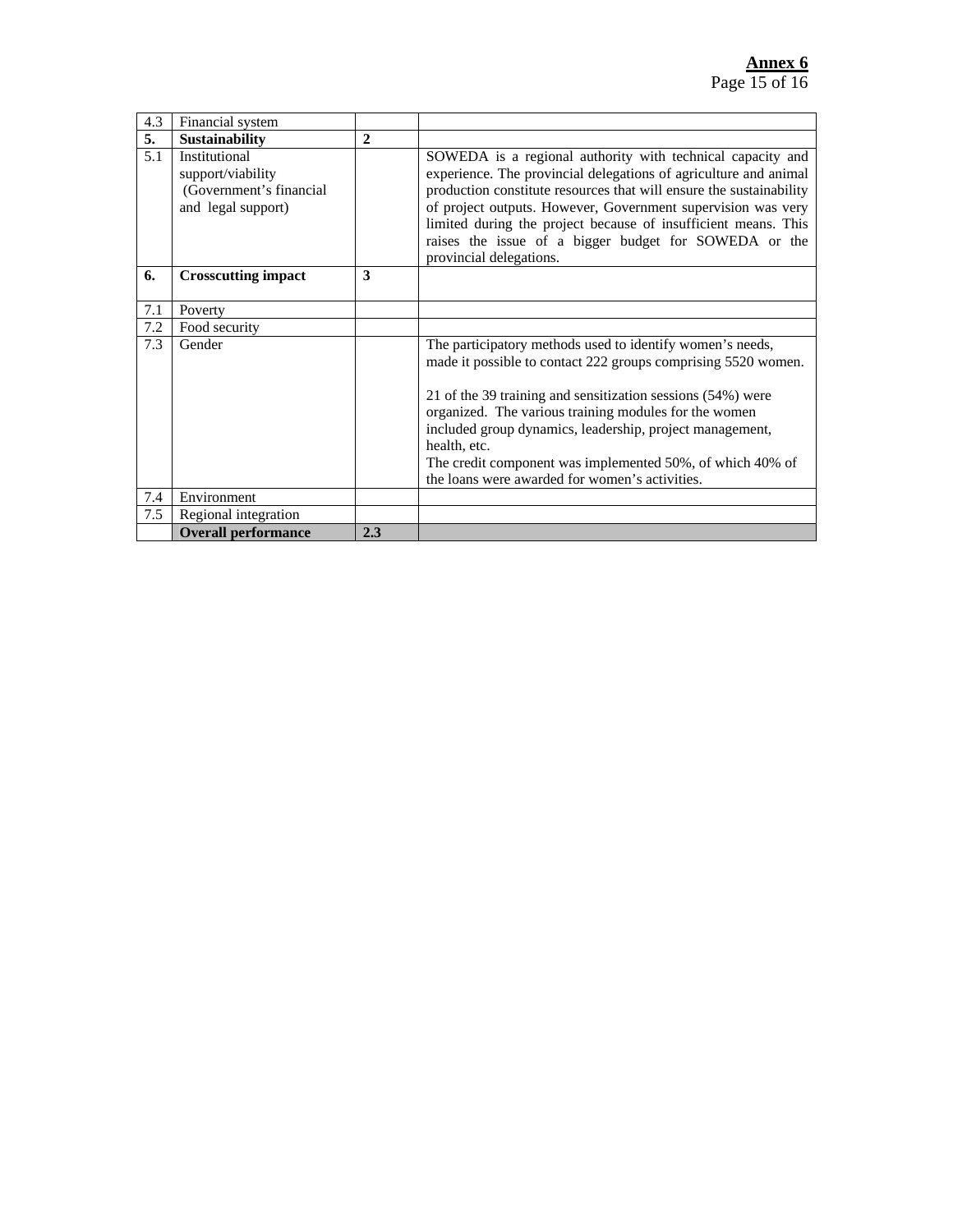#### **GLOBAL PERFORMANCE OF BANK ASSISTANCE 1 – Summary of Rating for lending operations**

| $\mathbf{N}^\circ$ | <b>Projects</b>                         | Relevance<br>and<br>Quality | <b>Efficacy</b> | <b>Efficiency</b> | Impact<br>on inst'l<br>development | Sustain-<br>ability | Crosscutting<br><b>Issues</b> | Average |
|--------------------|-----------------------------------------|-----------------------------|-----------------|-------------------|------------------------------------|---------------------|-------------------------------|---------|
|                    | <b>MIDENO II</b><br><b>REFORMULATED</b> | 3                           | $\overline{c}$  |                   | 3                                  | $\overline{c}$      | 3                             | 2.33    |
| 2                  | <b>SOWEDA IRDP</b>                      | 3                           | $\overline{c}$  |                   | 3                                  | $\overline{c}$      | 3                             | 2.33    |
| 3                  | SP-SFSP                                 | 3                           | 3               | 3                 | 3                                  | 3                   | $\overline{\mathbf{4}}$       | 3.17    |
| 4                  | <b>PNRVA</b>                            | 4                           | 3               | $\overline{c}$    | 4                                  | 3                   | $\overline{\mathbf{4}}$       | 3.33    |
| 5.                 | <b>PAFRA</b>                            | 3                           | $\overline{2}$  | $\overline{2}$    | 3                                  | $\overline{c}$      | 3                             | 2.50    |
| 6                  | <b>PARFAR</b>                           | 3                           | $\overline{c}$  | $\overline{2}$    | 3                                  | 3                   | 3                             | 2.67    |
| $\tau$             | <b>LFDP</b>                             | 3                           | 3               | $\overline{2}$    | $\overline{c}$                     | $\overline{c}$      | 3                             | 2.5     |
| 8                  | <b>GRASSFIELD</b>                       | 3                           | $\overline{c}$  | $\overline{2}$    |                                    |                     |                               | 2.3     |
| 9                  | <b>RUMPI</b>                            | 3                           | $\mathfrak{D}$  | $\overline{c}$    |                                    |                     |                               | 2.3     |
| Average            |                                         | 3.1                         | 2.3             | 1.9               | 3.00                               | 2.4                 | 3.3                           | 2.65    |

Mark: **1** (Very Unsatisfactory); **2** (Unsatisfactory); **3** (Satisfactory); **4** (Very Satisfactory)

#### **2- Relevance of Strategy**

|                                                                                                                                                                                                                                    | Rating        | <b>Remarks</b>                     |
|------------------------------------------------------------------------------------------------------------------------------------------------------------------------------------------------------------------------------------|---------------|------------------------------------|
| (Conformity with country strategy)                                                                                                                                                                                                 | 3             | <b>Satisfactory</b><br>performance |
| <b>3 - Performance of Operations</b>                                                                                                                                                                                               |               |                                    |
|                                                                                                                                                                                                                                    | <b>Rating</b> | <b>Remarks</b>                     |
| <b>Non-lending Operations</b><br>(Preparation; contribution to sectoral policy; CSP<br>priority; Bank's role in dialogue; Identification of<br>projects; Adaptation of instruments; Contribution to<br>institutional reforms; PRR) | 3             | Satisfactory<br>performance        |
| <b>Lending Operations</b><br>(Relevance; Quality at entry; Efficacy; Efficiency;<br>Institutional impact; Sustainability; Crosscutting impact)                                                                                     | 2.7           | Satisfactory<br>performance        |
| <b>AVERAGE</b>                                                                                                                                                                                                                     | 2.8           | Satisfactory<br>performance        |

#### **4 - Borrower Performance**

|                                              | <b>Rating</b> | <b>Remarks</b> |
|----------------------------------------------|---------------|----------------|
| (Implementation; Compliance with procedures) |               | Unsatisfactory |
|                                              |               | performance    |

#### **5 - Bank Performance**

|                                                                                                                                                                                | Rating | <b>Remarks</b>              |
|--------------------------------------------------------------------------------------------------------------------------------------------------------------------------------|--------|-----------------------------|
| (Identification; Studies; Appraisal; Adequacy of<br>instruments; Coordination with donors; Frequency and<br>quality of supervision; Monitoring of files; Completion<br>report) |        | Satisfactory<br>performance |

| <b>OVERALL PERFORMANCE</b>           | 2.6 |                              |
|--------------------------------------|-----|------------------------------|
| (Weighted average of partial rating) |     | <i><b>UNSATISFACTORY</b></i> |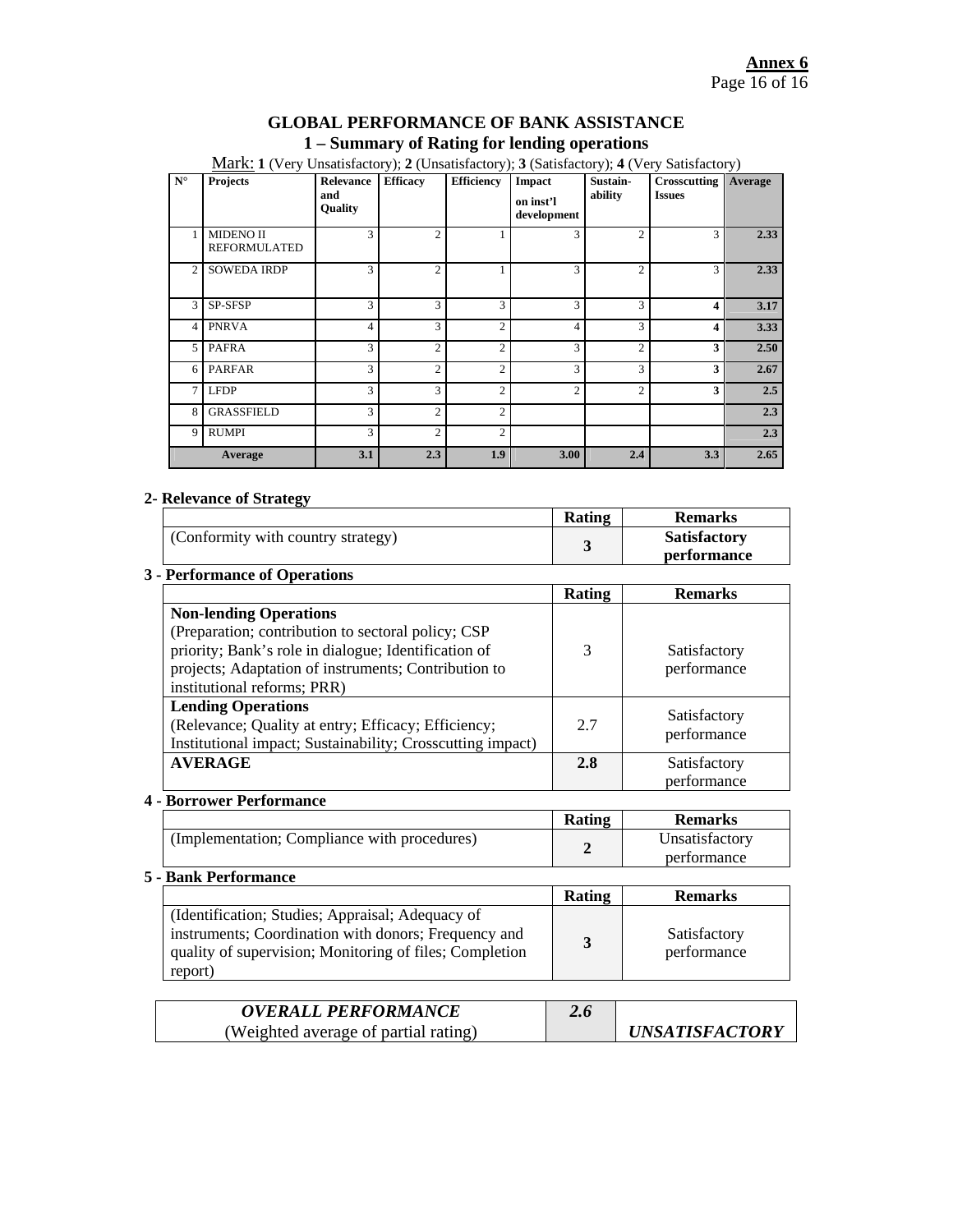#### **MATRIX OF KEY LESSONS, RECOMMENDATIONS AND MONITORING RESPONSIBILITIES**

| <b>Key Lessons</b>         |                                                                                                                                                                                                                                                                                                                                                                                                                                                                                                                                                                                                                                                                                                                                                                                                                                                                                                                    | <b>Key Recommendations</b>          |                                                                                                                                                                                                                                                                                                                                                                                                                                                                                                                                                                                                                                                                                                                                                                                        |
|----------------------------|--------------------------------------------------------------------------------------------------------------------------------------------------------------------------------------------------------------------------------------------------------------------------------------------------------------------------------------------------------------------------------------------------------------------------------------------------------------------------------------------------------------------------------------------------------------------------------------------------------------------------------------------------------------------------------------------------------------------------------------------------------------------------------------------------------------------------------------------------------------------------------------------------------------------|-------------------------------------|----------------------------------------------------------------------------------------------------------------------------------------------------------------------------------------------------------------------------------------------------------------------------------------------------------------------------------------------------------------------------------------------------------------------------------------------------------------------------------------------------------------------------------------------------------------------------------------------------------------------------------------------------------------------------------------------------------------------------------------------------------------------------------------|
|                            | The main lessons drawn from this study are as follows:                                                                                                                                                                                                                                                                                                                                                                                                                                                                                                                                                                                                                                                                                                                                                                                                                                                             | For the Bank:                       |                                                                                                                                                                                                                                                                                                                                                                                                                                                                                                                                                                                                                                                                                                                                                                                        |
|                            | 1. The inconsistency in sector interventions (registration, or<br>otherwise, in successive ADFs) reflects a rather short- and<br>medium-term view of interventions. The issue of the duration<br>of the CSP period is therefore pertinent.                                                                                                                                                                                                                                                                                                                                                                                                                                                                                                                                                                                                                                                                         | 7.<br>8.                            | 6. With regard to the harmonization of assistance, the Bank needs to address the issue of CSP periodicity by<br>adopting a longer term vision.<br>Give priority to projects with a reduced number of components over a smaller geographical area.<br>Give more decision-making powers to task managers in order to improve communication between the Bank<br>and the PIUs.                                                                                                                                                                                                                                                                                                                                                                                                             |
| 2.                         | The recurrent problem of disbursements at the Bank cited by<br>the Borrower as one of the bottlenecks to project<br>implementation reflects the inadequacy of the new measures<br>adopted by the Bank. The extension of deadlines could also be<br>attributed to the technical department responsible for project<br>files. Task managers do not have enough prerogatives in<br>project monitoring.                                                                                                                                                                                                                                                                                                                                                                                                                                                                                                                |                                     | 9. Initiate studies to identify viable sub-sectors of the agricultural private sector or use the existing project<br>databanks (RSDS, NEPAD). The MTEF has identified projects to be financed that could revitalize the sector.<br>Support could be given to programs that promote agricultural competitiveness and the development of<br>professional farmer organizations. Supporting the development of agricultural credit and contributing to the<br>creation of specialized financial establishment are actions that could contribute to the development of<br>economic activities in rural areas. The Bank's strategy of giving priority to infrastructures under the current<br>CSP could promote the development of agricultural markets that generate private sector growth. |
|                            | 3. Large-scale projects (in a wide geographical area) without an<br>adequate management mechanism have little chance of<br>achieving satisfactory results because of implementation and<br>supervision difficulties.                                                                                                                                                                                                                                                                                                                                                                                                                                                                                                                                                                                                                                                                                               |                                     | 10. Prospect for possibilities of co-financing sub-regional projects (agricultural research, food security). The<br>FAO pilots the sub-regional food security program. The Bank needs to participate in the consolidation of the<br>pilot phase (SP-SFSP). The Bank launched an identification study for the Agricultural Research Regional<br>Integration Project (PIRRA). Considering IRAD's achievements, this institution could be retained as the<br>benchmark structure in the implementation of this project.                                                                                                                                                                                                                                                                   |
| 4.<br>5.<br>6.<br>7.<br>9. | The inadequate involvement of Ministerial services in project<br>management could undermine the sustainability of institutional<br>development.<br>Projects with a high number of components have little chance<br>of producing satisfactory results; the same applies to projects<br>with very few components.<br>The search for cofinancing could enhance dialogue between<br>partners, and speed up the harmonization process.<br>The negative impacts of agricultural sector liberalization<br>(export crops) have led farmers to revert to food crop<br>cultivation, which has enormous processing potential.<br>However, the weak link in the system remains the lack of<br>storage and marketing infrastructure.<br>8. IRAD is an institution that enjoys sub-regional renown.<br>Supporting its activities could reinforce sub-regional<br>integration.<br>The SP-SFSP could promote regional integration. | For the Borrower:<br>7.<br>8.<br>9. | Establish a resource mobilization strategy that will lead to timely availability of counterpart funds;<br>Give priority to the sector during implementation of the donor-supported "Governance" program.<br>Create the conditions for sustained dialogue with the agricultural private sector in order to develop the<br>existing potential.<br>10. Promote the development of the seed producer profession in rural areas.<br>11. Encourage sub-regional project development initiatives in the areas of research and food security.<br>12. Encourage the development of microfinance in Cameroon's rural areas for the agriculture and rural<br>development sector.                                                                                                                  |
|                            | 10. The inadequate formal dialogue between the Government and<br>the private sector does not facilitate access to agricultural<br>financing, and consequently does not promote sector<br>development.<br>11. Limited access to local financing is a constraint on the<br>sustainability of project outputs.                                                                                                                                                                                                                                                                                                                                                                                                                                                                                                                                                                                                        |                                     |                                                                                                                                                                                                                                                                                                                                                                                                                                                                                                                                                                                                                                                                                                                                                                                        |

**Annex 7**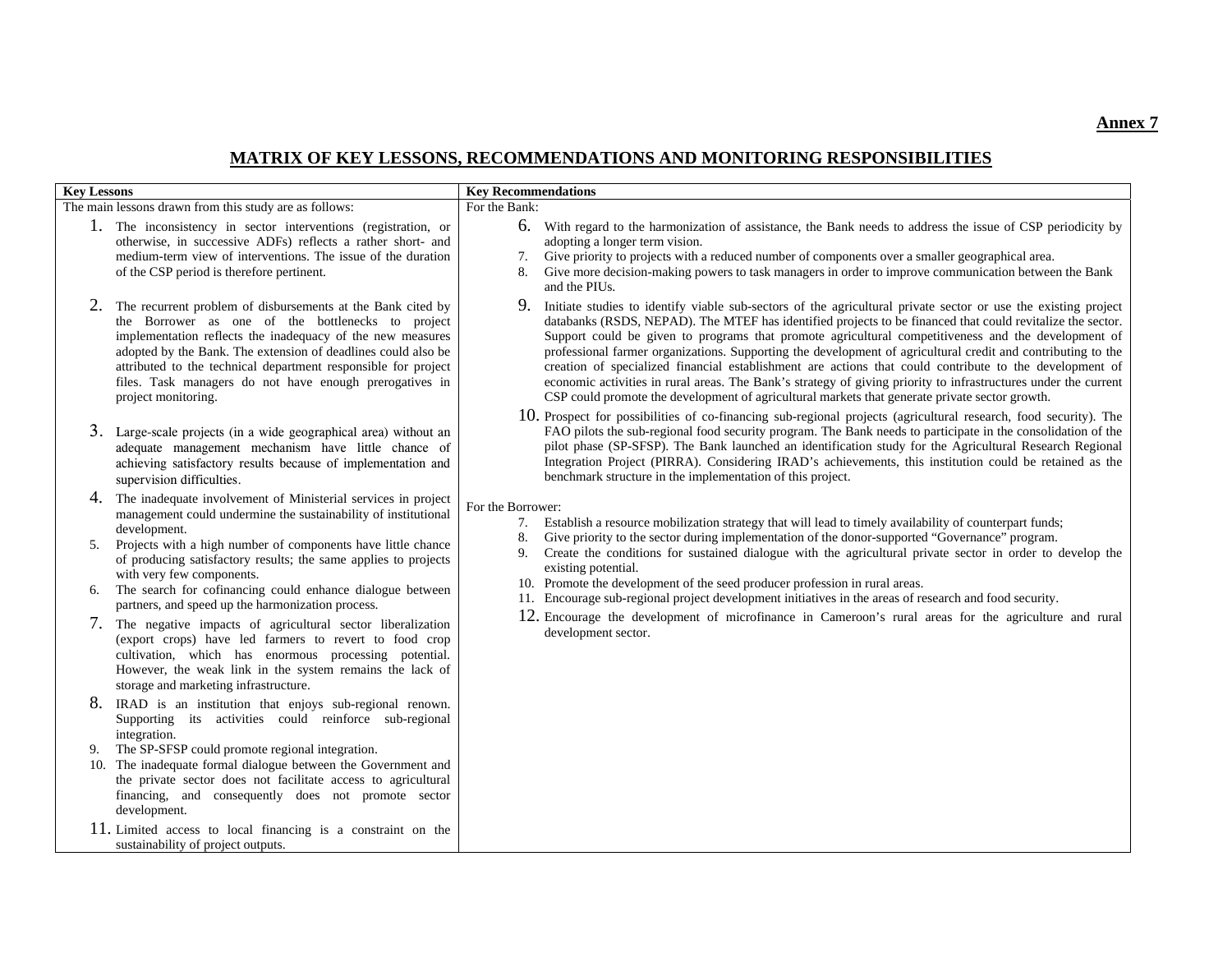#### **LIST OF MAIN DOCUMENTS CONSULTED**

#### **Bank Group documents**

- 1. Cameroon Country Strategy Paper 1996 1998
- 2. Cameroon Country Strategy Paper 1999 2001
- 3. Cameroon Country Strategy Paper 2002 2004
- 4. Cameroon Country Strategy Paper 2005 2009
- 5. Cameroon Portfolio Review Report, March 2004
- 6. Cameroon Portfolio Review Report, February 2007
- 7. Cameroon Portfolio Review Report, October 2000
- 8. Support to the National Agricultural Research and Extension Program, Appraisal Report, June 1998.
- 9. Forestry and Agro-forestry Support Project, July 1998
- 10. Program to Improve Rural Household Incomes in the Northern Provinces, Appraisal Report, April 2001.
- 11. Special Food Security Program Support Project, Appraisal Report, March 2000
- 12. Livestock and Fisheries Development Project for the South West Province, Appraisal Report, 1999.
- 13. Rumpi Participatory Development Project, Appraisal Report, October 2002
- 14. Grassfield Participatory and Decentralized Rural Development Project, April 2003.
- 15. South West province Integrated Rural Development Project, Appraisal report, 1985
- 16. Second North West rural development project, Appraisal Report, November 1989
- 17. Cameroon Supervision Summary, Rural Forestry and Agro-Forestry Support Project
- 18. Cameroon Supervision Summary, Project for Improvement of Rural Household Incomes in the Northern Provinces (PARFAR)
- 19. Cameroon Project data, South West Livestock and Fisheries Development Project.
- 20. ADB/ERWP N°86. A Review of Ex-ante Poverty Impact Assessments of Macroeconomic Policies in Cameroon and Ghana, July 2006.
- 21. CD: Selected statistics on African countries. ADB/Development Research Department, 2004.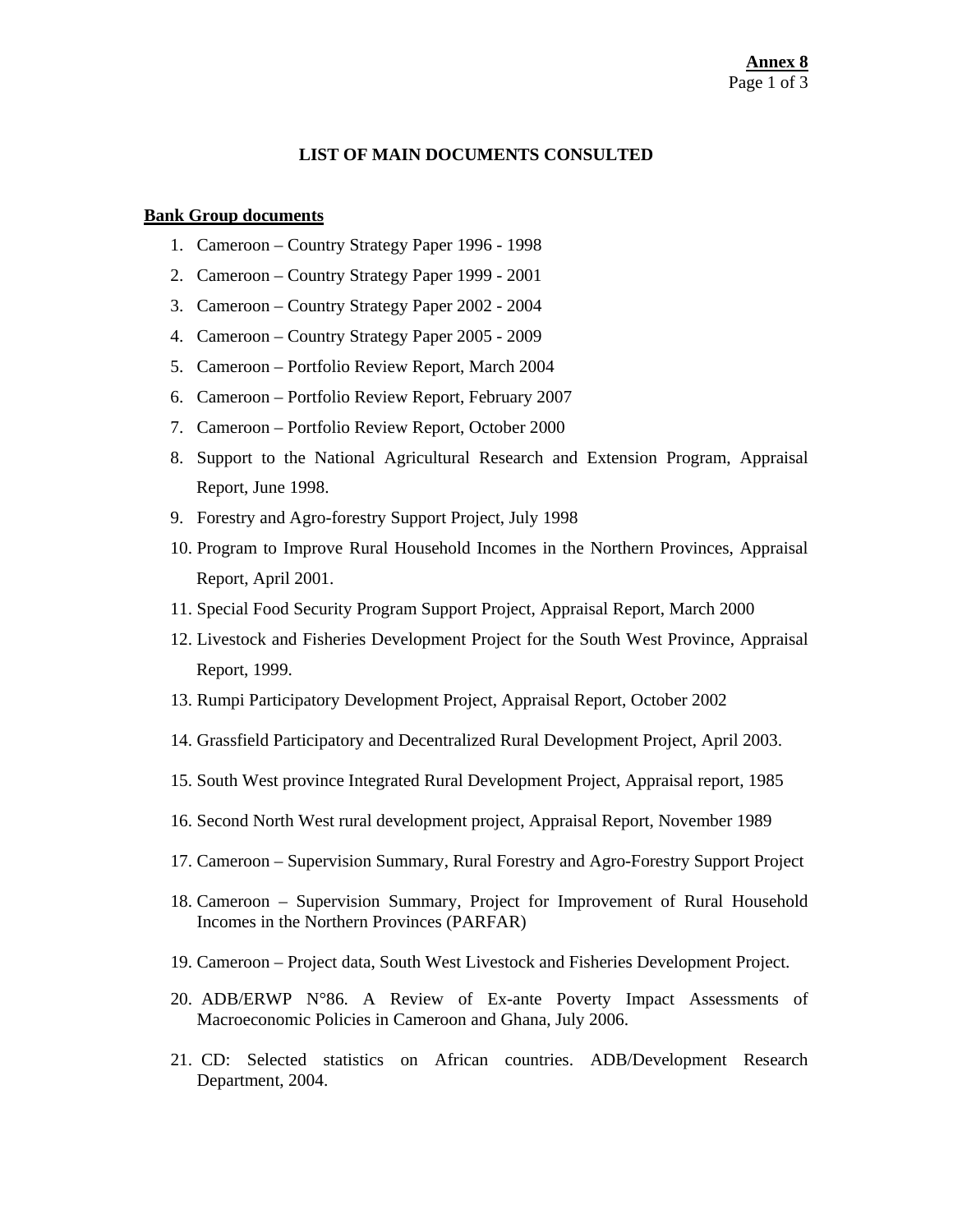- 22. CD: Gender, Poverty and Environment Indicators on African Countries
- 23. Compendium of statistics on Bank Group operations. ADB/Statistics Division/Development Research Department
- 24. ADB/ADF. Bank Group Policy on Agricultural and Rural Development, OCOD January 2002.

#### **Documents of the Government of Cameroon**

- 25. Ministry of Agriculture and Rural Development, Rural Sector Development Strategy (RSDS): Summary of the Agriculture and Rural Development Component), January 2006
- 26. Republic of Cameroon, Ministry of Agriculture, South West Province Integrated rural Development Project, Project Completion Report, August 2001
- 27. Ministry of Forestry and Wildlife, National Reforestation Program, June 2006
- 28. Ministry of Agriculture, Second North West Rural Development Project, Project Completion Report, 2002
- 29. Ministry of Agriculture and rural development, Grassfield Participatory and decentralized Rural development project, Progress Report, December 2006
- 30. Ministry of Research and Innovation, Institute of Agricultural Research for Development, PNRVA Completion Report, July 2006
- 31. Ministry of Research and Innovation, Institute of Agricultural Research for Development, Report of Scientific, Development and Innovation Activities, 2006
- 32. Ministry of Research and Innovation, Institute of Agricultural Research for Development, Monitoring data, as of 22 February 2007
- 33. Ministry of Agriculture and Rural Development, Progress Report of the Rural Household Income Improvement Program (PARFAR), March 2007
- 34. Ministry of Forestry and Wildlife, Rural Forestry and Agro-forestry Support Project, Implementation Status of Supervision Mission Recommendations, 6 to 21 November 2006, February 2007
- 35. Ministry of Forestry and Wildlife, Rural Forestry and Agro-forestry Support Project, Annual work report  $(1<sup>st</sup> January to 31<sup>st</sup> December 2005)$ , February 2006
- 36. Ministry of Forestry and Wildlife, Rural Forestry and Agro-forestry Support Project, Project progress report – technical implementation status (January 2000 – December 2006)
- 37. Ministry of Forestry and Wildlife, Rural Forestry and Agro-forestry Support Project, Report of the 11<sup>th</sup> session of the PAFRA Steering Committee held on 16 December 2006.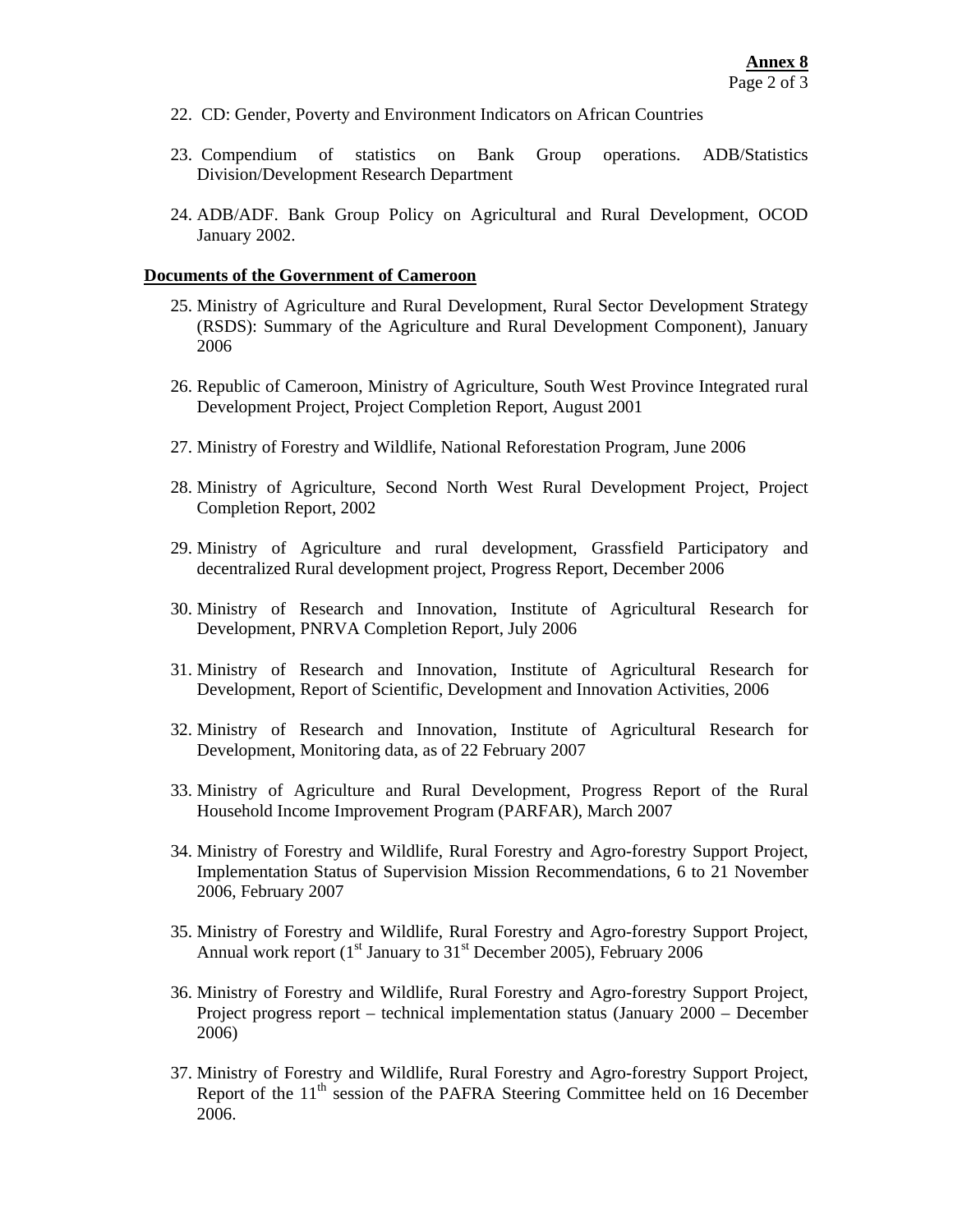- 38. Ministry of Forestry and Wildlife, Rural Forestry and Agro-forestry Support Project, Quarterly progress report  $(1<sup>st</sup> April - 30 June 2006)$ , July 2006
- 39. INS; Rural poverty profile  $2<sup>nd</sup>$  Cameroon Household Survey, December 2002
- 40. Republic of Cameroon Millennium Development Goals  $2<sup>nd</sup>$  Progress Report December 2002
- 41. INS. Statistical Yearbook 2006.

#### **Other documents**

- 42. Presse de l'UCAC, *Le retournement de l'Etat Forestier : l'Endroit et l'Envers des processus de gestion forestière au Cameroun*, 2004
- 43. Press de l'UCAC, Understanding Poverty in Cameroon, 2004
- 44. World Commissions on Forests and sustainable development, EU/AfDB, forest conservation and development policy dialogue in African region,: A regional hearing, Yaoundé 5-6 may 1997
- 45. CERI/CIRAD, International Agricultural Product Price Dynamics: Summary of presentations and discussions of the seminar of 7 June 2005, Document prepared by the steering group of the project on the regulation of international agricultural markets.
- 46. France. Framework Document on Partnership between the Republic of Cameroon and the French Republic 2006 - 2010.
- 47. Interactive Atlas of Cameroon version 1.0 : Summary document, a report by Global Forest Watch, 2005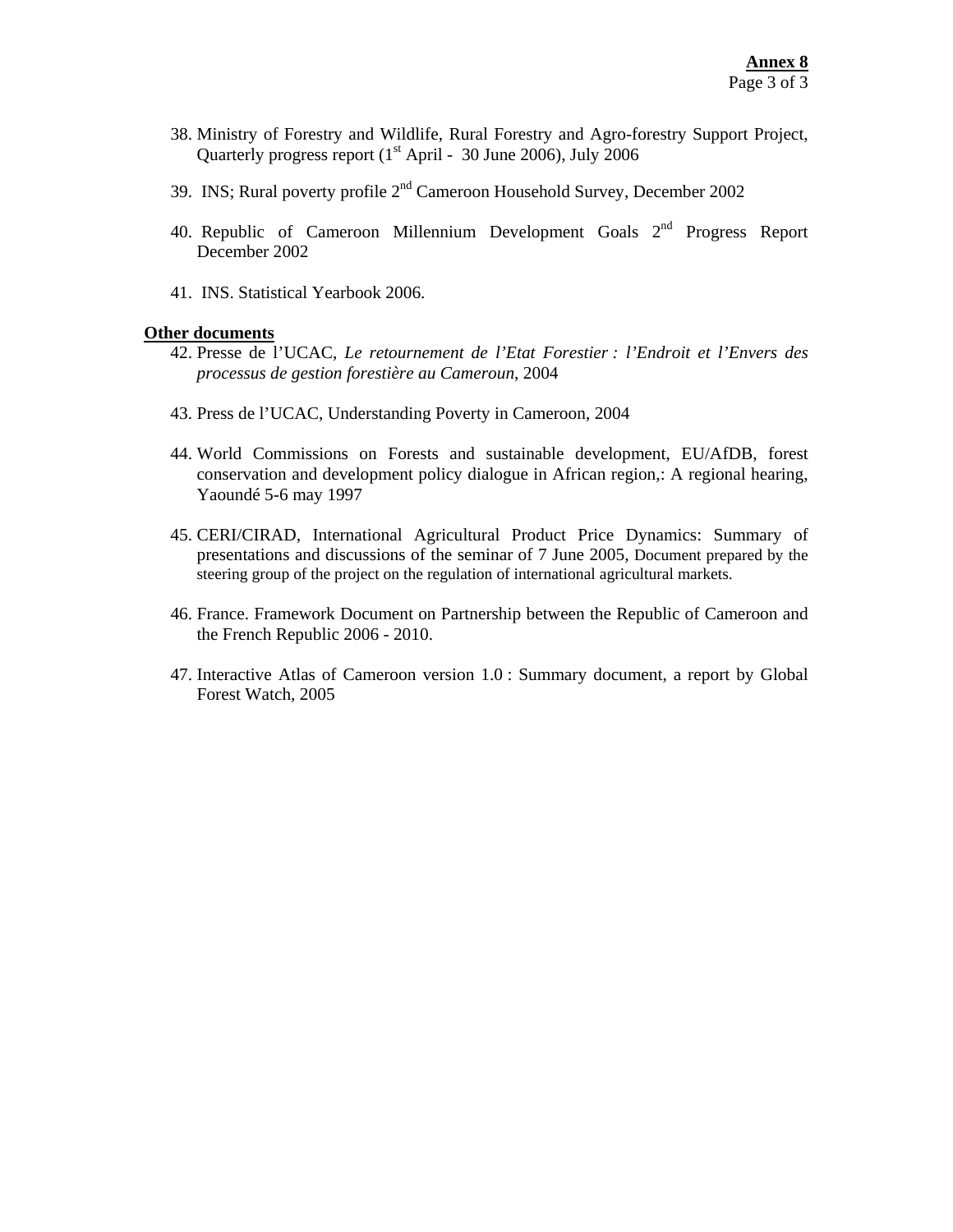# **SCHEDULE OF VISITS, 5 – 24 MARCH 2007**

| <b>DATE</b>                           | <b>TIME</b>     | <b>INSTITUTION/PROJET</b>                                           |
|---------------------------------------|-----------------|---------------------------------------------------------------------|
| Monday, 5 March                       | $8:30 - 12:00$  | <b>DCET/MINEFI</b>                                                  |
| Tuesday, 6 March                      | 9:00            | <b>DCET/MINEFI</b>                                                  |
|                                       | 14:30           | PARFAR/Coordinator                                                  |
| Wednesday, 7                          | 9:00            | MINADER/DEPC                                                        |
| March                                 |                 |                                                                     |
|                                       | 15:00           | PNRVA: Coordinator and PIU                                          |
| Thursday, 8                           |                 |                                                                     |
| March                                 |                 |                                                                     |
|                                       | 21:00           | Microfinance network Sub-Department of Microfinance/MINEFI          |
| Friday, 9 March                       | 8:00            | Departure to Bafoussam: PAFRA                                       |
|                                       | 15:00           | PAFRA: Visit of developed land (Eucalyptus) nurseries               |
|                                       |                 | Meet with PIU, partners                                             |
| Saturday, 10                          | 8:00            | PAFRA: Visit of farms, nurseries                                    |
| March                                 |                 |                                                                     |
|                                       | 16:00           | Departure to Bamenda                                                |
|                                       |                 |                                                                     |
|                                       | 20:00           | Manager of Grassfield Project                                       |
| Sunday, 11 March                      | 9:00            | Bamenda: GM-MIDENO- North West Rural Development Project            |
|                                       | 15:00           | Bamenda: MIDENO- North West Rural Development Project               |
| Monday, 12                            | 8:00-14:00      | Visit to women beneficiaries / uncompleted project site             |
| March                                 |                 | Departure to BUEA                                                   |
|                                       | 19:00           | Meeting with Rumpi Coordinator                                      |
| Tuesday, 13                           | 8:00-10:00      | Meeting with GM-SOWEDA                                              |
| March                                 |                 | Ekona: PNRVA                                                        |
|                                       | 14:00           | Kumba: Fishponds                                                    |
| Wednesday, 14                         | $9:00-11:00$    | Meeting with PIU of Livestock and Fisheries Project                 |
| March                                 |                 | Limbe: SOWEDA Livestock and Fisheries Development Project. Visit to |
|                                       |                 | project sites                                                       |
| Thursday, 15                          | $9:00 - 14:00$  | PRO-PME                                                             |
| March                                 |                 | Return to Yaounde                                                   |
| Friday, 16 March                      | 10:00           | GTZ                                                                 |
|                                       |                 |                                                                     |
| Saturday, 17 March – Sunday, 18 March |                 |                                                                     |
|                                       |                 |                                                                     |
| Monday, 19                            | 13:00           | <b>FAO</b>                                                          |
| March                                 |                 |                                                                     |
| Tuesday, 20                           | 10:00-12:00     | <b>MINEP</b>                                                        |
| March                                 |                 | <b>MINEPROFF</b>                                                    |
|                                       | 15:30           | <b>MINRESI</b>                                                      |
| Wednesday, 21                         | 14:30           | <b>MINEFOF</b>                                                      |
| March                                 |                 |                                                                     |
| Thursday, 22                          | 9:00            | DCET: Presentation of mission report                                |
| March                                 |                 |                                                                     |
| Friday, 23 March                      |                 |                                                                     |
| Saturday, 24                          | RETURN TO TUNIS |                                                                     |
| March                                 |                 |                                                                     |

### **Annex 9**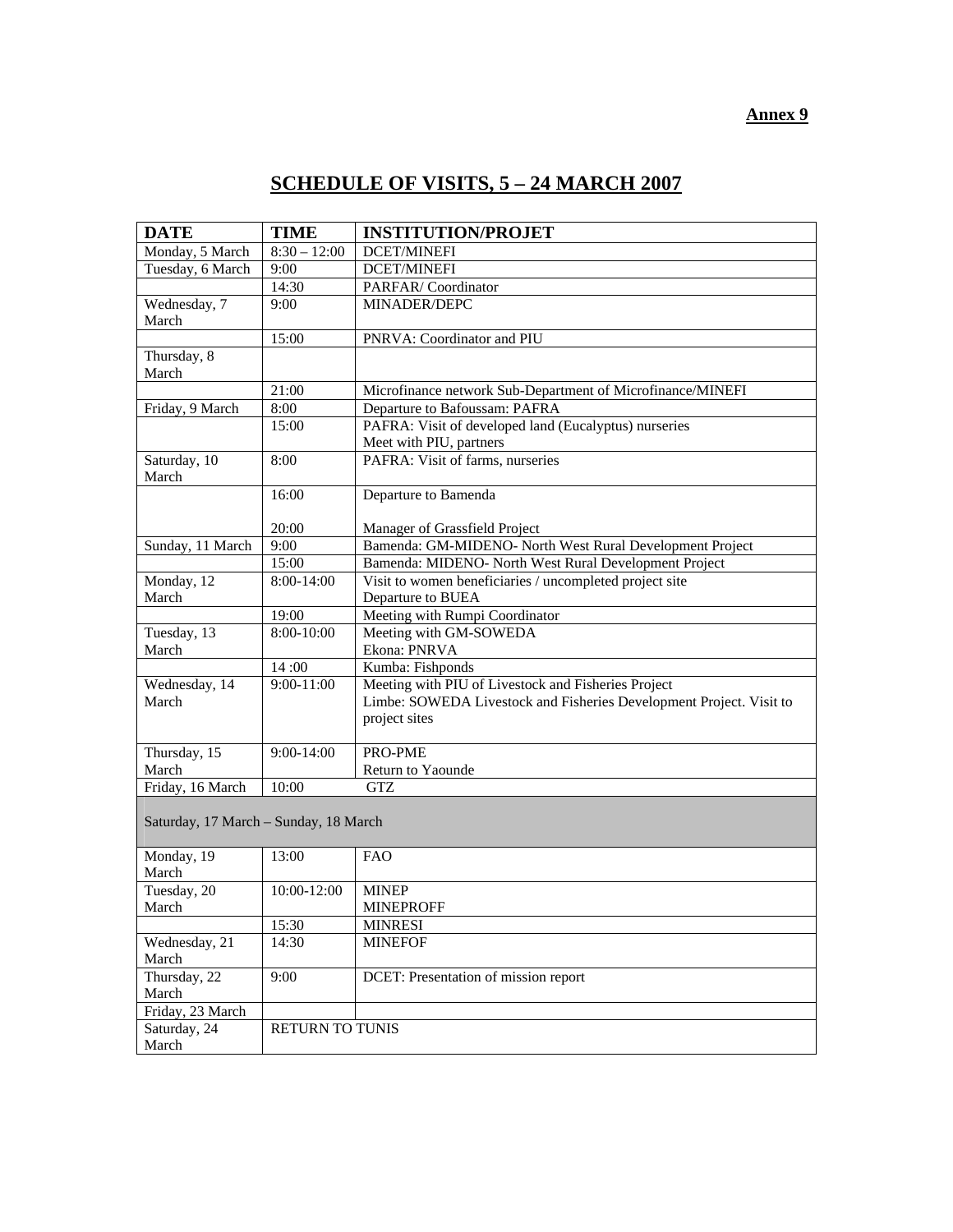## **INSTITUTIONS AND PERSONS MET**

## **I –AT THE BANK**

| $N^{\circ}$ | <b>FULL NAME</b>             | <b>DEPARTMENT</b> | <b>FUNCTION</b>      | <b>CONTACT</b> |
|-------------|------------------------------|-------------------|----------------------|----------------|
|             | <b>KEITA DOUGOU</b>          | OSAN <sub>3</sub> | Chief Agronomist     | Ext. 2086      |
|             | <b>AYACHI MOULDI</b>         | OSAN <sub>3</sub> | <b>Task Manager</b>  |                |
| 3           | DAGAIMASSA Abdoulaye         | OSAN <sub>3</sub> | Forestry expert      | Ext. 2495      |
| 4           | <b>TOUNKARA SAMBA Bocary</b> | OSAN <sub>3</sub> | Principal expert     | Ext. 2330      |
|             | <b>DIGUIMBAYE CHRISTIAN</b>  |                   | <b>Disbursements</b> |                |
|             |                              |                   | Officer              |                |
| 6           | <b>DIAW</b>                  | OSAN <sub>3</sub> | Expert               |                |
| 7           | NZEYIMANA JEANNE             |                   | Microfinance         |                |
|             |                              |                   | expert               |                |

## **II - IN CAMEROUN**

| $\overline{\mathbf{N}^{\circ}}$                                        | <b>FULL NAME</b>                                                                                     | <b>INSTITUTION</b>                                                   | <b>FUNCTION</b>                      | <b>CONTACT</b> |  |  |
|------------------------------------------------------------------------|------------------------------------------------------------------------------------------------------|----------------------------------------------------------------------|--------------------------------------|----------------|--|--|
| Introduction to the ADB Country Office in Cameroon, 5 March, 8:30 a.m. |                                                                                                      |                                                                      |                                      |                |  |  |
|                                                                        |                                                                                                      |                                                                      |                                      |                |  |  |
| $\mathbf{1}$                                                           | <b>GALIBAKA</b> Gilbert                                                                              | <b>ADB</b> Country Office                                            | Resident<br>Acting                   | 220 27 61/65   |  |  |
|                                                                        |                                                                                                      |                                                                      | Representative                       |                |  |  |
|                                                                        | Contact meeting with Cameroonian authorities in MINEFI, $5 \overline{\text{March}}$ , $9:30 - 11:00$ |                                                                      |                                      |                |  |  |
| $\mathbf{1}$                                                           | <b>BOULLEYS Robert</b>                                                                               | <b>DCET/MINEFI</b>                                                   | Director of Cooperation              | 982 89 00      |  |  |
| $\overline{2}$                                                         | <b>GALIBAKA</b> Gilbert                                                                              | <b>ADB</b> Country Office                                            | Resident<br>Acting<br>Representative | 220 27 61/65   |  |  |
|                                                                        |                                                                                                      |                                                                      |                                      |                |  |  |
|                                                                        |                                                                                                      | Meeting to validate schedule of visits, MINEFI, 6 March 9:00 - 12:00 |                                      |                |  |  |
|                                                                        |                                                                                                      |                                                                      |                                      |                |  |  |
| 1                                                                      | <b>BOULLEYS Robert</b>                                                                               | <b>DCET/MINEFI</b>                                                   | Director of Cooperation              | 982 89 00      |  |  |
| $\overline{2}$                                                         | Project representatives                                                                              |                                                                      |                                      |                |  |  |
|                                                                        |                                                                                                      |                                                                      |                                      |                |  |  |
|                                                                        |                                                                                                      | <b>PARFAR PROJECT, 6 March</b>                                       |                                      |                |  |  |
|                                                                        |                                                                                                      |                                                                      |                                      |                |  |  |
| 1                                                                      | <b>LOU ISSA JOSEPH</b>                                                                               | <b>PARFAR</b>                                                        | Coordinator                          |                |  |  |
|                                                                        |                                                                                                      |                                                                      |                                      |                |  |  |
|                                                                        |                                                                                                      | PIU of PNRVA PROJECT, 07/03/07                                       |                                      |                |  |  |
|                                                                        |                                                                                                      |                                                                      |                                      |                |  |  |
| $\mathbf{1}$                                                           | NJOJAH Aboubakar                                                                                     | <b>IRAD</b>                                                          | AGM/Coordinator                      | 970 52 91      |  |  |
|                                                                        |                                                                                                      |                                                                      | <b>PNRVA</b>                         |                |  |  |
|                                                                        | PIU PNRVA                                                                                            |                                                                      |                                      |                |  |  |
|                                                                        |                                                                                                      |                                                                      |                                      |                |  |  |
|                                                                        |                                                                                                      | PAFRA PROJECT, 08 - 09 March                                         |                                      |                |  |  |
|                                                                        |                                                                                                      |                                                                      |                                      |                |  |  |
| 1                                                                      | <b>BOULLEYS B. Robert</b>                                                                            |                                                                      |                                      |                |  |  |
| $\overline{2}$                                                         | <b>TANYI TIKU Barua</b>                                                                              | <b>PAFRA</b>                                                         | Coordinator                          |                |  |  |
|                                                                        | Project partners (microfinance, wood industries)                                                     |                                                                      |                                      |                |  |  |
| 15                                                                     | Visit of nursery farms, eucalyptus plantations                                                       |                                                                      |                                      |                |  |  |
| 16                                                                     | Meeting with a beneficiary, a nursery farmer                                                         |                                                                      |                                      |                |  |  |
| $\overline{17}$                                                        | Visit of a beneficiary owner of a eucalyptus plantation                                              |                                                                      |                                      |                |  |  |
|                                                                        |                                                                                                      |                                                                      |                                      |                |  |  |
|                                                                        | REFORMULATED MIDENO PROJECT II (North-West Province Rural Development Project) 11                    |                                                                      |                                      |                |  |  |
|                                                                        | <b>March</b>                                                                                         |                                                                      |                                      |                |  |  |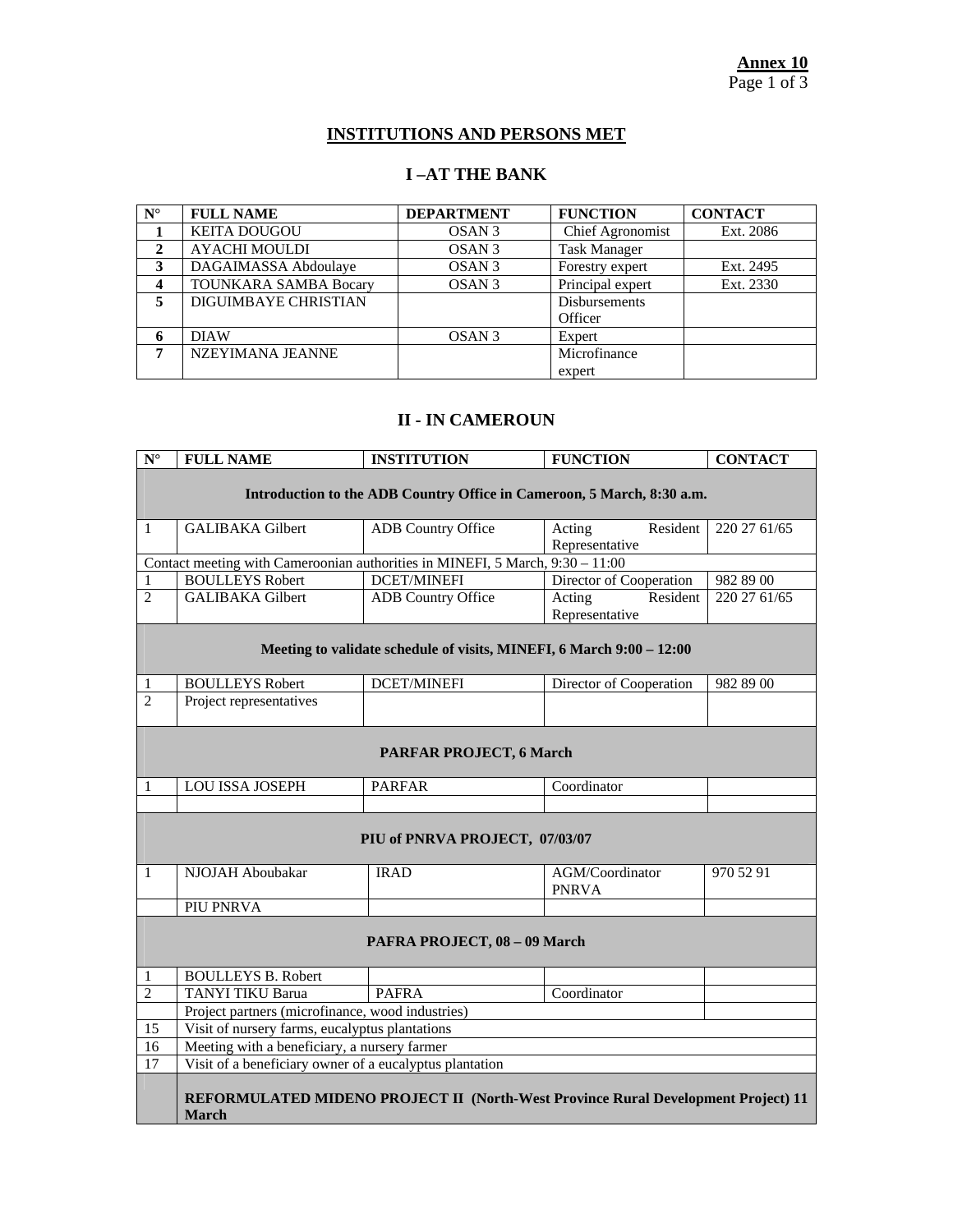| 1                                   | NDEH B. John                                                                                                                                    | <b>MIDENO</b>                        | GМ                              |           |  |
|-------------------------------------|-------------------------------------------------------------------------------------------------------------------------------------------------|--------------------------------------|---------------------------------|-----------|--|
| $\overline{2}$                      | <b>BOULLEYS B. Robert</b>                                                                                                                       | MINEFI/DCET                          | Director of Cooperation         |           |  |
| 3                                   | <b>MULUH N. Gregory</b>                                                                                                                         | <b>GP-DREUDEP</b>                    | Coordinator                     |           |  |
|                                     | Management of MIDENO                                                                                                                            |                                      |                                 |           |  |
| 12                                  | Visit to a group of women who are members of FANBROS Association and beneficiaries of various<br>Reformulated MIDENO Project II (stockbreeding) |                                      |                                 |           |  |
|                                     |                                                                                                                                                 |                                      |                                 |           |  |
| 13                                  | Visit to a beneficiary owner of a cattle ranch (TOBO Group)<br>United Saving and Ag Credit                                                      |                                      |                                 |           |  |
|                                     |                                                                                                                                                 |                                      |                                 |           |  |
|                                     |                                                                                                                                                 |                                      |                                 |           |  |
| <b>GRASSFIELD PROJECT, 12 March</b> |                                                                                                                                                 |                                      |                                 |           |  |
| 1                                   | <b>MULUH NGUH Gregory</b>                                                                                                                       | <b>GP-DERUDEP</b>                    | Coordinator                     |           |  |
| $\overline{2}$                      | PIU GRASSFIELD                                                                                                                                  |                                      |                                 |           |  |
|                                     |                                                                                                                                                 | <b>SOWEDA IRDP Project, 13 March</b> |                                 |           |  |
| 1                                   | <b>ENEME Andrew N</b>                                                                                                                           | <b>SOWEDA</b>                        | DG                              |           |  |
| 3                                   | <b>EKUE</b> Fabian                                                                                                                              | <b>RUMPI</b>                         | Coordinator                     |           |  |
|                                     | LIVESTOCK AND FISHERIES DEVELOPMENT PROJECT, 14 March                                                                                           |                                      |                                 |           |  |
| 1                                   | YOUMBI Joseph                                                                                                                                   | <b>LFDP</b>                          | Coordinator                     |           |  |
|                                     | PIU LFDP                                                                                                                                        |                                      |                                 |           |  |
| 5                                   | Visit to fishpond construction sites,                                                                                                           |                                      |                                 |           |  |
| 6                                   | Meeting with women beneficiaries (fish smokers), meeting with fish vendors)                                                                     |                                      |                                 |           |  |
|                                     |                                                                                                                                                 |                                      |                                 |           |  |
|                                     |                                                                                                                                                 |                                      |                                 |           |  |
|                                     |                                                                                                                                                 |                                      |                                 |           |  |
|                                     |                                                                                                                                                 | <b>PRO PME Meeting</b>               |                                 |           |  |
|                                     |                                                                                                                                                 |                                      |                                 |           |  |
| 1                                   | Le GUERRIER Luc                                                                                                                                 |                                      | <b>General Manager</b>          | 342 31 03 |  |
|                                     |                                                                                                                                                 | <b>Meeting at UNDP</b>               |                                 |           |  |
|                                     | <b>Mme EKUE</b>                                                                                                                                 | <b>UNDP</b>                          |                                 |           |  |
|                                     |                                                                                                                                                 | <b>Meeting at FAO</b>                |                                 |           |  |
|                                     |                                                                                                                                                 |                                      |                                 |           |  |
|                                     | <b>ATANGA Flélicitas</b>                                                                                                                        | FAO                                  | <b>Assistant Representative</b> | 220 28 45 |  |
|                                     |                                                                                                                                                 |                                      |                                 |           |  |
|                                     |                                                                                                                                                 | Meeting at the GTZ, 16 March         |                                 |           |  |
|                                     |                                                                                                                                                 |                                      |                                 |           |  |
|                                     | Ms HOEFS Susann                                                                                                                                 | <b>GTZ</b>                           |                                 | 900 60 05 |  |
|                                     | <b>MVAMVA Jonas</b>                                                                                                                             | <b>MINADER</b>                       |                                 | 678 33 84 |  |
|                                     |                                                                                                                                                 | <b>Meeting at MINRESI</b>            |                                 |           |  |
|                                     | Mme Minister                                                                                                                                    |                                      |                                 |           |  |
|                                     | <b>DJOUMBE</b> Maurice                                                                                                                          | Secretary-General                    |                                 |           |  |
|                                     |                                                                                                                                                 | <b>IRAD</b>                          | <b>General Manager</b>          |           |  |
|                                     | ABA                                                                                                                                             | <b>IRAD</b>                          | Head of the Research            |           |  |
|                                     |                                                                                                                                                 |                                      | Policy Division                 |           |  |
|                                     | <b>DIKELE Boubacar</b>                                                                                                                          | <b>MINRESI</b>                       | International                   |           |  |
|                                     |                                                                                                                                                 |                                      | cooperation                     |           |  |
|                                     |                                                                                                                                                 |                                      |                                 |           |  |
|                                     | <b>Meeting at MINADER</b>                                                                                                                       |                                      |                                 |           |  |
|                                     | <b>TCHOKAM</b>                                                                                                                                  | MINADER/DEPC                         | Director of Cooperation         |           |  |
|                                     |                                                                                                                                                 |                                      |                                 |           |  |
| <b>Meeting at MINFOF</b>            |                                                                                                                                                 |                                      |                                 |           |  |
|                                     | <b>MADI ALAIN</b>                                                                                                                               | <b>MINFOF</b>                        | Secretary General               |           |  |
|                                     | <b>TANYI TIKU Baua</b>                                                                                                                          | <b>PAFRA</b>                         | Coordinator                     |           |  |